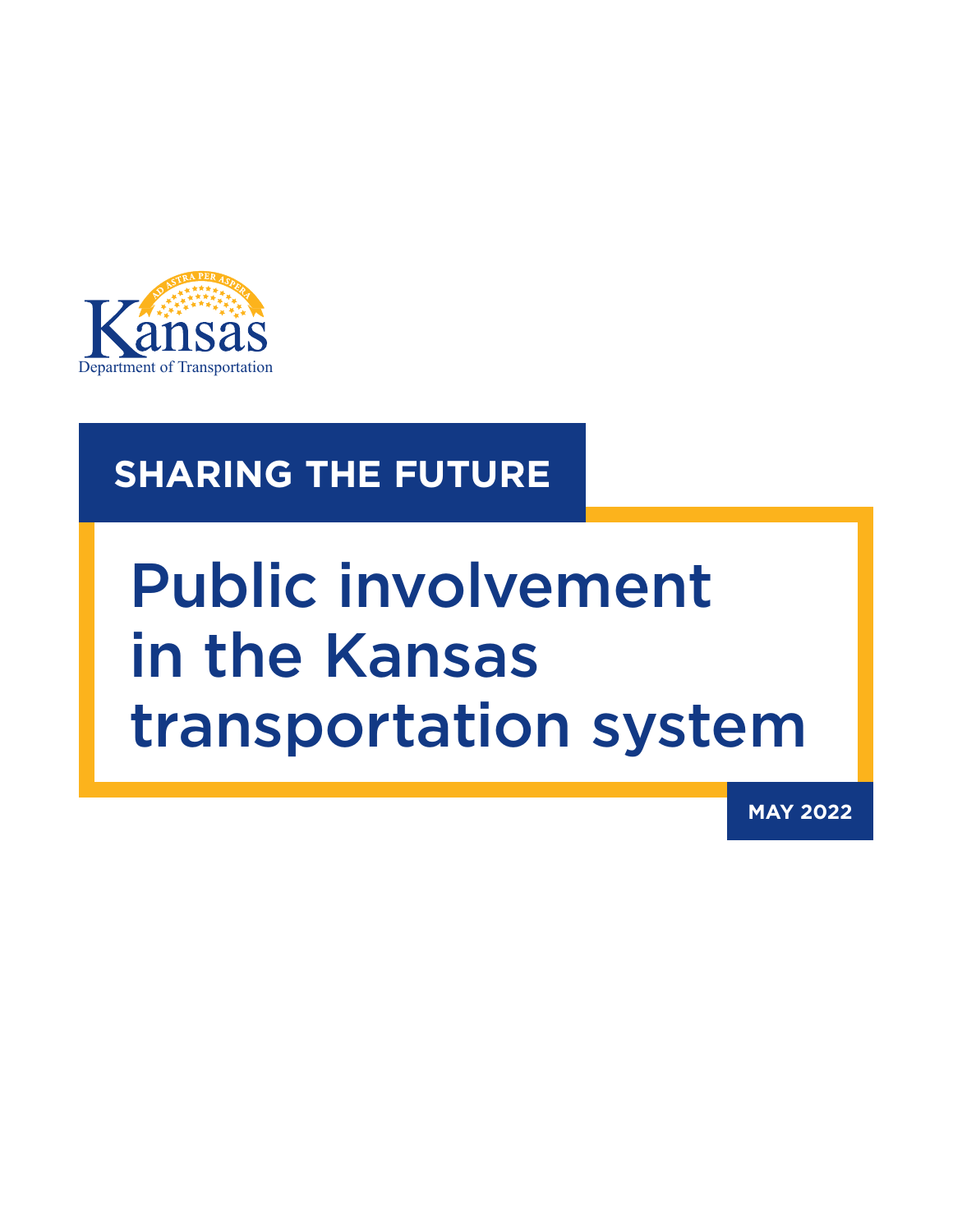## **KDOT CUSTOMERS' BILL OF RIGHTS**

#### **As a KDOT customer, you have the right**

- **-** To be treated with courtesy, respect and honesty
- **-** To receive accurate answers to your questions in a timely manner
- **-** To have highways maintained in a reasonably safe condition

The information in this document can be made available in alternative accessible formats upon request. To obtain an alternative format, contact the Kansas Department of Transportation, Division of Communications, Eisenhower State Office Building, 700 SW. Harrison, Second Floor West, Topeka, Kansas, 66603-3754 or phone 785-296-3585 (voice/TTY) / hearing impaired - 711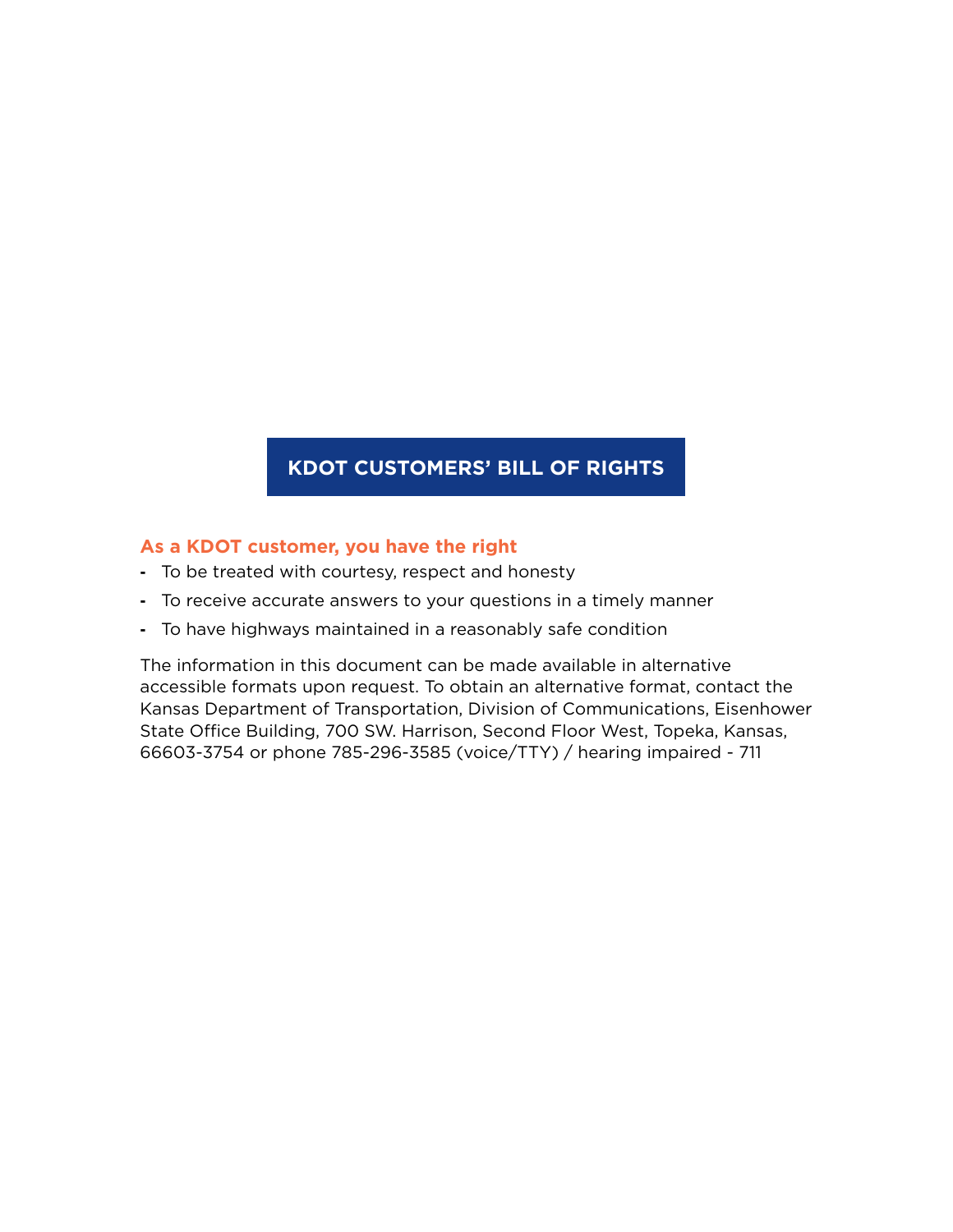#### **SHARING THE FUTURE**

Public involvement in the Kansas transportation system The Public Involvement Plan of the Kansas Department of Transportation

#### **Kansas Department of Transportation**

Attention: Public involvement 700 SW. Harrison, Second Floor West Topeka, Kansas 66603-3754 785-296-3585 (voice/TTY) - hearing impaired 711

> Good highways make all the surroundings more pleasant; the easy intercommunication adds pleasure to the social conditions; friendships are nurtured and preserved; love of home and its surroundings is instilled into the minds of the young, and in such localities family homesteads are occupied for years by descendants of the founder, who regard it and love it, as the most valued and beautiful place on earth.

Former Kansas Governor George Washington Glick 1892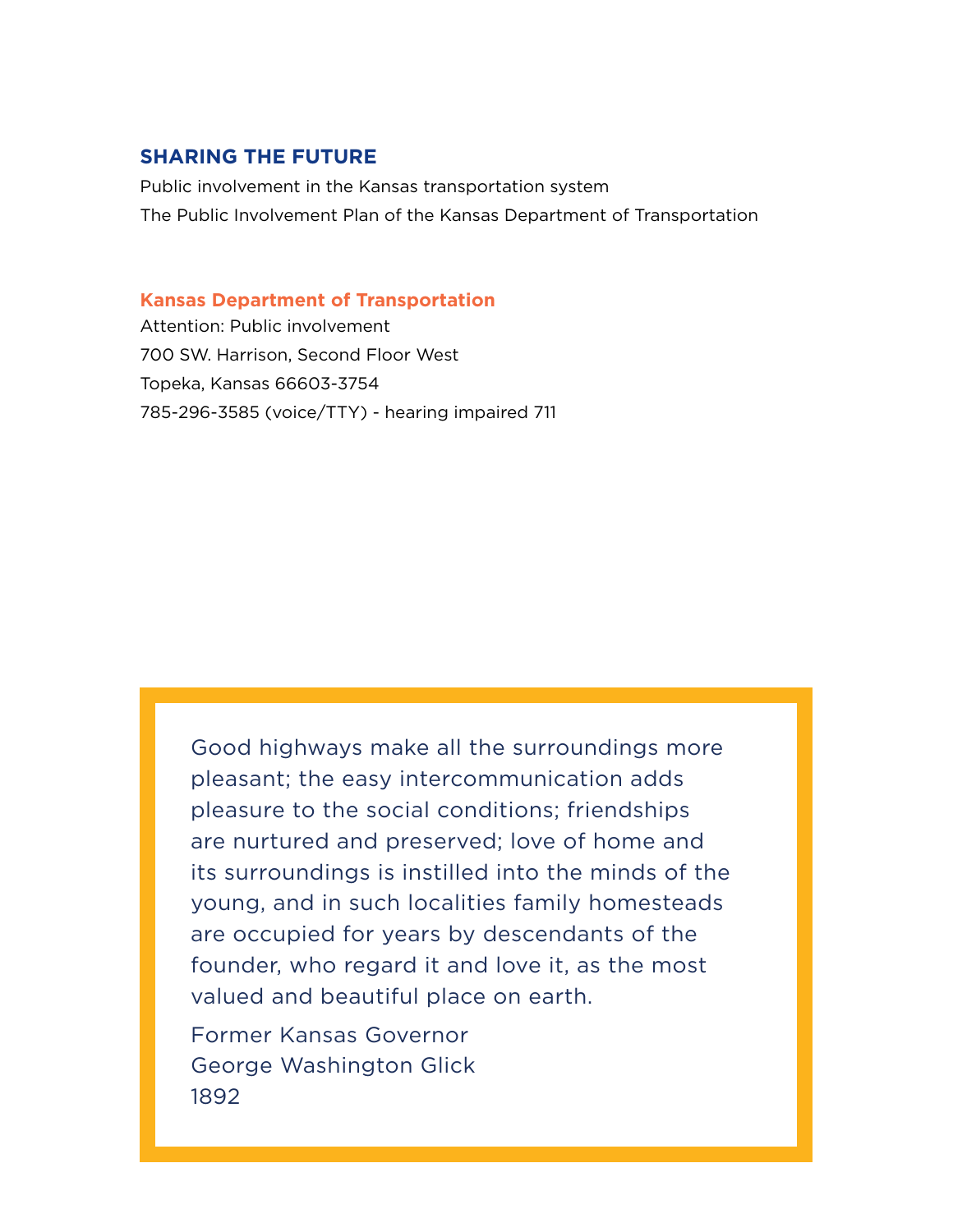## **Table of contents**

| <b>List of abbreviations</b>                                          | Ħ               |
|-----------------------------------------------------------------------|-----------------|
| <b>Introduction</b>                                                   | iii             |
| 1. Public involvement efforts                                         | 1               |
| 1.1 Public involvement efforts                                        | $\mathbf{1}$    |
| 1.2 Environmental justice                                             | 2               |
| 2. Public involvement and KDOT                                        | 3               |
| 2.1 History                                                           | 4               |
| 2.2 KDOT's public involvement program                                 | 5               |
| 2.3 Systematic development of informed consent                        | 7               |
| 3. A public involvement primer                                        | 9               |
| 3.1 Information and education                                         | 9               |
| 3.2 Public involvement is different from public relations             | 10 <sup>°</sup> |
| 3.3 Public involvement is challenging                                 | 10              |
| 3.4 When is public involvement successful?                            | 11              |
| 3.5 The levels of public involvement                                  | 12 <sup>°</sup> |
| 3.6 Definitions in 23 CFR 450.104                                     | 13              |
| 3.7 National Environmental Policy Act (NEPA)                          | 13              |
| 3.8 The public involvement process                                    | 14              |
| 3.9 Virtual public involvement (VPI) and virtual meetings             | 21              |
| 4. Decisions, decisions, decisions                                    | 26              |
| 4.1 How can public input help make decisions?                         | 26              |
| 4.2 Integrating public involvement in the decision-making process     | 27              |
| 4.3 The decision-making process                                       | 28              |
| 5. The transportation system decision cycle                           | 34              |
| 5.1 Transportation system planning                                    | 34              |
| 5.2 Project programming (selection)                                   | 34              |
| 5.3 Project development (design)                                      | 34              |
| 5.4 Operations (build and maintain)                                   | 34              |
| <b>6. System planning</b>                                             | 38              |
| 6.1 Public involvement in planning                                    | 38              |
| 6.2 Planning documents                                                | 39              |
| 6.3 Open records                                                      | 39              |
| 6.4 Public input for planning and development                         | 40              |
| 6.5 Process for connecting with traditionally underserved populations | 43              |
| 6.6 Accessibility of information, meetings and services               | 44              |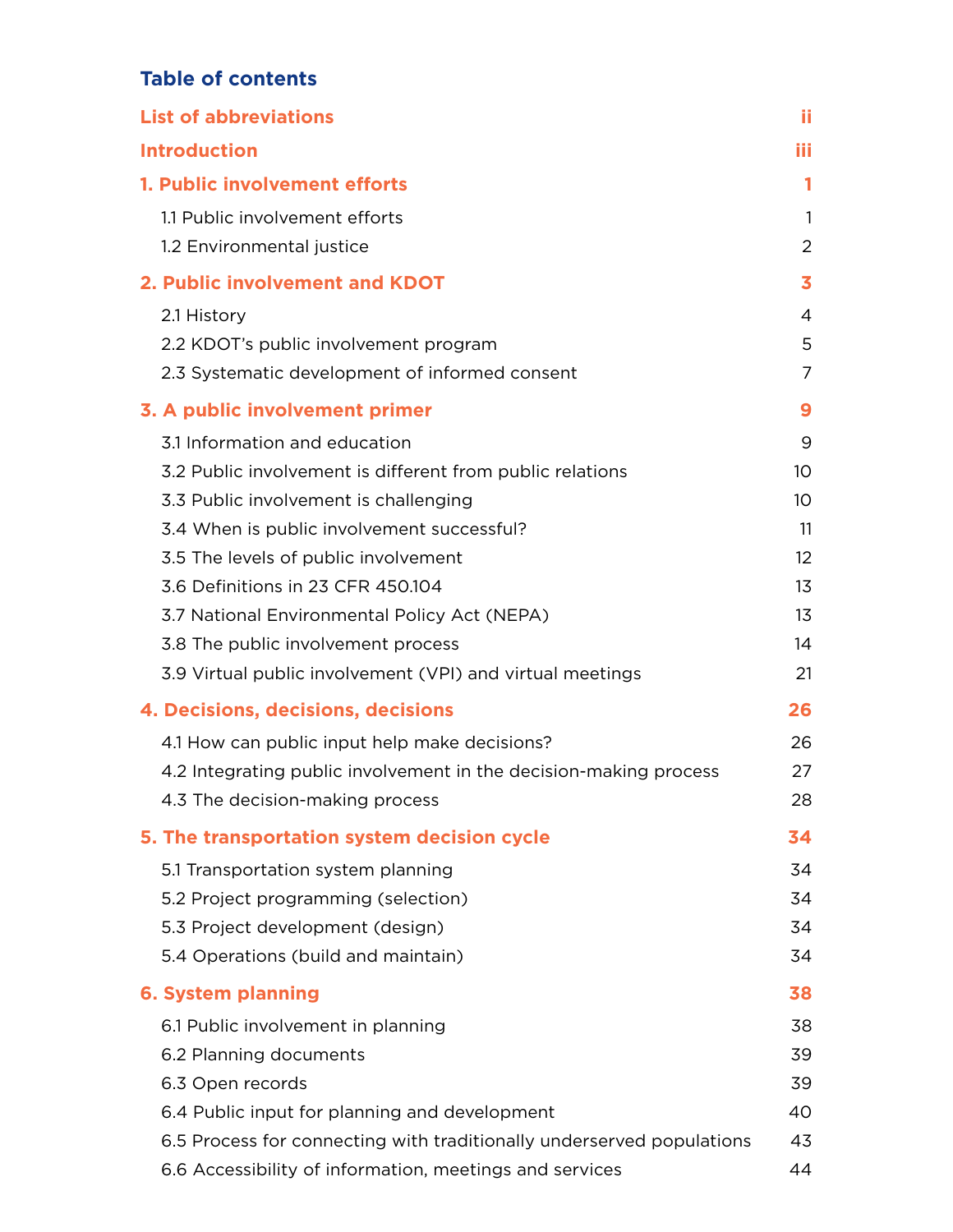| 7. Project programming                                             | 47              |
|--------------------------------------------------------------------|-----------------|
| 7.1 Highway project selection criteria                             | 47              |
| 7.2 Highway expansion and modernization project pipeline           | 48              |
| 7.3 How the priority formula reflects public concerns              | 48              |
| 7.4 Planning studies                                               | 49              |
| 8. Project development (design)                                    | 50              |
| 8.1 The three phases of project development                        | 50              |
| 8.2 Coordination of public involvement activities                  | 51              |
| 8.3 Public involvement tools and techniques                        | 57              |
| 8.4 Classes of action defined                                      | 65              |
| 8.5 Printing, availability and circulation of an EA, DEIS, or FEIS | 70              |
| 9. The operations process (build and maintain)                     | 73              |
| 9.1 Construction phase                                             | 73              |
| 9.2 Talking about the outcome of a project                         | 74              |
| 9.3 Maintenance activities                                         | 74              |
| 9.4 Traffic engineering                                            | 75              |
| <b>List of illustrations</b>                                       |                 |
| Levels of Public involvement                                       | 12 <sup>2</sup> |
| Public involvement process                                         | 15              |
| Example survey of KDOT responsiveness to public input              | 19              |
| Example project team evaluation checklist                          | 20              |
| Identifying meeting goals, outcomes and techniques                 | 23              |
| Available KDOT VPI tools                                           | 24              |
| Three elements of decisions                                        | 26              |
| Typical major decision points                                      | 28              |
| Transportation decision cycle                                      | 34              |
| KDOT transportation processes                                      | 35              |
| Development and construction pipelines                             | 36              |
| Project scoring factors for modernization and expansion projects   | 47              |
| Engineering scoring for expansion projects                         | 48              |
| List of federal and state agencies                                 | 53              |
| Typical project phases                                             | 55              |
| Typical public involvement activities                              | 56              |
| Minimum level of public involvement activity by class of action    | 68              |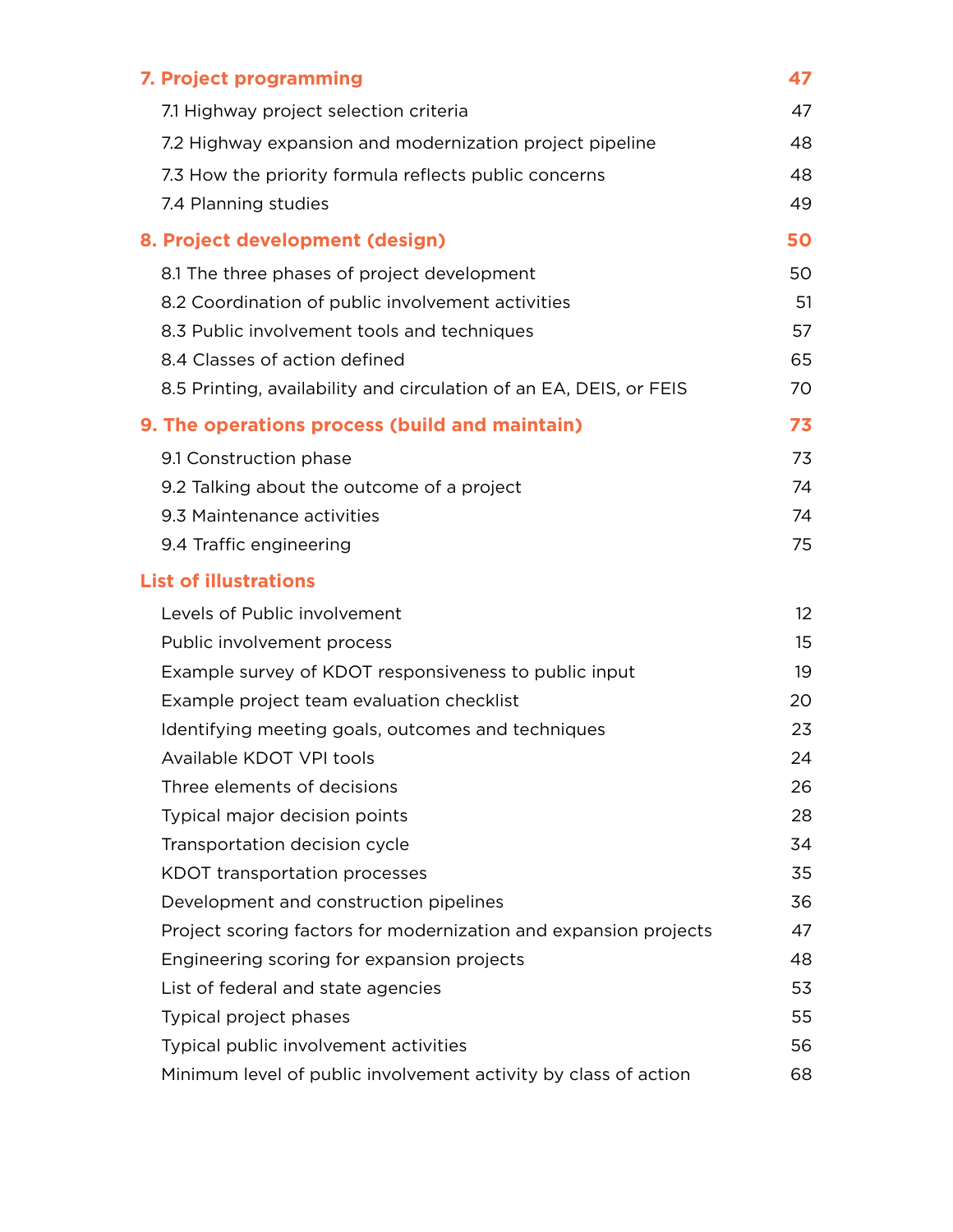The goal for the Kansas Department of Transportation (KDOT) public involvement program is to build and sustain relationships with citizens, businesses, legislators and other government organizations in order to enhance the agency's decisions. KDOT recognizes that public participation plays an important role in decisions concerning planning, programming, development, construction and maintenance of the state transportation system. Public involvement helps:

- 1. Create an increased level of trust and confidence in KDOT's ability to manage the transportation system.
- 2. Enhance decisions.
- 3. Create a better transportation system.
- 4. Comply with federal transportation legislation.

Public involvement can help KDOT do business in a way the public expects. The public wants KDOT to do the right thing, at the right time, in the right way and with compassion. That is the essence of public service and the foundation of KDOT' s mantra, Responsible and Responsive.

#### **Therefore, it is the policy of KDOT to reach out to the citizens it serves and to actively engage the public in the agency's transportation decision-making processes.**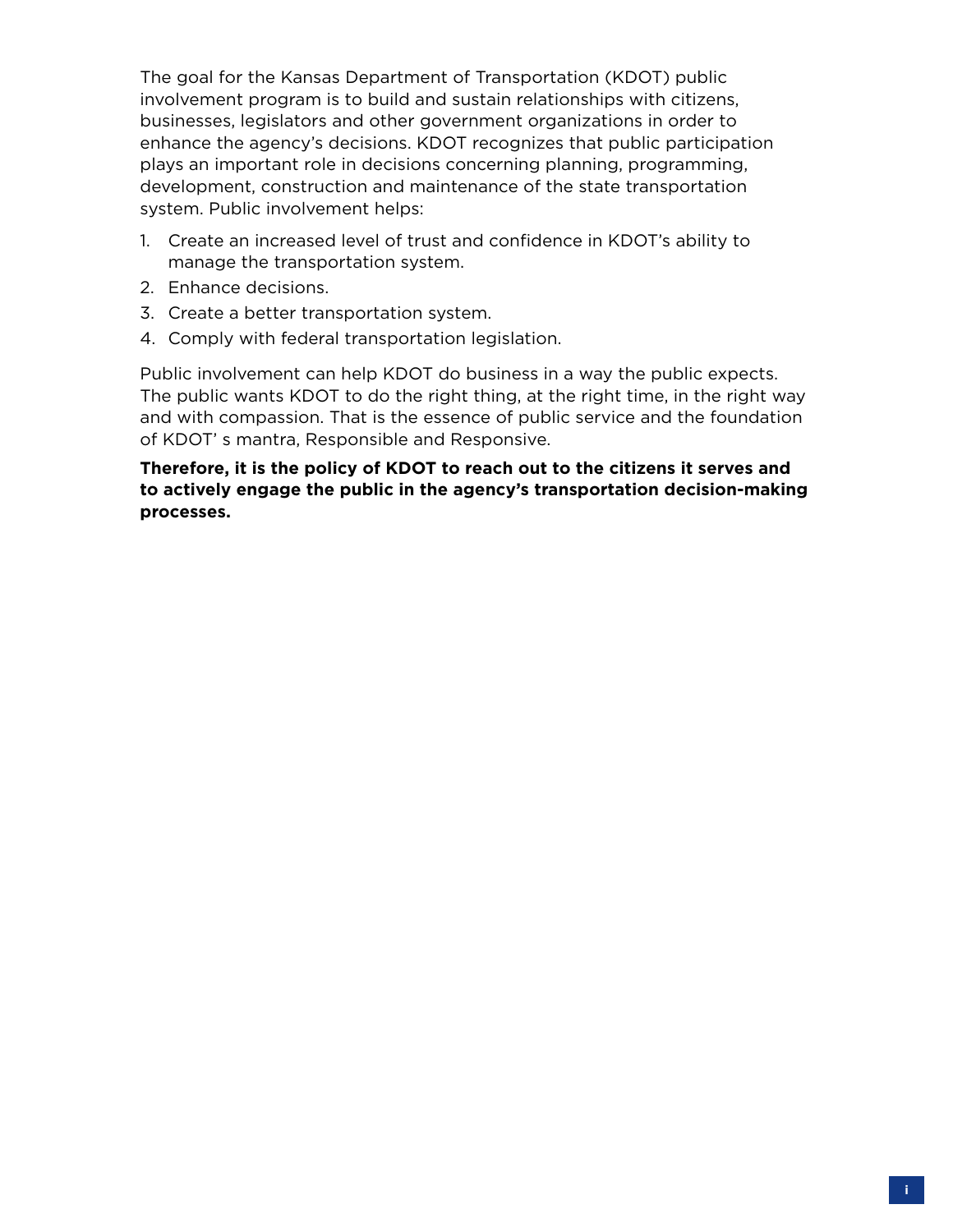## **List of abbreviations**

| <b>CE</b> Categorical Exclusion                                                                            |
|------------------------------------------------------------------------------------------------------------|
| <b>CEQ</b> Council on Environmental Quality                                                                |
| <b>CFR</b> Code of Federal Regulations                                                                     |
| <b>DAC</b> Disadvantaged Communities                                                                       |
| <b>DEIS</b> Draft Environmental Impact Statement                                                           |
| <b>EA</b> Environmental Assessment                                                                         |
| <b>EIS</b> Environmental Impact Statement                                                                  |
| <b>EJ</b> Environmental Justice                                                                            |
| <b>FAST-ACT</b> Fixing America's Surface Transportation Act                                                |
| <b>FEIS</b> Final Environmental Impact Statement                                                           |
| <b>FHWA</b> Federal Highway Administration                                                                 |
| <b>FONSI</b> Finding of No Significant Impact                                                              |
| <b>FTA</b> Federal Transit Authority                                                                       |
| <b>ISTEA</b> Intermodal Surface Transportation Efficiency Act of 1991                                      |
| <b>KDOT</b> Kansas Department of Transportation                                                            |
| <b>KORA</b> Kansas Open Records Act                                                                        |
| K.S.A. Kansas Statutes Annotated                                                                           |
| <b>LRTP</b> Long-Range Transportation Plan                                                                 |
| <b>MAP-21</b> Moving Ahead for Progress in the 21st Century                                                |
| <b>MPO</b> Metropolitan Planning Organization                                                              |
| <b>NEPA</b> National Environmental Policy Act                                                              |
| P2 Partnership Project                                                                                     |
| <b>ROD</b> Record of Decision                                                                              |
| <b>SAFETEA-LU</b> Safe, Accountable, Flexible, Efficient Transportation Equity Act -<br>A Legacy for Users |
| <b>SEIS</b> Supplemental Environmental Impact Statement                                                    |
| <b>SMP</b> Strategic Management Plan                                                                       |
| <b>STIP</b> Statewide Transportation Improvement Program                                                   |
| TEA-21 Transportation Equity Act for the 21st Century                                                      |
| <b>TIP</b> Transportation Improvement Plan                                                                 |
| <b>U.S.C</b> United States Code                                                                            |
| <b>VPI</b> Virtual Public Involvement                                                                      |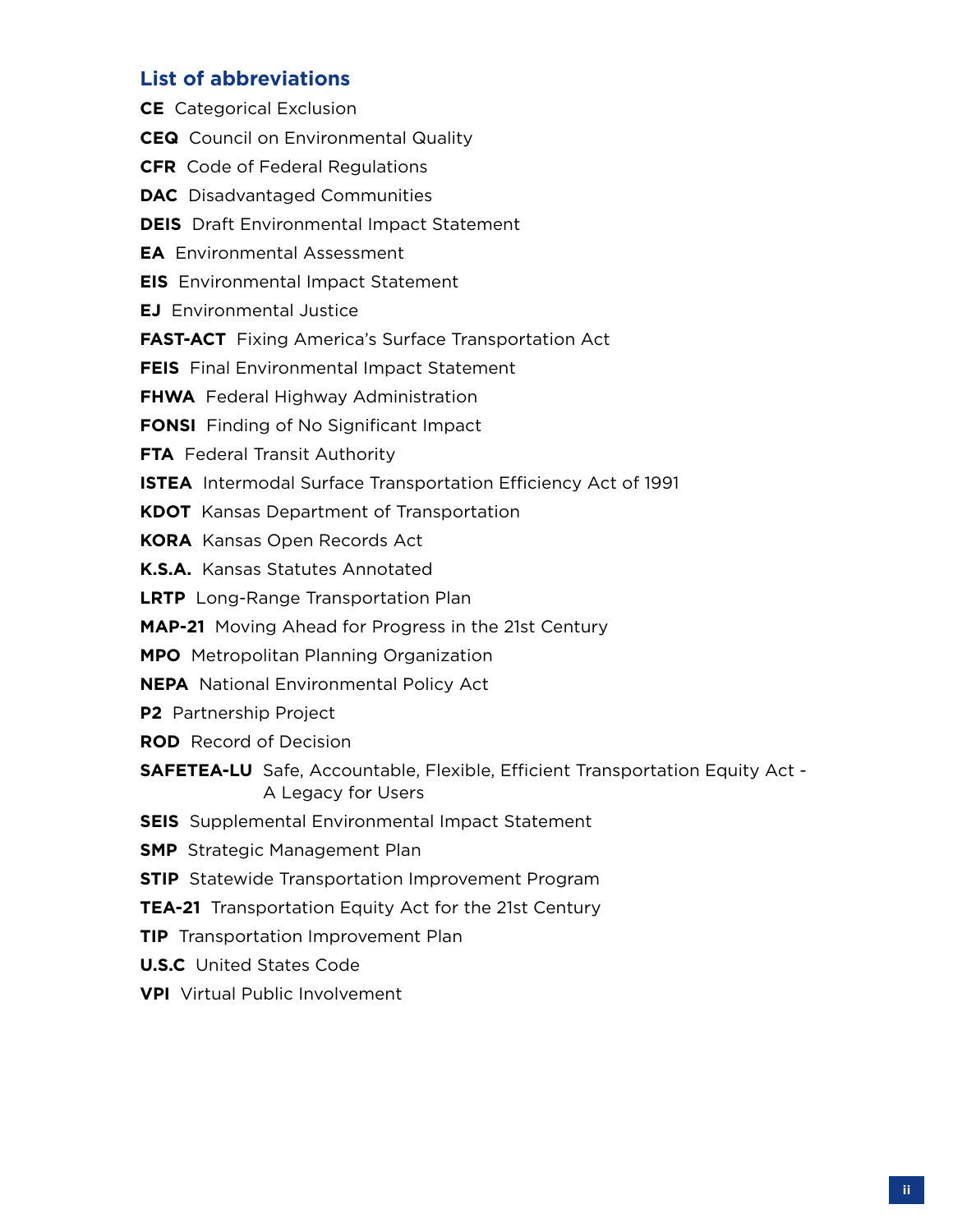## **Introduction**

The modern transportation system today is born from a variety of needs. Whether the need is to bring a crop to market, transport an ill person to medical care or safely get a child home after a day at school, the mission of the Kansas Department of Transportation is "to provide a safe, reliable and innovative statewide transportation system that works for all Kansans today and in the future." The agency fulfills its mission through a variety of programs that address highway, rail, air, bicycle/pedestrian, transit and local projects needs.

There is more to meeting the needs of Kansas than safety, access, mobility or the efficient and effective movement of people, goods and services. A transportation system exists within the human and environmental contexts in which it is built and maintained. The challenge of public involvement lies in identifying what people find important and integrating their values, issues and concerns into transportation system decisions.

This update to Sharing the Future will help KDOT meet or exceed many federal legislative or regulatory public involvement requirements and guidances, including, but not limited to those contained in:

**23 U.S.C. 128**, Public hearings.

**23 U.S.C. 109 (h)**, Sets forth standards to assure that possible adverse economic, social and environmental effects relating to a proposed project on the federalaid system have been fully considered in developing the project and that the final project decisions are made in the best overall public interest.

**23 U.S.C. 134**, Public involvement in the metropolitan planning process.

**23 U.S.C. 135**, Public involvement in the statewide planning process.

**23 U.S.C. 139, Section 6002**, Prescribes changes to the Federal Highway Administration (FHWA) procedures for the environmental impact statement process.

#### **42 U.S.C. 4321-4347**, National

Environmental Policy Act of 1969 (NEPA), established a national environmental policy focused on federal activities and the desire for a sustainable environment balanced with other essential needs of present and future generations. Also established a Council on Environmental Quality. 40 CFR 1506.6, Council on Environmental Quality, Public Involvement Requirements of NEPA:

**40 CFR 1500-1508** sets forth requirements for implementing regulations of NEPA.

**23 CFR 771,** FHWA, Environmental Impact and Related Procedures: sets forth regulations for implementing provisions of 40 CFR 1500, requirements for implementing regulations of NEPA.

**23 CFR 450 Subpart B**, FHWA, Federal Transit Administration, Planning Assistance and Standards, Statewide Transportation Planning: sets forth requirements for implementing 23 U.S.C. 135, which requires states to carry out a continuing, comprehensive and intermodal statewide transportation planning process, including a statewide transportation plan and a statewide transportation improvement plan.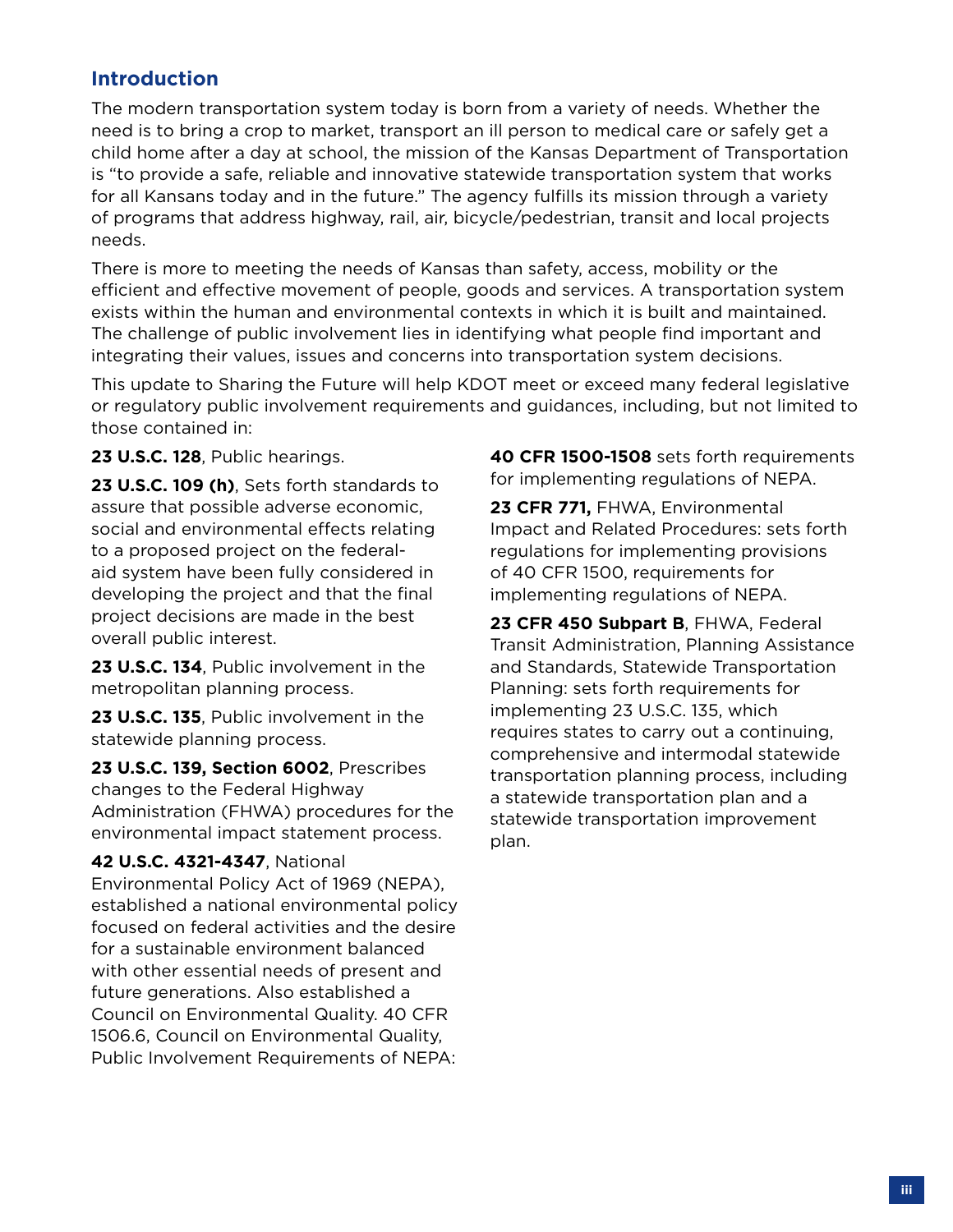## **CHAPTER 1**

Public involvement efforts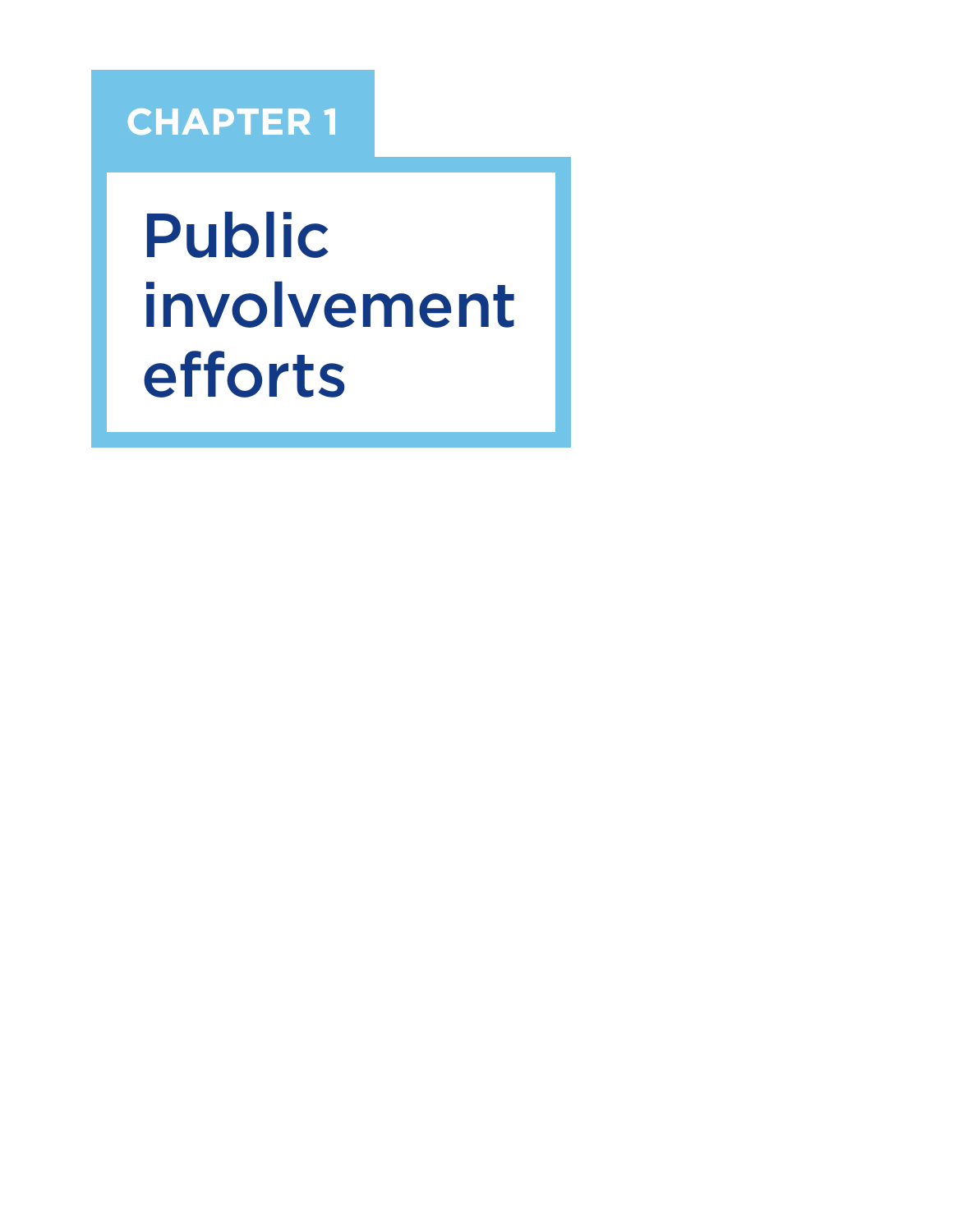## **1.1 Public involvement efforts**

Public involvement is most often thought of with respect to locating and designing a highway, but it also can play a role in shaping other facets of the agency's work. The goal is to identify ways in which KDOT can continually improve its service to Kansas. KDOT public involvement activities have helped:

- 1. Establish authentic, active partnerships/ relationships with local governments that involve cities and counties in KDOT's decision-making process.
- 2. Conduct regular local consultation opportunities across the state.
- 3. Educate the public and stakeholders groups about KDOT and its services.
- 4. Foster open/active dialogue between KDOT, Kansas citizens, transportation users and the State Legislature.
- 5. Enhance relationships with stakeholders.
- 6. Respond to changing expectations of stakeholders.
- 7. Host transportation summits to foster dialogue with industry and businesses to improve agency decisions and support economic growth.

Today, people expect to have opportunities for meaningful participation in the kinds of decisions that affect their lives.

To meet this challenge, KDOT must develop lasting relationships with stakeholders and partner with them to provide Kansas a transportation system of which it can be proud and meets its needs.

## **1.2 Environmental justice**

Environmental justice should be a consideration in decisions in the transportation system cycle, from early planning to construction and maintenance. Environmental justice is based in Title VI of the Civil Rights Act of 1964 and other laws, regulations and policies. It also has a close relationship with other federal initiatives and related considerations.

#### **Important terms**

**Title VI** of the 1964 Civil Rights Act prohibits recipients of federal financial assistance from discriminating on the basis of race, color, or national origin in programs or activities. **Environmental Justice** as a program is based on Executive Order 12898, signed in 1994, directing federal agencies to "make achieving environmental justice part of its mission by identifying and addressing, as appropriate, disproportionately high and adverse human health or environmental effects of its programs, policies and activities on minority populations and low-income populations."

**Justice40** is a federal initiative established in January 2021 by Executive Order 14008 to direct 40% of benefits from federal investments in climate and clean energy to disadvantaged communities. USDOT's interim definition of **Disadvantaged Community (DAC)** includes qualifying census tracts based on six categories of transportation disadvantage and any tribal lands. These communities are mapped online. EO 14008 also directed the Council on Environmental Quality to create a Climate and Economic Justice Screening Tool that identifies DACs that are marginalized, underserved and overburdened by pollution in one or more of eight categories.

#### **Environmental justice principles**

The three environmental justice principles outlined by the FHWA are:

- 1. Avoid, minimize or mitigate disproportionately high and adverse effects on minority and low-income populations.
- 2. Ensure full and fair participation by all potentially affected communities in the transportation decision-making process.
- 3. Prevent the denial of, reduction of or significant delay in the receipt of benefits by minority and low-income populations.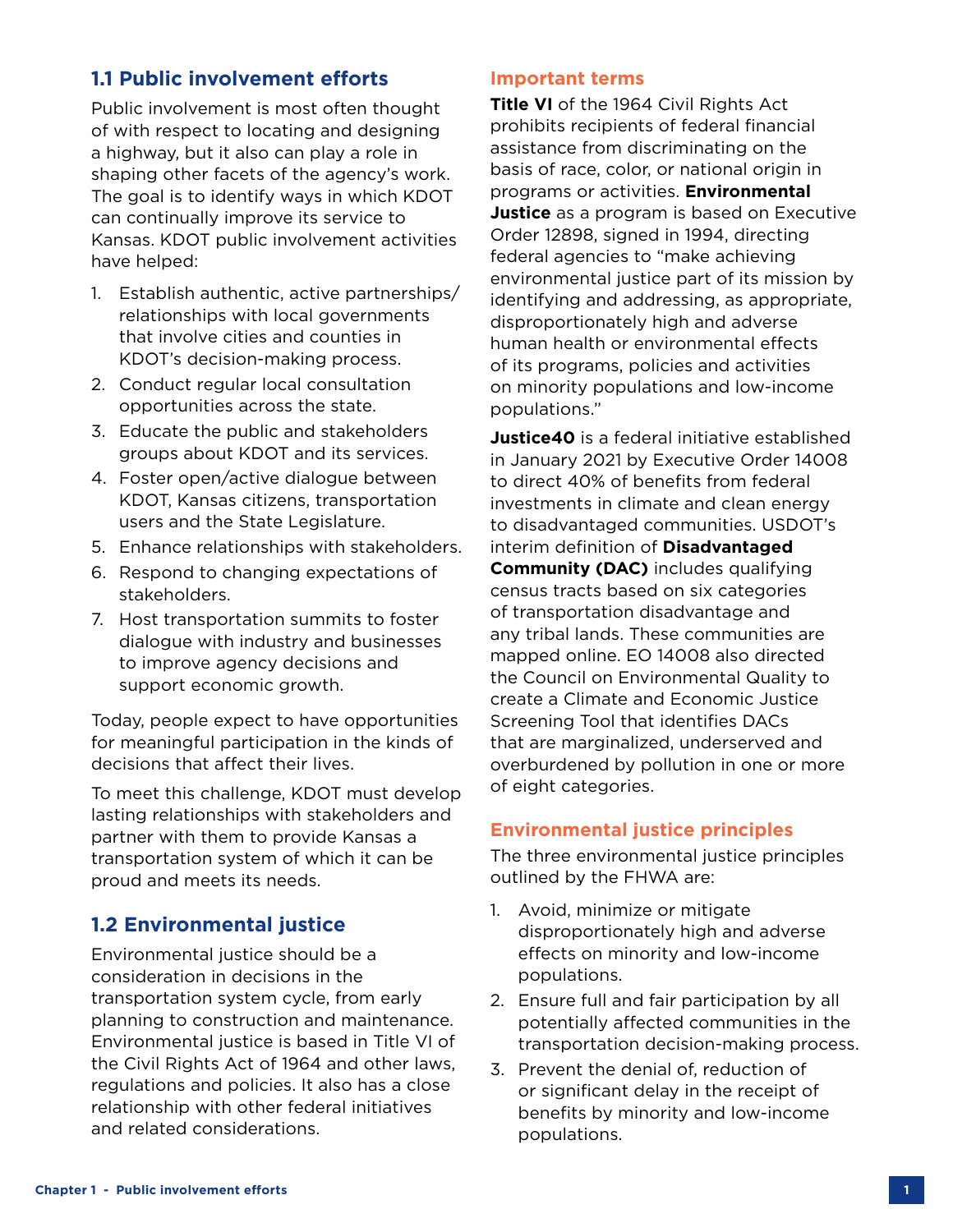Title VI and environmental justice activities are monitored by KDOT's Office of Civil [Rights](https://www.ksdot.org/divadmin/civilrights/).

Public involvement activities such as data collection, monitoring and assessing the needs of potential impacts on minority populations and low-income populations are important tools to support the principles of environmental justice. These tools help to minimize and mitigate unavoidable impacts by identifying concerns early in the transportation decision-making process. KDOT will use public involvement efforts to support environmental justice while trying to balance public impacts, safety, design, costs and the overall benefit on a regional or state level. More resources on public involvement and environmental justice are available from FHWA.

#### **Engaging disadvantaged communities**

DACs may require specific outreach as part of the public involvement process. In addition to the four basic steps identified in Section 6.5, process for seeking out and considering needs of traditionally underserved populations, consider the following when engaging DACs:

- **1. Is the project located within an identified DAC?** Refer to the **Climate** [and Economic Justice Screening Tool](https://screeningtool.geoplatform.gov/en/#3/33.47/-97.5) to find identified DACs.
- **2. Consider how the community may be meaningfully involved in project planning.** Meaningful involvement in the context of Environmental Justice has been defined through four criteria:
	- c. People have an opportunity to participate in decisions that may affect their environment and/or health;
	- d. Public contributions can influence the agency's decision;
	- e. Community concerns are considered in the decision-making process; and
	- f. Decision makers seek out and

facilitate the involvement of people who may be affected.

- **7. Seek out trusted figures within the community.** Bringing trusted figures such as ministers, community organization leaders and business leaders into the process can aid in reaching other community members who might otherwise be wary.
- **8. Build relationships.** An important element of relationship building is listening to the concerns of community members and demonstrating that their concerns are understood.
- **9. Close the loop.** Communicate how input from the community has been used in the project.
- **10. Document efforts.**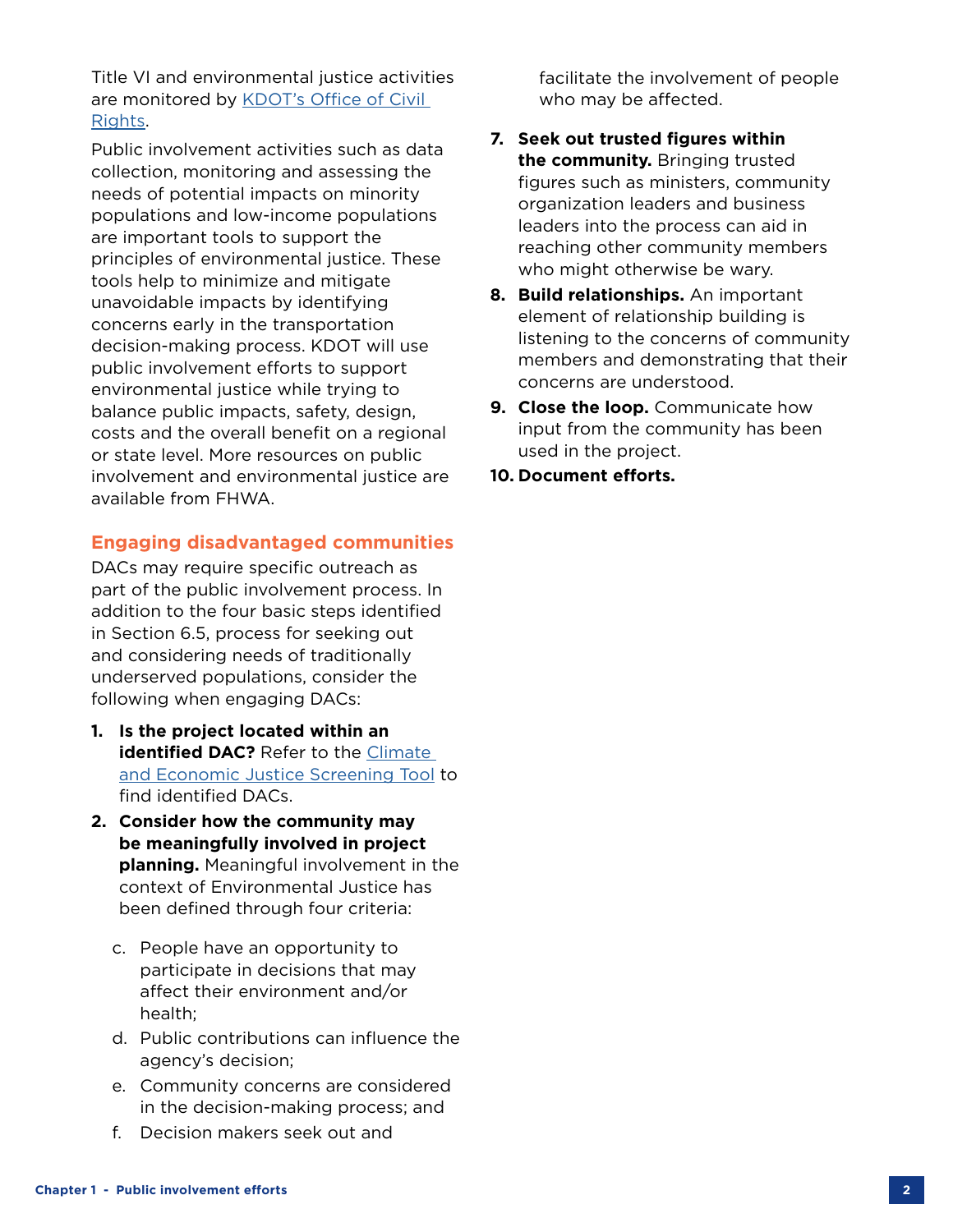## **CHAPTER 2**

Public involvement and KDOT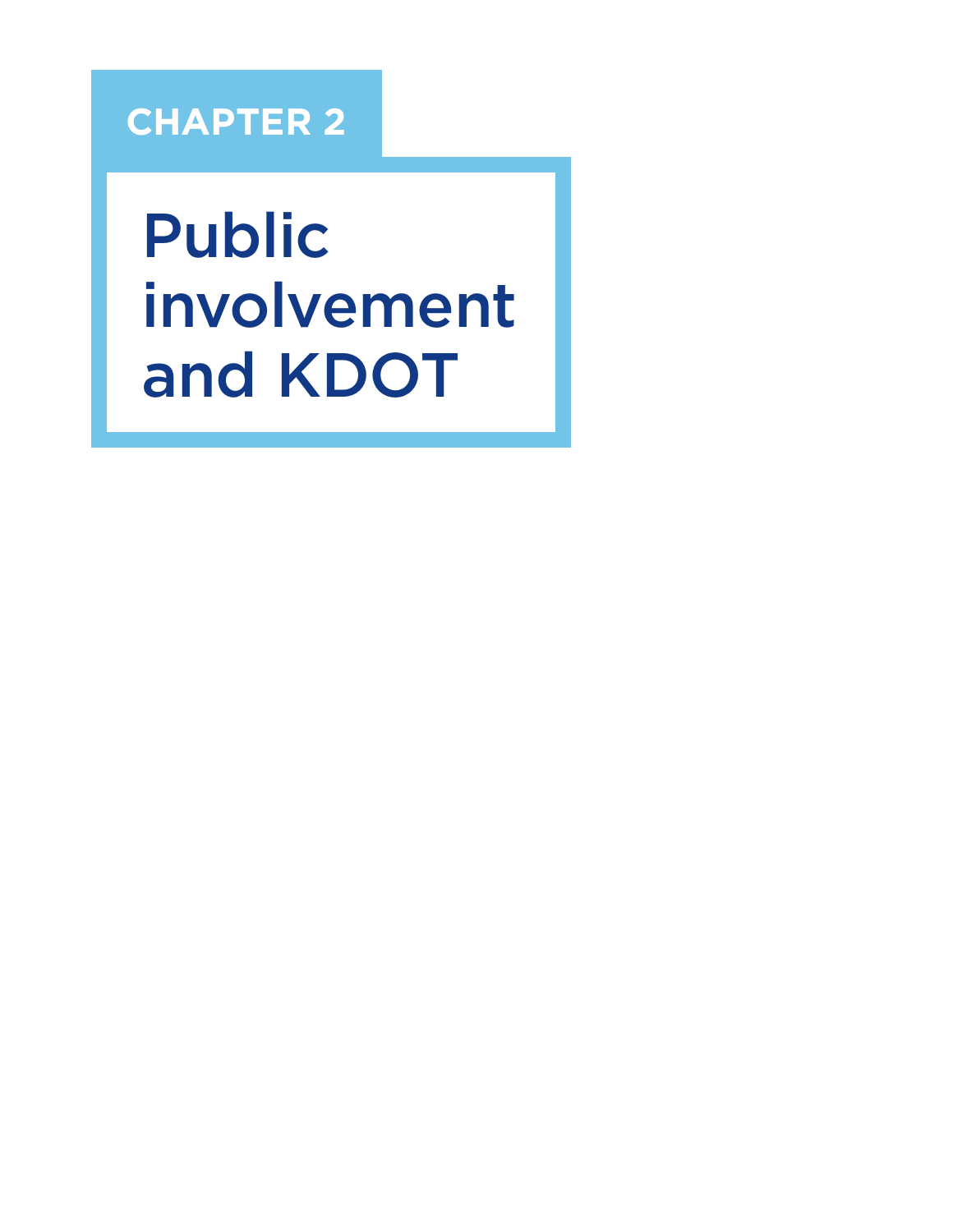## **2. Public involvement and KDOT**

Public involvement in the transportation system has been employed since the earliest roads were built in Kansas. The state's first roads in the 1860s were built on the dual principles that anyone could locate, build and repair a road and that authority over road matters should be local.

## **2.1 History**

A road began when at least 12 householders living in an area petitioned the county for a road. The county appointed citizen "viewers" to decide where the road would be located. Viewers would meet with affected landowners to assess what damages would be owed to them and with direct surveyors to determine where to place their markers. Local citizenry would build the road, roughly following the route laid out by surveyors. This model of road building would be followed into the 20th century.

The arrival of the automobile in the late 1800s spurred interest in improving how roads were located and built. Bicyclists, mail carriers, local road boosters and automobile drivers backed the movement to better roads beginning in 1900.

#### **2.1.1 The early 1900s**

- **-** The **1909 Kansas Legislature** funded the hiring of the first state highway engineer. Voluntary highway associations, though, were the backbone of road improvements programs before 1916.
- **-** In **February 1917**, the first Kansas State Highway Commission was formed, but it had little statewide authority. It existed primarily to funnel federal dollars to the counties, which still retained authority for the roads and bridges in their jurisdictions.
- **-** On **April 1, 1929**, Gov. Clyde Reed signed a bill giving the Kansas State Highway Commission (now KDOT) responsibility for the State highway system and allowing continued federal funding of

road projects. The need for a coordinated highway system and federal funding contributed to the decline of local control.

**-** The **Federal Highway Act of 1944** boosted funding for local roads and directed state highway departments to cooperate with counties in selecting and building secondary roads.

#### **2.1.2 The late 1900s**

- **-** The **Federal-Aid Highway Act of 1956** provided funding for building the 41,000 mile interstate highway network. It also required states to conduct public hearings whenever an interstate was planned to bypass or go through a town. The State Highway Commission had 129 hearings during the first seven years of building the interstate.
- **- Federal-Aid Highway Act of 1962** called for greater participation in highway project planning by local officials in urban areas of more than 50,000 residents and the coordination of plans related to urban transportation with area comprehensive plans.
- **- Title VI of the Civil Rights Act of 1964** required that no person in the U.S. shall, on the grounds of race, color or national origin, be excluded from participation in, be denied the benefits of, or be subjected to discrimination under any program or activity receiving federal financial assistance.
- **- The Transportation Act of 1966** included Section 4(f) provisions requiring special efforts to avoid the taking of land from historic sites, parks and wildlife refuges.
- **-** By the mid-1960s, programming highway projects had become complicated by so many factors that Congress acted to draw them together. In the **Federal-Aid Highway Act of 1968**, Congress listed 23 factors that must apply to highway location and design and increased the requirements for public hearings in an effort to bring people into the planning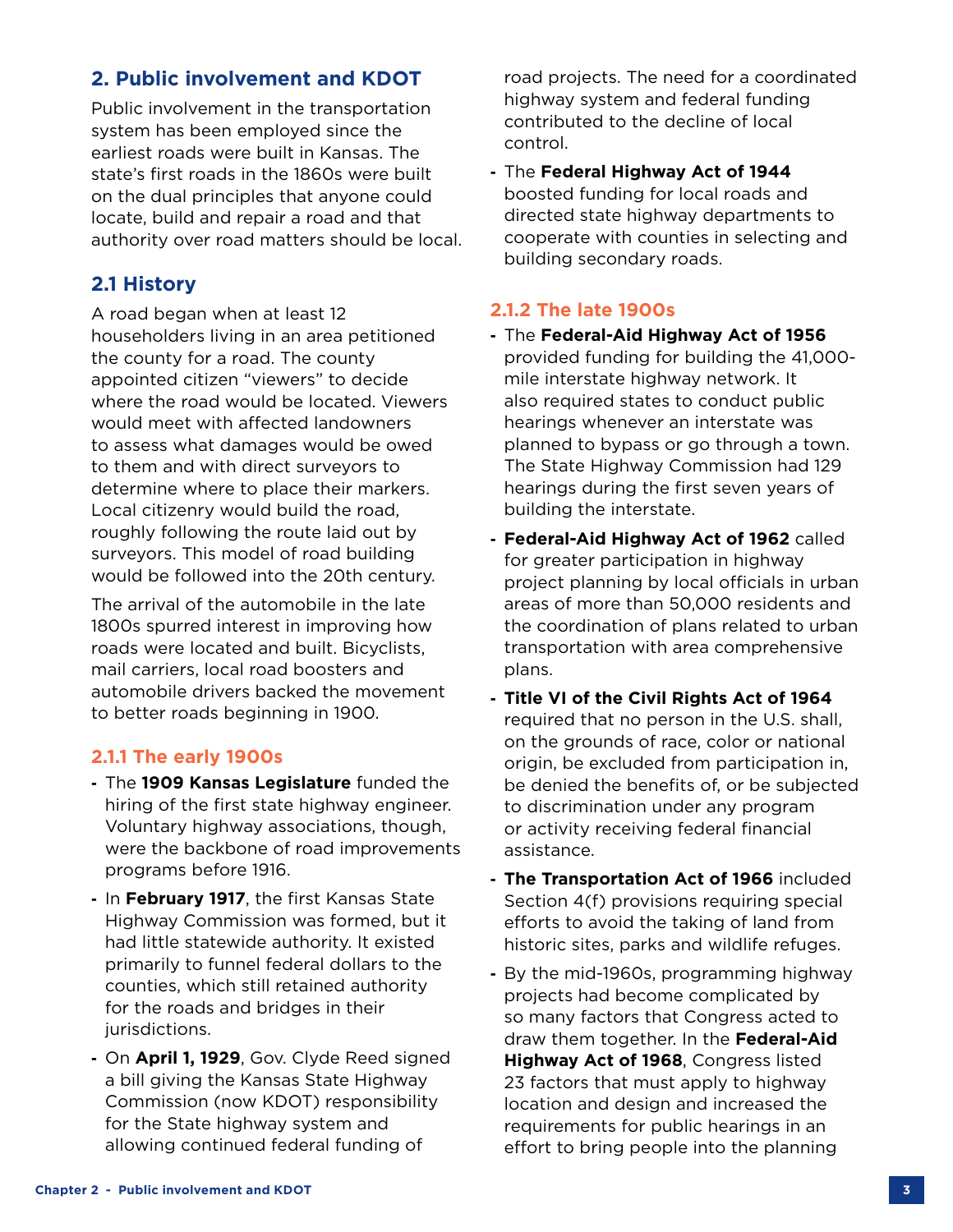process. It required state highway departments to have two public hearings for every federally-funded project – one concerning a highway's proposed location and the second one concerning the actual design of the road.

- **-** The **National Environmental Policy Act of 1969 (NEPA)** called for written statements describing the potential environmental impacts that could be caused by major highway improvements or the construction of new facilities, utilization of a multi-disciplinary approach and the creation of alternate concepts during project development.
- **-** The **Federal-Aid Highway Act of 1970**  contained Section 136(b), which was designed to encourage states to consider the impacts (social, economic and environmental) of any and all federal-aid highway proposals.
- **-** In March 1974, the Kansas Highway Commission approved **Action Plan-1973** in response to the Federal-Aid Highway Act of 1970. It was the first public involvement plan for the organization.
- **-** The **1975 Kansas Legislature** created what is now known as the Kansas Department of Transportation (KDOT). This expanded the state's focus from highways to include public transit, railroads and aviation. The law also created a Highway Advisory Commission of 12 citizens, two from each of the six regions (districts) into which KDOT was divided.
- **-** Action Plan '73 was updated in 1978 with **Action Plan '78** for the Transportation System Improvement Process to reflect the 1975 change from highway commission to cabinet agency and to make minor revisions.
- **-** Action Plan '78 was replaced in March 1990 with **Guidelines for Public Involvement and Class of Action Determination**.
- **-** The **Comprehensive Highway Program**

established an eight-year program of highway construction between 1989 and 1997. Overall funding of \$3.8 billion was largely dedicated to building a predefined list of highway projects across the state that were selected based on sound engineering criteria embodied in KDOT's data-driven project 'priority formula' system first created in the mid-1980s.

- **-** The **Intermodal Surface Transportation Efficiency Act of 1991 (ISTEA)** funded a broad range of transportation modes and emphasized the role of transportation planning. It also sparked greater frequency and sophistication with which the public became involved in the transportation system. The formal public hearing, the stalwart of citizen participation in government, declined in popularity in favor of more effective, targeted tools to involve people in decisions.
- **- Environmental Justice** as a program is based on Executive Order 12898, signed in 1994, directing federal agencies to "make achieving environmental justice part of its mission by identifying and addressing, as appropriate, disproportionately high and adverse human health or environmental effects of its programs, policies and activities on minority populations and low-income populations."
- **-** The **Transportation Equity Act for the 21st Century (TEA-21)**, created in 1998, reauthorized ISTEA and continued the legacy of that landmark legislation.
- **-** Beginning in 1999, Kansas embarked on the largest public works program in state history – the 10-year **Comprehensive Transportation Program (CTP)** – with \$5.62 billion in funding, which included support not just for highways, but for transit, rail and aviation. Created under the guidance of the Transportation 2000 statewide taskforce, the CTP's success was based on providing certainty about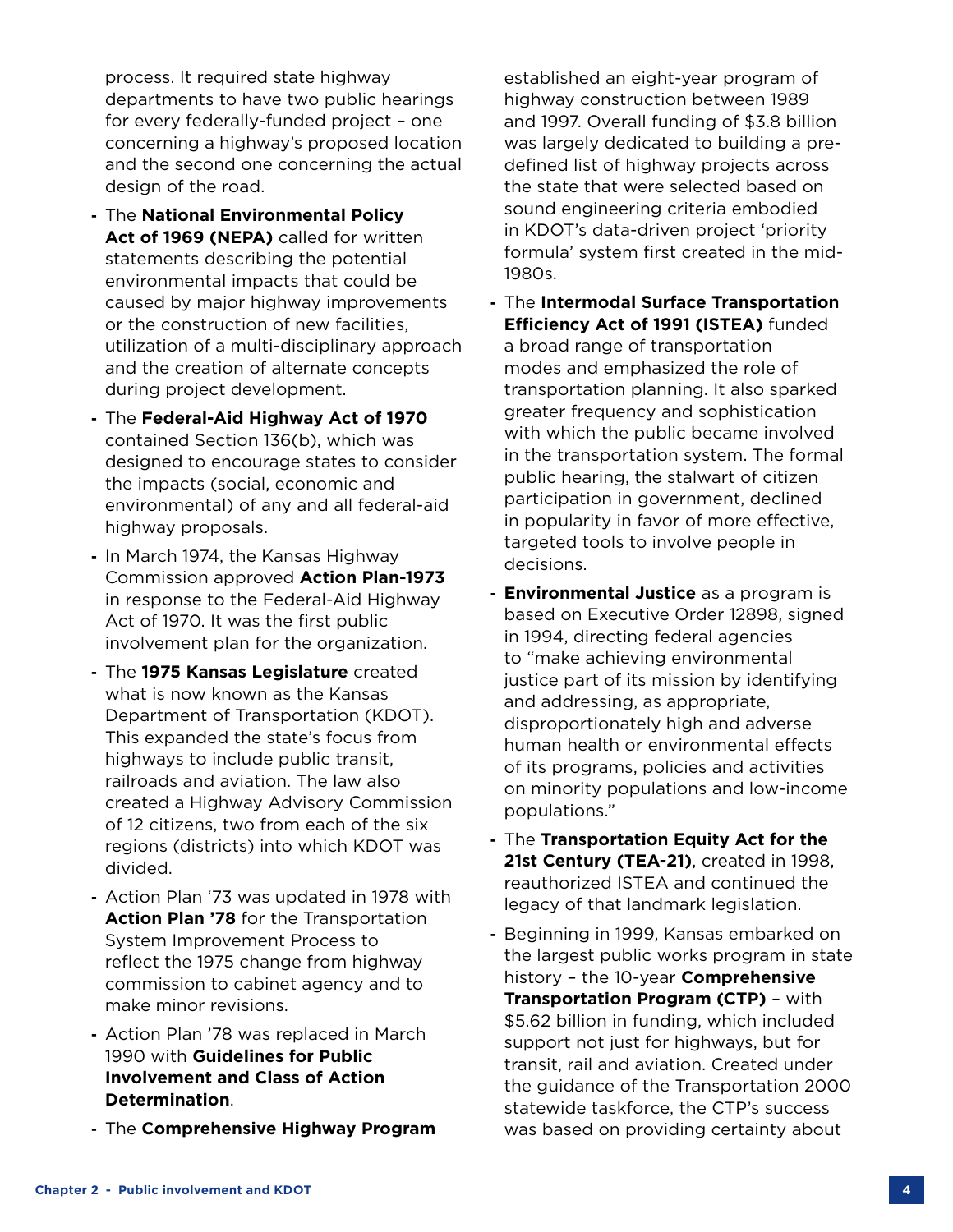how regions of the state would benefit from scheduled completion of specific project needs announced at the outset of the CTP.

- **-** The **Safe, Accountable, Flexible, Efficient Transportation Equity Act: A Legacy for Users (SAFETEA-LU)** was enacted by Congress in August 2005. It built on the foundation of ISTEA and TEA-21 to fund highway improvement programs and refine the framework for investments in transportation infrastructure. Through most of 2015, state transportation agencies continued to receive funding through extensions of the SAFETEA-LU program while awaiting enactment of the next federal transportation program.
- **-** In 2010, following a report produced by the Transportation Leveraging Investing in Transportation (T-LINK) Task Force, the Kansas Legislature passed an innovative and strategic follow-up 10-year program to the CTP called **Transportation Works for Kansas (T-WORKS).** With T-WORKS, KDOT began to integrate right-sizing, regional priorities identified at 'local consult' sessions across the state and economic modeling of projected benefits from investments into investment choices.
- **-** The **Moving Ahead for Progress in the 21st Century Act (MAP-21)** was signed into law July 6, 2012. It created a streamlined and performance-based surface transportation program.
- **- Sharing the Future (2017)** replaced Sharing the Future 2011.
- **-** The **Fixing America's Surface Transportation Act (FAST Act)**, was signed into law in 2015, becoming the first federal law in over a decade to provide long-term funding certainty for surface transportation infrastructure planning and investment.
- **-** In March 2020, the Kansas Legislature approved and signed into law, the **Eisenhower Legacy Transportation Program (IKE)**, which builds on the 2018 Joint Task Force's recommendations and

is a 10-year transportation program that preserves, modernizes and expands the existing system and provides flexibility to address current and future opportunities and challenges.

- **-** On January 27, 2021, Congress signed into law, **Justice40** to direct 40% of benefits from federal investments in climate and clean energy to disadvantaged communities.
- **- Sharing the Future (2022)** replaces Sharing the Future 2017.

## **2.2 KDOT's public involvement program**

KDOT's current public involvement program was created in January 1997 when KDOT hired a consulting firm to make recommendations for an organizational plan that would more fully involve the public in planning, developing and implementing the transportation system. The public involvement organizational plan, Communication: A Key to Success, launched in October 1997.

It included a detailed analysis of KDOT business operations relating to the public, recommendations for action, a review of effective public involvement activities and tools and an extensive staff training program. The plan recommended an organizational structure conducive to public involvement, changing the processes of planning and project development to facilitate public involvement and public involvement training for KDOT employees.

The plan also noted that internal communication between functions must be improved so public concerns are addressed throughout the transportation process.

Communication: A Key to Success spelled out KDOT's goal to build and sustain relationships in order to increase the level of trust and confidence in KDOT's ability to manage the transportation system.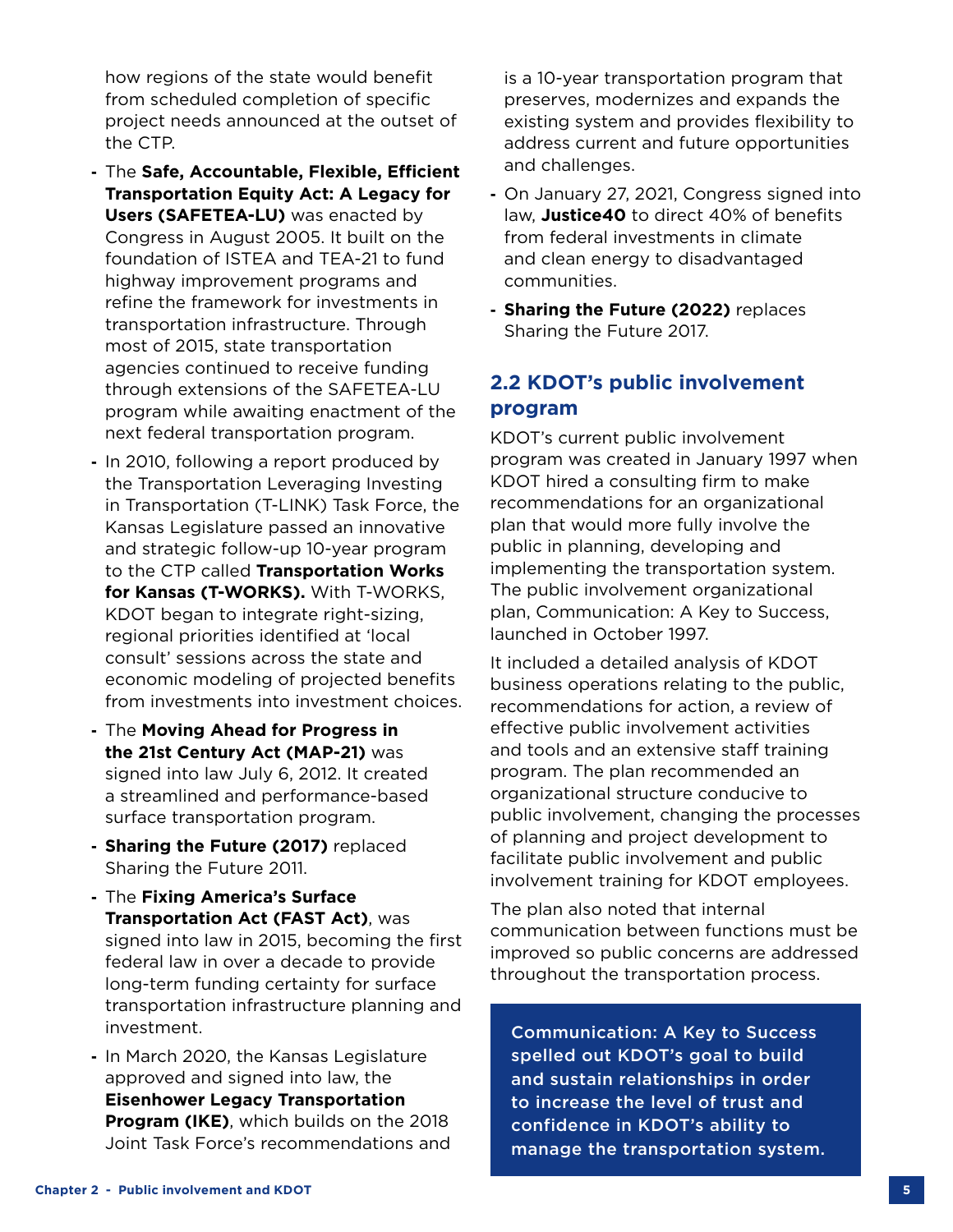#### **Organization**

Public involvement helps foster twoway communication and facilitate citizen participation in KDOT planning, design and construction projects to help KDOT and its customers work together effectively.

A senior leader oversees public involvement, guides the program statewide and assists headquarters staff with public involvement for planning activities and project development. They also help address other agency communication and public involvement needs at the district level. The program is strengthened by a district public affairs manager in each of the agency's six districts, along with a public affairs manager located in the Wichita Metro Office and Kansas City Metro Office. The public affairs managers focus on proactive communication activities at the local and regional level.

Public involvement for construction and maintenance projects, assisting with public involvement for projects in development, working with local news media and fostering relationships with citizens and businesses are included in their duties. The public affairs manager serves as a liaison with elected officials and local government staff to enhance KDOT's relationships with local governments and legislators.

#### **Mission**

The mission of KDOT's public involvement program is to foster effective twoway communication, facilitate citizen participation and help KDOT and its customers work together to fulfill KDOT's mission.

#### **Vision**

KDOT will be successful in public involvement when:

- 1. It is standard practice to inform and involve the public early, continuously and transparently in the decisionmaking process.
- 2. The public is part of a mutually beneficial dialogue.
- 3. KDOT better understands the citizens it serves and citizens better understand the agency that serves them.
- 4. The public's ideas, values and opinions are integrated in appropriate ways into the planning, development, implementation and maintenance of a safe and effective transportation system.
- 5. KDOT employees are exemplary ambassadors for the agency.

#### **Values**

KDOT's public involvement principles and practices are based on the following values:

#### **Courtesy**

We treat others politely at all times.

#### **Respect**

We demonstrate consideration and appreciation of others and their viewpoints.

#### **Honesty**

We behave and speak truthfully, sincerely and with integrity.

#### **Understanding**

We show awareness of, tolerance of, and sympathy for another's feelings, situation or motives.

#### **Accuracy**

We provide factual information.

#### **Openness**

We are accessible to all, receptive to another's ideas and feelings and make appropriate information easily available.

#### **Timeliness**

We offer information, education and involvement opportunities at suitable and opportune times.

#### **Dialogue**

We encourage and engage in two-way communication with a spirit of cooperation and trust.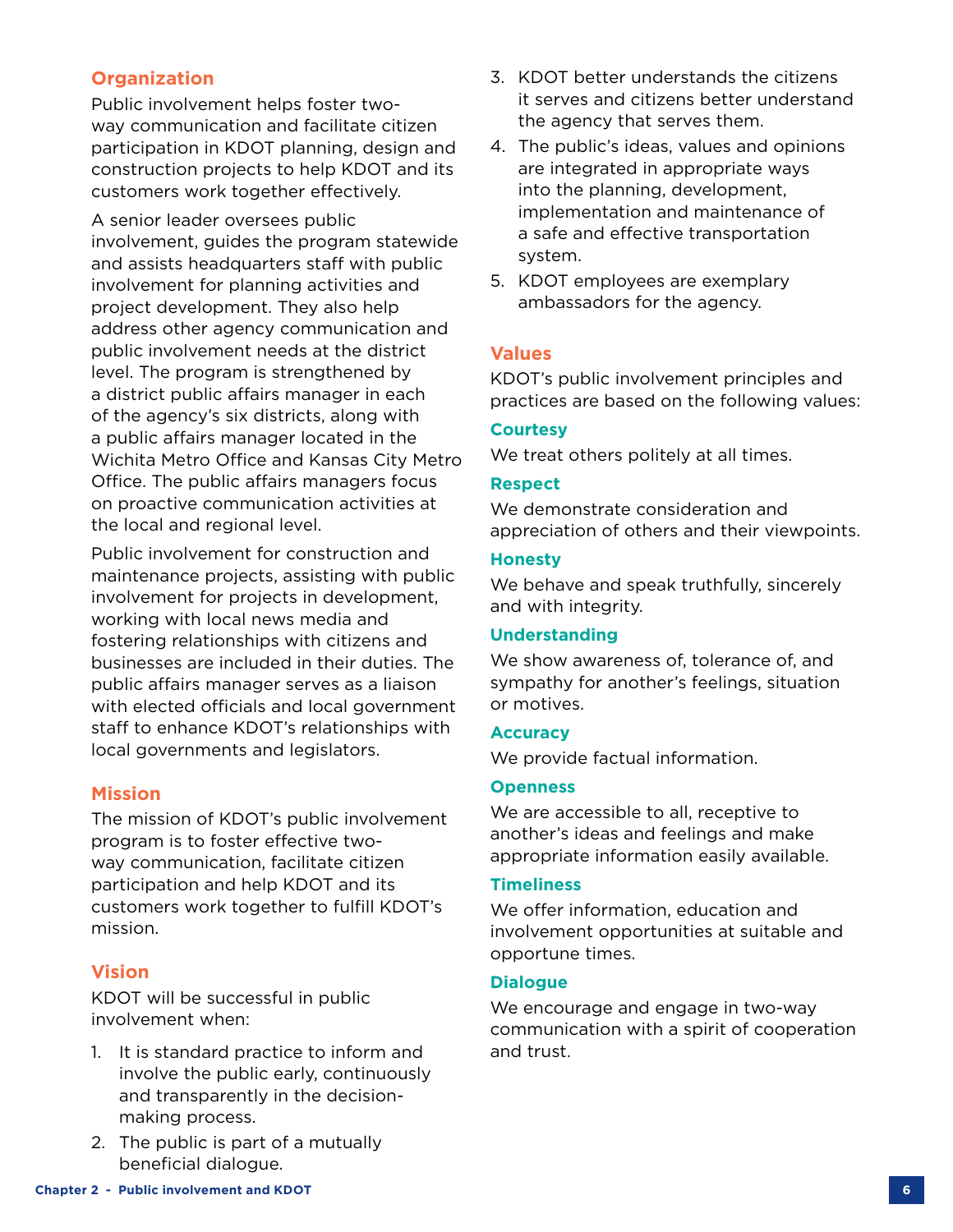## **2.3 Systematic development of informed consent**

The KDOT public involvement process closely follows the work of Hans and Annemarie Bleiker of the Institute for Participatory Management and Planning. The Bleikers created a process for citizen participation called Systematic Development of Informed Consent (SDIC). SDIC works to achieve "informed consent," a concept which recognizes that even the best solution to a transportation problem will probably have some negative effects. As such, it is virtually impossible to gain unanimous support or consensus on a course of action when dealing with complex public projects like transportation improvements. Informed consent is the willingness of the public to accept a valid course of action based on information and understanding of the issues, even if some of the interested parties disagree with the action.

Informed consent recognizes that even the best solution to a transportation problem will probably have some negative effects for some people.

Informed consent is built on addressing four objectives:

#### **1. Be responsible**

Establish and maintain the legitimacy of the agency, the project, the problemsolving and decision-making processes and prior assumptions and decisions.

#### **2. Be responsive**

Get to know the potentially-affected interests and see the project through their eyes, identify and understand the problems, articulate and clarify key issues and generate valid alternative solutions.

#### **3. Be effective**

Engage in effective two-way communication so information is received and understood by both parties and protect and enhance the agency's credibility.

#### **4. Seek common ground**

Find common ground among polarized interests and depolarize those who are polarized for other reasons.

Project teams should keep these four objectives in mind and tailor public involvement activities to address them.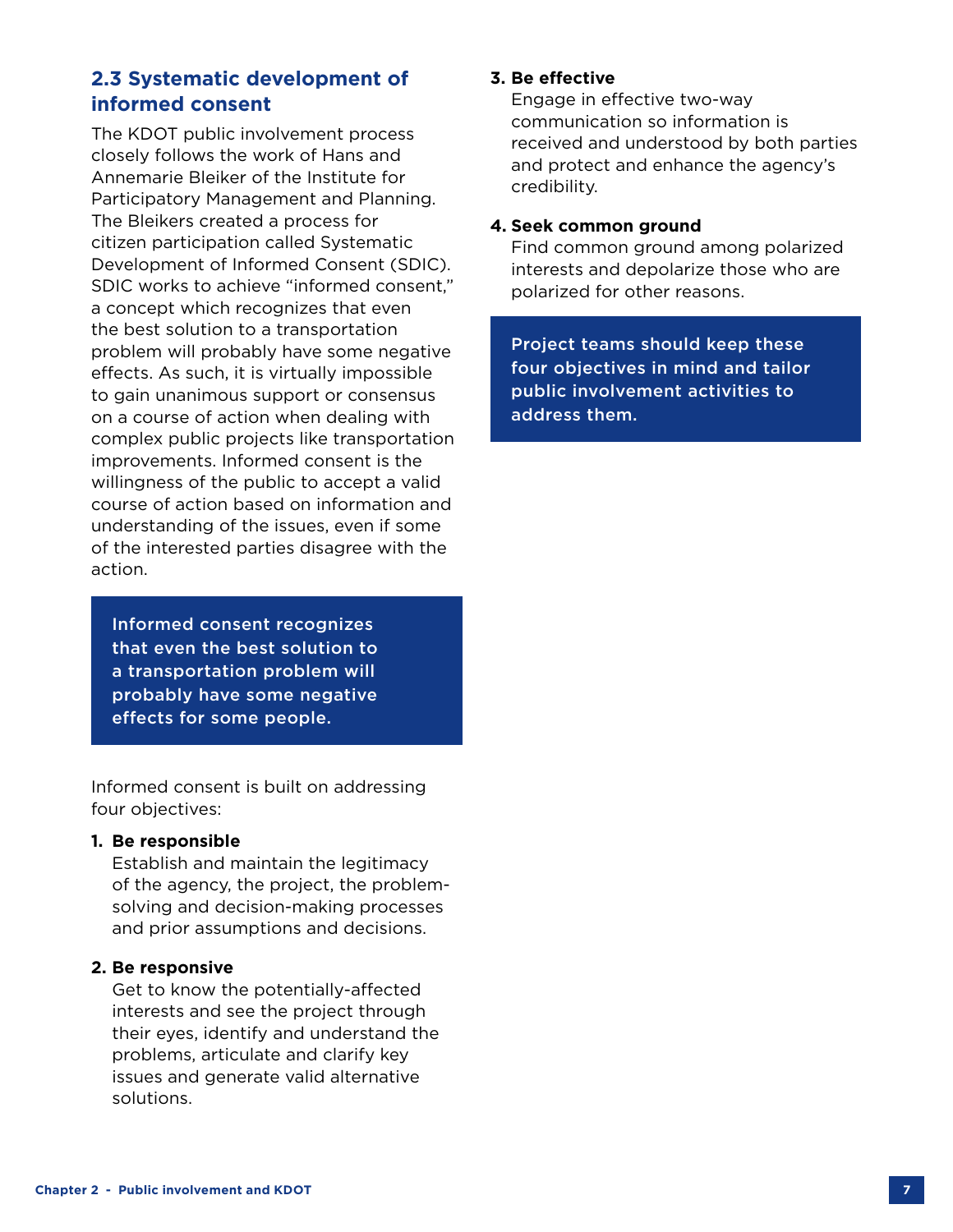Public involvement mission: To foster effective two-way communication, facilitate citizen participation and help KDOT and its customers work together to fulfill KDOT's mission.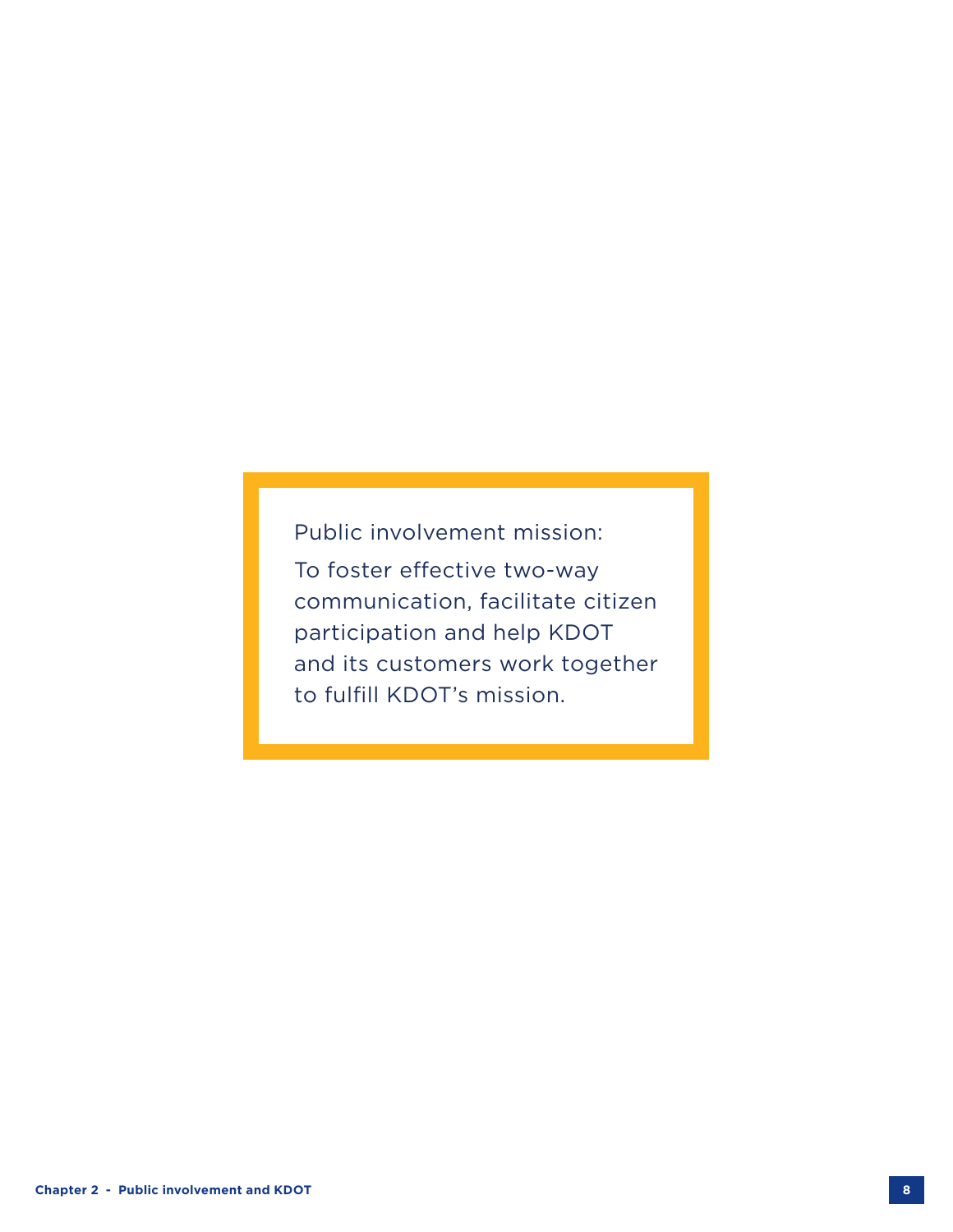## **CHAPTER 3**

A public involvement primer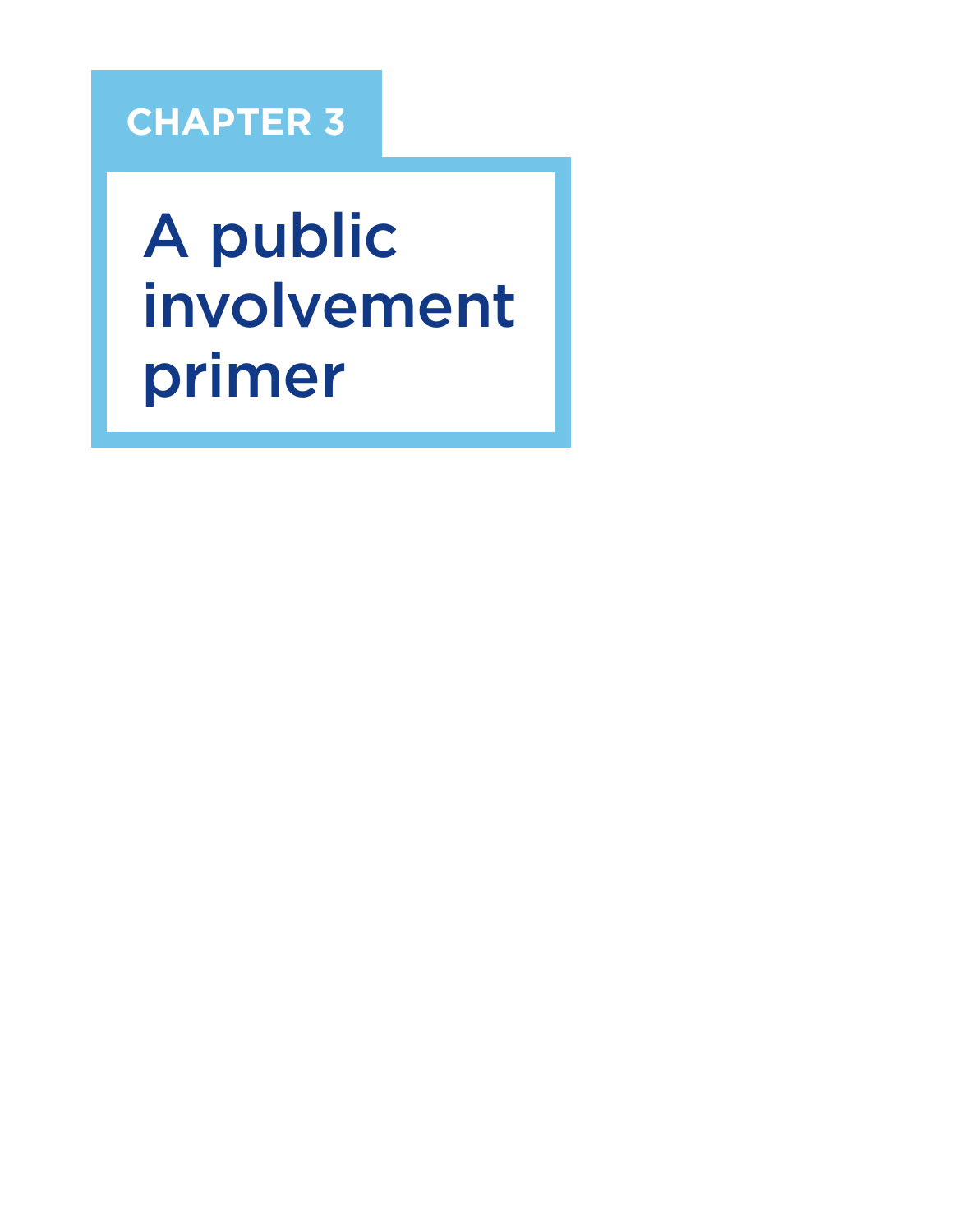## **3. A public involvement primer**

Public involvement is two-way communication between an organization and the public in which the organization is committed to using the public's help to improve the organization's decisions. It relies on the willingness of organization staff members and the public to participate together in decisions that could affect their lives and the lives of others. Public involvement is a way of doing business, not a set of discrete activities.

Two-way communication implies that while one person is communicating, the other is listening. Yet, people often insist that KDOT not just listen, but that we hear what is being conveyed. In this case, hearing implies that the listener has not only understood the message, but is willing to change their feelings, opinion or course of action based on the message. A willingness to listen and be open to change distinguishes public involvement from other communication activities.

KDOT actively engages in facilitating peerto-peer communication among the public using social media tools such as Facebook, Twitter, YouTube and other forms of social networking.

### **3.1 Information and education**

Public involvement is partly defined by two-way communication, but one-way communication is also important. Oneway communication is used by KDOT to inform and educate the public. **Information gives us essential facts such as who, what, when and where; education provides the why and how we use to understand it.** Informing people through news releases, fact sheets, FAQs or the internet provides knowledge they might find useful. Notices about upcoming road closings and public meetings or displaying road conditions on KDOT's website are examples of information delivery.

Education builds on information, and is concerned with increasing general knowledge, understanding or comprehension. KDOT educates people through safety campaigns such as Give 'Em a Brake or Click It. Or Ticket., produced by the Traffic Safety unit. The Bureau of Transportation Safety and Technology has also produced instructive brochures such as Establishing Speed limits, a Case of Majority Rule and Roundabouts in an effort to help people understand these traffic control features.

Information and education are basic features in a public involvement plan. For instance, because of the complex principles involved, special noise education was included during a noise study conducted in conjunction with improvements to U.S. 69 and I-435 in Johnson County. Information and education help people understand problems, weigh alternatives or evaluate solutions so they can more meaningfully participate in important decisions.

The ability of the public to understand engineering concepts should not be underestimated. However, since information and education offer little opportunity to participate in decision-making, they provide the least likelihood of influencing decisions if used alone.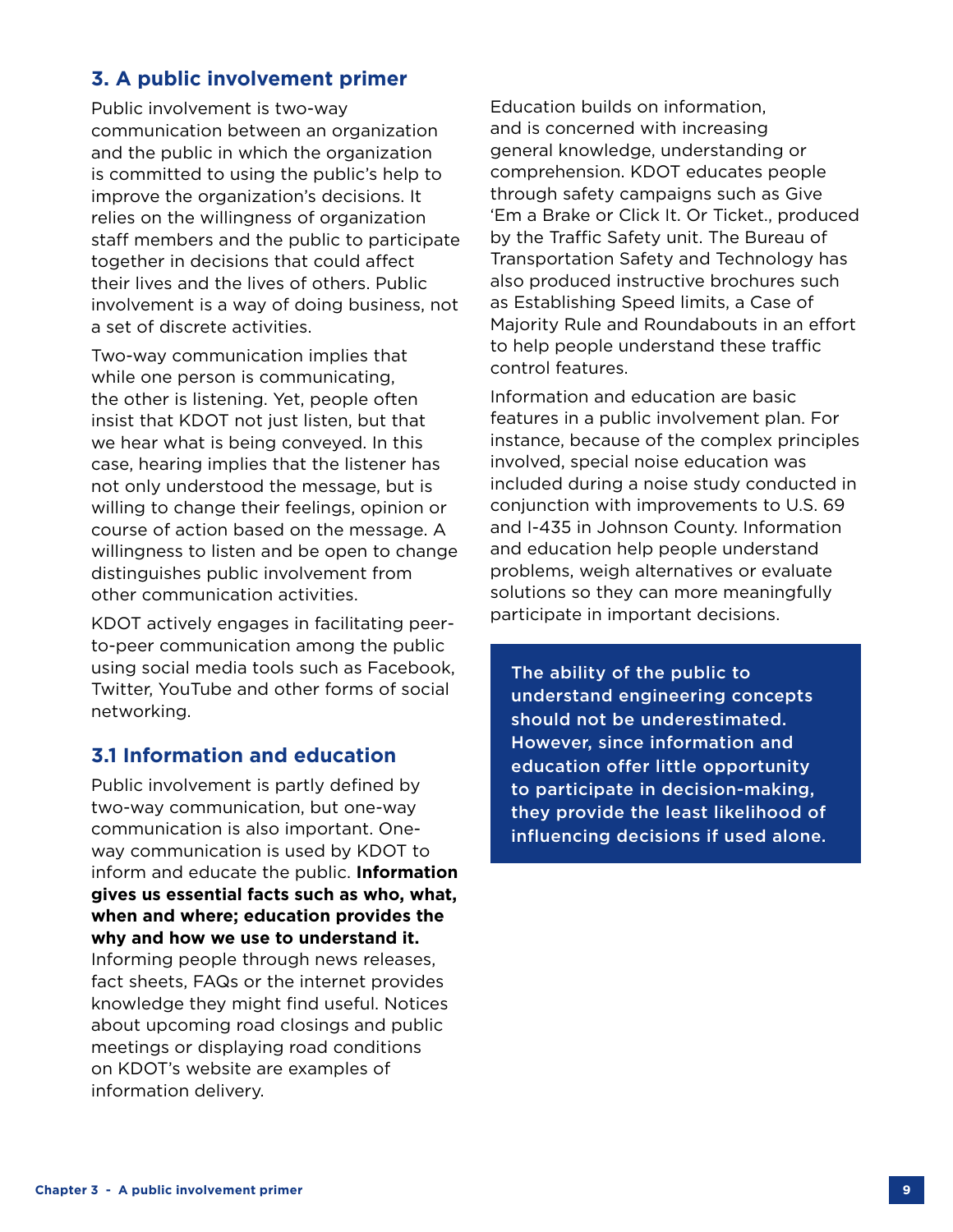## **3.2 Public involvement is different from public relations**

Enhanced public relationships are both an outcome and a tool of public involvement. Public involvement is not the same as public relations. Public relations is oneway communication that focuses on influencing the public to adopt a favorable attitude toward an organization, product or program. Public involvement is not "spin doctoring," a style of one-way communication in which the actions or words of an individual or organization are explained in such a way as to sway public opinion. Often used disparagingly to describe government communications, it leaves people with the disturbing sense that the truth is being twisted for the benefit of the agency and to the detriment of the public. Spin doctoring has no place in the agency's public involvement or public relations program.

## **3.3 Public involvement is challenging**

Public involvement can be challenging. Effective public involvement is more art than science. Despite the challenges, one thing is clear – people appreciate both the opportunity to participate and the effort we make to help them do so. Here are some of the challenges of public involvement:

- **-** Takes time, money and patience
- **-** May raise or expose controversy
- **-** Can be tough to identify and get the right people to the table; getting them to stay can be tougher
- **-** Can be difficult to communicate technical information
- **-** Getting agreement on facts is not always straightforward
- **-** The big picture can get lost in concerns about short-term impacts
- **-** Various groups can add or detract from the effort
- **-** Success may be fleeting

We should also remember that public involvement is challenging for the public:

- **-** Involvement takes time and effort
- **-** Working with a bureaucratic process requires patience
- **-** Tightly-held views may have to be moderated
- **-** Communicating issues and concerns in an engineering process can be frustrating
- **-** Uniquely personal issues might appear to get lost in the big picture

In spite of the challenges, people appreciate the opportunity to participate and the effort we make to help them do so.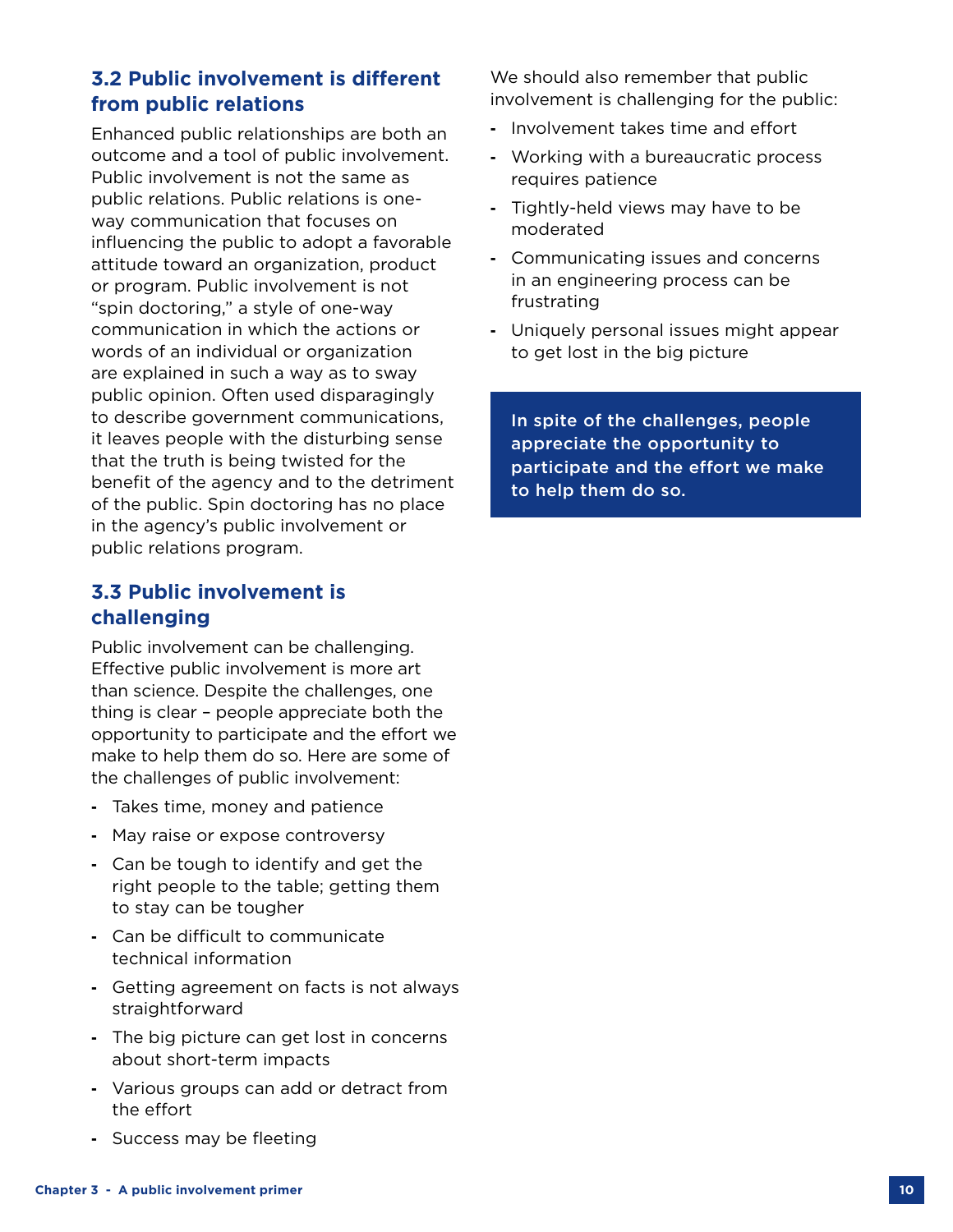## **3.4 When is public involvement successful?**

It is unlikely that one could point to any single factor that defines a successful public involvement effort. For the agency, public involvement is not a guarantee of unanimous or even widespread support for a decision, so this is not a reasonable objective. It is not possible to please everyone all of the time and the best solution to a transportation problem is likely to cause some to think they are adversely affected. For the public, their involvement does not guarantee a decision will change, so that is not a reasonable measure of success.

If neither unanimous support nor guaranteed decision changes are realistic objectives, how can we measure a public involvement effort? **Public involvement can be termed successful if it reaches a wide diversity of affected stakeholders. And, if stakeholder's participation helps shape the overall decision, and the decision is generally understood and accepted.**  KDOT's public involvement efforts for a project or program can be evaluated by answering the following questions:

- 1. How well did we get timely participation and keep it focused on the real issues?
- 2. How did we keep interested people informed?
- 3. How did we help people understand the issues?
- 4. What were the varieties of views we heard?
- 5. How well did we reach a diversity of affected stakeholders?
- 6. What convenient opportunities for meaningful participation did we provide?
- 7. How did we integrate public concerns into decisions?
- 8. How did we provide feedback on the effects of public input on decisions?
- 9. How was the outcome of the project or program affected by the public's

participation?

- 10. How were our relationships with citizens, local officials, businesses and others affected?
- 11. What, if any, "surprises" did we encounter?

Effective public involvement is:

- **-** Proactive
- **-** Tailored to local needs and conditions
- **-** Focused and ongoing
- **-** Inclusive of all concerned
- **-** Innovative, using a variety of techniques
- **-** Having educational components
- **-** Supported by strong project leadership and agency support
- **-** Intended to affect the results of the decision process

These questions and factors are the basis of performance measures KDOT will use to evaluate its public involvement efforts.

Public involvement does not guarantee unanimous or even widespread support for an agency decision.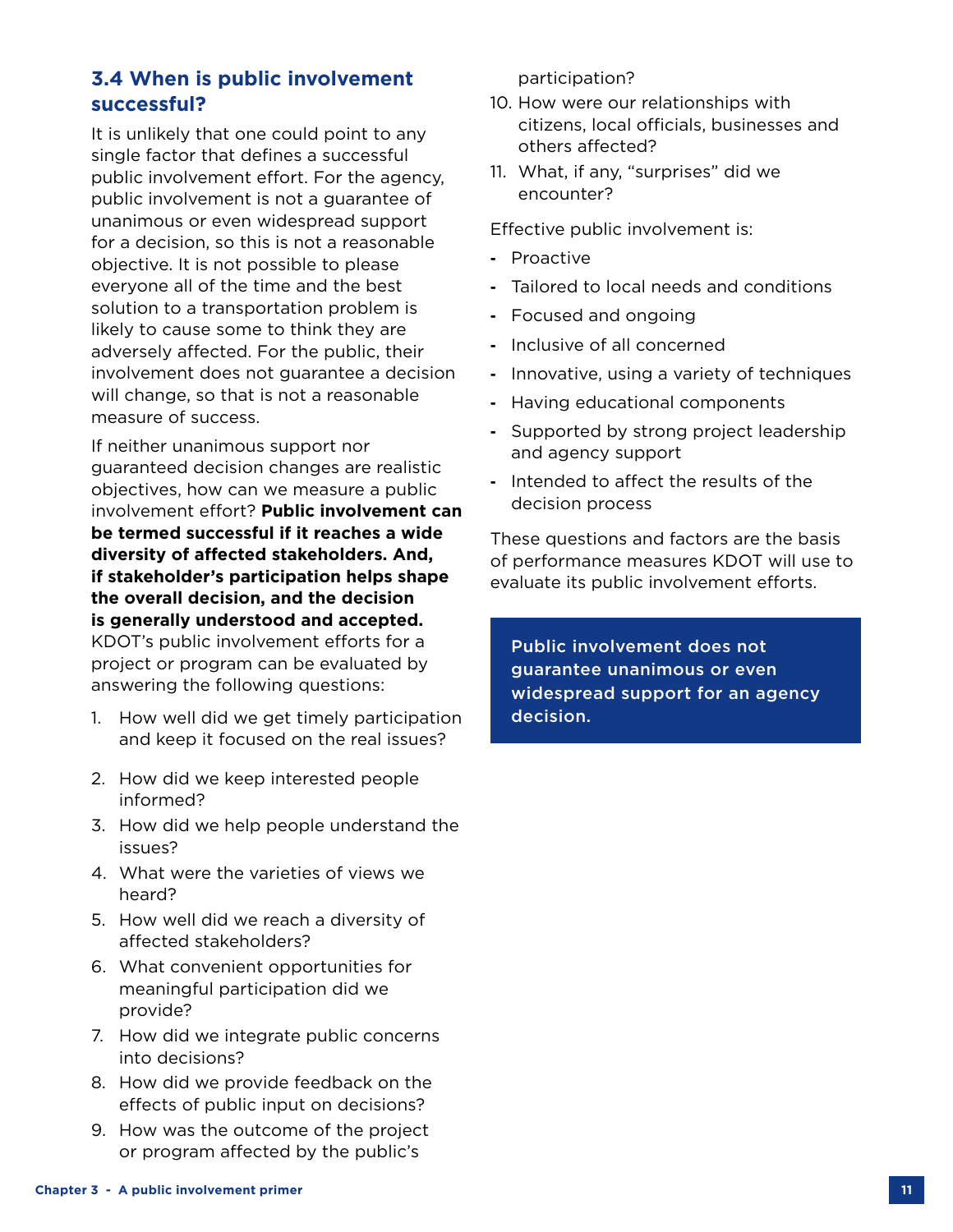## **3.5 The levels of public involvement\***

The International Association for Public Participation (IAP2) has developed a description of the levels of public involvement. The levels are adapted below in order of increasing public impact on organizational decisions. Public involvement plans may include a mix of levels, depending on a project's complexity.

#### **Inform**

Provide balanced and objective information to assist people in understanding problems, alternatives and/or solutions.

KDOT will employ a variety of measures to keep people informed.

#### **Consult**

Obtain public feedback on analyses, alternatives and/ or decisions.

KDOT will listen to and acknowledge concerns and provide feedback on how public input influenced a decision.

#### **Involve**

Work directly with the public throughout the decision process so that public issues and concerns are consistently understood and considered.

KDOT will work with the public to understand and consider their concerns and issues in the decision process.

#### **Collaborate**

Partner with the public in each aspect of the decision, including the development of alternatives and the identification of the preferred solution.

KDOT will look to the public for direct advice and innovation in formulating solutions and incorporate them into decisions when feasible and practicable.

#### **Empower**

Place final decision-making in the hands of the public and implement what the public decides.

KDOT's public involvement efforts normally fall somewhere within the first four levels because the Secretary of Transportation's statutory responsibility for the state transportation system cannot be delegated.



### **Levels of public involvement**

\*Adapted from IAP2 Public Participation Spectrum, © 2005 International Association for Public Participation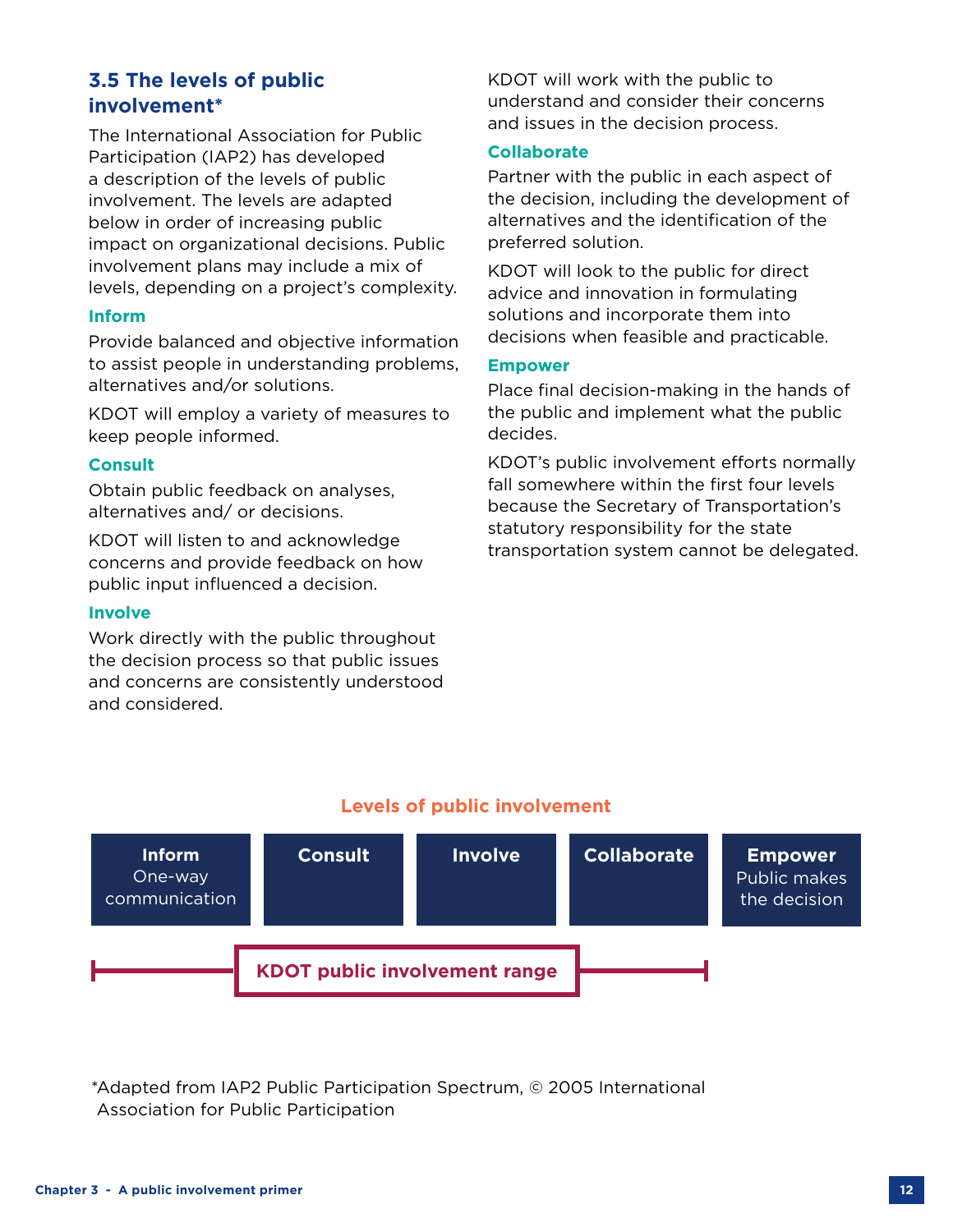## **3.6 Definitions in 23 CFR 450.104**

This federal regulation relates to transportation planning and project programming and provides the following definitions:

#### **Consultation**

One party confers with another party and, prior to taking action(s), considers that party's views.

#### **Cooperation**

The parties involved in carrying out the planning, programming and management systems processes work together to achieve a common goal or objective.

#### **Coordination**

The comparison of the transportation plans, program and schedules of one agency with related plans, programs and schedules of other agencies or entities with legal standing and adjustment of plans, programs and schedules to achieve general consistency.

Only ask the public for input if you actually have the latitude to use it. Don't put yourself or the agency in the awkward position of asking for input if there is no room in the project, program or policy for change.

## **3.7 National Environmental Policy Act (NEPA)**

The National Environmental Policy Act of 1969 (NEPA) was signed into law on Jan. 1, 1970. NEPA established a national environmental policy focused on federal activities and the desire for a sustainable environment balanced with other essential needs of present and future generations. NEPA established a supplemental mandate for federal agencies to consider the potential environmental consequences of their proposals, document the analysis and make this information available to the public for comment prior to implementation.

NEPA requires the examination of potential impacts to the social and natural environment when considering proposed transportation projects. It also requires that the transportation needs of the public be taken into account in reaching a decision that is in the best overall public interest. Each state must have procedures approved by the FHWA to carry out a public involvement/public hearing program pursuant to 23 U.S.C. 128 and 40 CFR parts 1500 through 1508. Public involvement activities are included in the process required for developing an Environmental Impact Statement.

To assist federal agencies in effectively implementing the environmental policy and "action forcing" provisions of NEPA, in 1978 the Council on Environmental Quality (CEQ) issued Regulations for Implementing the Procedural Provisions of the National Environmental Policy Act (40 CFR §§ 1500 -1508). In 1980,CEQ issued the guidance document, Forty Questions and Answers on the CEQ Regulations. Since that time, CEQ has issued additional guidance and information on a variety of issues relevant to the NEPA process.

To address the NEPA responsibilities established by CEQ, the FHWA issued regulations (23 CFR § 771), Environmental Impact and Related Procedures. The FHWA guidance complementing the regulations were issued in the form of a Technical Advisory (T.6640.8a), Guidance for Preparing and Processing Environmental and Section 4(f) Documents. The Technical Advisory provides detailed information on the contents and processing of environmental documents.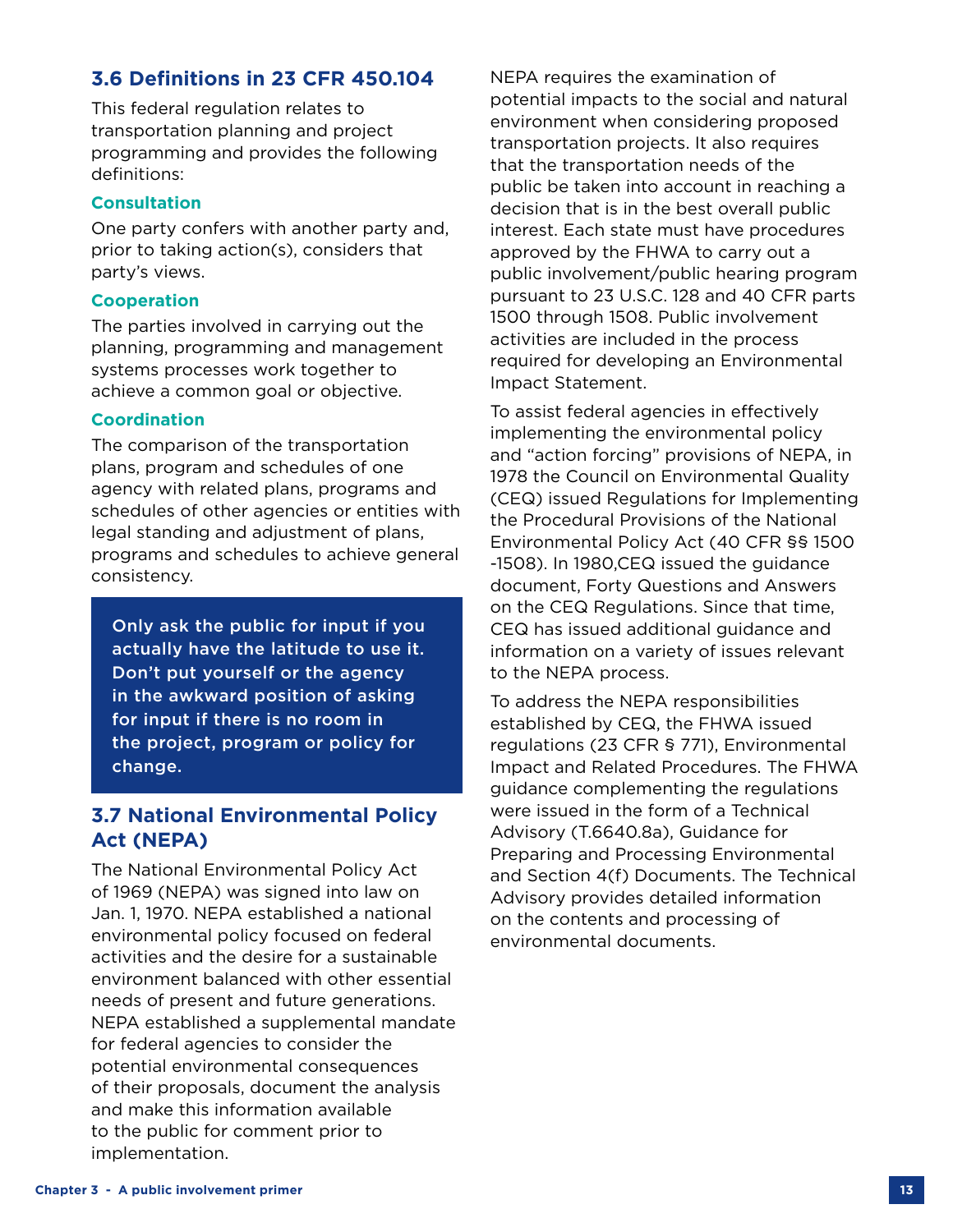The principles or essential elements of NEPA decision making include:

- **-** Assessment of the social, economic and environmental impacts of a proposed action or project
- **-** Analysis of a range of reasonable alternatives to the proposed project, based on the defined purpose and need for the project
- **-** Consideration of appropriate impact mitigation: avoidance, minimization and compensation
- **-** Interagency participation: coordination and consultation
- **-** Public involvement, including opportunities to participate and comment
- **-** Documentation and disclosure

Adapted from: Federal Highway Administration: [https://www.environment.](https://www.environment.fhwa.dot.gov/) [fhwa.dot.gov/](https://www.environment.fhwa.dot.gov/)

#### **3.8 The public involvement process**

A unique public involvement plan should be developed for each project because each project and study has unique issues and requirements. Some projects will not need public involvement, some will need minimal effort and others may require extensive efforts. Public involvement should be solicited as early as possible, and should be linked to key decision points during the decision-making process. How a person or a community perceives a project should be understood before, during and after actions are taken.

It is important to keep communication two-way, frequent and consistent. Listen to what people are saying and be responsive if it is reasonable and feasible to do so. Acknowledge concerns, then communicate decisions and clearly explain the basis for making them.

#### **3.8.1 Public involvement step-by-step process**

A public involvement plan is normally developed by a core project team that may consist of the project or study manager and staff, public affairs staff, district and area engineers, other KDOT staff as needed, consultants and agency and local partners. Each public involvement effort is unique.

Project teams are encouraged to be innovative and flexible in planning and implementing public involvement activities. **Federal guidelines require the establishment of a plan for coordinating public and agency participation when an Environmental Assessment (EA) or Environmental Impact Statement (EIS) is being developed for a project.**

On the next page is a typical 11-step process for developing and implementing a public involvement plan. It can be adapted for any public involvement effort, whether it is for planning, programming, project development or operations needs. **The first six steps should be performed as early in the project or study as is feasible.**

KDOT may contract with outside consultants to plan, conduct or evaluate public involvement activities.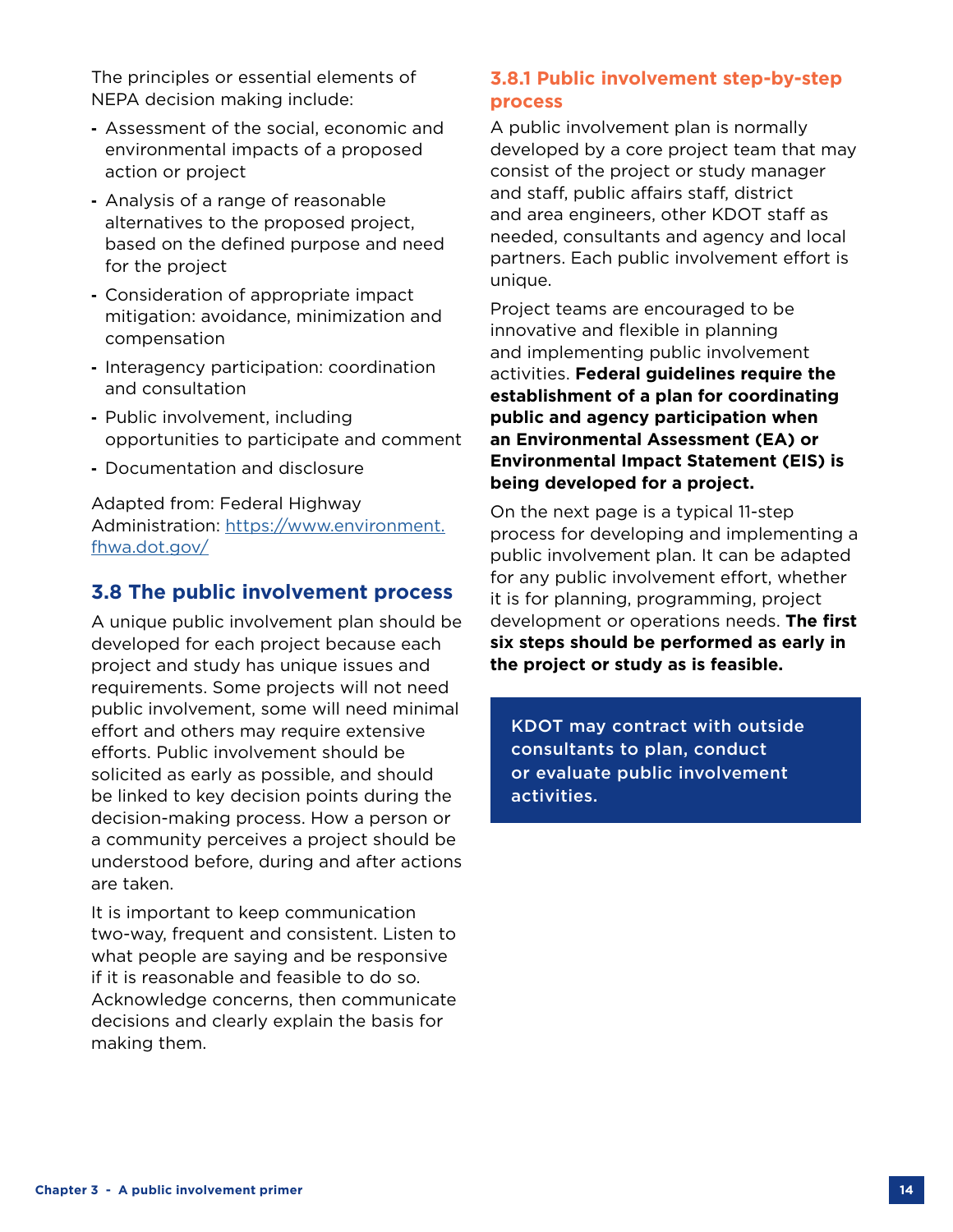## **Public involvement process <sup>1</sup> Identify potentially affected interests <sup>2</sup> Identify & research**

**potential issues**

**<sup>3</sup> Define purpose and need\***

**<sup>4</sup> List public involvement objectives**

**<sup>5</sup> Select public involvement activities**

**<sup>6</sup> Develop action plan or schedule**

**<sup>7</sup> Conduct public involvement activities**

**<sup>8</sup> Assess activities; adjust as needed**

**<sup>9</sup> Document public involvement**

**Talk about the outcome**

#### **Evaluating public involvement activities**

\* *Federal guidelines require an opportunity for timely and meaningful involvement of the public and participating agencies when developing the purpose and need for a project involving an EA or EIS.*

## **1. Identify potentially-affected interests**

In order for the project to be completed with maximum support and minimum disruption from outside parties, those parties must first be identified. It is not enough to target only the general public. The most effective efforts will come from focusing on the stakeholders most likely to be affected by our decisions. Start by making a list of stakeholders who could be affected by the project or who have a role to play in its outcome. Include representatives from these major groups:

- 1. Potentially-affected stakeholders, such as:
	- **-** Property owners
	- **-** Business owners
	- **-** Special interest groups
	- **-** People with community influence
- 2. Elected officials
- 3. News media
- 4. Resource agencies
- 5. Schools
- 6. Emergency services

Stakeholders can be identified in several ways:

- **-** People who attend meetings, write or call
- **-** Representatives of special interest groups may have suggestions or contacts
- **-** Other KDOT staff members and offices may have contacts
- **-** Government staff or elected officials may know of constituents
- **-** Statistically valid surveys

Speak with each stakeholder and ask about their:

- **-** Level of knowledge of the situation
- **-** Issues and concerns
- **-** Level of interest
- **-** Preferences for the nature and frequency of involvement
- **-** Suggestions for other people to contact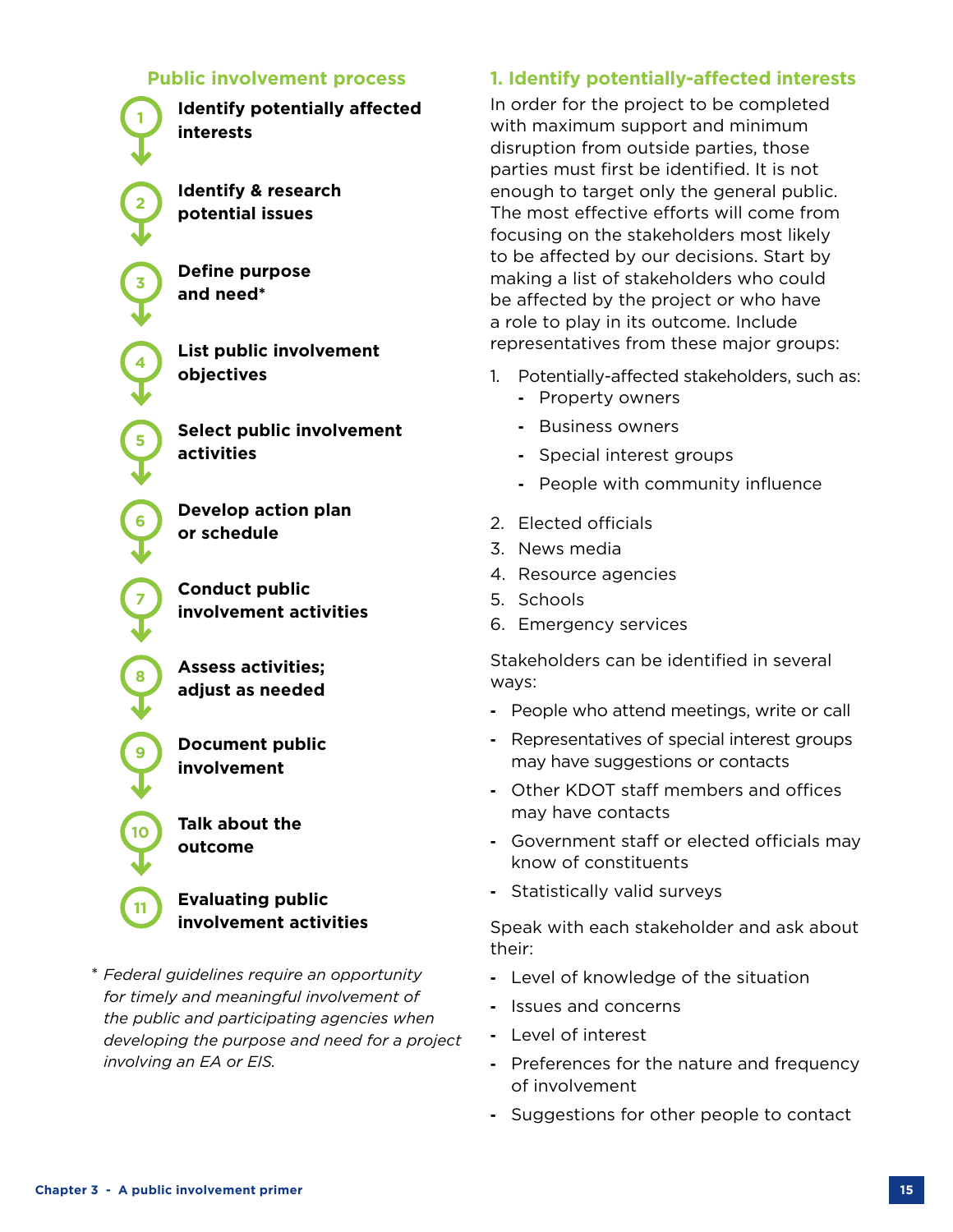Use personal communication as a means to solicit input from groups and individuals who may not otherwise be heard.

#### **2. Identify and research potential issues**

It is important to identify and research the issues for all audiences. In many cases, issues and audiences will overlap. For example, both residents and businesses may be concerned about property values or access during construction. After the issues and audiences are identified, public involvement strategies will be designed to gather and disseminate information. Don't forget to identify both positive and negative issues. **To correctly identify issues, call or meet with members of the audiences and ask what they see as issues surrounding the project.** If the project has a history, reviewing that can also be helpful. Issues surrounding a project can include those with a positive connotation such as:

- **-** Improves safety (be specific, such as "will enhance safe passing opportunities")
- **-** Enhances economic development.
- **-** Improves travel time
- **-** Improves condition of the road or bridge
- **-** Increases number of choices of modes along the corridor

Other issues may have a negative connotation, like:

- **-** Changes in access
- **-** Decrease in traffic flow past businesses
- **-** Displaces businesses
- **-** Displaces homeowners
- **-** Cost
- **-** Visual impacts
- **-** Noise impacts
- **-** Seen as unimportant
- **-** Proximity to schools, churches or hospitals

#### **3. Define purpose and need**

Outline a compelling purpose and need in basic terms that can be understood by the public. It will be referred to and questioned many times during the life of the project, and it must make sense to the public. Local officials and community leaders can be called upon to help draft a purpose and need. Surveys can help uncover issues important to the public, as can focus groups and ad hoc advisory groups. Early participation by stakeholders will help with later public involvement efforts. **Federal guidelines require an opportunity for timely and meaningful involvement of the public and participating agencies when developing the purpose and need for a project involving an EA or EIS.** The following questions can be asked to help draft a purpose and need statement:

- 1. What specific problems are people talking about?
- 2. What are the benefits of the project? How will it address the problems?
- 3. How will it improve the community, schools, area roads, etc.?
- 4. Will it be better than what is there now? How?
- 5. How will the project enhance or at least protect someone's quality of life?
- 6. What are the mandates or regulations that drive the project?
- 7. What are the guiding principles that should shape the study or project?

In some cases, the purpose and need may be refined as the project develops.

To correctly identify issues, call or meet with members of the audiences and ask what they see as issues surrounding the project.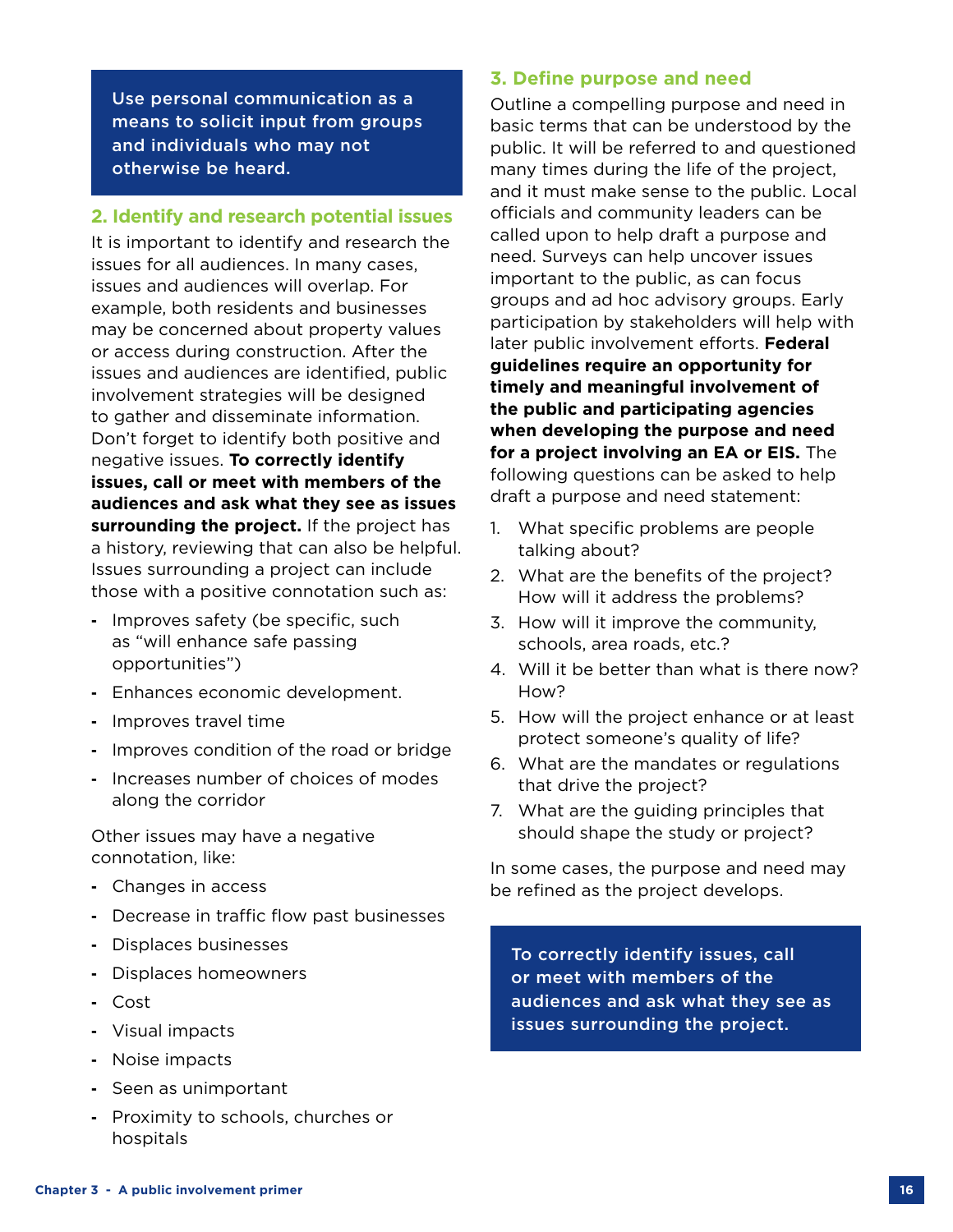#### **4. List public involvement objectives**

After identifying stakeholders, issues and a purpose and need, ask, "What do we want from our public involvement efforts on this project?" Begin by selecting **a level of public Involvement** as described on page 12. The objectives should relate to the stakeholders and issues identified in steps one and two. Remember to focus your attention where the problems are. The greatest benefit comes from targeting the most urgent issues with concentrated efforts, not from widely scattered, diluted efforts. Some broad public involvement objectives might include:

- **-** Remind people of the project's benefits
- **-** Provide updates if delays occur
- **-** Create opportunities for citizen participation at key decision points
- **-** Diffuse strongly polarized arguments
- **-** Seek feedback on KDOT performance

#### **5. Select public involvement activities**

Choose public involvement activities that are most likely to help meet the objectives and address stakeholders' concerns. If the project is one that will lead to construction, include activities that will carry the public involvement effort through the construction phase. When appropriate and feasible, plan for smaller, informal group meetings and discussions as a means to involve potentially-affected stakeholders.

#### **Public meetings, while commonly used, may not be as effective as more focused activities that target specific groups or individuals.**

#### **6. Develop action plan or schedule**

The schedule should relate to the project's decision points. Record each activity selected and create a plan or schedule that includes:

- **-** Audience
- **-** KDOT staff member responsible for the activity
- **-** Location
- **-** Resources needed, such as people, displays, handouts and equipment
- **-** Method(s) for notifying the target stakeholders

The action plan developed at the start of a project may have to be revised as the project moves forward. So, public involvement needs to be flexible to adjust to unforeseen situations. Thorough work in steps one through five will help diminish the likelihood of major adjustments as the project develops.

Rather than have people visit a central KDOT location, go where people can easily travel and will feel most comfortable participating. Public meetings should normally be in publicly-owned facilities such as community centers, city halls, town halls, recreation centers, fairgrounds and schools. However, there may be times when churches, stores, or malls will be more effective – especially for informal situations.

#### **7. Conduct public involvement activities**

How the activities are carried out is often more important than what activities are used. Avoid creating adversarial relationships at this stage and remember the following points:

- 1. Maintain a constructive tone.
- 2. Avoid hidden agendas and give honest answers.
- 3. Follow up on promises, unanswered questions or action items.
- 4. Don't make promises that cannot be kept.
- 5. Don't soft-pedal difficulties inherent in certain courses of action. Don't downplay uncertainties or make more of them than necessary.

**-** Date and time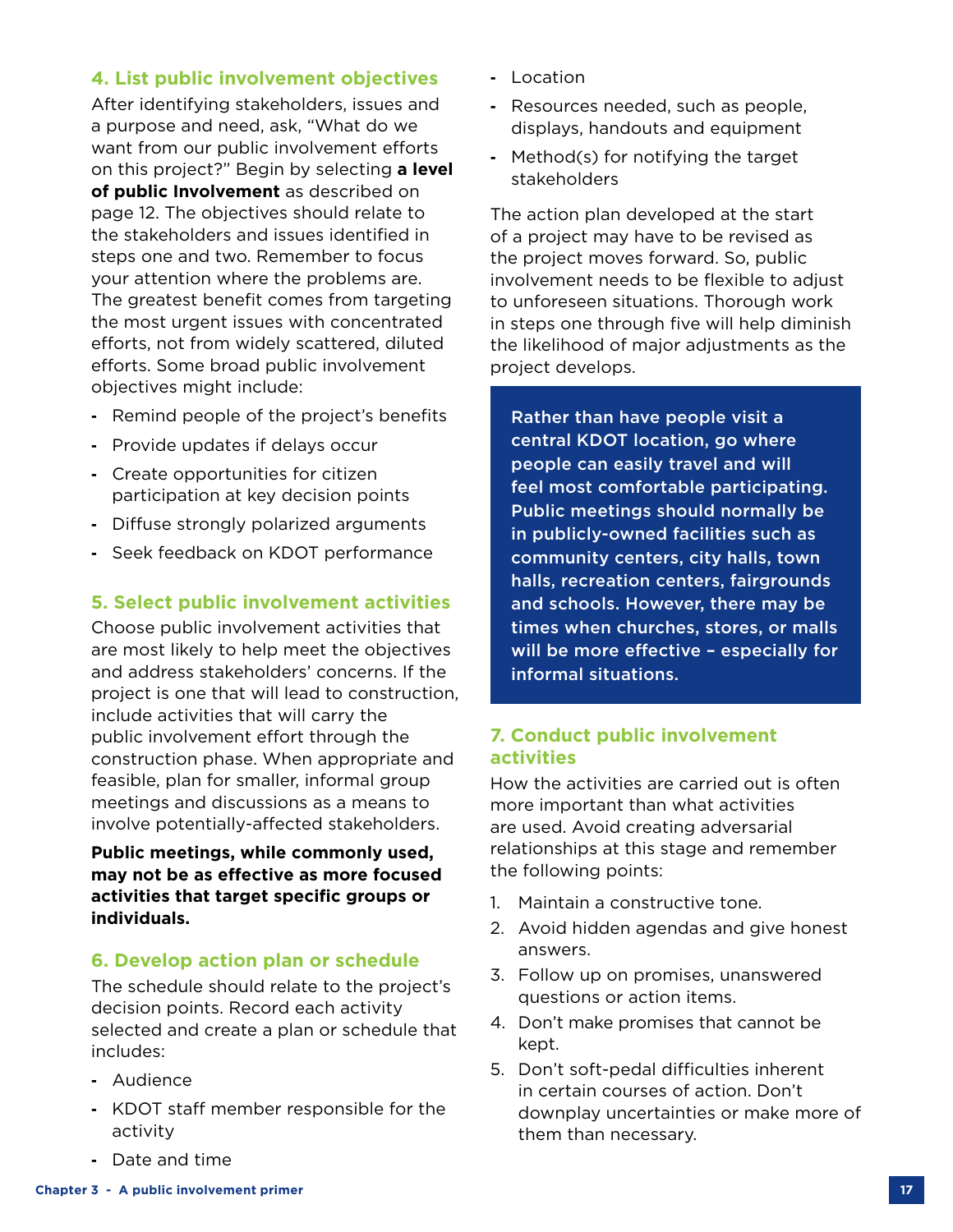- 6. Balance adequate time for input with moving the process forward.
- 7. Document all significant decisions.
- 8. Provide access to data and information, which can include work in progress that is properly labeled, described, annotated and reviewed by the project team.

#### **8. Assess activities and adjust as needed**

Review each activity after it is completed. Study the comments not only to identify helpful points but also to identify new issues that may have been uncovered and might need to be addressed. Public involvement needs to be flexible and, if needed, do the following:

- **-** Update the stakeholders list
- **-** Revise the issues
- **-** Revise the action plan or schedule

#### **9. Document public involvement**

After each public involvement activity, create a summary that includes the date, time, location, attendance and a review of the comments and issues. Note how comments from the public involvement activity may affect the project's decisions. Once the project has reached its conclusion, create a summary of the project public involvement, including any evaluations that were done and lessons that were learned. Also summarize the ways in which public involvement influenced the final outcome.

#### **10. Talk about the outcome**

After the project is complete, talk about it and celebrate its success. This does several things:

- **-** Brings the project full-circle in the minds of the public
- **-** Reminds people of the benefits
- **-** Demonstrates how public influence affected the outcome

**-** Maintains the legitimacy of the project

Marketing the success of the project can be done in many ways, such as:

- **-** Special events
- **-** Road opening ceremonies
- **-** Speakers bureau presentations
- **-** Press releases
- **-** Working with the contractor to submit or publicize joint awards

Just as an ounce of prevention is worth a pound of cure, developing relationships with the local community from the outset is much more effective than trying to work at the last minute with a hostile community who feels left out of the decision-making process.

#### **11. Evaluating public involvement activities**

Through evaluation, KDOT's project team can determine which planned activities provided input and led to effective decisions. For example, after an advisory group, open house or public meeting, it would be helpful in determining whether KDOT met its objectives. A post-meeting review should consider these questions:

- 1. What did you think about the meeting?
- 2. How did the stakeholders perceive the meeting? (Since the community perception will affect the development of the project, it is better to understand their perceptions early).
- 3. What type of feedback did the meeting generate from the stakeholders?
- 4. Did the meeting accomplish its intended purpose?
- 5. Did the stakeholders understand the purpose of the meeting and respond accordingly?
- 6. Did the audience represent the individuals and groups who were expected to have an interest?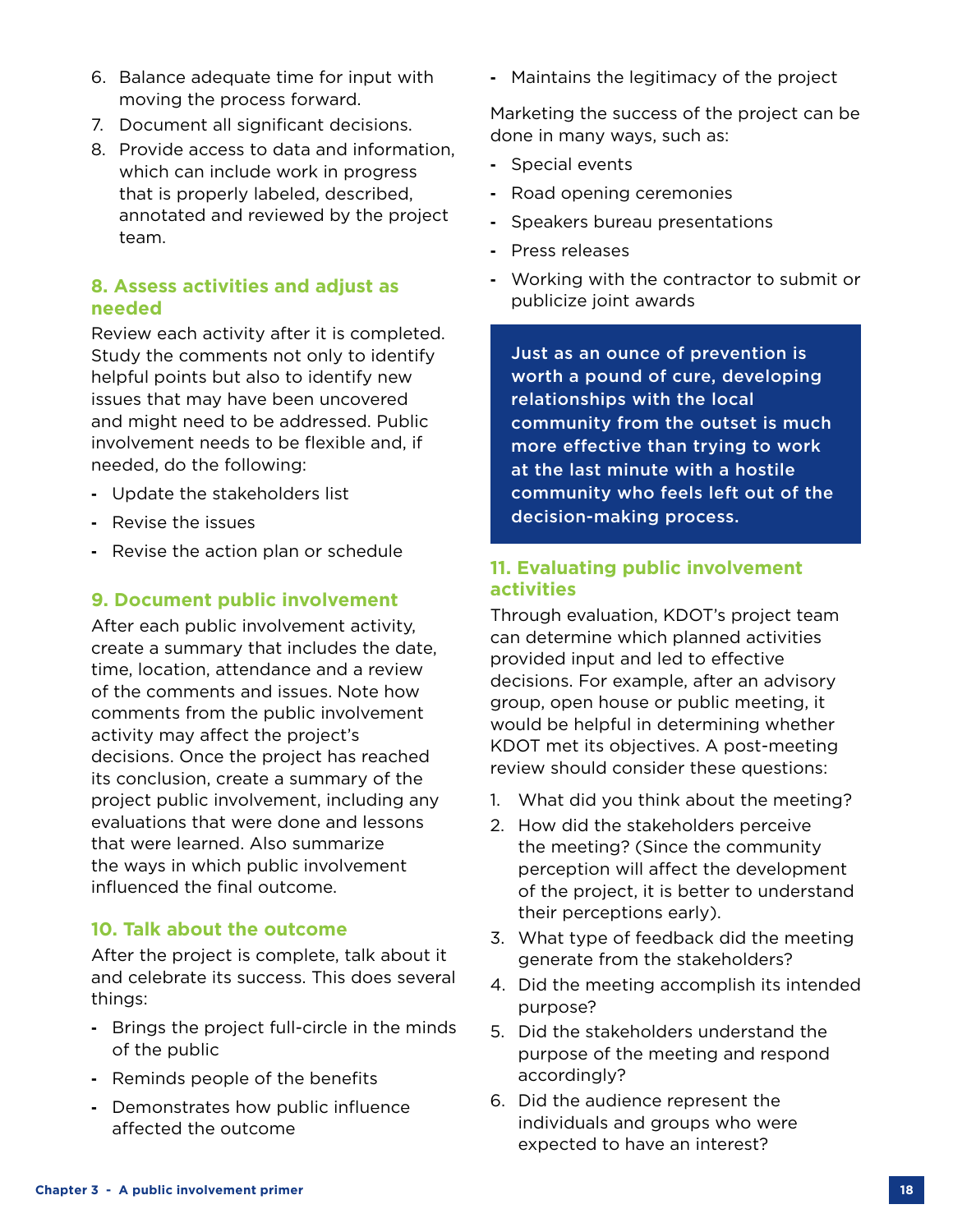#### **Example survey of KDOT responsiveness to public input**

## **YOUR INPUT MATTERS!**

How can we best reach out to get your feedback on how transportation impacts you and your community?

#### **Was the information you were provided helpful for understanding the project?**

| I | s |
|---|---|
| I |   |

Specify information that would be helpful to ensure the project is easier to understand?

#### **How did you learn about this project?**

(Select all that apply)

|  | ı<br>. .<br>× |
|--|---------------|
|--|---------------|

- In-person or virtual public meeting
- Signage on roadside
- Radio
- Newspaper
- Social media
- KDOT website
- Friend/Family
- Other (specify)

#### **Were you able to effectively comment on this project?**

- Strongly disagree Disagree Neutral
- Agree
- Strongly agree

#### **Please provide recommendations for what would improve your ability to effectively comment on future projects.**

(Select all that apply)

- Virtual meeting In-person public meeting
- Different date/times
- Other (specify)

#### DEMOGRAPHIC INFORMATION

**What is your zip code?** (Required)

#### **Which format(s) do you prefer to be notified regarding future projects in your area?**

(Select all that apply)

Mail

- In-person public meeting
- Virtual meeting

Signage on roadside

- Radio
- Newspaper
- Social media
- KDOT website
- Other (specify)

| Under 18    |
|-------------|
| $18 - 24$   |
| 25-34       |
| $35 - 44$   |
| $45 - 54$   |
| $55 - 64$   |
| 65 or above |
|             |

**Choose your age group.**

#### **What is your race and/or ethnicity?**

- White, Non-Hispanic/Latino
- Black/African American

Asian

American Indian and/or Alaskan Native

Native Hawaiian and/or Other Pacific

Islander

Hispanic/Latino of any race

Other (please specify)

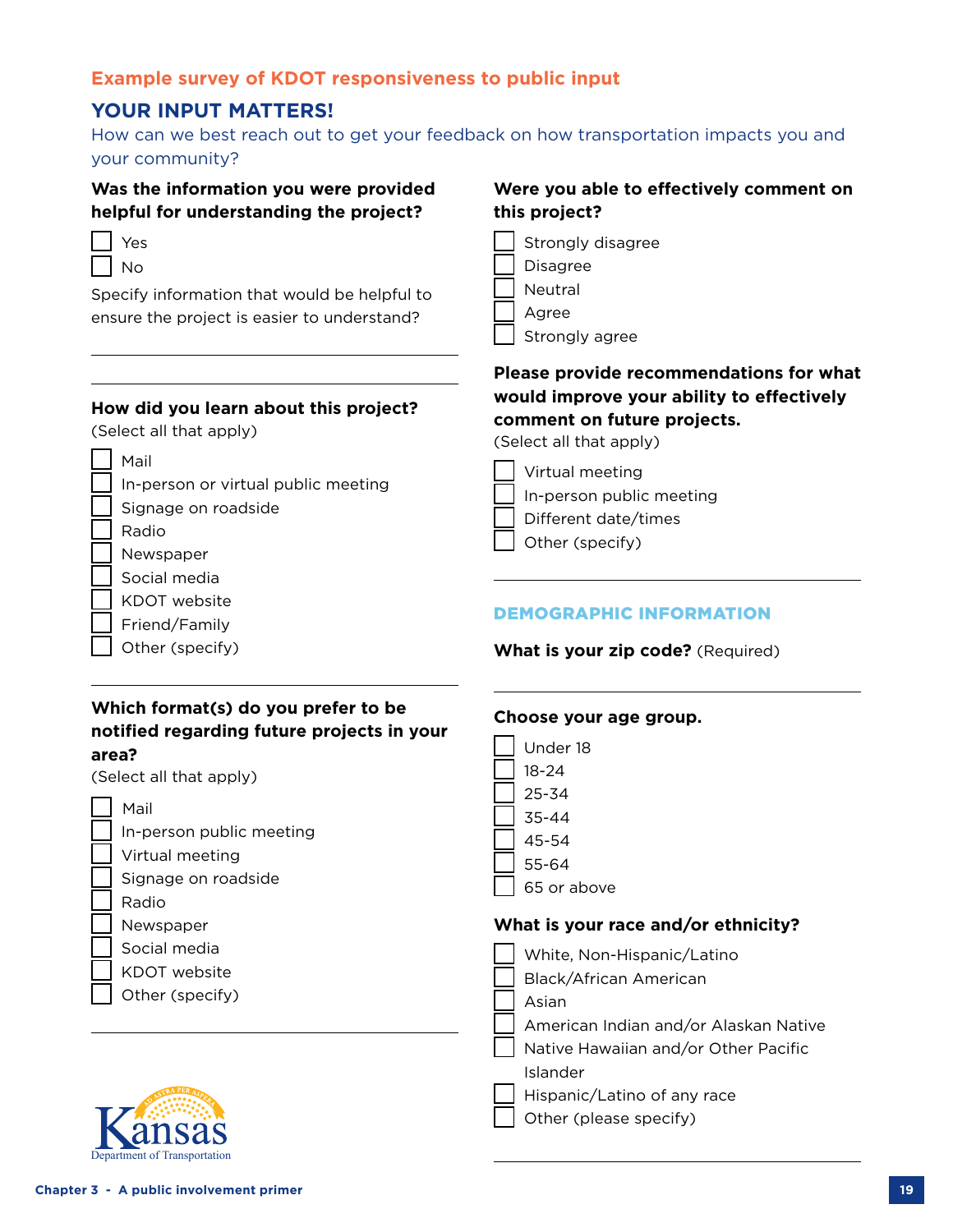## **Example project team evaluation checklist**

## **PROJECT TEAM EVALUATION CHECKLIST**

| <b>Goals and Objectives</b>                                                       | How effective was the communication                                          |
|-----------------------------------------------------------------------------------|------------------------------------------------------------------------------|
| Were the goals of public involvement met?                                         | between affected divisions involved with                                     |
| Were the public involvement objectives                                            | the project's public involvement activities?                                 |
| met?<br>How closely did the process follow the                                    | <b>Budget</b>                                                                |
| public involvement plan?                                                          | Did the public involvement process stay<br>within budget? Explain.           |
| What modifications had to be made, and                                            | <b>Materials</b>                                                             |
| were those modifications effective?<br>Were changes documented and the plan       | How effective were the public involvement                                    |
| updated, if needed?                                                               | materials created for the project-such as                                    |
| <b>Timeline</b>                                                                   | fact sheets, news releases, newsletters,                                     |
| What influence did public involvement have                                        | print ads, social media, video and others?<br>How much did they cost?        |
| on the project development schedule?                                              | Was there any public reaction to the                                         |
| Were public involvement activities                                                | materials?                                                                   |
| conducted at the appropriate times?                                               | How effective was the coordination among                                     |
| <b>Contacts</b>                                                                   | those who developed and distributed the<br>materials?                        |
| According to public involvement records,<br>how many letters were sent and phone  | <b>Midstream adjustments and crises</b>                                      |
| calls made?                                                                       | What crises, changes, or unexpected                                          |
| What was the attendance at public                                                 | events occurred during the project?                                          |
| meetings and/or hearings, if held?                                                | How well were they handled?                                                  |
| How many comments were provided<br>and which stakeholder groups do they           | How could they have been avoided?                                            |
| represent?                                                                        | <b>Consultants</b>                                                           |
| Did the department reach all identified                                           | How well did the public involvement                                          |
| stakeholders? If so, was the contact<br>effective?                                | consultant understand and incorporate<br>KDOT's public involvement goals and |
|                                                                                   | objectives into the project?                                                 |
| Media                                                                             | Г. —<br>How effective was the consultant in helping                          |
| What did the media report about the<br>project? About the department?             | the department engage the public?<br>Did the consultants follow KDOT         |
| What issues did they cover? Which did                                             | standards? (Documents, press releases,                                       |
| they criticize? Which did they applaud?                                           | websites etc.)                                                               |
| What kind of editorials and letters were<br>published about the project? Did KDOT | How was the quality of the consultant's                                      |
| respond? If so, how did it respond?                                               | work?<br>What will I look for when selecting the next                        |
| <b>The Department</b>                                                             | public involvement consultant?                                               |
| How did other department staff (district                                          | <b>Self</b>                                                                  |
| engineer, planners, headquarters and                                              | What did I think about the process?                                          |
| others) view the public involvement                                               | What did I think went well? What didn't                                      |
| process for the project?<br>How did the Secretary react? What                     | work?                                                                        |
| feedback, if any, did they provide?                                               | What would I do differently?                                                 |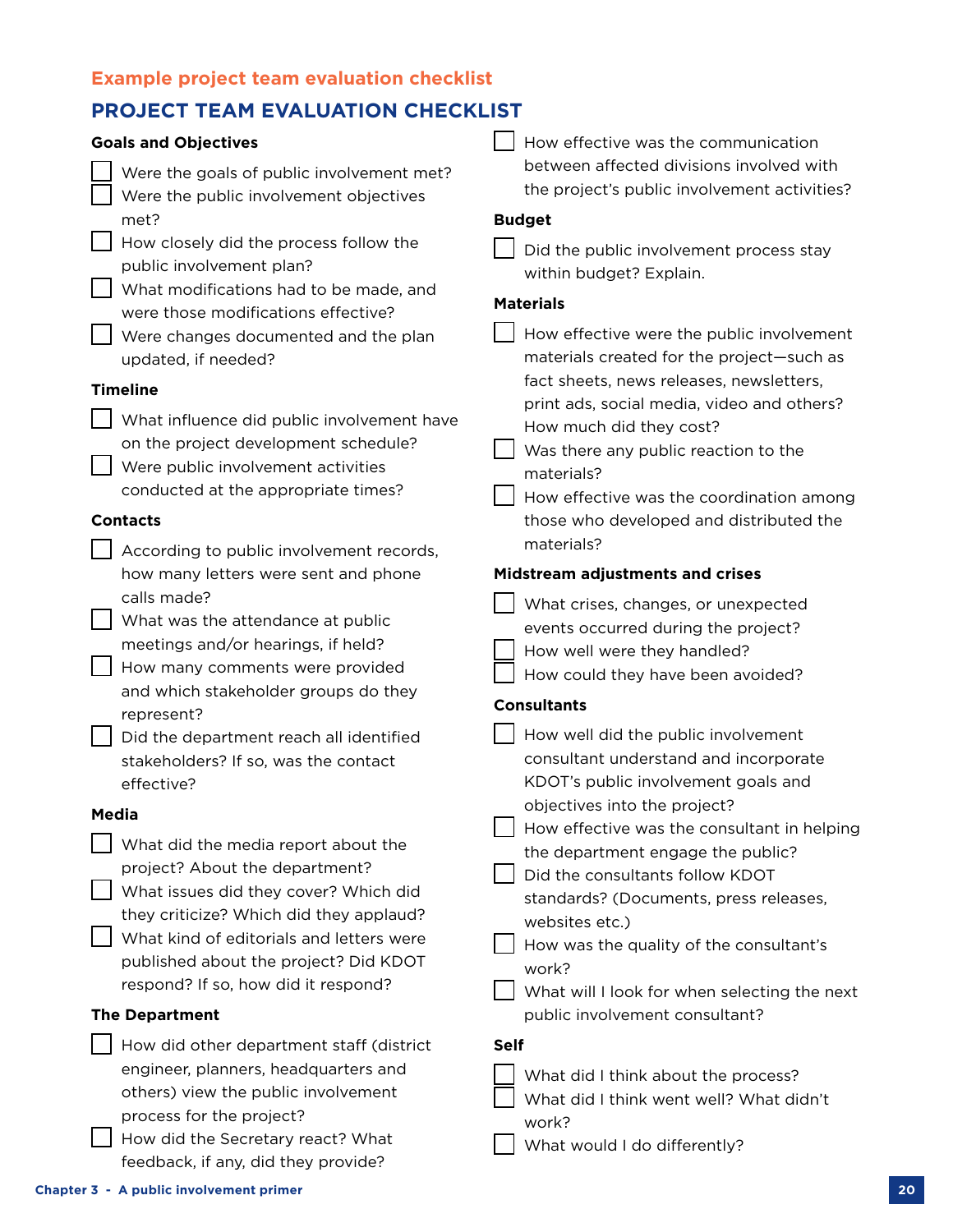## **3.9 Virtual public involvement (VPI) and virtual meetings**

KDOT's Public Involvement Procedures for Federal-aid Project Development satisfies FHWA's public involvement requirements under 23 U.S.C. 128 and 139, 23 CFR 771.111(h) and procedures implementing the National Environmental Policy Act of 1969 (NEPA). This document provides guidance for incorporating virtual public involvement (VPI) and virtual meetings into the project development process in a manner that supplements compliance with all federal public involvement requirements.

## **3.9.1 Incorporating VPI into a project's public involvement plan**

A project-specific public involvement plan (PIP) would have initially defined the purpose of the public involvement and engagement goals. The project's purpose and goals drive the choice of VPI tools, not vice versa.

- **-** What are the communication and outreach goals for the project?
- **-** Do you need to communicate information about the status of the project without taking comments?
- **-** Is this an opportunity for people to weigh in on a pending decision?
- **-** What are the communication needs of residents, commuters and stakeholders in the study area?

Consider using multiple VPI methods that are commonly used in the study area, such as websites, social media and email blasts. For example, share the recording of a virtual meeting on a local municipal web page and YouTube.

Share information with community groups that can post updates to the project website and social media channels. Request and collect contact information to follow up on comments received.

VPI can provide tools for additional opportunities for feedback on project proposals, but the tools for obtaining input may differ based upon the level of detail sought from stakeholders and the public. Some VPI tools require more preparation time than others.

VPI also should be based upon an understanding of the target audience. Plan to be inclusive. Conceptualize the public as a collection of discrete groups, individuals and the general public. Each has different interests and participation levels.

Public involvement should reach the general public and those directly affected by a proposed action, including those living or working adjacent to the project limits, non-motorized users, commuters and public transit users. Questions to help identify and reach the affected population include:

- 1. What are the demographic characteristics of the targeted audience?
- 2. Are there underserved, environmental justice (EJ) or Title VI population and/or communities?
- 3. If so, what barriers exist and what can be done to proactively engage them through traditional and virtual public involvement strategies?
- 4. Do they have access to the internet? If so, are they likely to use it? If not, employ other methods of communicating and obtaining input in addition to VPI.

Also consider the number of people who may participate in VPI to make sure the virtual meeting technology has adequate capacity.

VPI should include wide-reaching advertisements and announcements to capture all potentially impacted parties, not just those living adjacent to the project limits. Use VPI to reach others who may be indirectly impacted, such as commuters and those who may be impacted by changes in public transit.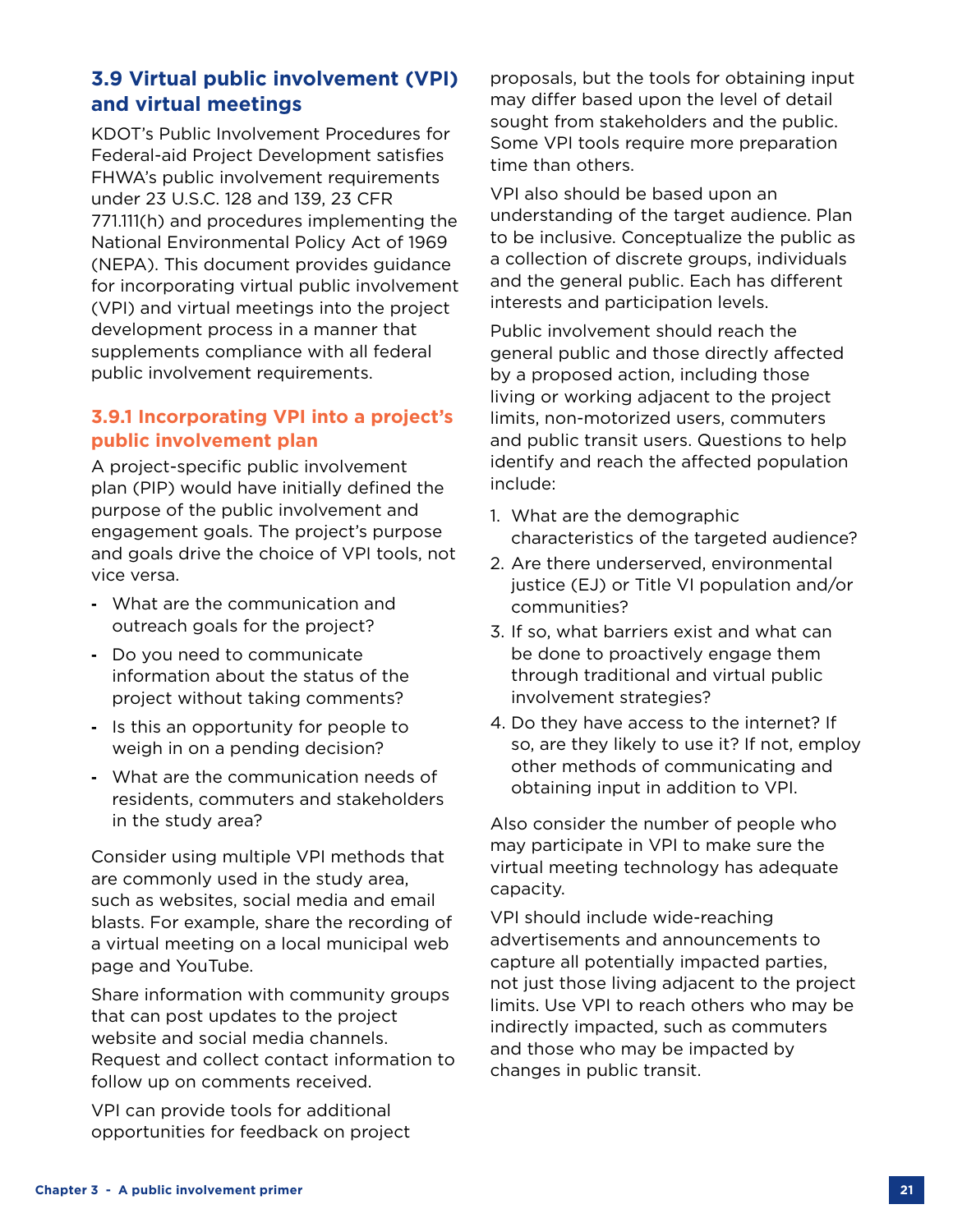#### **3.9.2 Public involvement goals utilizing VPI**

#### **Public involvement for NEPA should:**

Coordinate activities and virtual meetings with the entire NEPA process, especially for more complex projects. For example, consider whether you need input on project purpose and need, alternatives, the recommended solution, or mitigation. Even a Categorical Exclusion (CE) can include some of these decision points, especially if you need information to make design decisions based upon community input. If you already have a virtual project meeting scheduled to explain your alternatives analysis, include information about de minimis impacts and request input as part of the event.

- **-** Provide early and continuing opportunities during project development for the public to be involved in the identification of social, economic and environmental impacts, as well as impacts associated with right-ofway and property acquisition activities, including temporary consents to grade and the relocation of individuals or businesses.
- **-** Provide public outreach for proposed operational improvements such as a lane reductions, roundabouts and the installation of active traffic management systems. Permanently removing a vehicular or pedestrian bridge also requires outreach, as does any potentially significant change in access to transportation, regardless of the mode. YouTube videos of roundabouts and diverging diamond interchanges can be embedded in virtual presentations so the public can gain a better understanding of the proposed project.
- **-** Include documentation of outreach activities. VPI tools often have recording options to assist with documentation needs. Keep a record of all public comment and response, as well as a record of all VPI tools and strategies utilized on the project.

#### **3.9.3 Selecting VPI tools**

Consider the needs of residents, commuters and stakeholders when selecting tools for VPI and virtual meetings. Use familiar channels to let people know about the opportunity for public comment and how to receive and review information. If possible, collect or request contact information and follow up on comments or questions received. Review the Underserved Population section of this document prior to developing a VPI plan.

#### **A. Virtual meeting best practices:**

Consider using a webcam with a microphone/headset along with good internet. All platforms mentioned in the table on page 24 have mobile apps that have some degree of functionality, but if you are responsible for hosting, you probably want to be on a computer.

With all these tools, a practice session can be invaluable. Better to practice ahead and look more polished than fumble when you go live.

Virtual meeting communications should also include time frames for accepting comment, such as one week or two weeks, or 30 days, for example. Comments should be documented for the NEPA/ Title VI reporting file along with responses. Consider creating an FAQ document to provide information on frequent questions or concerns.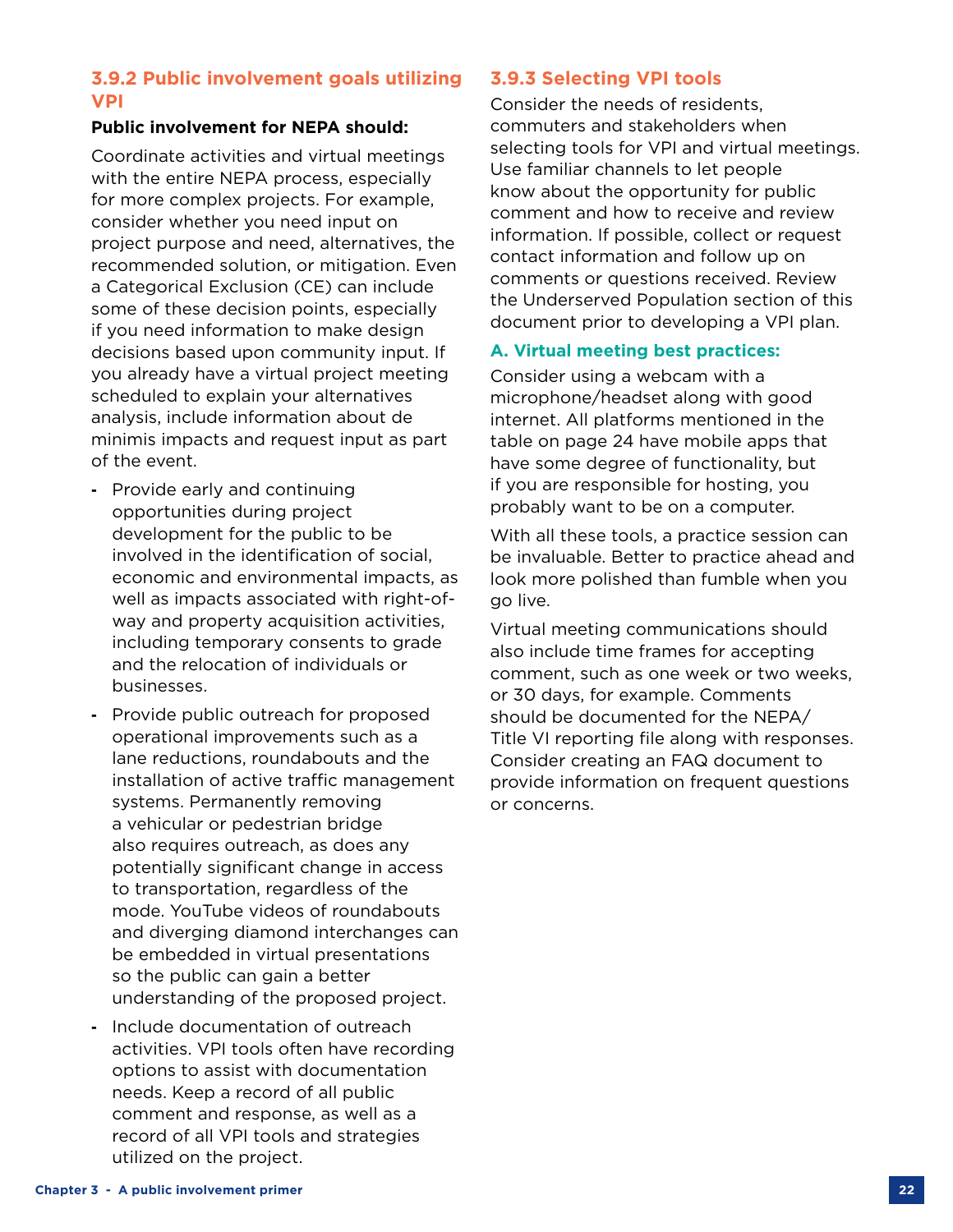|                                                                                |                                                      |                                      | relay information to participants/public; and thus, do not require many feedback mechanisms.                                             |                                                                                                                                       |                                                                                               |
|--------------------------------------------------------------------------------|------------------------------------------------------|--------------------------------------|------------------------------------------------------------------------------------------------------------------------------------------|---------------------------------------------------------------------------------------------------------------------------------------|-----------------------------------------------------------------------------------------------|
| meeting goals?<br>What are the                                                 | to do?<br>platform need<br>What does the             | audience?<br>Who is the              | Example meeting types                                                                                                                    | requirements<br><b>Basic platform</b>                                                                                                 | for engagement<br>Platform features                                                           |
|                                                                                |                                                      |                                      | information Sharing Meeting                                                                                                              |                                                                                                                                       |                                                                                               |
| updates and<br>of project or<br>construction<br>stakeholders<br>news<br>Notify | stakeholders<br>to inform<br>presentation<br>One-way | and/or public<br>stakeholders<br>Key | ×<br>Notices of new roadway<br>Service change<br>implementation<br>update meetings<br>Project or construction<br>configurations          | ٠<br>٠<br>Call-in option<br>Muted participants<br>Presenter screen share                                                              | ٠<br>Video sharing                                                                            |
| of project or<br>changes<br>construction<br>Inform public                      | conduct Q&A<br>Ability to                            | Public                               | Notices of hew roadway<br>Field Check (50%)<br>configurations or detours<br>design complete), Pre-<br>construction meeting               | $\blacksquare$<br>٠<br>٠<br>Q&A/chat box available<br>Call-in option<br>Manage panelists and<br>presenters                            | ٠<br>Create and<br>conduct polls                                                              |
|                                                                                |                                                      |                                      | <b>Engagement Focused Meetings</b>                                                                                                       |                                                                                                                                       |                                                                                               |
| design<br>changes/project<br>planned project<br>feedback on<br>Collect public  | feedback<br>communication<br>to gather<br>Two-way    | stakeholders<br>and/or public<br>Key | ٠<br>×<br>٠<br>Planning study meetings<br>Local Consult meetings<br>Advisory group meetings<br>Interactive workshop<br>Design charrettes | ٠<br>٠<br>٠<br>٠<br>Muted/unmuted<br>screen share<br>Call-in option<br>Q&A/chat box available<br>participants<br>Presenter & audience | ×<br>×<br>٠<br>٠<br>Create and<br>Syrveys<br>Breakout rooms<br>conduct polls<br>Video sharing |
|                                                                                | conduct Q&A<br>Ability to                            | Public                               | ı<br>Project update meetings<br>Preliminary design or<br>NEPA public meeting                                                             | п<br>п<br>٠<br>٠<br>Presenter & audience<br>Q&A/chat box available<br>Muted/unmuted<br>screen share<br>Call-in option<br>participants | ٠<br>٠<br>Create and<br>Syrveys<br>Breakout rooms<br>conduct polls                            |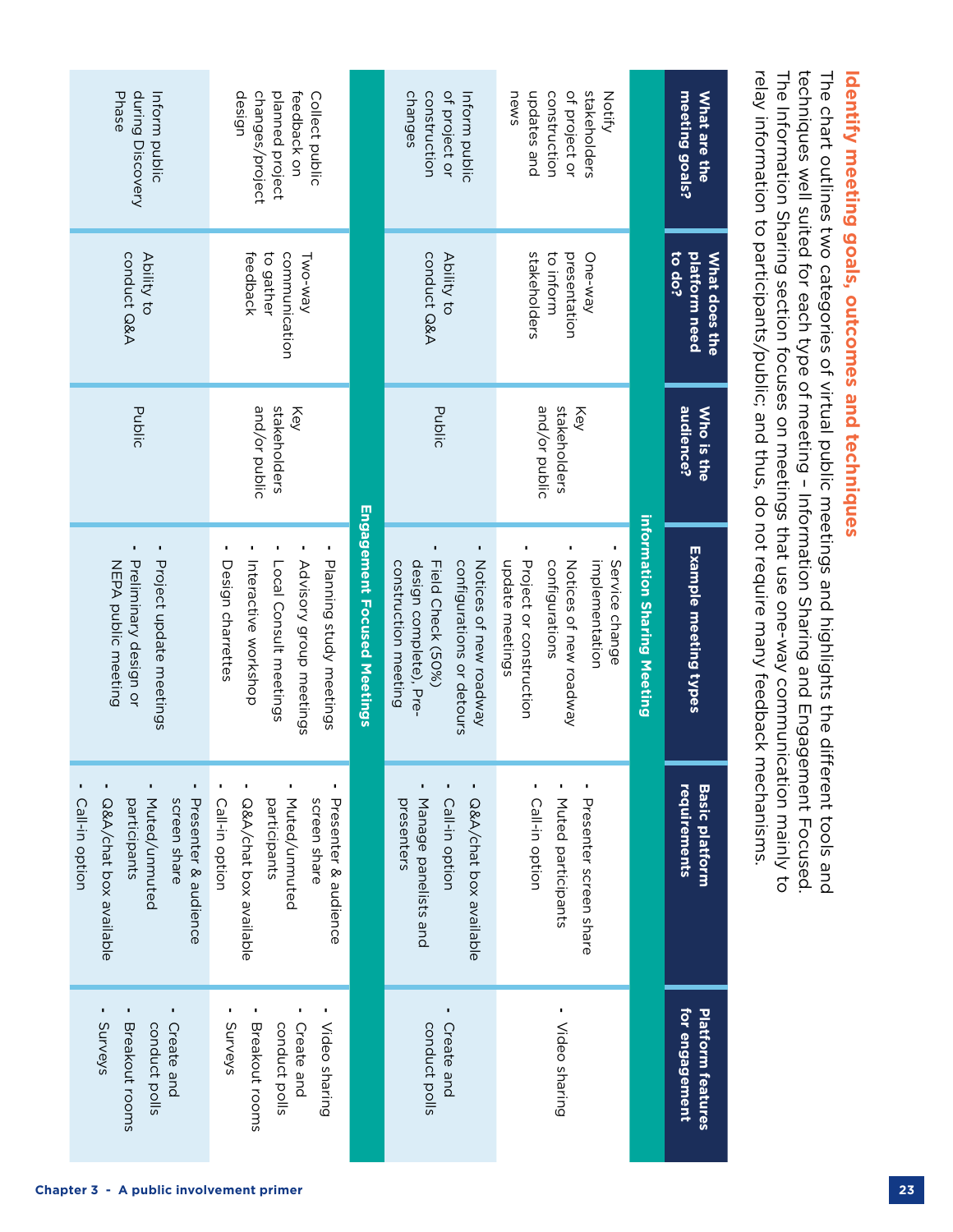|                                                                | Surveys:<br>MetroQuest<br>Qualtrics, or<br>Survey Monkey,<br>YouTube<br><b>PowerPoint</b><br>Narrated<br>or Webinars<br>GoTo Meetings<br>sets of data<br>in a news release<br>streamed live or recorded and added to project website and<br>events. You can create a free account and zoom up to 40 min.<br>KDOT has a Zoom account for Secretary engagements/Agency<br>downloadable attendee list and chat message history<br>advance. No live streaming, but a recording can be uploaded to<br>prior to meeting. GoToWebinars - people must register in<br>GoToMeetings - A link is created and then sent to attendees<br>Able to mute attendees. Password protected. Meetings can be<br>KDOT's YouTube channel and shared on social media. Provides a |
|----------------------------------------------------------------|----------------------------------------------------------------------------------------------------------------------------------------------------------------------------------------------------------------------------------------------------------------------------------------------------------------------------------------------------------------------------------------------------------------------------------------------------------------------------------------------------------------------------------------------------------------------------------------------------------------------------------------------------------------------------------------------------------------------------------------------------------|
| uploaded to KDOT's YouTube channel and shared on social media. | saved as a video and added to the project website; availability of<br>the video can be communicated through social media and shared<br>livestreamed or posted on the web for later viewing.<br>KDOT has a YouTube channel where a meeting can be<br>This is a great tool for sharing project updates. The PPT can be                                                                                                                                                                                                                                                                                                                                                                                                                                     |
|                                                                | Surveys are excellent for public engagement and analyzing large                                                                                                                                                                                                                                                                                                                                                                                                                                                                                                                                                                                                                                                                                          |
|                                                                |                                                                                                                                                                                                                                                                                                                                                                                                                                                                                                                                                                                                                                                                                                                                                          |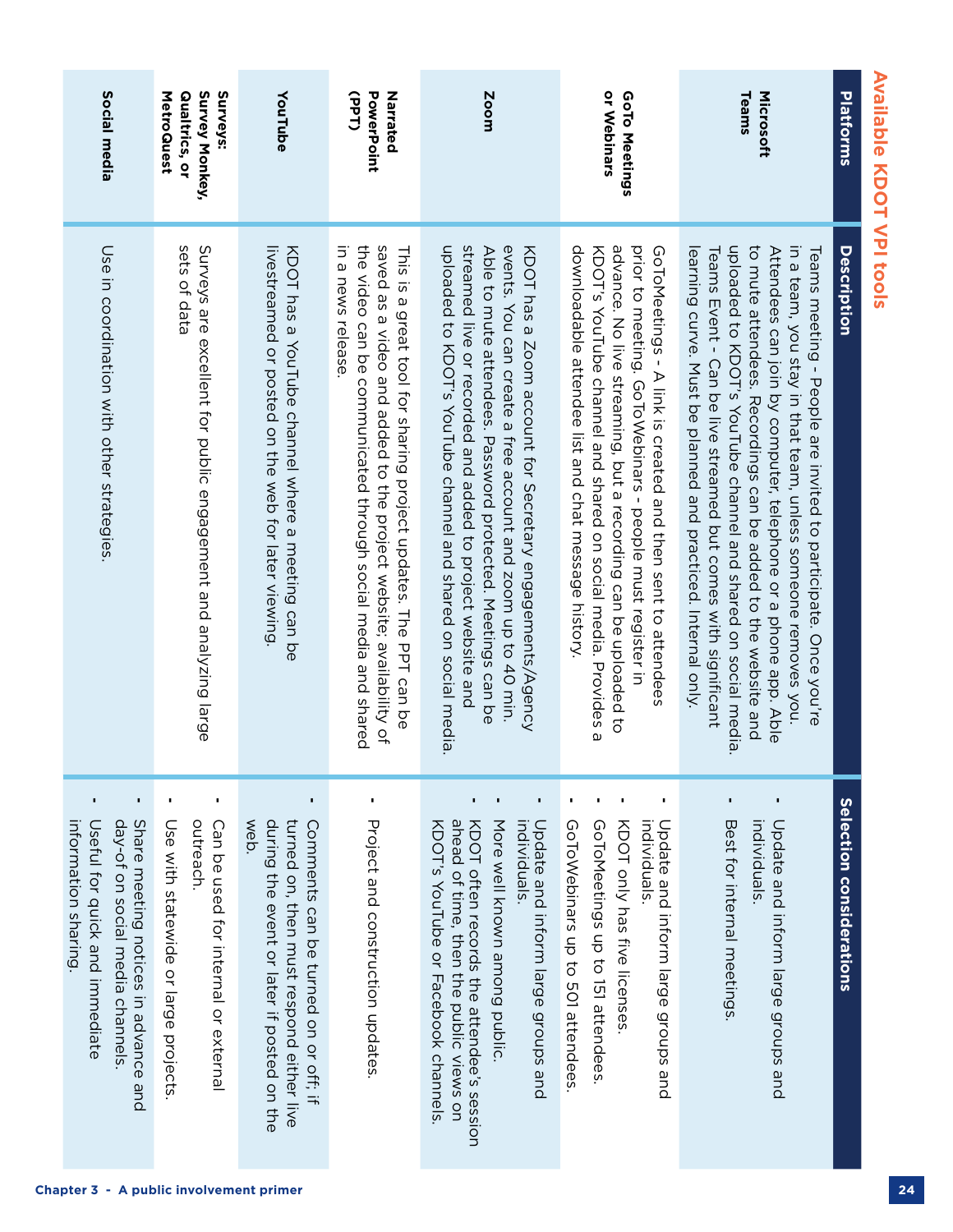Good roads, good schools and good churches are a sure sign of the best citizenship produced by a free republic. How about our roads?

Author unknown. From "Sign of Citizenship," Good Roads, A Monthly Journal Devoted to Our National Highways, December 1906.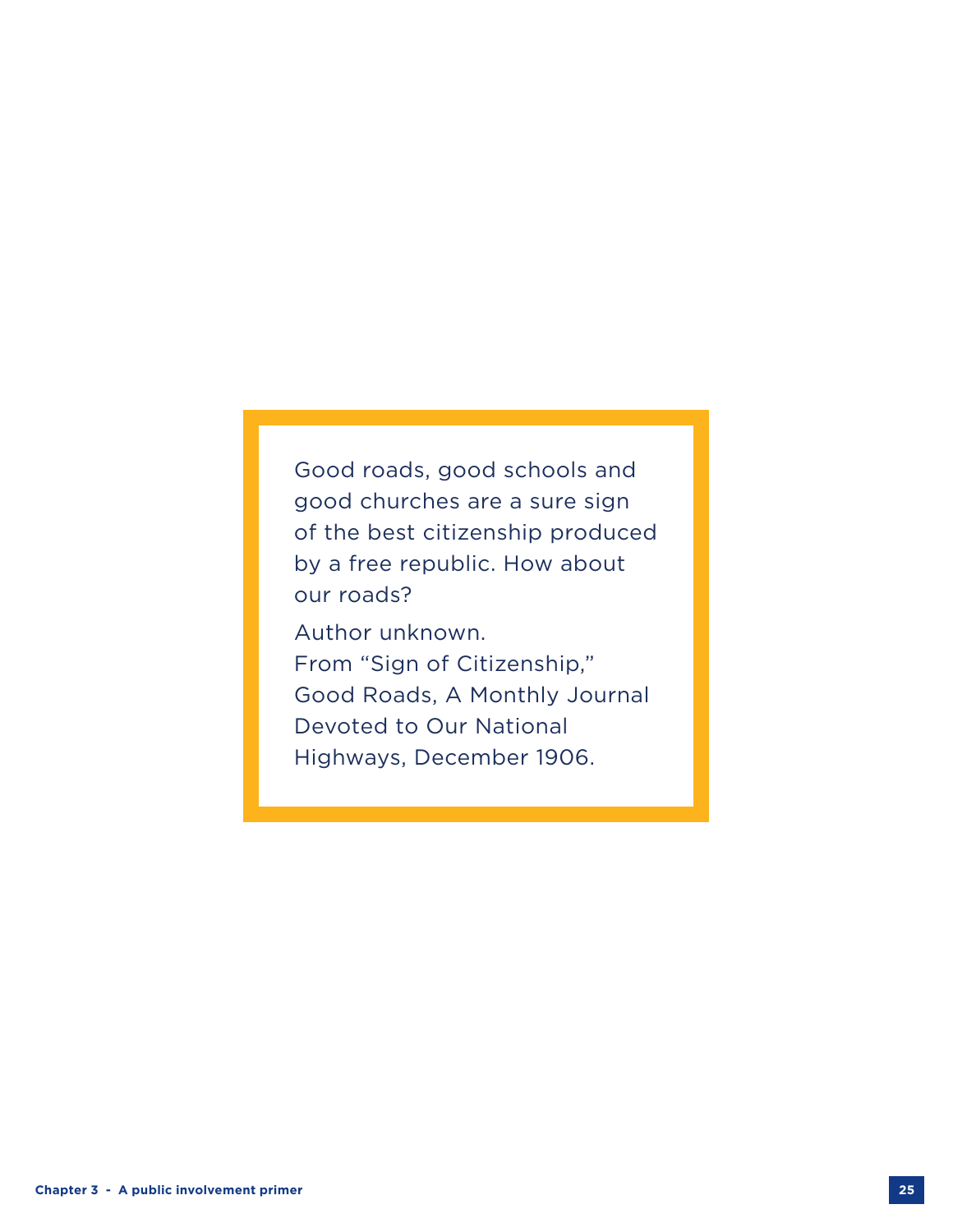# **CHAPTER 4**

Decisions, decisions, decisions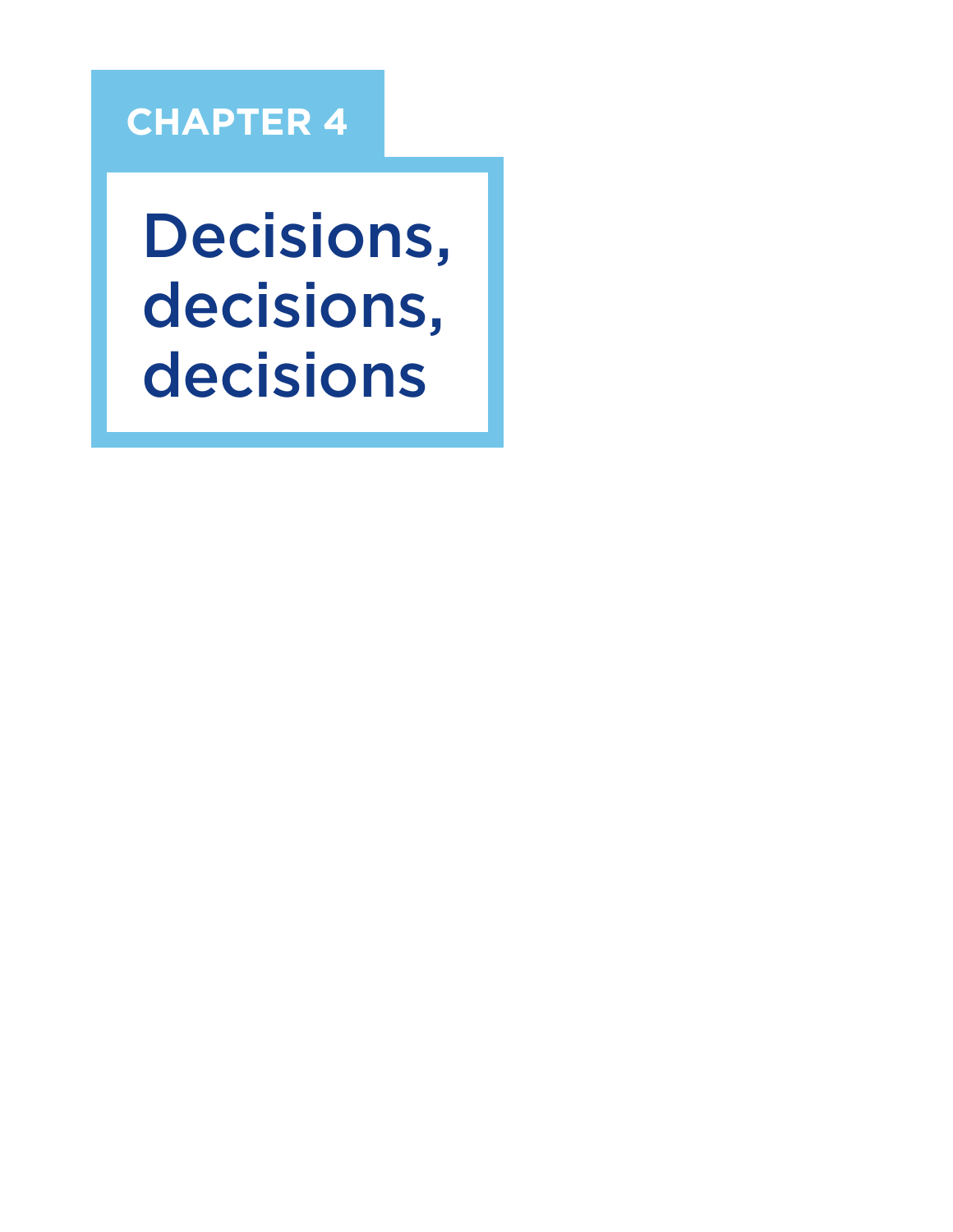# **4.1 How can public input help make decisions?**

Public involvement can be used anytime there is a need to improve decisions, projects or programs. The use and scope of public involvement depend largely on the situation, the budget and the schedule. In some cases, public involvement is a regulatory requirement, such as during the development of an EA or EIS or the Long Range Transportation Plan.

Timely public input helps KDOT make informed decisions that address the interests, concerns and issues of people potentially affected by transportation planning and projects. Public participation, when considered in context with a variety of other factors, helps:

- 1. Shape long-range plans and policies for the agency and the transportation system.
- 2. Select and program certain types of projects.
- 3. Develop the location and scope of improvement projects.
- 4. Identify and clarify important issues.
- 5. Identify environmental constraints and possible mitigation.
- 6. Develop or select alternatives.
- 7. Reveal potentially useful ideas for project design, construction and maintenance.
- 8. Prevent costly and time-consuming design alterations late in project development.
- 9. Facilitate the right-of-way acquisition process.
- 10. Minimize the impact of construction activities.
- 11. Evaluate a finished project.
- 12. Facilitate good relationships between surveyors and property owners.





Transportation decisions are built from three key elements.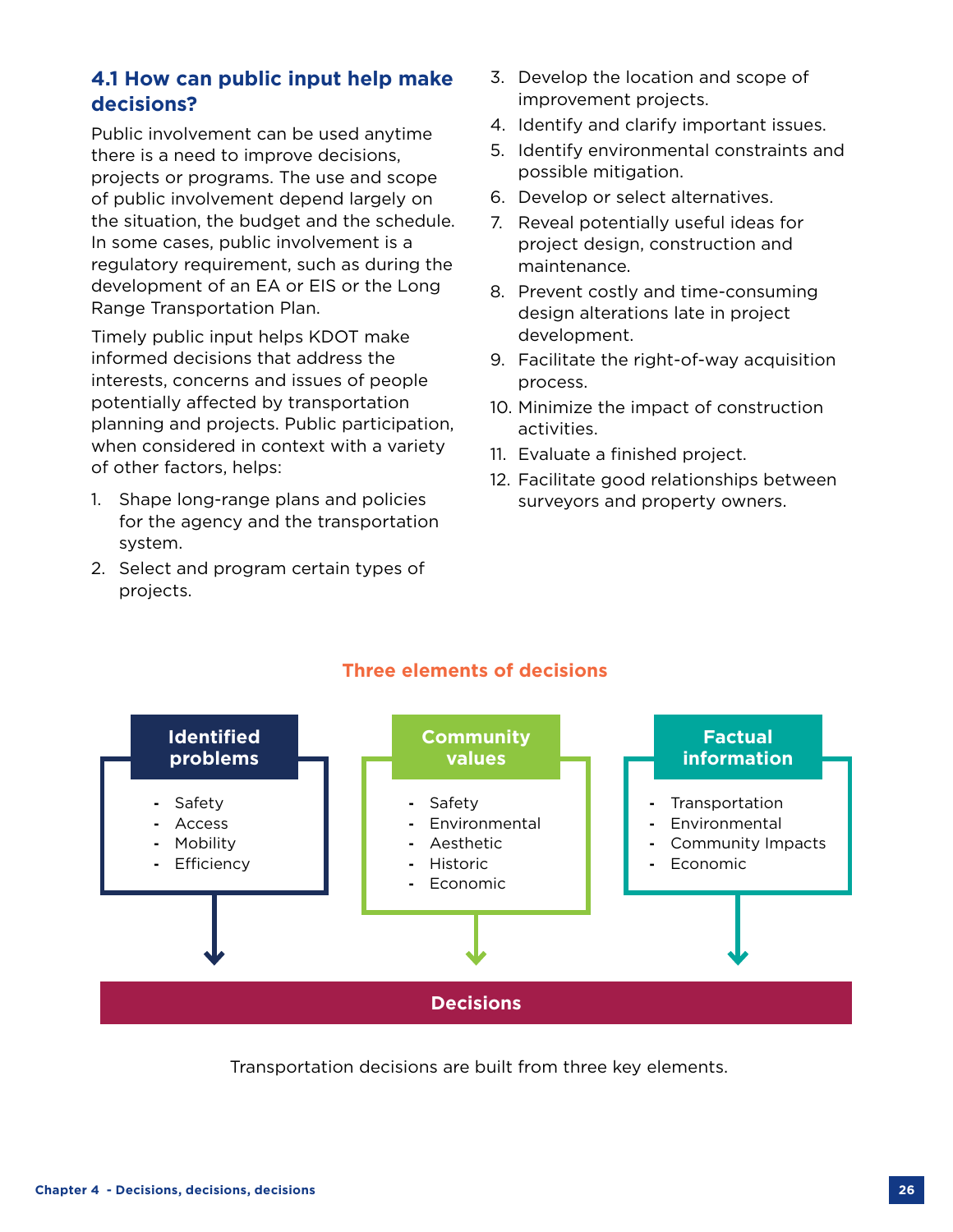# **4.2 Integrating public involvement in the decision-making process**

Decision-making involves blending factual information with the values of people who may be affected by or have an interest in the decision. Major decisions concerning some aspect of the transportation system are usually the result of a long process. The decisions aren't made in a single event; they're built from a series of smaller decisions that are stepping stones to the final determination. Integrating public involvement into decision-making involves these three steps:

- 1. Develop the decision process.
- 2. Identify decision points where the public can have some influence.
- 3. Schedule public involvement activities to maximize their influence on decisions.

For public involvement to affect decisions, the activities must occur so the public's participation can be considered in a timely manner. Announcing a decision devoid of public input and then seeking public reaction creates animosity, wastes everyone's time and is frustrating for the public and the agency.

When KDOT develops its Statewide Transportation Improvement Program (STIP), or intends to amend it during the year, the agency notifies the FHWA, the Federal Transit Administration and the public through announcements in news releases so the public is both aware of and has the opportunity to participate in the transportation decision process.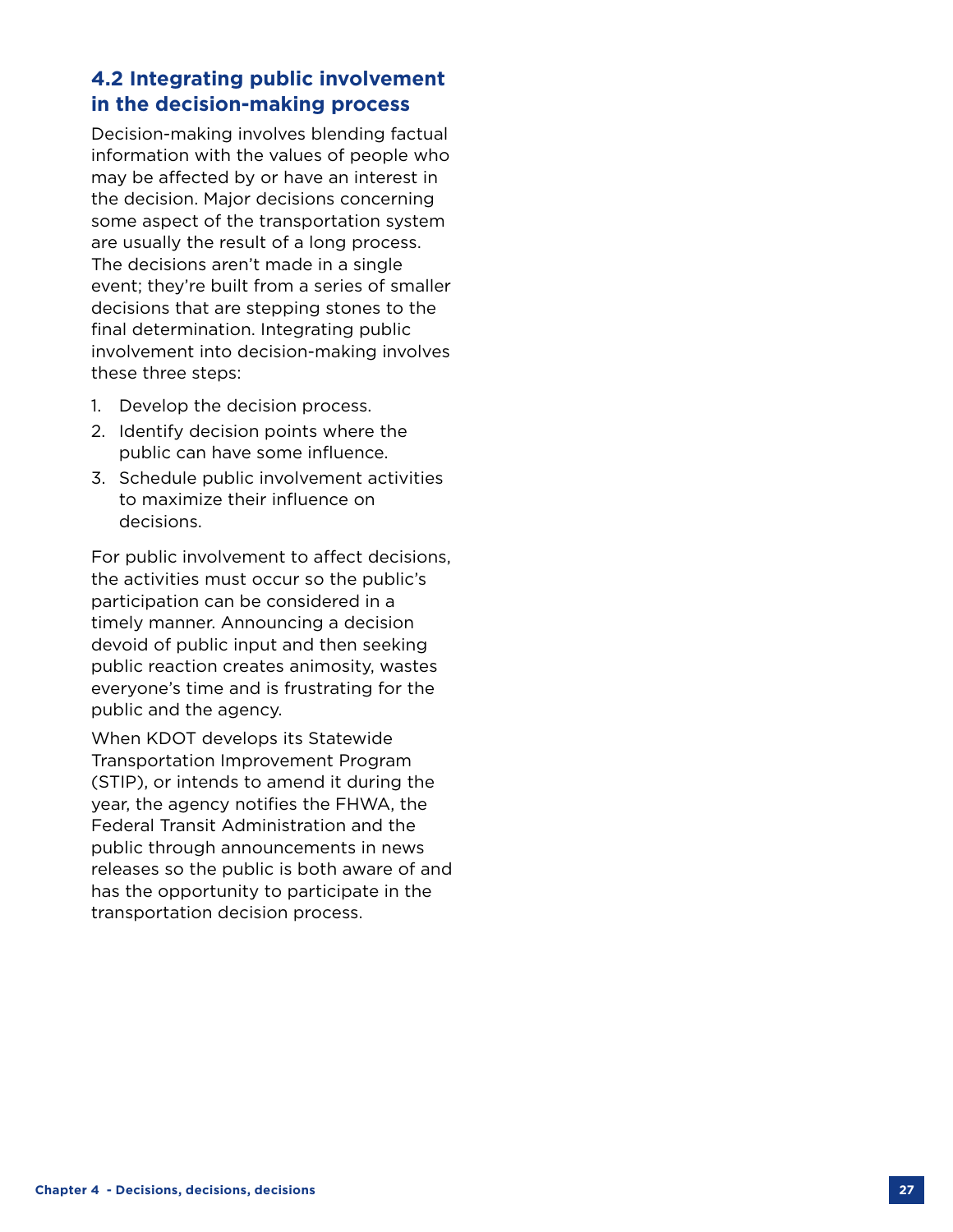# **4.3 The decision-making process**

There is enormous variety in the scale of projects. Public involvement during the decision process will vary depending on the project's scope, potential impacts, budget, schedule and environmental documentation needs. Public involvement may not be warranted for all projects. For others, extensive public involvement may be indicated. Public involvement can be effective at any or all of the decision points of the process.

Every decision point in the process may not be necessary. For instance, a project consisting of only a study may conclude at step five or six. A project is funded and authorized for design – but not for construction – may conclude at step seven. Also, some may be combined or may run concurrently, such as with steps four and five.

The decision-making process is just as important as the outcome. A poorly planned and executed decision process can jeopardize an otherwise good project.

At each decision point, it can be helpful to determine:

- 1. Who will make the decision?
- 2. Who will make recommendations?
- 3. Who will be consulted?
- 4. How will recommendations and comments be transmitted to decision makers?
- 5. Who will implement the decision?

At decision points where public input is sought, the project team should be able to explain how previous public input was considered or used in the process. This helps the public understand how their involvement informs the process.

# **Typical major decision points**

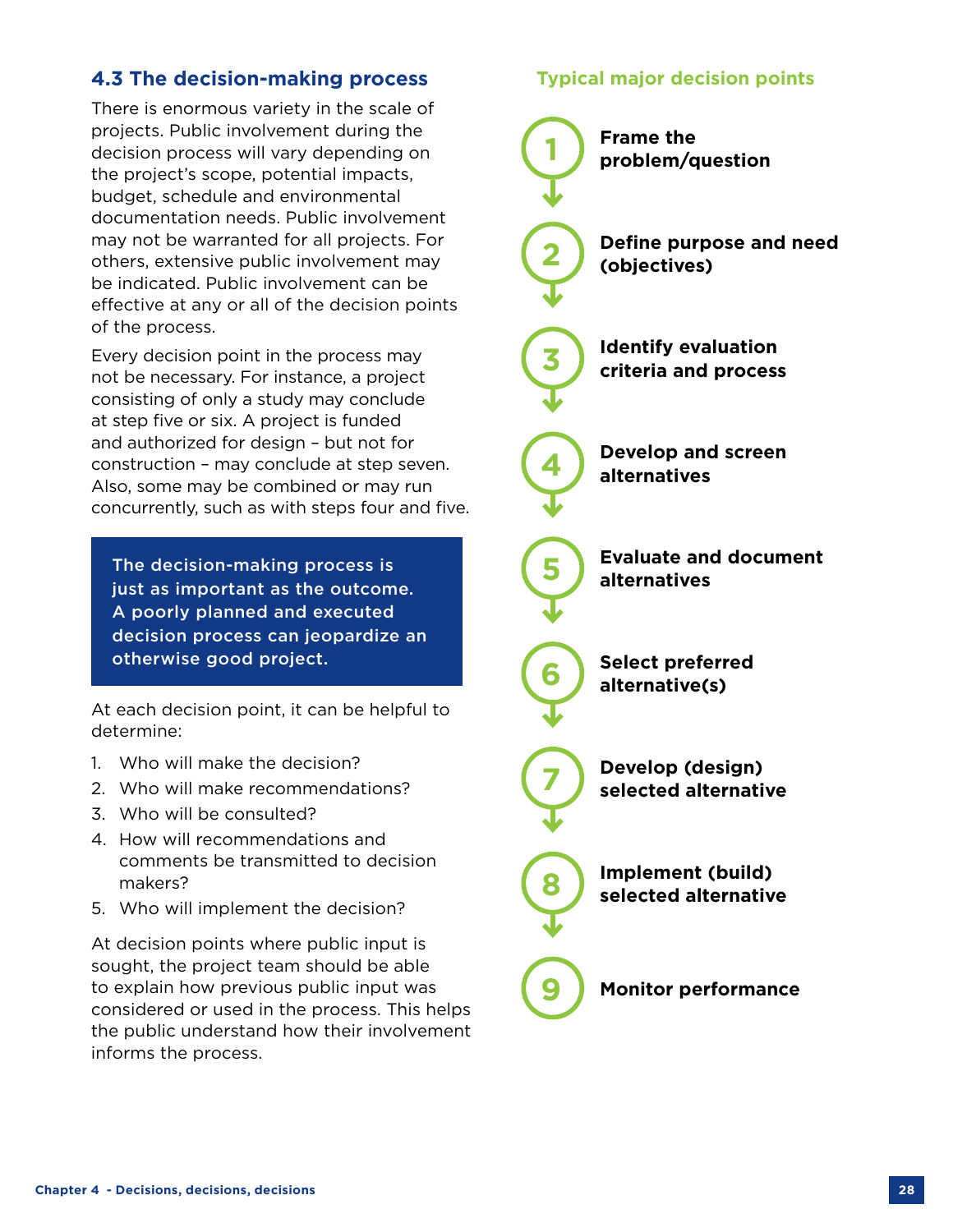#### **1. Frame the problem/question**

Describe problems in objective ways that can be related to alternatives. Avoid defining the problem in terms of a solution. For instance, we might define problems at an intersection in terms of accident rates, sight distances, traffic volumes, etc. The problem characterized as "we need a traffic signal there" or "there are no stop signs, so people are getting hurt" limits the range of possible solutions before the situation has been fully studied. Be sure to:

- **-** Include current and anticipated problems
- **-** State problems specifically
- **-** State problems in understandable language
- **-** Get agreement on the problems
- **-** Document problems in a manner consistent with environmental documentation

At this point, **public involvement can help identify, change, delete or confirm specific problems**. This activity can be as simple as phone calls or meetings with local elected officials, community leaders or known interest groups or it may be as extensive as a telephone survey. When stakeholders and the project team can agree on the problem(s), it fosters a spirit of cooperation in developing solutions and can be the first step toward resolving many potential conflicts.

#### **2. Define purpose and need (objectives)**

A purpose and need statement is a formal requirement for an EA or EIS. Federal guidelines require an opportunity for timely and meaningful involvement of the public and participating agencies when developing the purpose and need for a project involving an EIS. A purpose and need statement is not required for other projects, but can be helpful. It provides a foundation for evaluating alternatives and, when developed with public involvement, will help foster later discussions. It is

important for the purpose and need to reflect the full range of public values identified through public involvement without implying or offering a solution.

#### **One reason projects meet resistance is because the problem, purpose and needs are not understood and accepted early in project development.**

A purpose and need helps narrow alternatives to those that are reasonable and feasible. It will also help with educating stakeholders who may propose unreasonable alternatives outside the scope of the project.

When public involvement has been sought in developing the purpose and need, point to those elements in which the public had input. For instance, if the purpose of the project is to relieve congestion, it might be possible to note that previous public comments have focused on how long it takes a driver to travel a given road segment. Or, if the purpose is to enhance safety, it might be shown that, in addition to the crash rates, drivers also expressed concern about their safety.

# **3. Identify evaluation criteria and process**

This step establishes the criteria for measuring the effectiveness of alternatives in addressing the problems identified in step one and helps focus the study effort. **The evaluation criteria should closely correlate with the problems, purpose and need.** Since there are many factors that must be considered during alternatives development, other evaluation criteria, such as regulatory requirements, can be introduced. For instance, while environmental concerns might not be the problems identified, they may limit the range of alternatives and should be included in the criteria.

The evaluation criteria should relate to social, environmental and economic concerns whenever appropriate. They can be quantitative or qualitative, depending on the complexity of the problem, the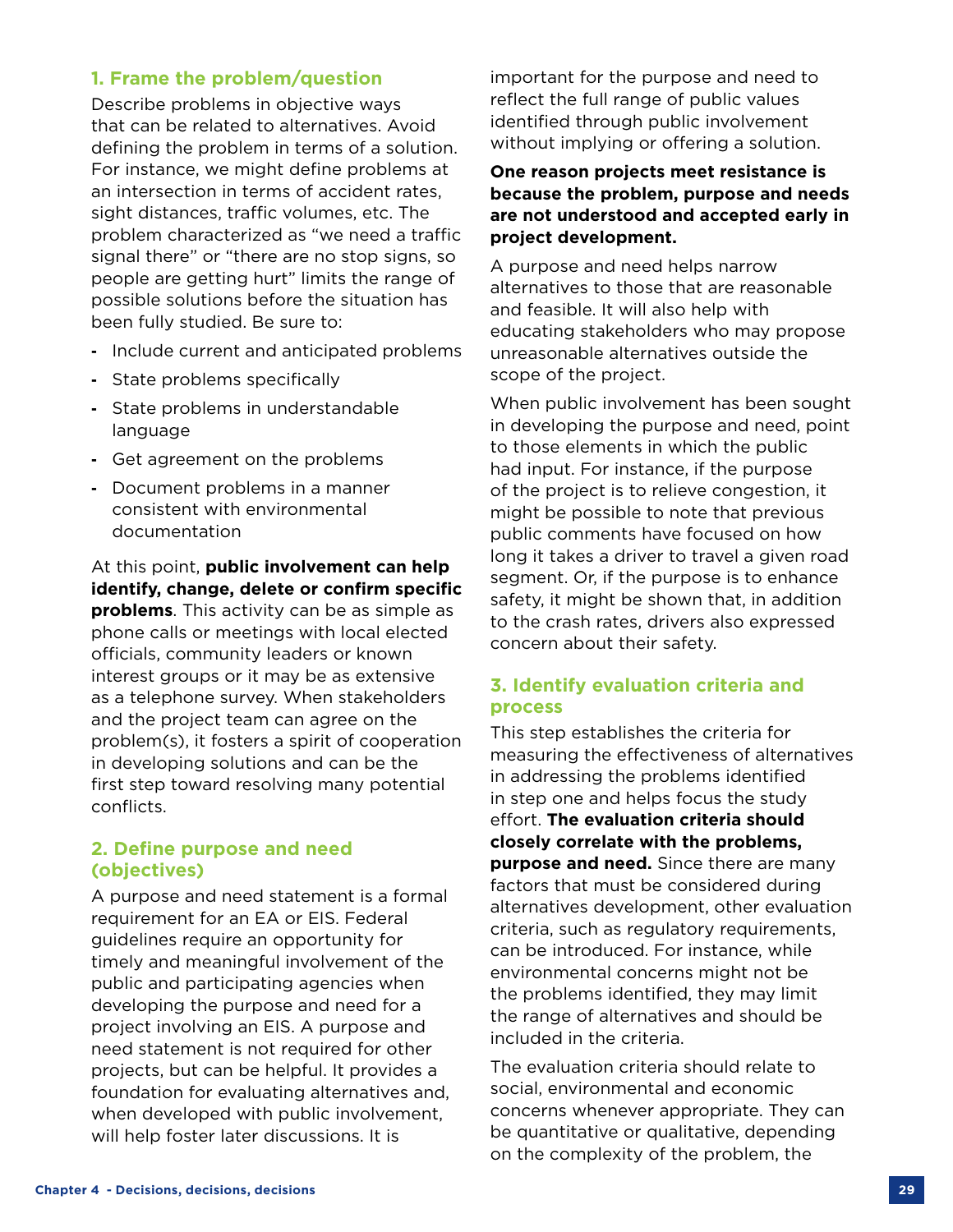expected level of controversy, the structure and scope of the public involvement process and the preferences of decision makers. Quantitative measures are helpful for projects with difficult trade-offs or heavy controversy.

**Under federal regulations for an EA or EIS, the lead agencies must determine, in collaboration with participating agencies, the methodologies to be used and the level of detail required in the analysis of each alternative. The lead agency should also use the scoping process to solicit public input on possible methodologies.**

Evaluation criteria may include:

#### **Quantitative criteria**

- **-** Estimated cost (total and/or construction)
- **-** Number of home or business relocations
- **-** Acres of potentially affected, environmentally sensitive habitat
- **-** Total acres of potentially affected land
- **-** Projected level of service (a grading system for the amount of congestion)
- **-** Number of farm severances
- **-** Number of access points
- **-** Cultural resource impacts

#### **Qualitative (subjective) criteria**

- **-** Visual look of the improvement or its effects on the ambiance of the area
- **-** Future development and economic impacts
- **-** Quality of life
- **-** Community cohesion

It is also useful at this point to set forth the guiding principles for the project. Guiding principles are the prior engineering, environmental, social and economic constraints or decisions that must be adhered to in determining a solution. Some guiding principles, for example, might be:

1. The project must meet current engineering criteria.

- 2. The project has funding limitations.
- 3. The project is part of a larger, multiphase project and must complement the ultimate facility design.
- 4. The project cannot be a reasonable solution for certain peak traffic events or other above-average situations.

Public involvement can be used to help develop the criteria and process for evaluating alternatives and is required under federal law for an EA or EIS. Here, too, it helps to explain how some of the criteria relate to public concerns expressed in prior steps. When stakeholders have input into and agree on the evaluation criteria, it helps foster the process.

Stakeholders can also be involved in the evaluation process directly. Relying at this point on poor evaluation criteria or a faulty evaluation process can endanger the project since alternatives may fail a NEPA process, may damage the credibility of the decision process and the agency, may wilt away the public trust grown from the seeds of a good start and may expose the project to negative publicity.

#### **4. Develop and screen alternatives**

Develop a set of reasonable alternatives to be carried through for more analysis. It is important that a full range of stakeholder values be reflected in the spectrum of alternatives. This will help avoid the problem of having viable alternatives suggested near the end of the process and having to back-track to evaluate them. Each alternative must be minimally feasible and minimally acceptable to decision makers. **For an EA or EIS, federal guidelines require the lead agencies to provide timely and meaningful opportunities for the public and participating agencies to become involved in defining the range of alternatives and must consider the input provided by those groups.**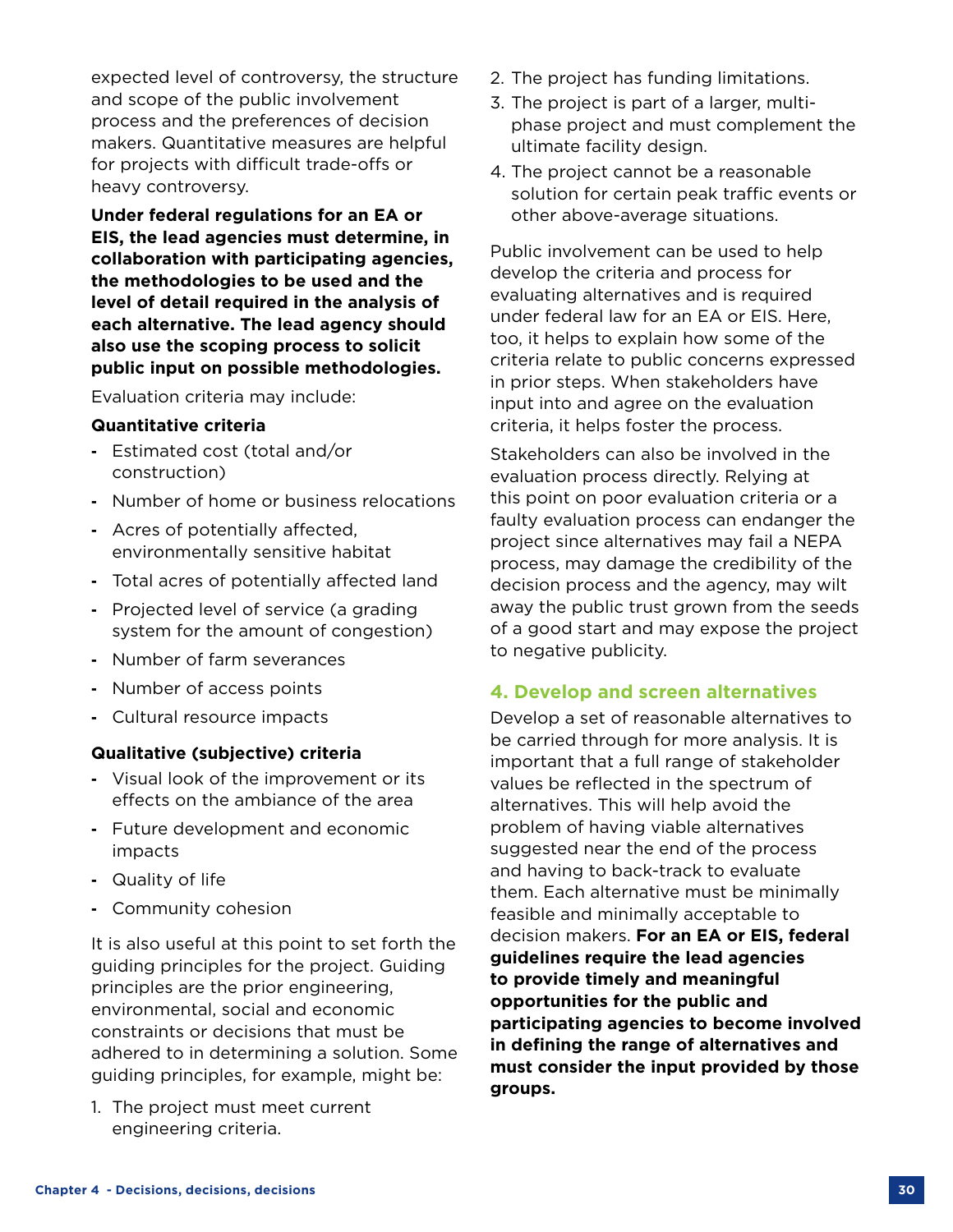The alternatives excluded from further consideration during this step should be identified and reasons for their exclusion should be made clear. For instance, an alternative may be excluded because it wouldn't address the issue of crash rates, which concern the public and KDOT. Conversely, avoid the vague explanation that an alternative was excluded because, "it wouldn't address the purpose and need." While that statement might be true, it's so vague that it's likely to raise more questions than it answers.

#### **5. Evaluate and document alternatives**

The evaluation of alternatives should be an apples-to-apples comparison of the impacts or outcomes important to the public and decision makers. Using the criteria identified earlier, this is the point where trade offs can be discussed. **When some of the criteria have been developed from the public involvement process, the public is reassured their values have a role to play in selecting an alternative.**

The public can also play a part in the evaluation process. One of the roles that a corridor advisory group can have is to work through the evaluations, adding a public perspective to discussions of trade-offs. This can be especially helpful when weighing dissimilar impacts, such as impacts to sensitive habitat versus impacts to nearby homes.

# **6. Select preferred alternative(s)**

Selecting the preferred alternative involves describing how the preferred alternative meets the needs identified and clearly explaining how it is expected to solve the problems. It's helpful to explain how public involvement affected the decision(s) and provided a clear justification for the preferred alternative in the face of diverse opinions.

**At this point in the process, trust and credibility built through the public involvement process will provide a solid foundation for moving forward.**

Faithfully and openly following the decision process and involving the public will help people accept the preferred alternative even if they might disagree with it.

The selection of a preferred alternative may be the final outcome of the project for planning studies.

Each major decision point in the transportation decision process can be an opportunity for public involvement.

# **7. Develop (design) selected alternative**

Assuming the project has been authorized and funded to proceed with design, translating the concept of the preferred alternative into detailed designs requires still more decisions. **Decisions at this level are more likely to involve smaller numbers of potentially affected stakeholders.** Some of the key decisions may involve access to homes or businesses and potential right-ofway purchases.

The relationships with individuals or groups developed through previous public involvement activities can be helpful with these kinds of design activities. During this step, keeping individuals informed of the progress of design and upcoming rightof-way activities will help them prepare for their future, especially if they are personally affected. KDOT and members of the public have benefited from meetings with individuals or groups concerning access decisions, right-of-way activities, landscaping and aesthetic features.

# **8. Implement (build) selected alternative**

Assuming the project has been authorized and funded to proceed to construction, this step is synonymous with constructing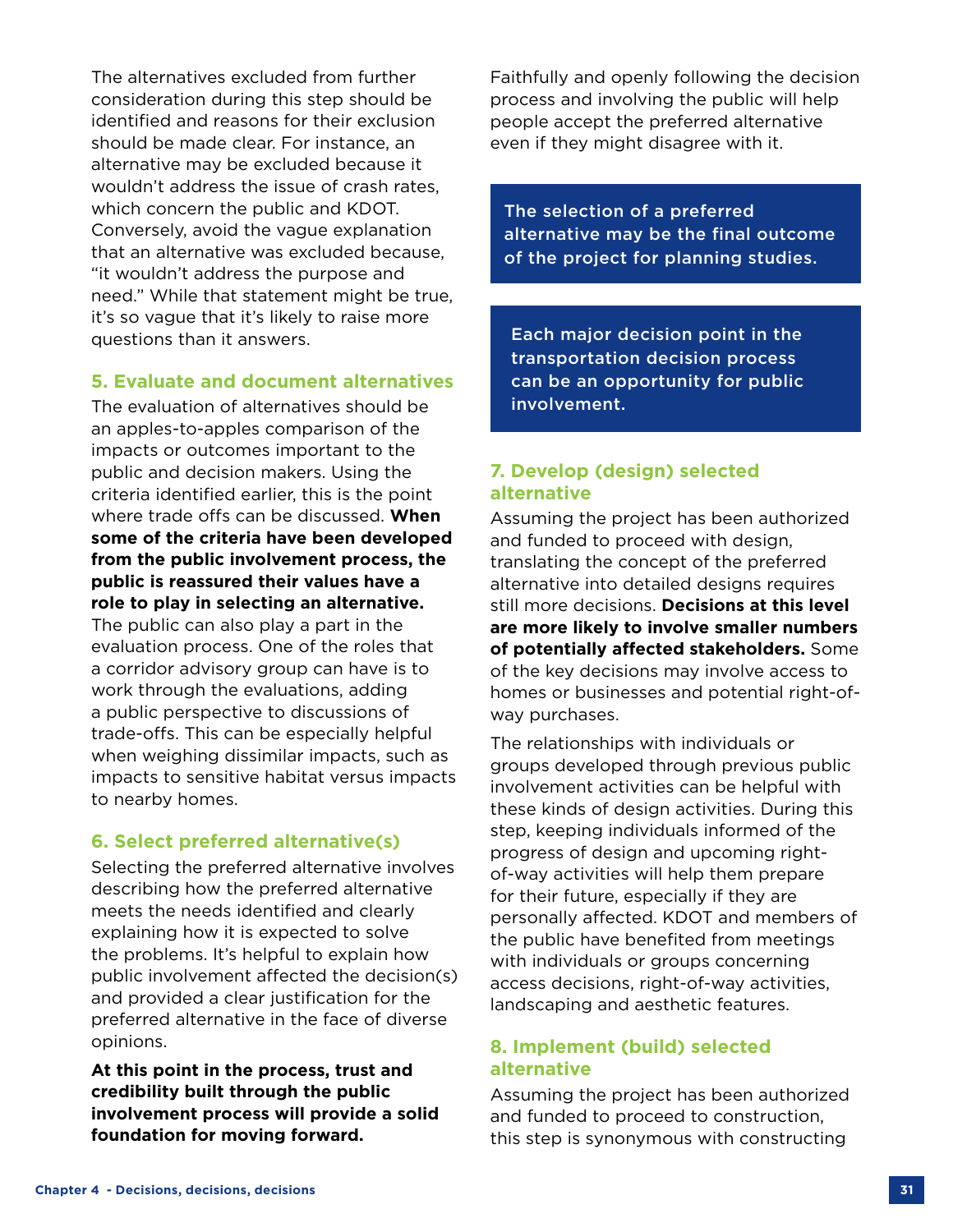a road or bridge improvement project. Although nearly all of the decisions concerning the location and design have been made at this point, the project team can still look for opportunities to inform, educate or involve the public before and during construction. For instance, just before beginning construction of an interchange and roundabout at U.S.75 and 46th Street north of Topeka, KDOT officials and the contractors met with local business owners who were concerned about access to their businesses during construction. KDOT and the contractors offered two alternatives for staging the construction and invited the business owners to identify which one they preferred. Although both alternatives would result in disruptions, the business owners preferred to have a schedule that would close access for a period of three months, as opposed to an alternative that would have restricted access for a longer period.

**People nearly always appreciate efforts to inform them of detours, construction schedules and restricted access during construction.** There may be other opportunities to educate people about construction activities. Once the project is completed, the project team should consider opportunities to partner with the contractor, local officials and community leaders to celebrate the successful completion of the project.

#### **9. Monitor performance**

Completed projects present the opportunity to monitor the results and help people adapt to the improvements. Listening carefully to public comments about the project may help identify issues that should be addressed. A new project that requires a change in driving habits may need to be supplemented with education to help drivers cope with the change. Or, adjustments might be needed to signs and markings or maintenance procedures. Portions of the project may even need to be redesigned and changed. Maintaining the highway system occurs concurrently with monitoring. As portions of the system deteriorate over time, the agency undertakes maintenance projects to keep the affected segments in their "as built" condition. Monitoring data from road segments and bridges becomes part of the Transportation System Planning, and Program Development Processes and provides information on which future decisions can be made. Maintenance activities, while not necessarily affecting the property of adjacent landowners, may temporarily affect nearby businesses or residents. As a result, **maintenance activities may call for public involvement efforts to inform people or involve them in scheduling or phasing decisions.**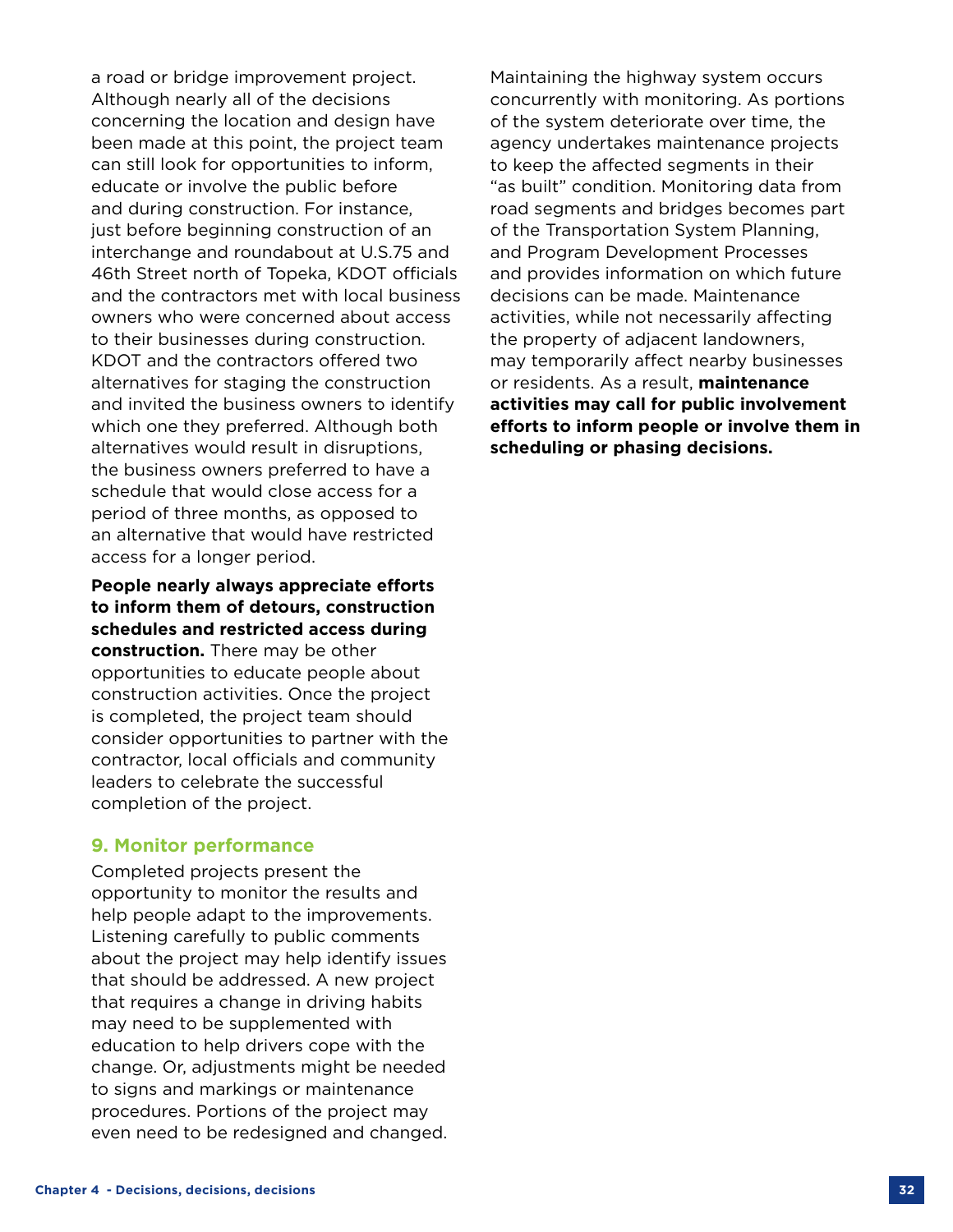To travel hopefully is a better thing than to arrive. Robert Louis Stevenson (1850–1894)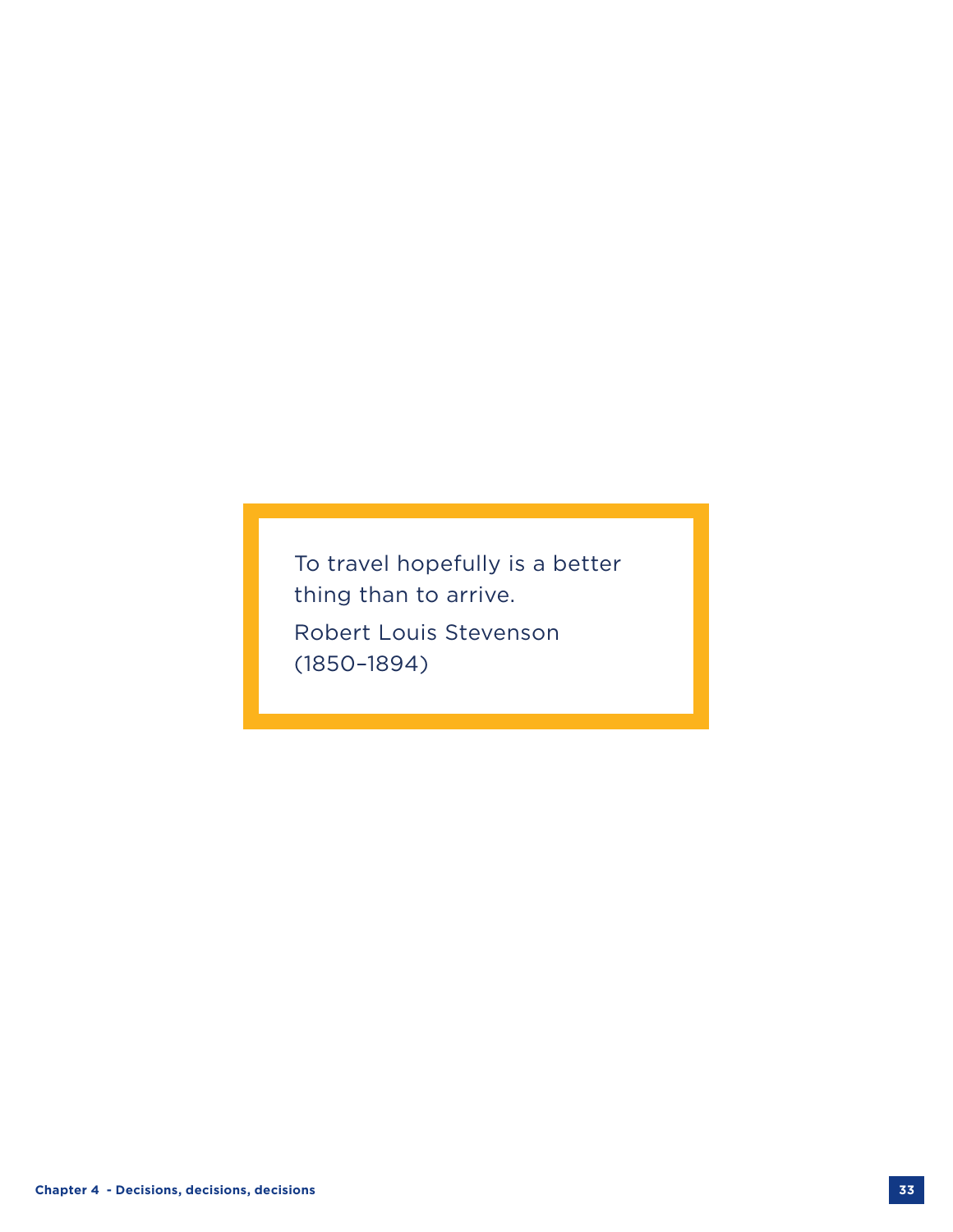# **CHAPTER 5**

# The transportation system decision cycle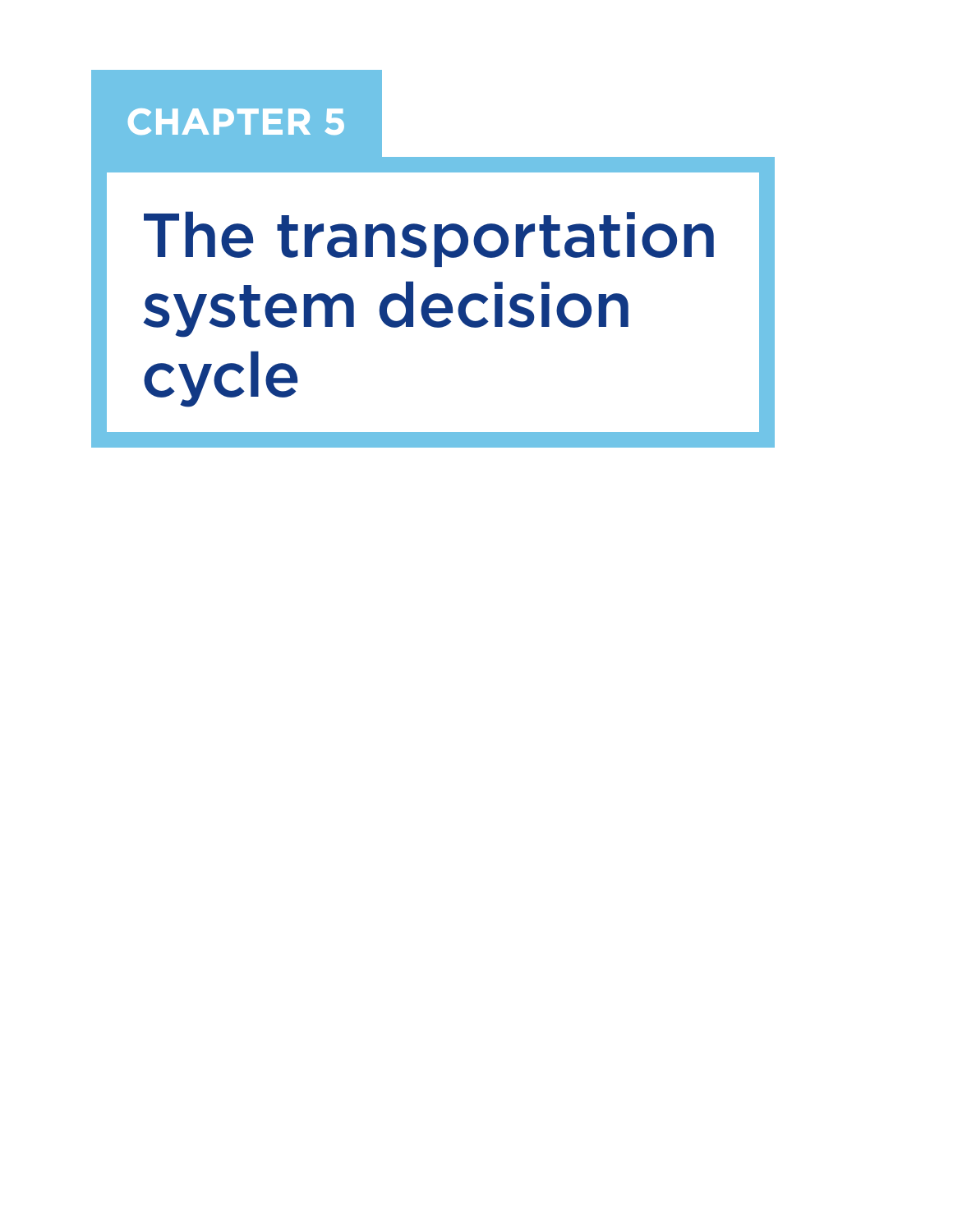# **5. The transportation system decision cycle**

KDOT's transportation system decision cycle can be divided into four major processes:

| <b>Process</b>                  | <b>Responsible KDOT Division</b> |
|---------------------------------|----------------------------------|
| Transportation system planning  | Planning and Development         |
| Project programming (selection) | Program and Project Management   |
| Project development (design)    | <b>Engineering and Design</b>    |
| Operations (build and maintain) | Operations                       |

#### **5.1 Transportation system planning**

This process provides long-range planning on a broad scale under the guidance of the Strategic Management Plan and the Statewide Long Range Transportation Plan. It includes KDOT's annual update of the State Transportation Improvement Program (including preservation, modernization, expansion and local partnership programs), the sharing of federal funds with cities and counties for transportation improvements and processes for soliciting and selecting projects for several federal programs. Other modes of transportation such as air, rail, public transit and bicycle/pedestrian, are monitored in this process, as well. This process is generally concerned with long time frames (up to 20 years or longer), system-wide or corridor level decisions and guiding policies rather than specific projects.

# **5.2 Project programming (selection)**

This is the process of making decisions about where and how to allocate limited resources to maintain, improve, or enhance the highway system. The process, in part, uses information gathered during the monitoring/study portion of the system planning process. For many major projects, project programming relies on priority formulas, economic impact and local input to prioritize improvement needs.

The programming process is focused on a shorter time frame than planning (generally three to 10 years) and results in a schedule of specific projects and their scopes matched with funding. It includes priorities identified through Local Consult.

# **5.3 Project development (design)**

Project development is the process that studies a specific deficient road section or bridge identified in the project programming process, determines an appropriate solution to address the needs and translates the solution into working designs. If any right-of-way is needed to implement the design, it is also purchased as part of this process. This process is subject to NEPA.

# **5.4 Operations (build and maintain)**

An improvement is constructed and then maintained throughout its life in the operations process.

The illustration on the following page diagrams the relationships of these processes.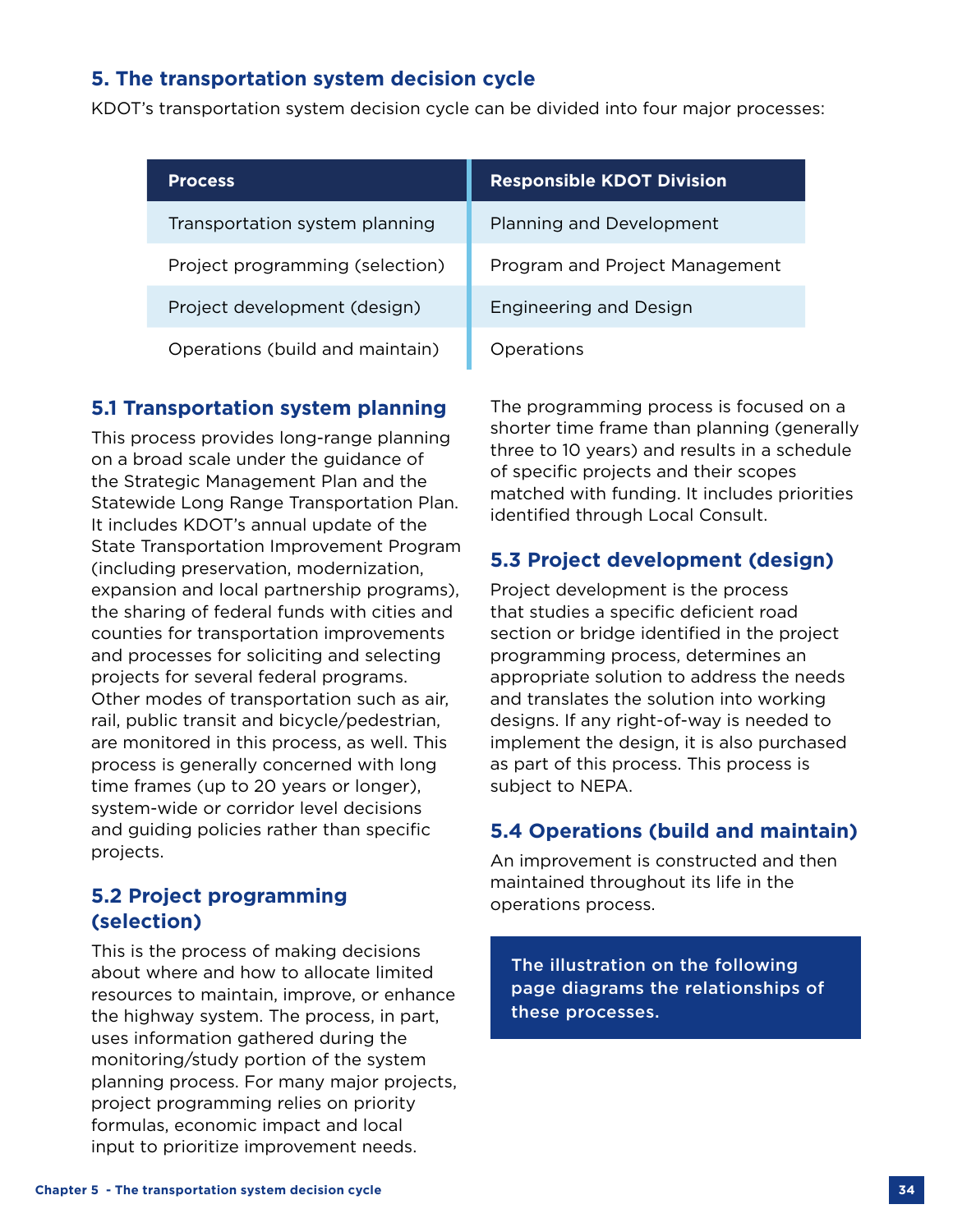| KDOT transportation processes*                                         |                                                                                                                                          |                                                                         |                                                                   |                                                                                             | Project Programming                                                                                                                              |                                                                                                                 |
|------------------------------------------------------------------------|------------------------------------------------------------------------------------------------------------------------------------------|-------------------------------------------------------------------------|-------------------------------------------------------------------|---------------------------------------------------------------------------------------------|--------------------------------------------------------------------------------------------------------------------------------------------------|-----------------------------------------------------------------------------------------------------------------|
|                                                                        | Transportation System Planning                                                                                                           |                                                                         |                                                                   |                                                                                             |                                                                                                                                                  |                                                                                                                 |
| plan<br>management<br>Strategic                                        | plan<br>transportation<br>Fong-range                                                                                                     | system<br>transportation<br>Monitor/study                               | and studies<br>MPO plans and<br><b>Other plans</b><br><b>TIPS</b> | transportation<br>needs of the<br>What are the<br>ldentify<br>needs                         | the highest<br>needs<br>What are<br>Prioritize                                                                                                   | should be<br>What projects<br>projects<br>Select                                                                |
| needs of our<br>meet the<br>how do we<br>mission and<br>What is KDOT's | development<br>program<br>transportation<br>will guide<br>What policies                                                                  | condition<br>used, what<br>system being<br>is its current<br>How is the | and studies<br>Corridor<br>KDOT plans<br>Local plans              | system?                                                                                     | available<br>address within<br>funding?<br>priorities to<br>relative                                                                             | scheduled to<br>priorities?<br>address the<br>created and                                                       |
| customers?                                                             | <b>years?</b><br>from Local<br>for the next 20<br>Consult<br>Includes input                                                              | and what is<br>needs?<br>handle future<br>necessary to                  | studies<br>plans<br>Multimodal                                    | the list<br>projects                                                                        | Use priority formulas to select major road and bridge<br>, use the Local Consultation process to "fine tune",                                    |                                                                                                                 |
|                                                                        |                                                                                                                                          |                                                                         |                                                                   | Announce projects                                                                           | Announce projects in KDOT Annual                                                                                                                 |                                                                                                                 |
| <b>Operations</b>                                                      |                                                                                                                                          |                                                                         |                                                                   | ٠                                                                                           | Statewide Transportation Improvement Program (STIP)<br>The projects/expenditures scheduled for the next four<br>Report and other public outreach |                                                                                                                 |
| Maintenance<br>What actions                                            | Phase<br>Construction                                                                                                                    |                                                                         |                                                                   |                                                                                             |                                                                                                                                                  |                                                                                                                 |
| to repair and<br>are needed<br>preserve                                | safely and<br>project be<br>How can the                                                                                                  |                                                                         |                                                                   | <b>Project Development</b>                                                                  |                                                                                                                                                  |                                                                                                                 |
| the system?<br>condition of<br>the original                            | sensitive to<br>while being<br>efficiently built                                                                                         | Plans,                                                                  | Final design phase<br>Right-of-way                                | phase<br>Preliminary design                                                                 |                                                                                                                                                  | What issues and<br>Discovery phase                                                                              |
|                                                                        | other people<br>in the vicinity?<br>travelers and<br>the needs of                                                                        | estimates, bid<br>specifications<br>contracts<br>letting, award         | adjustments<br>purchases and utility                              | to human and<br>needs, be sensitive<br>to address the<br>oroject be designed<br>How can the |                                                                                                                                                  | concept will guide its<br>project and what<br>the design of the<br>concerns will affect<br>location and design? |
|                                                                        | System planning and project programming<br>transportation projects. Project development and<br>processes generally apply to a variety of |                                                                         |                                                                   | engineering criteria?<br>and meet applicable<br>environmental issues                        |                                                                                                                                                  |                                                                                                                 |
|                                                                        | and bridge projects on the state highway system.<br>operations processes apply to major highway                                          |                                                                         | Environmental studies and permits                                 |                                                                                             |                                                                                                                                                  |                                                                                                                 |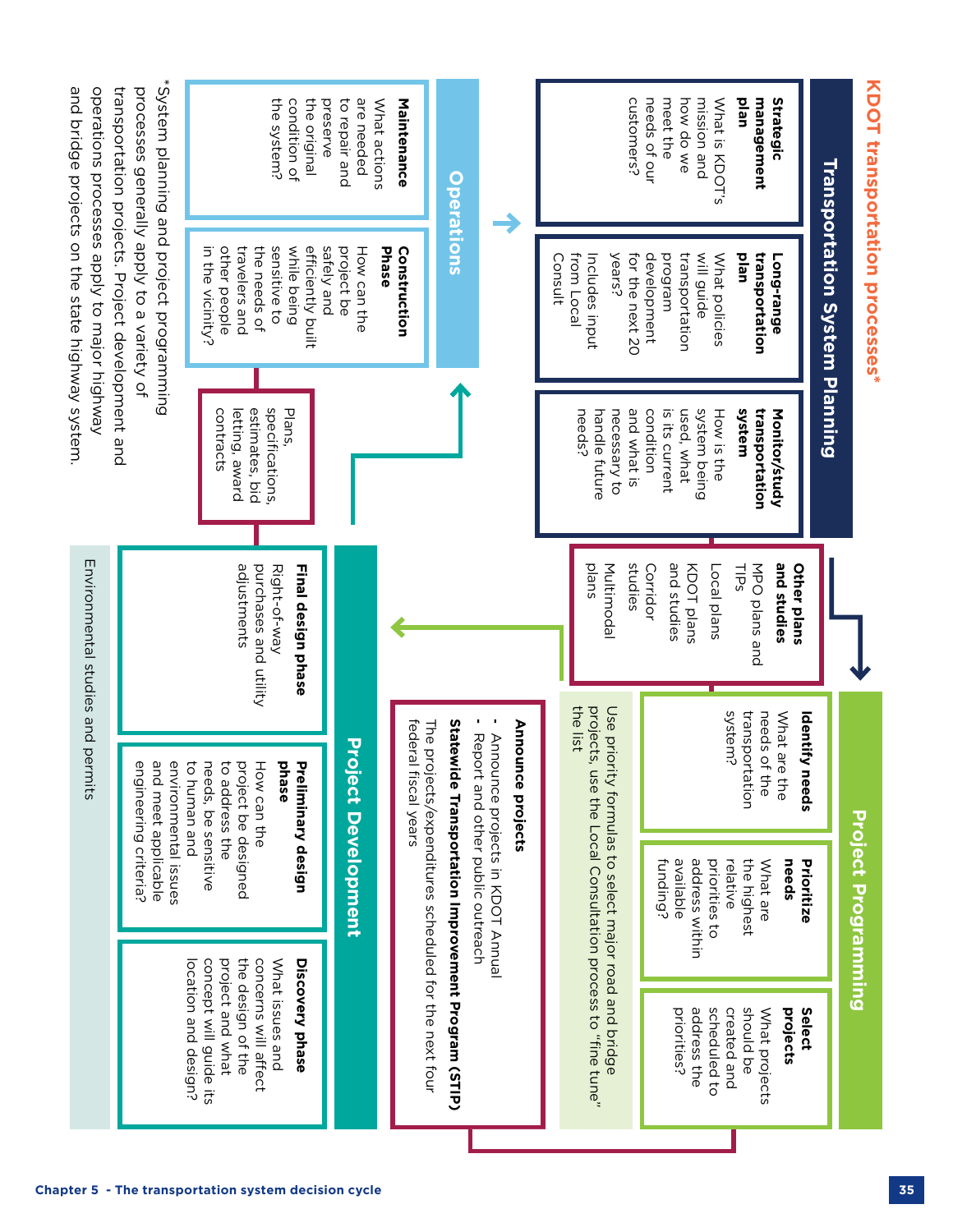#### **Development and construction pipelines**

A core theme from the local consult process is the need for KDOT to be more flexible and responsive to meet shifting needs. In response, one of the key components of the IKE program is that it is a rolling program with highway modernization and expansion projects being selected for **project development** (e.g., survey, design and rightof-way acquisition) and **construction** every two years. Decisions on which projects will move to construction will be based on funding availability and evolving state and local investment priorities.

Projects start in the development pipeline. When design projects are ready based on Local Consult input and budget, projects will move to the construction pipeline. Not all projects under development will make it to construction.

The pipeline process allows KDOT to be flexible and adapt to changing needs and revenues every two years instead of every 10 years as in previous programs.

Construction pipeline announcements will be widely publicized and KDOT officials will make efforts to contact local officials to discuss why projects in their area were or were not selected. Efforts will be made to discuss how project scope, local support or alternative financing could improve the chances for future selection.

# **Development pipeline**

Allows preliminary engineering work (the design and additional advance work) to begin



#### **Construction pipeline**

When ready and budget allows, some of the development projects move to the construction pipeline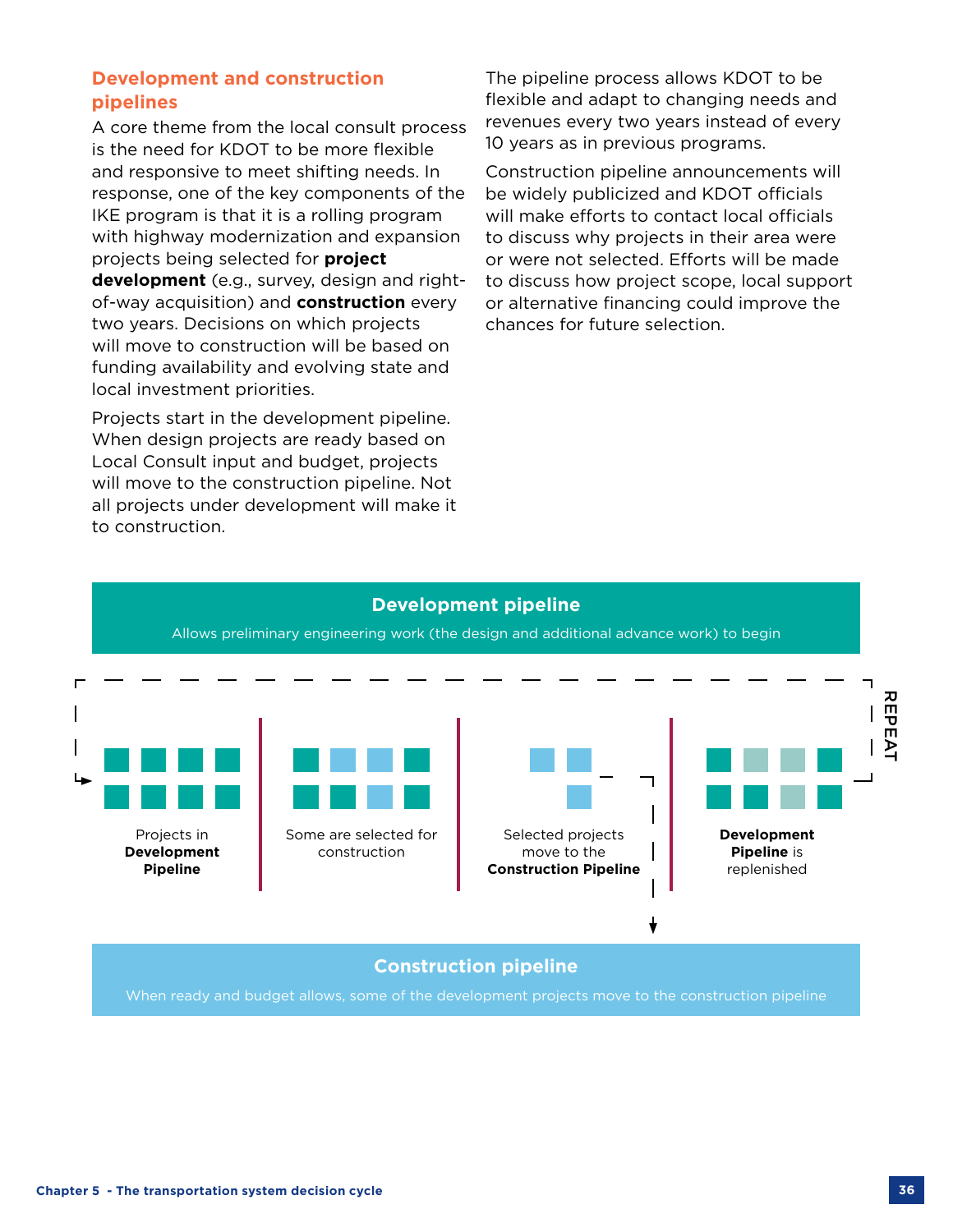The whole object of travel is not to set foot on foreign land; it is at last to set foot on one's own country as a foreign land. Gilbert Keith Chesterton (1874–1936)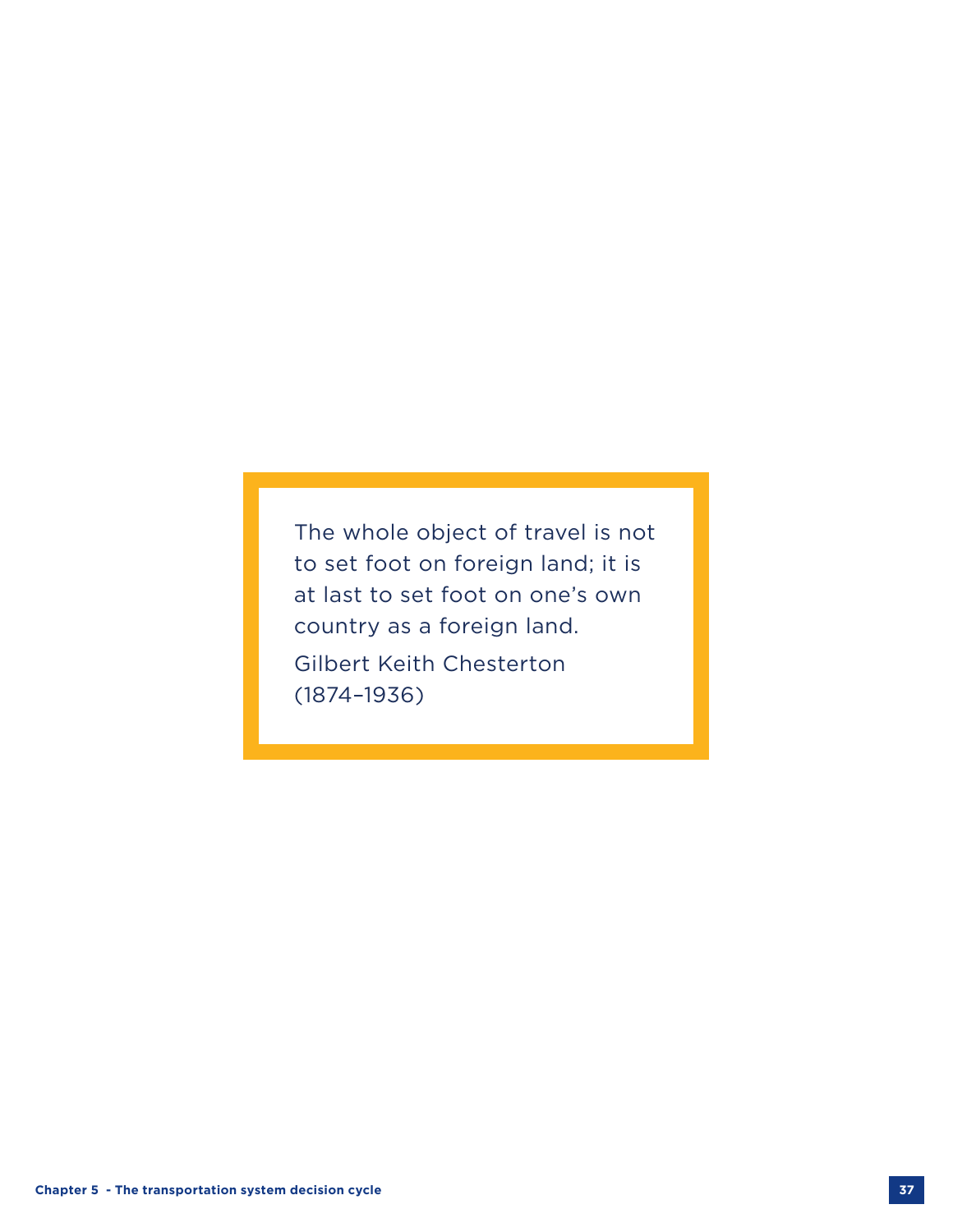# **CHAPTER 6**

# System planning

23 CFR 450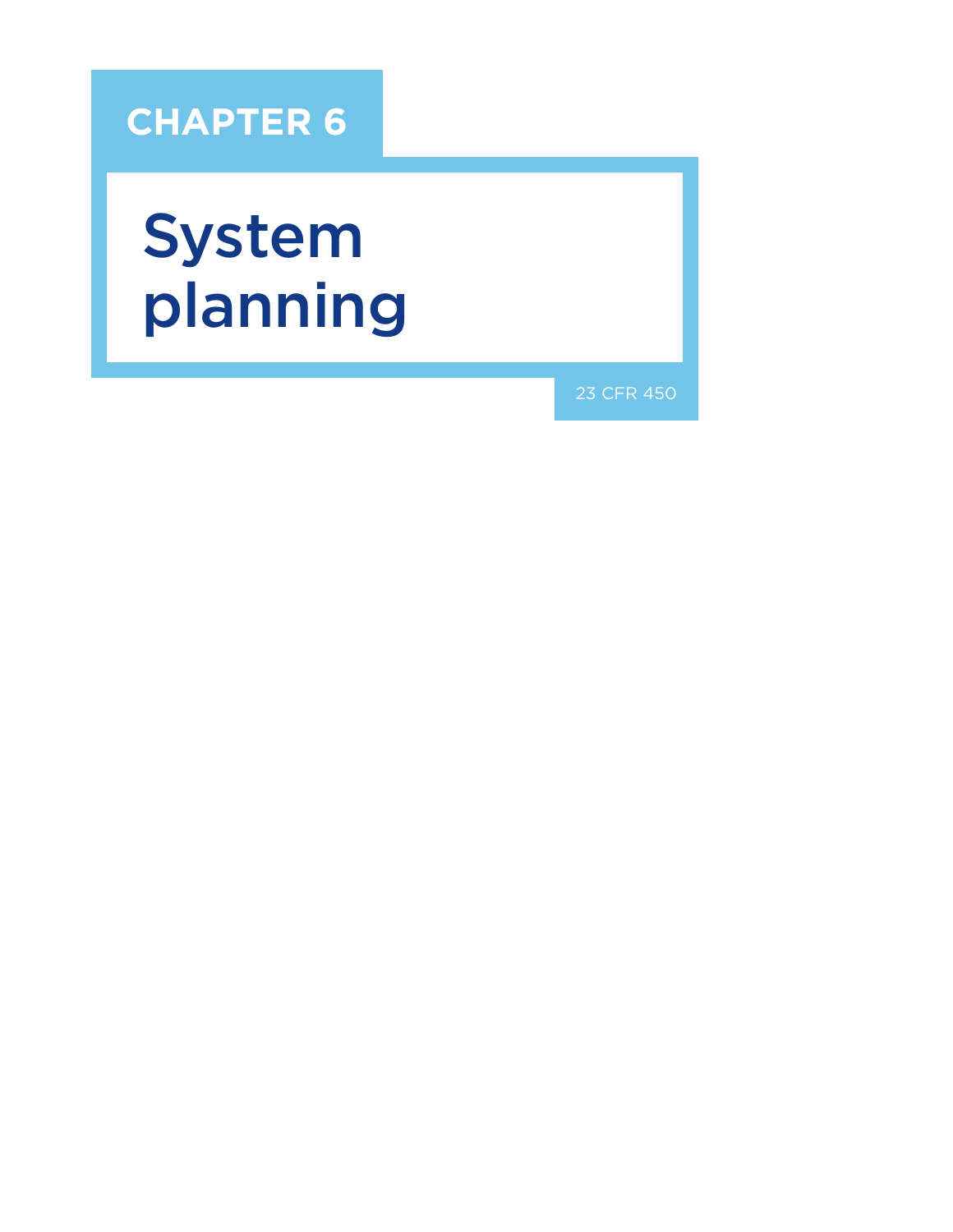# **6. Transportation System Planning Process**

Transportation system planning activities fall under the auspices of the [Division of](https://www.ksdot.org/bureaus/burtransplan/default.asp)  [Planning and Development.](https://www.ksdot.org/bureaus/burtransplan/default.asp)

**Transportation system planning** provides long-range planning on a broad scale, under the guidance of the Strategic Management Plan, the Statewide Long Range Transportation Plan and various other plans and studies.

KDOT's public involvement in key elements of transportation system planning is described in the following sections.

# **6.1 Public involvement in planning**

KDOT will include public involvement in transportation planning that provides:

- 1. Early, continuous and proactive public involvement opportunities throughout the transportation planning and programming process.
- 2. Timely and complete information about transportation issues and processes to interested citizens and groups affected by transportation plans, programs and projects.
- 3. In accordance with the Kansas Open [Records Act](https://www.kansas.gov/kbi/info/docs/pdf/Open%20Records%20Brochure.pdf), full public access to key decisions and reasonable public access to technical and policy information used in the development of the Long Range Transportation Plan (LRTP) and Statewide Transportation Improvement Program (STIP).
- 4. Adequate public notice of public involvement activities and time for public review and comment at key decision points, including but not limited to action on the LRTP and STIP.
- 5. A process for demonstrating explicit consideration and response to public input during the planning and program development process.
- 6. A process for seeking out and considering the needs of traditionally underserved populations.

7. Periodic review of the public involvement process so that the process provides full and open access to all and revision of the process as necessary.

Project managers should refer to the public involvement activities in the Project Development Section of this document for guidance on notification for public meetings and handling public comments.

Transportation Planning looks ahead to the future of the transportation system.

# **6.1.1 Public involvement opportunities**

KDOT will provide early and continuous opportunities for public involvement throughout the transportation system planning and programming processes depending on the characteristics of the study or program. The planning process typically covers relatively long horizons of 10 to 20 years or more. This can make it difficult to involve people in the process since it typically doesn't deal with individual improvement projects. Public involvement efforts during the planning stage may help some communities create future visions of the transportation systems in their regions.

Wide-scale public meetings are less effective in this phase than activities pointed toward key government and community decision-makers. Public meetings are normally used when there are concepts that the public can see and react to. Such tools as statistically valid surveys and traveling focus groups (Road Rallies) can help uncover planning issues important to the public.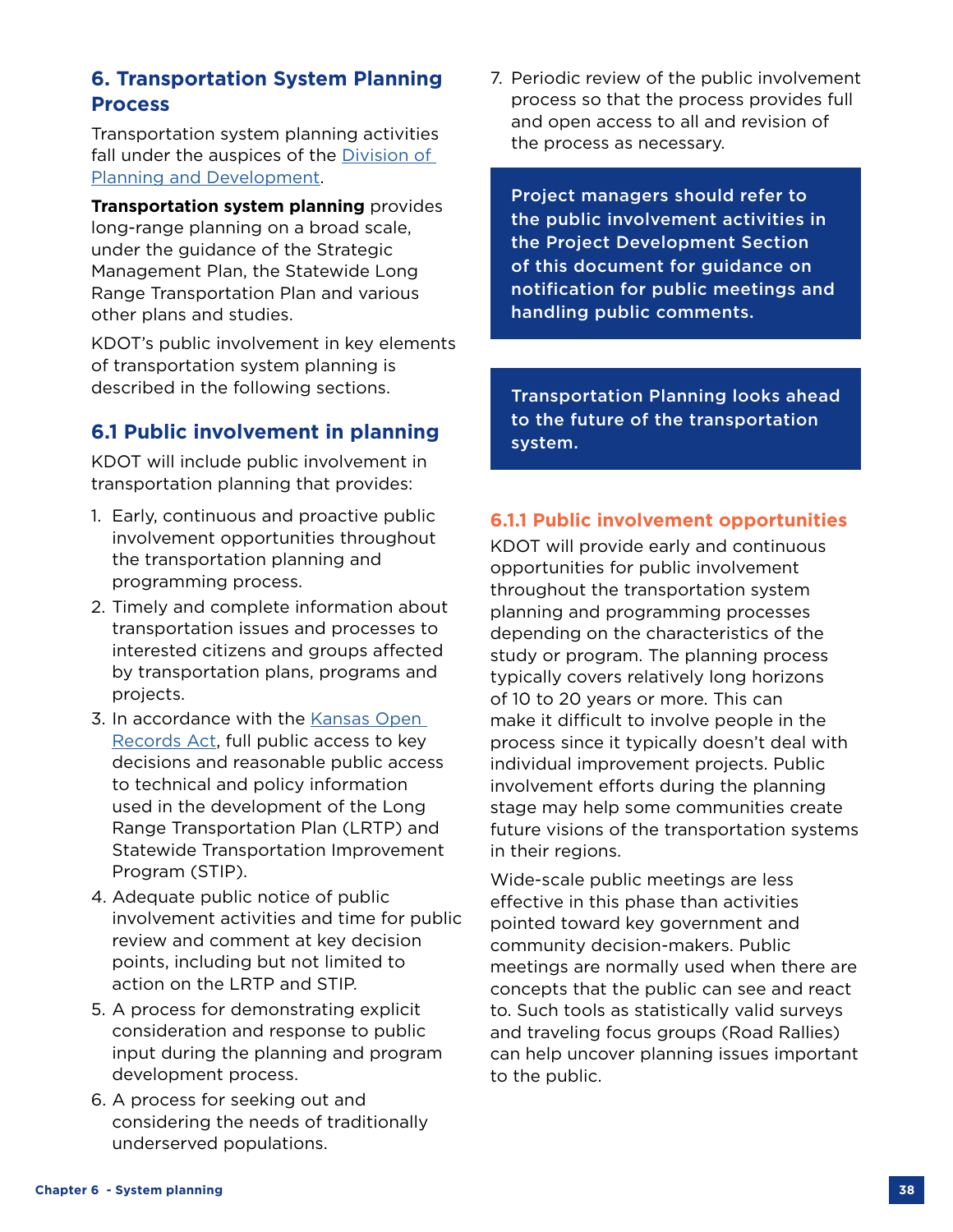# **6.1.2 Information about issues and processes**

KDOT informs the public and stakeholders in a variety of ways. News releases, newsletters, social media channels, program announcements, presentations to interested community groups, documents on the KDOT public website, public open houses and community fairs all help the agency keep people informed.

# **6.1.3 Access to key decisions and policy information**

KDOT provides a variety of opportunities for access to key decisions and technical and policy information, including the **[Kansas Long Range Transportation](https://www.ksdot.org/Assets/wwwksdotorg/bureaus/burTransPlan/Documents/KDOT_LRTP.pdf)  [Plan,](https://www.ksdot.org/Assets/wwwksdotorg/bureaus/burTransPlan/Documents/KDOT_LRTP.pdf)** the **[Statewide Transportation](https://www.ksdot.org/burProgProjMgmt/stip/stip.asp)  [Improvement Plan](https://www.ksdot.org/burProgProjMgmt/stip/stip.asp)** and **[Local Consult](https://www.ksdot.org/LocalConsult/LocalConsult.asp)**, which are described later in this section.

# **6.2 Planning documents**

The **[KDOT Annual Report](https://www.ksdot.org/publications.asp)**, available online and in hard copy, includes information on the agency's funding, project programming, multi-modal programs and safety programs. It also includes a list of projects scheduled for subsequent years and completed in the past year.

Other documents are available on the KDOT website, including:

- 1. A variety of maps, including the official state map, county maps, traffic counts map, functional classification map, design access control map, design access control map, railroad map
- 2. Reports, plans and studies
- 3. KDOT Research Reports Catalog
- 4. Bike and trails information
- 5. Corridor Management Policy
- 6. Information on speed limits, traffic signals and beacons
- 7. Strategic Management Plan
- 8. Pavement Marking Policy
- 9. Kansas Rail Plan
- 10. Kansas Rail Feasibility Study
- 11. Legislative testimony
- 12. Kansas Freight Plan
- 13. Kansas Strategic Highway Safety Plan
- 14. Kansas Asset Management Plan
- 15. Kansas Active Transportation Plan
- 16. State Management Plan for Kansas Public Transportation Program
- 17. National Electric Vehicle Infrastructure Plan
- 18. Access Management Policy

# **6.3 Open records**

As a department of the State of Kansas, KDOT has a **Freedom of Information Officer/Open Records Custodian** who administers the Kansas Open Records Act (KORA) for the agency. Most records maintained by public entities are open for public inspection and copying. Records commonly requested include, but are not limited to:

- **-** Statutes
- **-** Regulations
- **-** Policies
- **-** Minutes/records of open meetings
- **-** Salaries of public officials
- **-** Agency budget documents

# **6.3.1 Exceptions to the Open Records Act**

The KORA recognizes that certain records contain private or privileged information. The Act lists several exceptions, including:

- **-** Personnel records of public employees
- **-** Records protected by attorney-client privilege
- **-** Records closed by the rules of evidence
- **-** Notes and preliminary drafts
- **-** Engineering and architectural estimates
- **-** Records that include information that would reveal the location of an archaeological site

A list of additional exemptions can be found in K.S.A. 45-221. The agency is only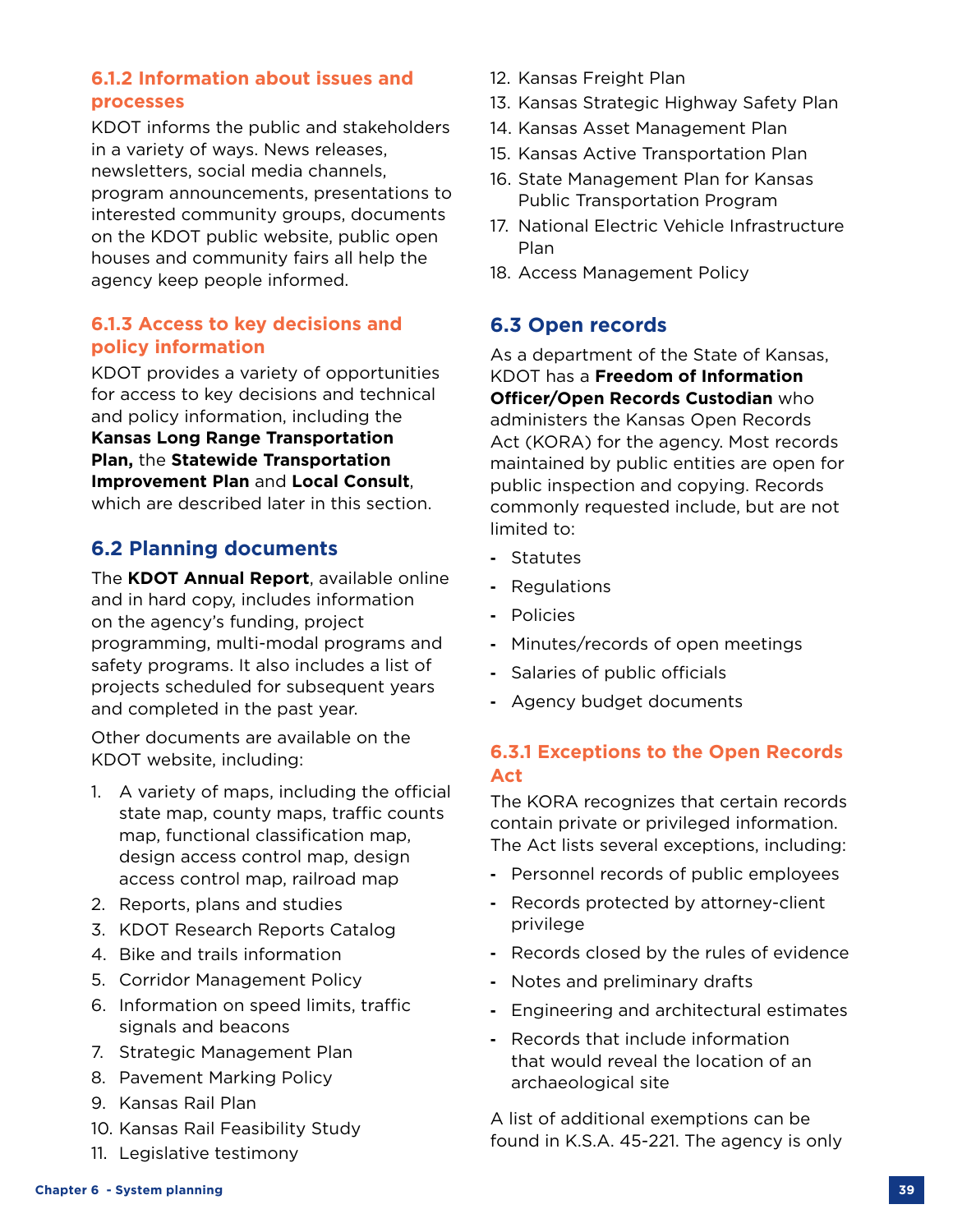required to provide public records that already exist. There is no requirement for the agency to create a record at the public's request.

Complete information about KDOT's open records policies is available online at www.ksdot.org or by contacting the Office of Chief Counsel, 785-296-3831.

# **6.4 Public input for planning and development**

KDOT will provide adequate public notice of public involvement activities and time for public review and comment at key decision points in the planning and programming process. The Project Development section of this plan contains guidelines for notification, review and comment.

# **6.4.1 Strategic Management Plan (SMP)**

The agency implemented its first Strategic Management Plan in 1996 has served as a guiding document for the department. It reinforces the agency's mission and has guided the agency's efforts to meet the needs of its customers. It was developed using the results of customer surveys and emphasizes the importance of building and maintaining relationships with the agency's external customers and partners. Any future updates to the SMP will originate with the Office of the Budget, which is responsible for developing and monitoring the Strategic Management Plan.

# **6.4.2 Long-Range Transportation Plan (LRTP)**

The Statewide Long-Range Transportation Plan is KDOT's statewide transportation plan. It is a broad-based policy document developed to serve as a reference for the transportation planning process, guide future transportation program development in Kansas and meet the

requirements of federal legislation. The LRTP is developed to guide policy and/ or investments over a 20-year planning horizon (minimum). It encompasses all modes of transportation in Kansas and is the result of significant coordination with local, state and federal agencies and the nations. In developing the LRTP, KDOT will involve a number of stakeholder groups, advocacy groups, government agencies, the general public, various tribal entities and MPOs, among other stakeholders.

#### **Public comment on the LRTP**

At a minimum, the LRTP will be made available for public comment in the following manner:

- 1. Media releases will be sent to news outlets in the state, announcing that the draft LRTP is available for public comment and listing where it can be viewed or how copies can be ordered and explaining how public comments can be submitted.
- 2. The draft LRTP will be posted on the KDOT public internet site with instructions and/or a form for submitting public comments.
- 3. Copies will be available for public inspection during regular business hours at the Bureau of Transportation Planning and at all District and Area offices, along with instructions for submitting comments.
- 4. The comment period will be a minimum of 30 days from the date that official notice of the document is published in the new realese.
- 5. Substantive comments will be considered and responses summarized in the final LRTP.

The final LRTP may be posted on the KDOT public internet site and a copy will be available for public inspection at each District and Area office. Single copies can also be obtained by writing to KDOT.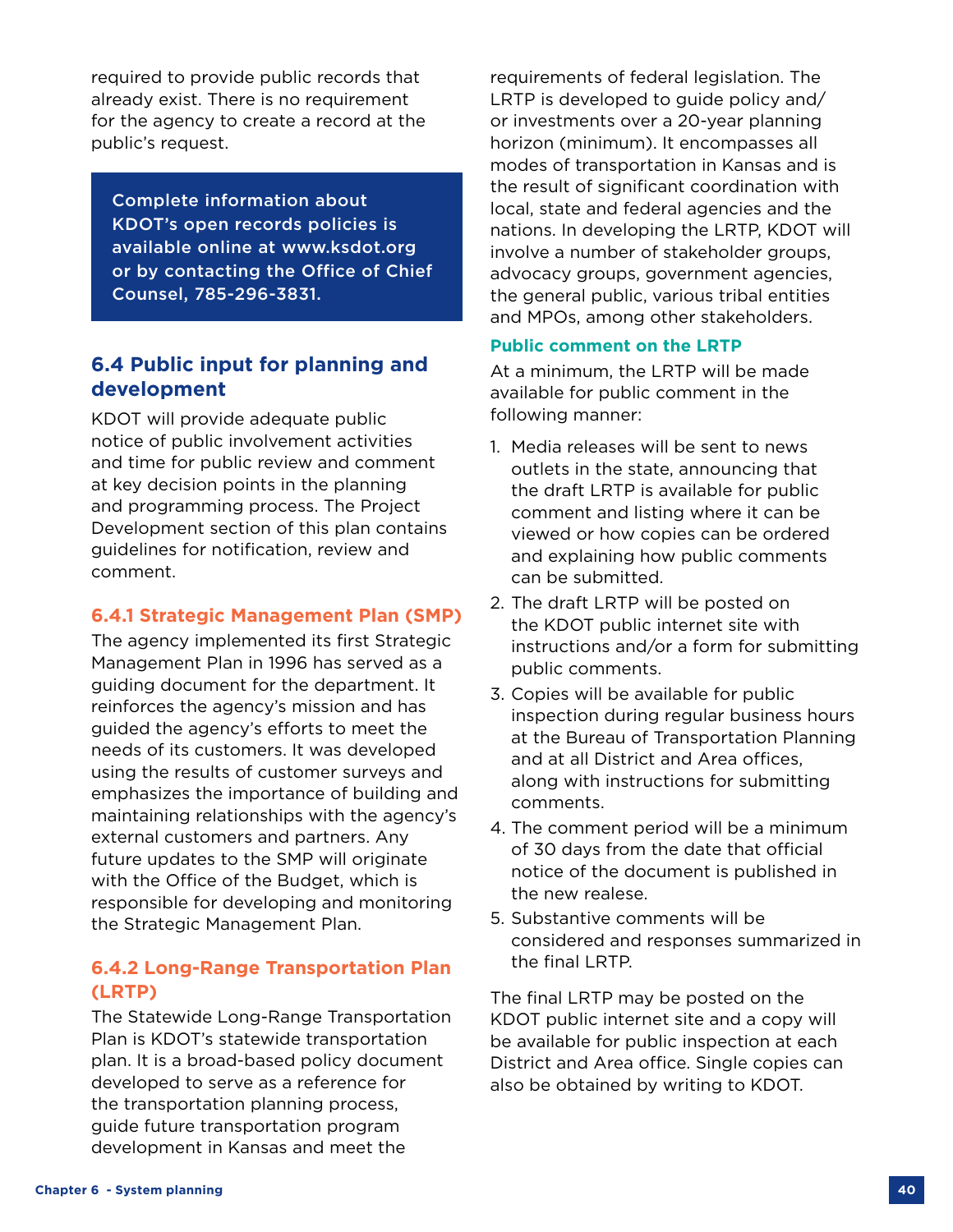# **6.4.3 Statewide Transportation Improvement Program (STIP)**

KDOT's Division of Planning and Development prepares the STIP to comply with FHWA and FTA requirements for reporting expected obligation of federal funds for transportation improvement projects. The STIP also reports how expenditures help attain national performance goals in the performance management approach implemented under the federal FAST-Act. The STIP is categorized into two general sections: the narrative sections and the appendices with the project indexes. The appendices provide the project indexes that list street and highway projects, regardless of funding source, that are administered by KDOT, and will have funds obligated within the next four federal fiscal years. The narrative section provides brief descriptions of KDOT's public involvement process, project selection process, the program financing anticipated for the STIP, including fiscal constraints and an overview of KDOT's public transportation program. Additionally, within the narrative of the STIP are those programs administered by entities other than KDOT. These programs are: the Federal Lands and Tribal Transportation programs administered by the Office of Federal Lands Highway and the Bureau of Indian Affairs; Recreational Trails program administered by the Kansas Department of Wildlife and Parks; and, by reference, the Transportation Improvement Programs (TIPs) for the six urbanized areas in Kansas.

Federal law requires that the draft STIP document be available for public comment, and, that at the conclusion of the comment period, a STIP document be presented to FHWA and FTA for joint approval. The approved current STIP and an archive of prior approved STIP documents are on KDOT's public internet site in the [Publications section.](https://www.ksdot.org/publications.asp)

#### **Public comment on the STIP**

When KDOT develops a new STIP, the agency notifies FHWA, the FTA and detailed in the public through announcements news releases so the public is both aware of and has the opportunity to participate in the transportation decision process.

At a minimum, the STIP will be made available for public comment in the following manner:

- 1. News releases will be sent to news outlets in the state announcing that the draft STIP is available for public comment, a link to where it can be viewed, and contact information for obtaining copies or submitting comments.
- 2. The draft STIP will be posted on the KDOT public internet site with contact information for submitting public comments.
- 3. The draft STIP will be mailed to Kansas metropolitan planning organizations and area transit providers.
- 4. At all district offices and in the Division of Communication at headquarters, STIP copies will be available for public inspection with contact information for submitting comments.
- 5. The comment period will be at least 30 days from the date that official notice of the document is published in the news release.
- 6. Substantive comments will be considered and responses summarized in the final STIP.

#### **STIP Amendments**

For projects developed after the preparation of the STIP document or projects that are in the STIP, KDOT uses the STIP amendment process. This process is detailed in the "Revision Procedures for Amendments and Administrative Modifications to the Statewide Transportation Improvement Program." This document may be viewed on KDOT's public internet site on the main [STIP page.](https://www.ksdot.org/bureaus/burProgProjMgmt/stip/stip.asp)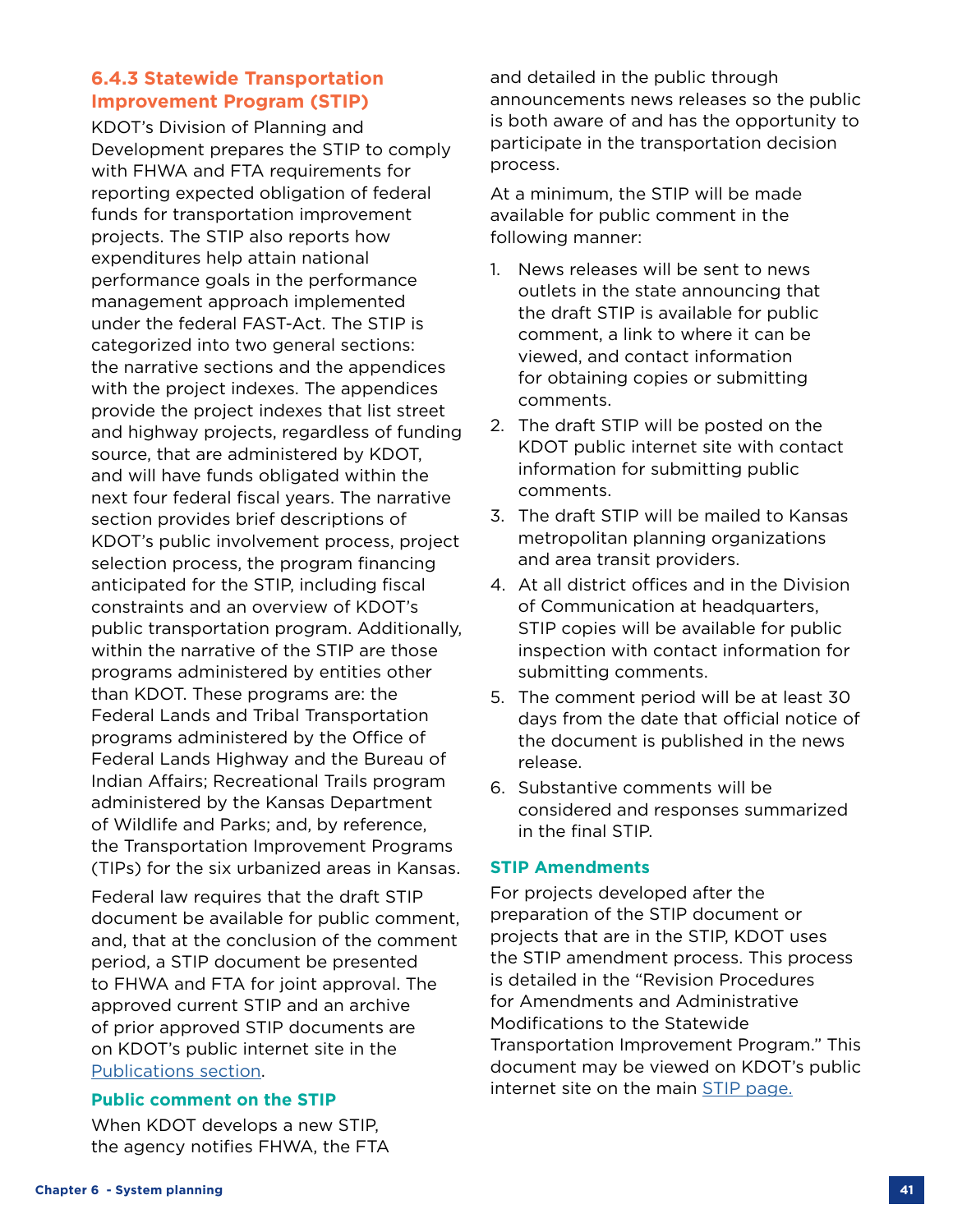#### **Public comment for STIP amendments**

When a STIP document is amended throughout the year, at a minimum, the STIP amendments will be made available for public comment in the following manner:

- 1. Draft amendments will be posted on the KDOT public internet site.
- 2. New releases will be sent to news outlets in the state, announcing that a draft STIP amendment is available for public comment, details where the draft amendment may be viewed on the internet and lists a contact number to make comments or to obtain a hard copy of the amendment.
- 3. Substantive comments will be considered and responses summarized in the approved STIP amendment.

At the conclusion of the comment period and with FHWA and FTA approval, amendments are published on the KDOT public internet site on the [STIP page](https://www.ksdot.org/bureaus/burProgProjMgmt/stip/stip.asp) in the Approved Regular Amendments or Approved Special Amendments sections as applicable. To ensure the STIP documents sent to all recipients remain current, all changes made to the document are grouped as additional appendices to the STIP and shared with STIP recipients on a bi-monthly basis. There are six additional appendices to the STIP to correlate to the amendment cycle of the STIP. The additional appendices are as follows: Appendix E covering all changes for October and November; Appendix F covering all changes for December and January; Appendix G covering all changes for February and March; Appendix H covering all changes for April and May; Appendix I covering all changes for June and July; and Appendix J covering all changes for August and September. These appendices include all approved amendment information and administrative modifications made to the STIP during the period covered. External STIP recipients receive this information

through an email notice with a link to the KDOT large document site for download of the updated information. Internal STIP recipients receive updated STIP information by email attachment when size allows or through the large document site when size precludes emailing.

#### **6.4.4 Local Consult**

The foundation of the Local Consult process is built on KDOT listening to Kansans. KDOT has used Local Consult multiple times in the past as an opportunity to get input on priorities across the state.

For the first time, Local Consult was written into the 2020 IKE Transportation Program legislation and is required outreach.

Local Consult is KDOT's public engagement process that takes place every two years to get Kansans' input on potential highway expansion and modernization projects for each region of the state. It's also an opportunity to strengthen local partnerships, to better understand which KDOT programs matter most to communities and to get feedback on how KDOT can improve delivery.

# **6.4.5 Metropolitan Planning Organizations (MPOs)**

Federal regulations require that metropolitan planning organizations be created for all urbanized areas with populations greater than 50,000 to determine transportation priorities for the metropolitan area. They act as regional decision-making forums for local, state and federal transportation issues. KDOT benefits from a solid relationship with the MPOs since they provide a voice for a region instead of many voices of sometimes competing interests in a metropolitan area.

MPOs are required to develop specific planning products. These include a Unified Planning Work Program that identifies transportation planning tasks and initiatives on an annual basis, a Long Range Metropolitan Transportation Plan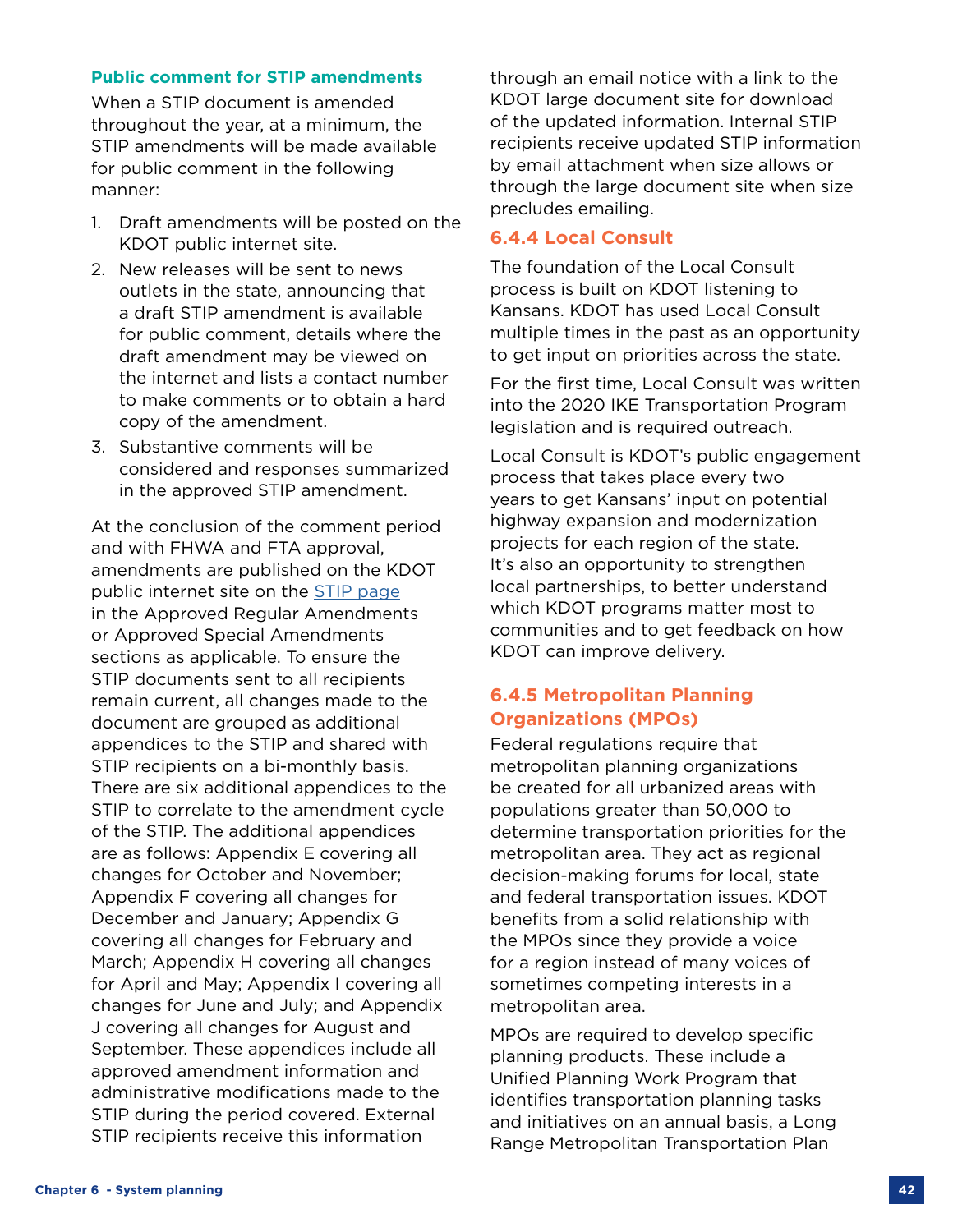that has a planning horizon of at least 20 years, a public involvement plan and a Transportation Improvement Program (TIP) that identifies all federally funded and regionally significant transportation projects planned over a minimum four-year period. The TIPs are included in KDOT's STIP by reference only. **MPOs are also required to have a plan that provides for public involvement in the development of the three planning products.**

The six MPOs in Kansas are:

- 1. Mid-America Regional Council (MARC) the Kansas City metropolitan area
- 2. Wichita Area Metropolitan Planning Organization
- 3. Metropolitan Topeka Planning Organization
- 4. Lawrence-Douglas County Metropolitan Planning Organization
- 5. St. Joseph Area Transportation Study Organization, which includes the Kansas cities of Elwood and Wathena.
- 6. Flint Hills Metropolitan Planning Organization, which includes cities of Manhattan and Junction City.

# **6.4.6 Indian nations**

The reservations of four tribal nations are located in Northeast Kansas:

- 1. Sac and Fox Nation of Missouri
- 2. Iowa Tribe of Kansas and Nebraska
- 3. Kickapoo Nation of Kansas
- 4. Prairie Band of Potawatomi Indians

The four tribal nations of Kansas receive funds to improve roads and bridges on reservation land from the Bureau of Indian Affairs (BIA). The tribes are very concerned with the transportation system in the region because it connects them to supplies, jobs and tourists. Public transportation is a particular concern for the tribes, in that there are many tribal members who have only one option for health care, which is the BIA office in Horton.

KDOT consults with Kansas tribes on a variety of activities like during the development of the Kansas LRTP. During the project development process discovery phase, KDOT consults with the four Kansas federally-recognized tribes as well other tribes within the Kansas to notify them when projects are planned in their areas. KDOT has provided some mapping and demographics as well as technical assistance to each tribal government. The tribal nations are also consulted so their projects can be included in the STIP.

# **6.4.7 Consideration and response to public input**

KDOT encourages public comment and provides feedback or information, as appropriate. Given the scope of the agency's activities and the complexity of the issues, not everyone's suggestions can be used or requests approved. The agency maintains records of public comments, which may include but are not limited to copies of letters, comment forms, emails and petitions. Public comments are reviewed by the responsible staff members, and may be addressed in planning, programming, project development and project implementation.

# **6.5 Process for connecting with traditionally underserved populations**

Traditionally underserved populations may include minority and ethnic groups, lowincome households, women, children, the elderly and other groups who, by virtue of their culture, language, physical or mental abilities and economic differences, may experience barriers to participating in transportation planning process. A number of resources and case studies are available from the FHWA that describe ways to seek and use the participation of traditionally underserved populations.

There are four basic steps in KDOT's process for seeking out and considering the needs of underserved populations. The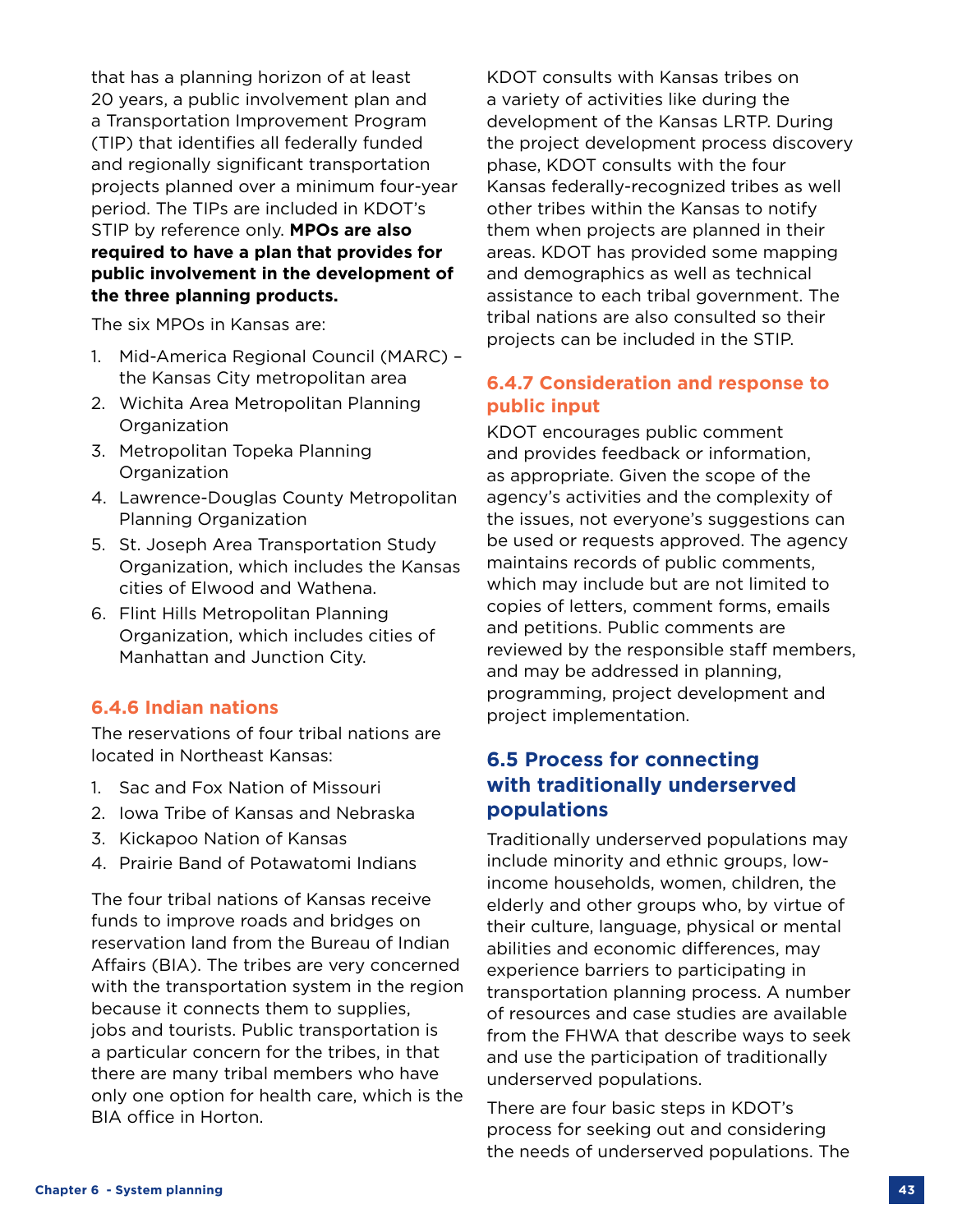extent to which the steps are applied will vary depending on the situation.

#### **1. Identify the population(s) using tools and Activities, which may include:**

- a. U.S. Census Bureau data and maps
- b. Modern Language Association website tools
- c. Local land-use maps and appraiser data
- d. Drive-through of a potentially affected area
- e. Talks with local, transit or MPO officials
- f. Interviews with neighborhood associations, education, religious, health or social service officials

# **2. If a traditionally underserved population is identified, seek out their needs using activities such as:**

- a. Personal interviews
- b. Group or neighborhood association meetings
- c. Interviews with health, school, law enforcement or religious officials
- d. Public involvement opportunities that encourage their participation

Step two may occur concurrently with step one. The services of a qualified interpreter or facilitator may be necessary to communicate effectively.

#### **3. Once needs are identified, they may be considered in one or more ways, for example:**

- a. Reviewing the needs for their relevance to the project or program.
- b. Comparing the potential impacts of alternatives on the identified population.
- c. Discussing ways of addressing the needs, which can include discussions with potentially affected members of the population.

**4. If relevant needs are identified, recommend solutions to address the needs if feasible and practicable to do so.**

# **6.6 Accessibility of information, meetings and services**

# **6.6.1 Accessible formats**

Printed information created by KDOT can be made available in alternative formats for customers with disabilities. Each document shall have the following phrase placed in a convenient location:

"This information can be made available in alternative accessible formats upon request. To obtain an alternative format, contact the Kansas Department of Transportation, Division of Communications, 700 SW. Harrison, Second Fl West, Topeka, Kansas, 66603- 3754 or phone 785-296-3585 (voice/TTY); hearing impaired - 711."

# **6.6.2 Accessible facilities and services**

The location of a public meeting hosted by KDOT shall be physically accessible to individuals with disabilities, including the meeting room, parking, entrances, drinking fountains and rest rooms. Notices of public meetings shall include the following or similar statement\*:

"The meeting location is ADA accessible. If you are in need of a sign language interpreter, an assistive listening device, large print or braille material, or other accommodation to attend this meeting, please notify the Kansas Department of Transportation at least one week prior to the meeting. Requests may be addressed to the Kansas Department of Transportation, Division of Communications, 700 SW. Harrison, Second Fl. West, Topeka, Kansas, 66603- 3754 or phone 785-296-3585 (voice/TTY)."

# **6.6.3. Hearing impaired constituents**

The Kansas Commission for the Deaf and Hard of Hearing (KCDHH), an office

**4.**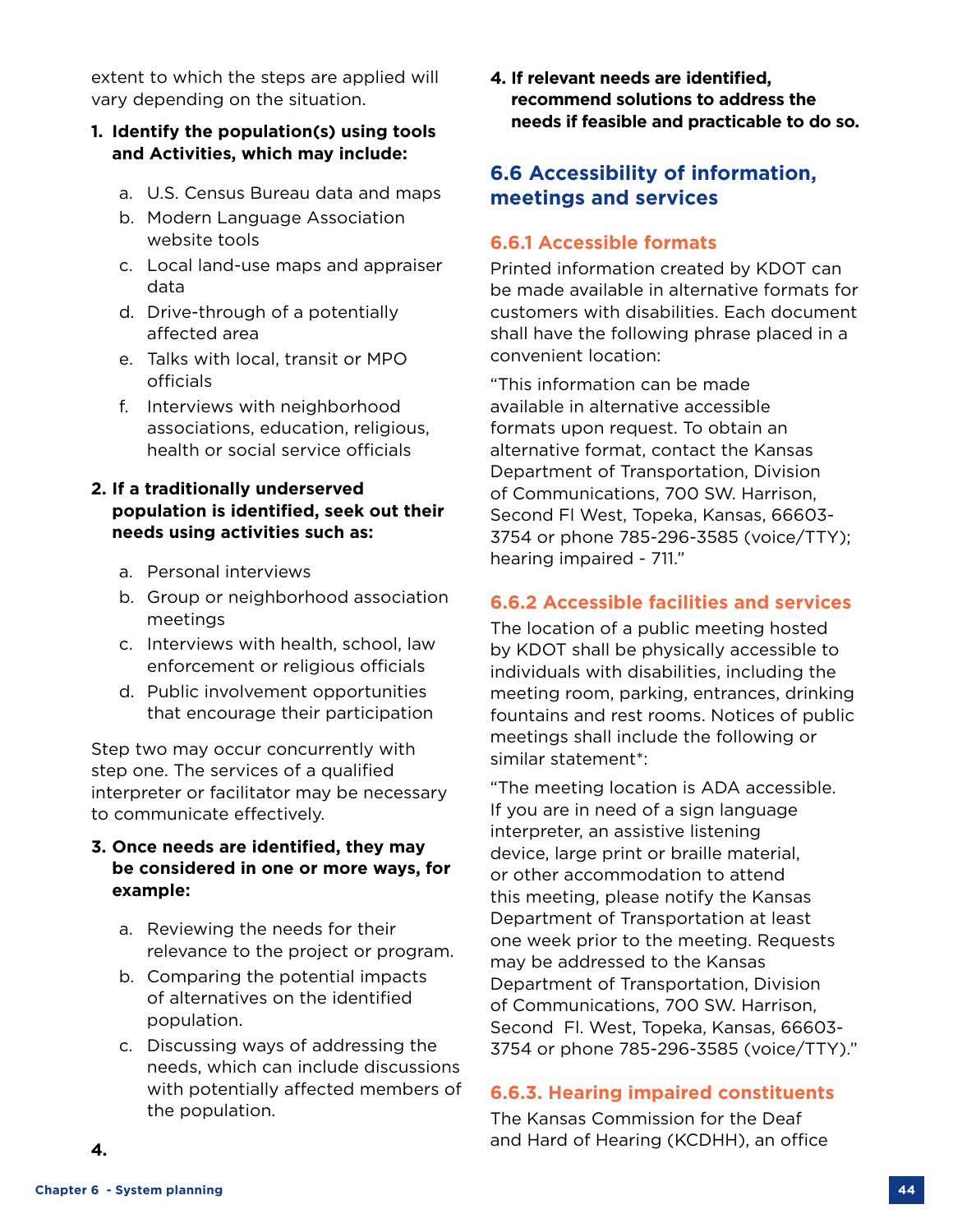of the Kansas Department for Children and Families (DCF), can provide a sign language interpreter for KDOT public involvement functions. The interpreter bills KDOT directly and they charge for a minimum of two hours. Interested staff should call [KCDHH](https://kcdhh.ks.gov) for more information.

The KDOT Office of Support Services also has Phonics Ear Technology available. These are small headsets that plug into a small battery-operated device the size of a flip phone. The speaker wears a lapel microphone and the sound goes directly into the clients' headsets to filter out background noise.

#### **6.6.4 Foreign languages**

Kansas is among many states with a growing population of people for whom English is a second language or who speak no English at all. The project team should consider providing foreign language interpreters and/or written materials in public involvement plans when there are likely to be affected persons with limited English language proficiency.

# **6.6.5 Review of the public involvement process**

KDOT's public involvement process and plan will be officially reviewed at least every five years so that it provides full and open access to everyone, and Sharing the Future will be revised as needed. The public involvement plan will be available for public comment when it is officially reviewed and before proposed major revisions to the procedures are adopted. The plan will be made available in the following manner:

- 1. News releases will be sent to news outlets in the state, announcing that the draft plan is available for public comment and listing where it can be viewed or how copies can be ordered and explaining how public comments can be submitted.
- 2. The draft plan will be posted on the KDOT public internet site with

instructions and/or a form for submitting public comments.

- 3. Copies will be available for public inspection at the Division of Communication and at all District and Area offices, along with instructions for submitting comments.
- 4. The comment period will be a minimum of 45 days from the date that official notice is published in the new release.
- 5. Substantive comments will be considered and responses summarized in the final plan.

The final plan will be posted on the KDOT website and a copy will be available for public inspection at the Division of Communication and each District and Area office. Single copies can also be obtained by writing to KDOT.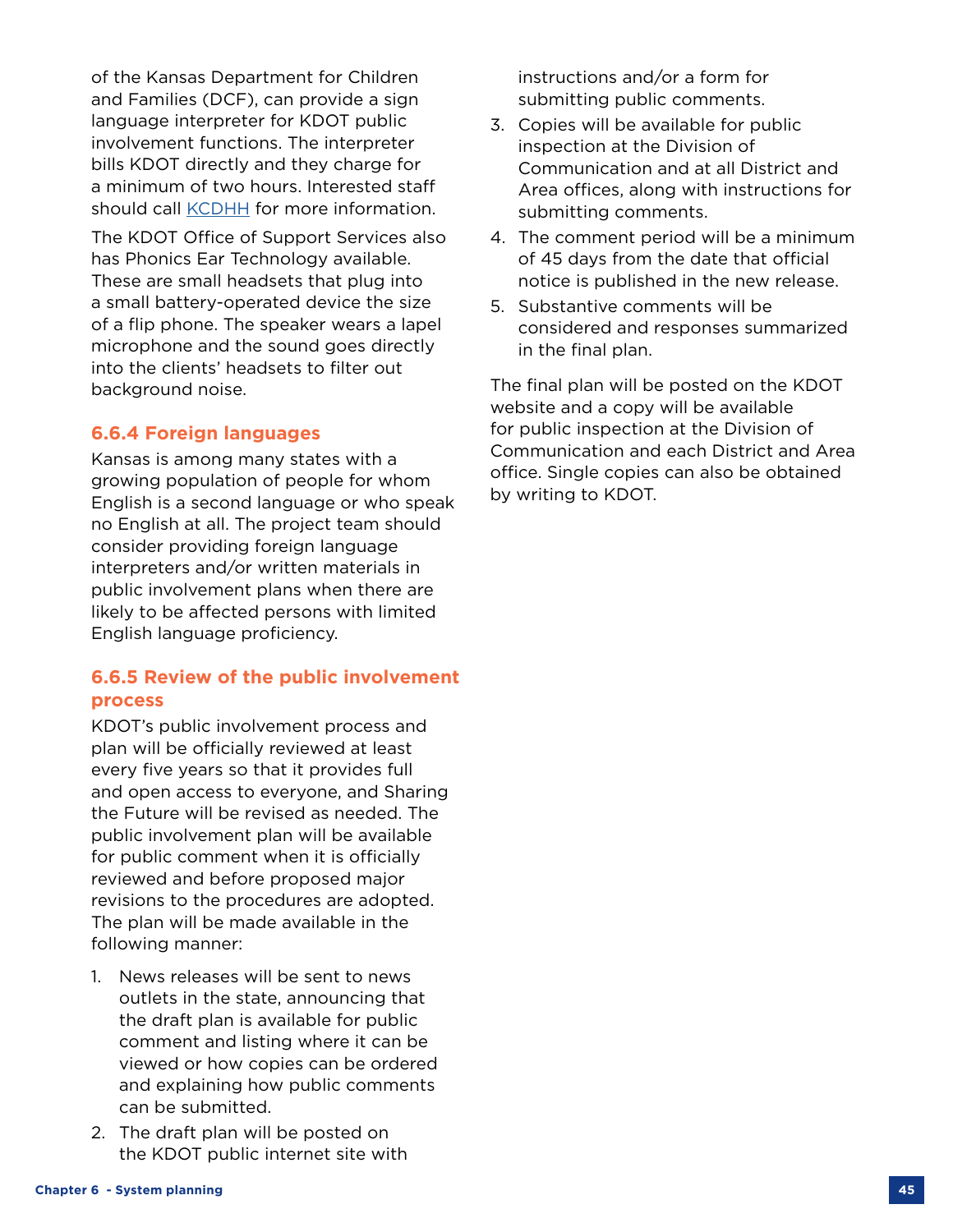There be three things which make a nation great and prosperous: a fertile soil, busy workshops, easy conveyance for men and goods from place to place.

Francis Bacon (1561–1626)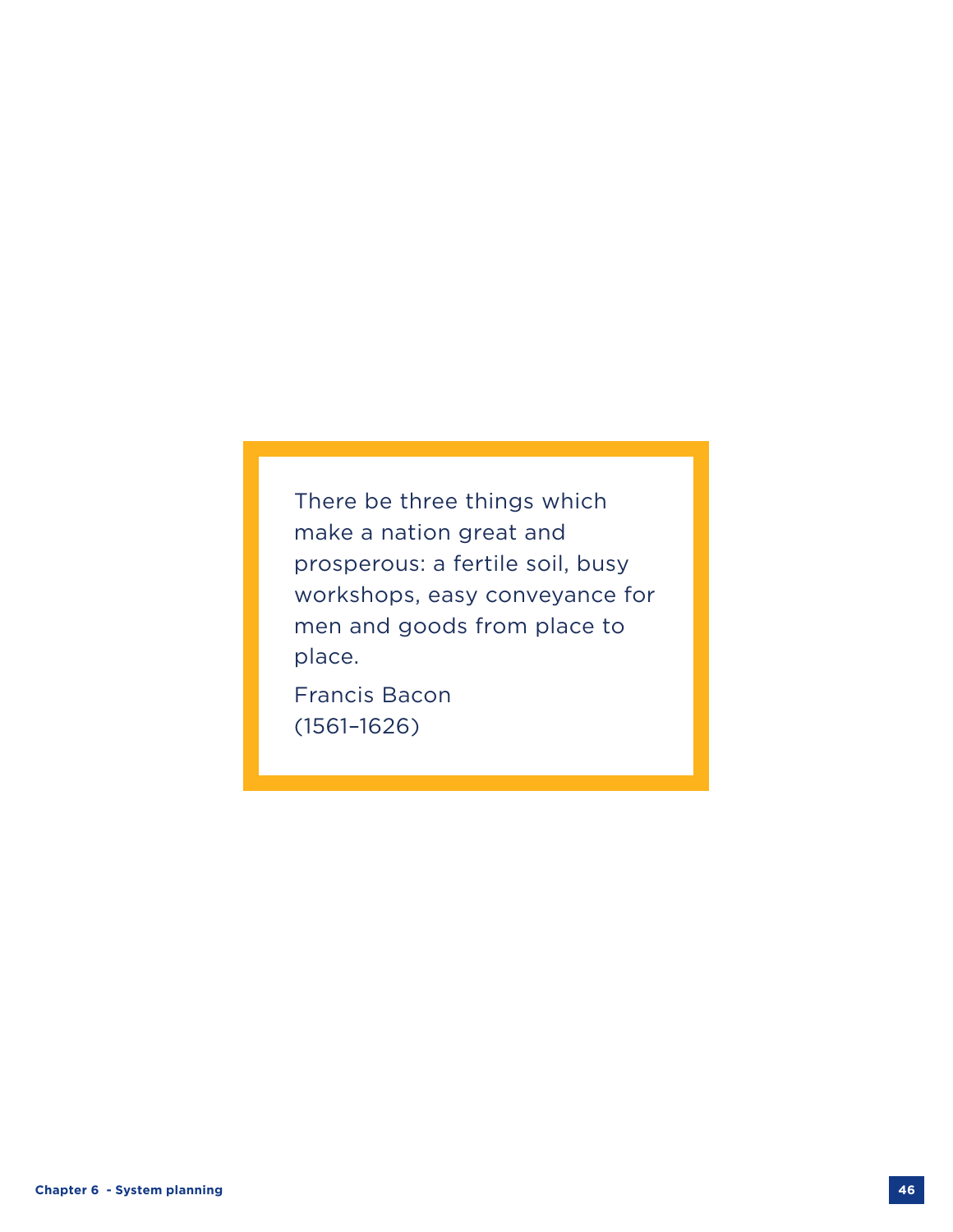# **CHAPTER 7**

# Project programming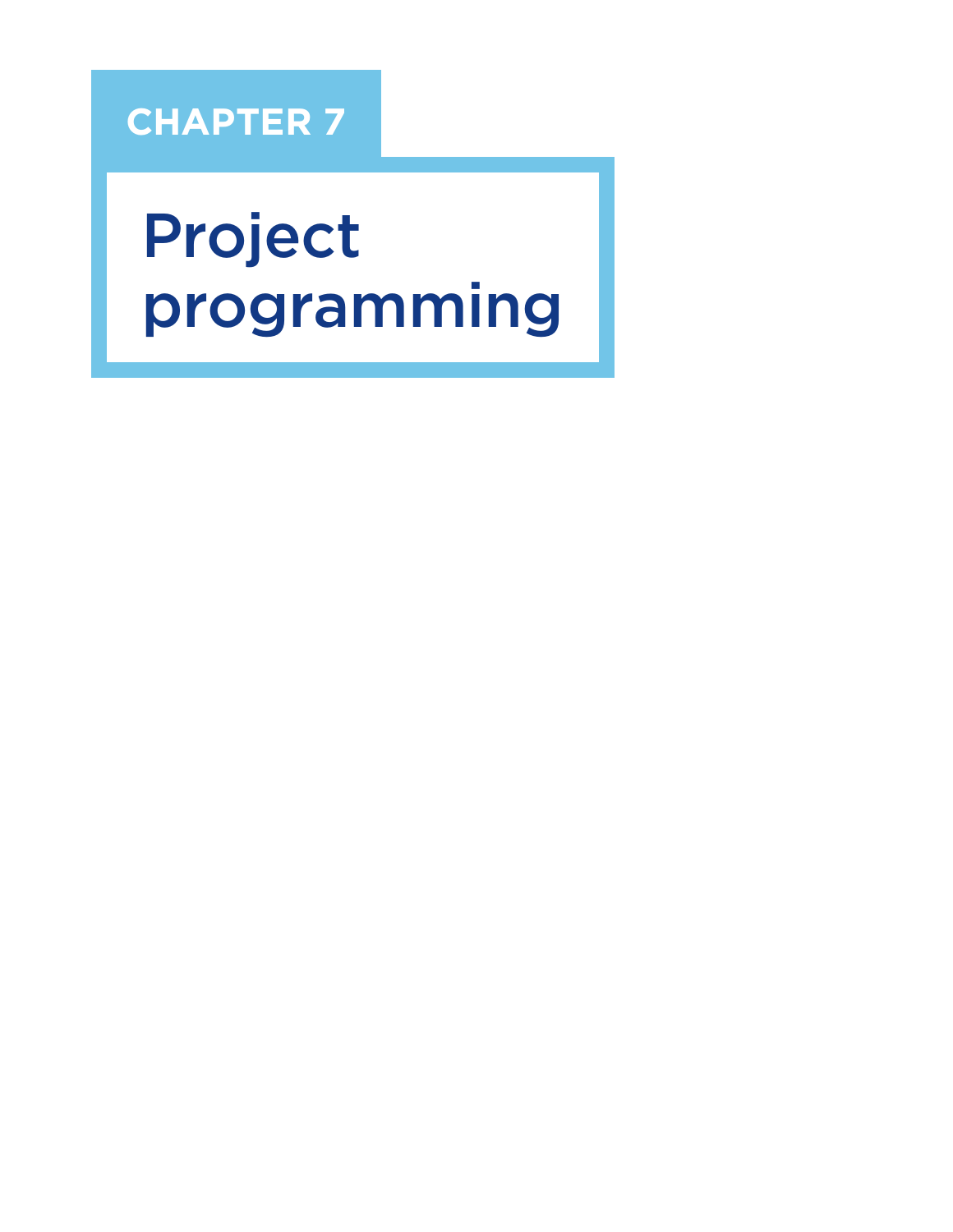# **7. The project programming process**

Project programming is the process of making decisions about where and how to allocate limited funding resources to maintain, improve, or enhance deficient portions of the highway system. The process assigns a priority to proposed projects and matches them with available or projected funding in order to accomplish the agency's mission.

There are a variety of funding programs that are used to maintain or improve the state's multimodal transportation system. Within each of the major categories are funding and project-type subcategories. Projects are selected through a prioritization process tailored to the intent and funding constraints of each project category. Each category is managed separately and has its own project development life cycle and project selection criteria.

Several important planning and policy efforts, including the creation of the Joint Legislative Transportation Vision Task Force in 2018 and the development of the statewide Kansas Long Range Transportation Plan (LRTP) in 2019-2020, have helped KDOT set a policy direction for choosing transportation projects that is built on the lessons learned from past transportation programs and the needs of the future. For example, under IKE the rolling program allows KDOT to better address emerging needs.

# **7.1 Highway project selection criteria**

KDOT uses a series of methods to select highway projects that vary between project types.

**Preservation** projects are selected using well-defined, objective data through KDOT's priority formula which is based on several engineering factors such as geometrics and safety, capacity, pavement structure, and pavement surface data. This data allows KDOT engineers to develop, prioritize, and select for construction the preservation projects needed to maintain the state's transportation system.

**Modernization** and **expansion** projects are identified through the Local Consult process and scored. That information is used by KDOT to select projects for the development pipeline. Scores for each of these project types are developed based on the weighing factors in this chart:

For **modernization** projects, similar to **preservation** projects, KDOT looks at geometrics and safety, capacity, pavement structure, and pavement surface data for 80% of the project score. The remaining 20% is determined following the Local Consult process to reflect regional priorities.

For **expansion** projects, KDOT looks at current and future congestion levels, safety and truck traffic for 50% of the project score. The engineering score weights these factors differently for urban and rural projects, as shown in the table below. These differences are in response to local input from Kansans, who asked for more emphasis on congestion in the state's urban areas and on safety and truck traffic in the state's rural areas.

Scores for expansion projects also include 25% that is determined following the **Local Consult** process to reflect regional priorities and 25% **economic impact**.

#### **Program Engineering factors Regional priorities Economic impact** Modernization 80% 20% Expansion 50% 25% 25%

# **Project scoring factors for modernization and expansion projects**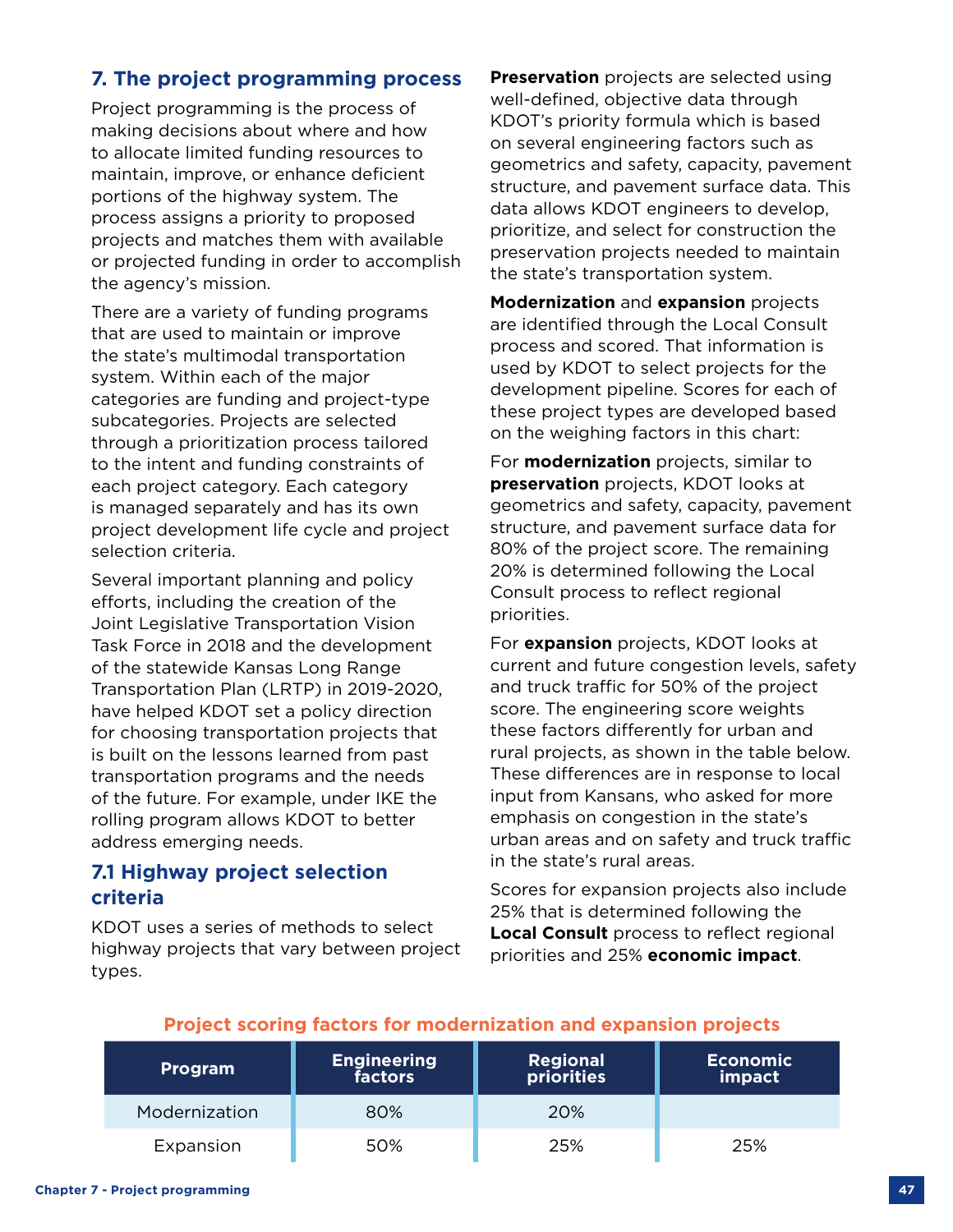| <b>Engineering scoring for expansion projects</b> |                              |                             |                  |               |
|---------------------------------------------------|------------------------------|-----------------------------|------------------|---------------|
| <b>Project area</b>                               | <b>Current</b><br>congestion | <b>Future</b><br>congestion | Truck<br>traffic | <b>Safety</b> |
| Rural                                             | 30%                          | 20%                         | 25%              | 25%           |
| Jrban                                             | 40%                          | 30%                         | 15%              | 15%           |

# **Engineering scoring for expansion projects**

To develop an economic impact score, expansion projects that have high engineering scores and local support also undergo an economic analysis. That analysis looks at:

- 1. Gross Regional Product (GRP) The value of goods and services produced in a region. The impact to GRP is calculated by the travel time savings of freight delivery, decrease in commute times and increase in travel time reliability that would occur due to a project;
- 2. Traveler Benefit This is the amount of time people save outside of their work commutes (such as time spent shopping, visiting family, doctor visits etc)
- 3. Benefit Cost GRP + Traveler Benefit divided by the cost of the project. When analyzing projects for economic benefits, rural projects and urban projects are separated due to the differences in their respective economies.

The Local Consult process is a means to involve local officials in the planning process and is used in conjunction with the priority formula to enhance KDOT's decisions about programming major projects.

# **7.2 Highway expansion and modernization project pipeline**

Under the IKE Program, every two years, KDOT will announce modernization and expansion projects. These projects will enter the development pipeline or construction pipeline based on a variety of factors, including feedback from Local Consult. In the development pipeline, projects are studied and designed. Some of these projects will move on to the construction pipeline based on readiness, relative need and budget. This process gives KDOT flexibility to adapt to changing needs and revenues every two years instead of every 10 years as in previous programs.

# **7.3 How the priority formula reflects public concerns**

A variety of safety issues may be addressed in projects undertaken by the agency. Characteristics that contribute to road safety are key criteria in each of the formulas. Among the safety concerns expressed by the public are:

- **-** The numbers of accidents along certain roads or at specific locations
- **-** Perceived risks in the presence of congested traffic
- **-** Road characteristics such as narrow shoulders, "tight" curves, limited sight distances and rough driving surfaces

Most of these concerns are inherent in five attributes in the Non-Interstate Priority Formula, which together compose an attribute called "**Driver's Exposure to Risk**." When combined, they make up about 70% of the total attribute weights. They are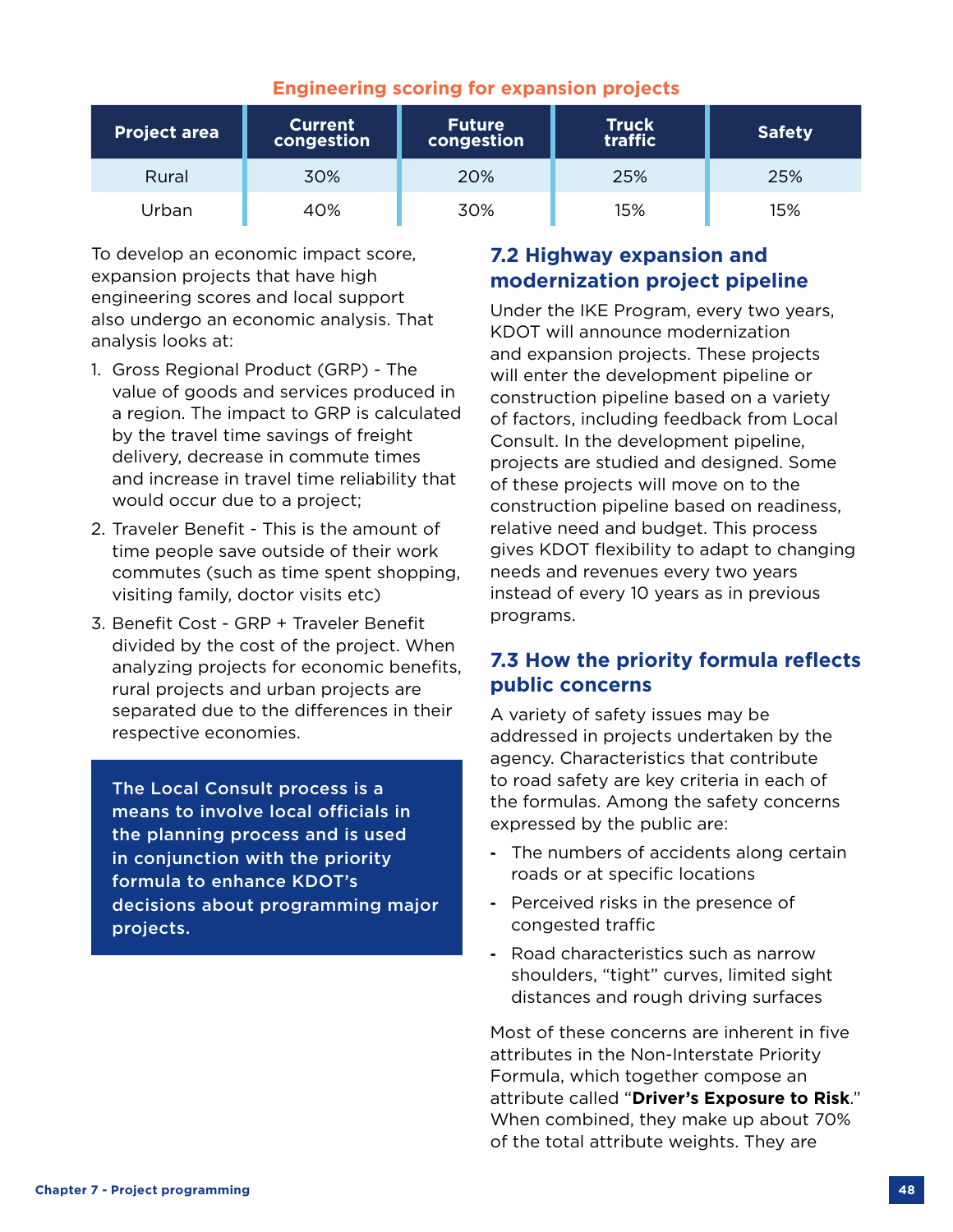measurable, yet correlate with the public's description of problems that need to be solved. Volume to capacity ratio, while a measure of congestion and time traveled, contributes to a driver's concern for safety. The driver exposure attributes are:

- **-** Narrow structures (bridges, culverts, etc.) per mile
- **-** Shoulder width
- **-** Lane width
- **-** Substandard sight distance per mile
- **-** Substandard horizontal curves per mile (tight curves)
- **-** Volume to capacity ratio

**Other attributes** are also included in the Non-interstate Priority Formula. The first two in the following list are also cited in public concerns about roads.

- **-** Roughness
- **-** Pavement structural condition
- **-** Pavement surface condition

#### **Adjustment factors**

Accident rate is also a public safety concern, and is included in the priority formulas as adjustment factors. The adjustment factors, which affect the attributes, are:

- **-** Total and fatal accident rates
- **-** Route class
- **-** Total average annual daily traffic
- **-** Type of shoulder
- **-** Divided or undivided road
- **-** Average annual daily commercial truck traffic

# **7.4 Planning studies**

These studies may be conducted as part of the transportation planning process. They do not result in the design of a project but in research collected in advance of a programming decision. The studies are done to a level of detail that allows reasonably-accurate preliminary

project scopes, cost estimates and the identification of any extraordinary problems.

Planning studies may also be done to prepare a long-range strategy for addressing projected transportation needs. Public involvement is an important component of these studies and offers the public the opportunity to be involved in decisions regarding potential projects.

The studies may be done to identify potential projects that would require significant preliminary investigation prior to making a programming decision. The projects could have extraordinary environmental, social, economic or engineering issues. Planning studies do not constitute a commitment to a particular project. Rather, the subject of the study, may have potential as a major project and should be investigated to obtain more information to identify extraordinary problems that would affect the decision as to whether a project should be programmed. Planning studies may have different names, such as corridor study or feasibility study.

Planning studies do not constitute a commitment to design or build a particular project.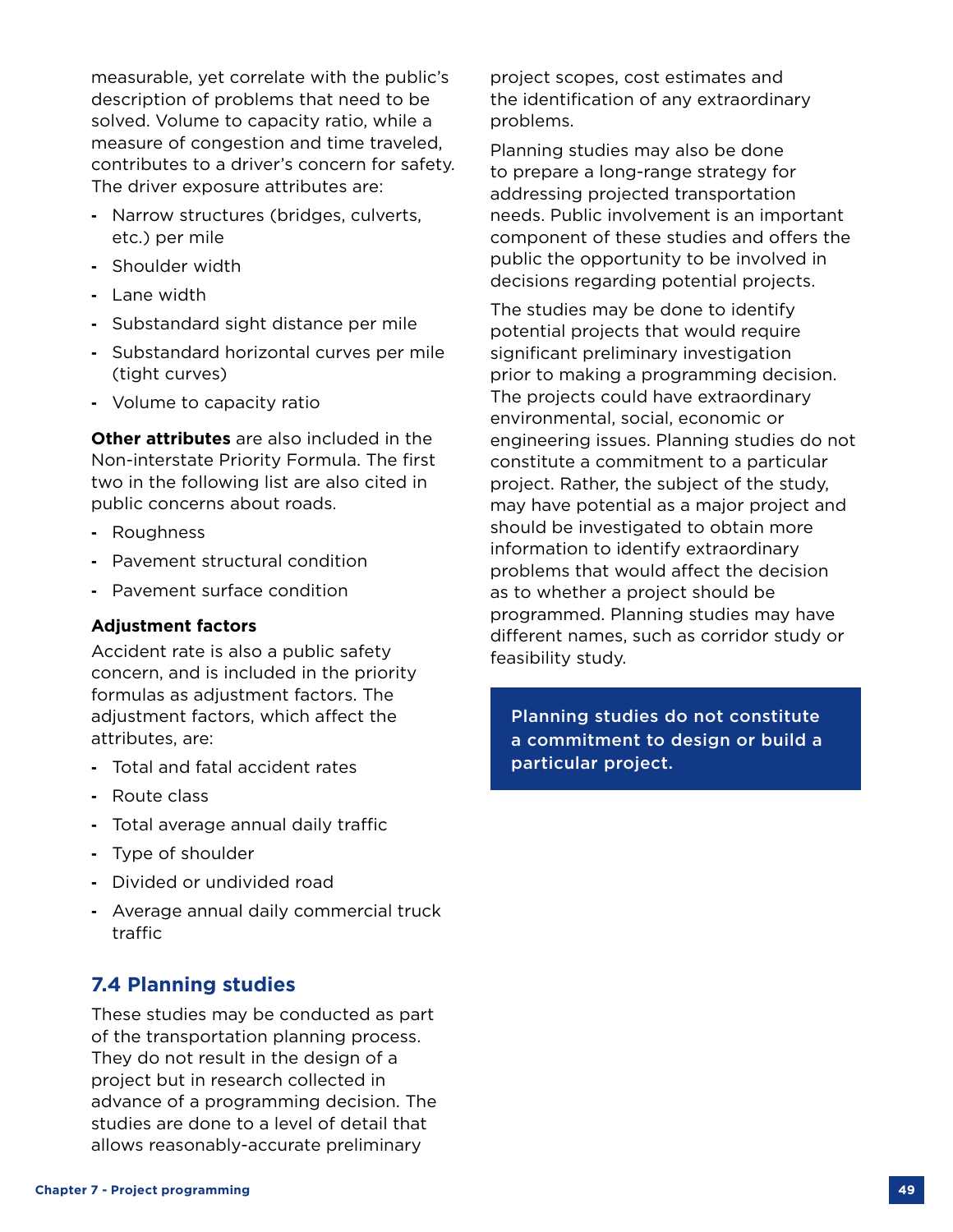# **CHAPTER 8**

# Project development (design)

23 CFR 771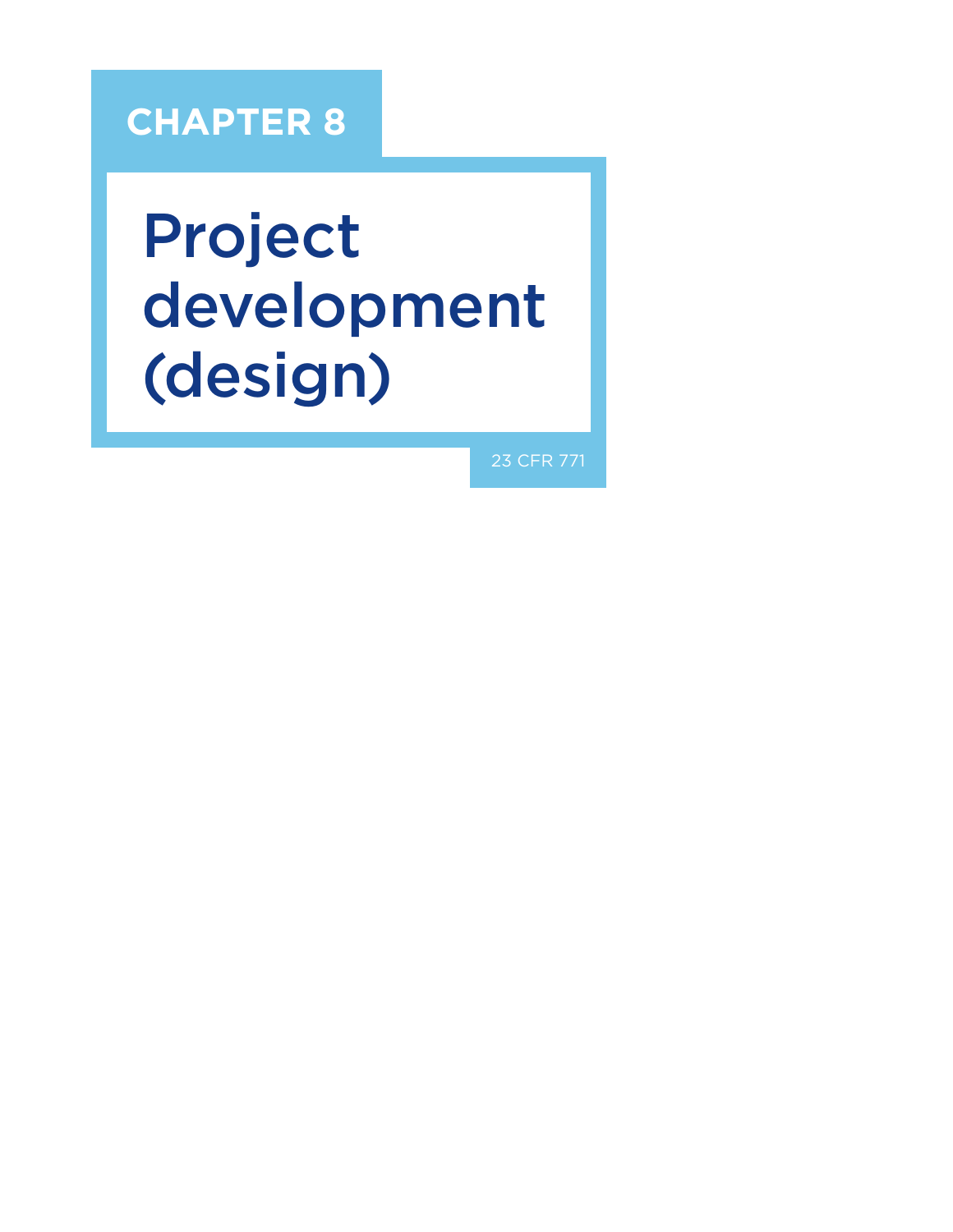# **8. Project development (design)**

Project development is the process that studies a road section or bridge, determines an appropriate solution to address the identified problems, and translates the solution into working designs.

Public involvement activities are most extensive during the project development phase because it links the planning and selection process, with the actual project location, design and eventual construction and operation.

The development of many of the major road and bridge projects falls under the direction of the Bureau of Road Design and/or Bureau of Structures and Geotechnical Services. These bureaus prepare the preliminary and final design plans for the construction and rehabilitation of roads and bridges on the state's highway system.

The Bureau of Local Projects is responsible for managing the county and city portion of KDOT's program for roads, bridges and streets. Public involvement for these local government projects is normally the responsibility of the county or city governments.

The nature of the project determines the extent and type of public involvement activities. Public involvement is usually included in projects for which substantial public interest can be reasonably expected or develops. It is not practical or feasible to engage in public involvement for every project.

The federal regulation of public involvement in project development is largely contained in 23 CFR 771. The project team should refer to the regulations with questions about public involvement requirements.

# **8.1 The three phases of project development**

Most of the public involvement for major project development occurs in the discovery and preliminary design phases. The duration and details of each phase can vary, depending on the complexity of the project. The coordination of public involvement with the NEPA process typically occurs during the discovery and preliminary design phases.

Major project development typically consists of three phases:

- 1. Discovery
- 2. Preliminary design
- 3. Final design

#### **8.1.1 Discovery phase**

The discovery phase parallels the first six steps of the decision process described earlier. The nature of this phase depends on the project. It generally consists of a formal or informal study to identify factors that might affect the project design or location. Studies can have various names, including location study, design study or location and design concept study. Early in the study the project team determines the scope, which can include:

- 1. Project study area
- 2. Reasonable starting and ending points for the improvement (logical termini)
- 3. Range of alternatives that could result in a reasonably foreseeable improvement
- 4. Foreseeable range of impacts and other issues that should be addressed
- 5. Purpose and need

The project team assesses the physical characteristics of the project area and a variety of social, economic and environmental factors. The study may reveal impacts, issues, alternatives, or needs that weren't foreseen at the outset, and these may be incorporated into the scope as necessary. During the study, one or more strategies are developed to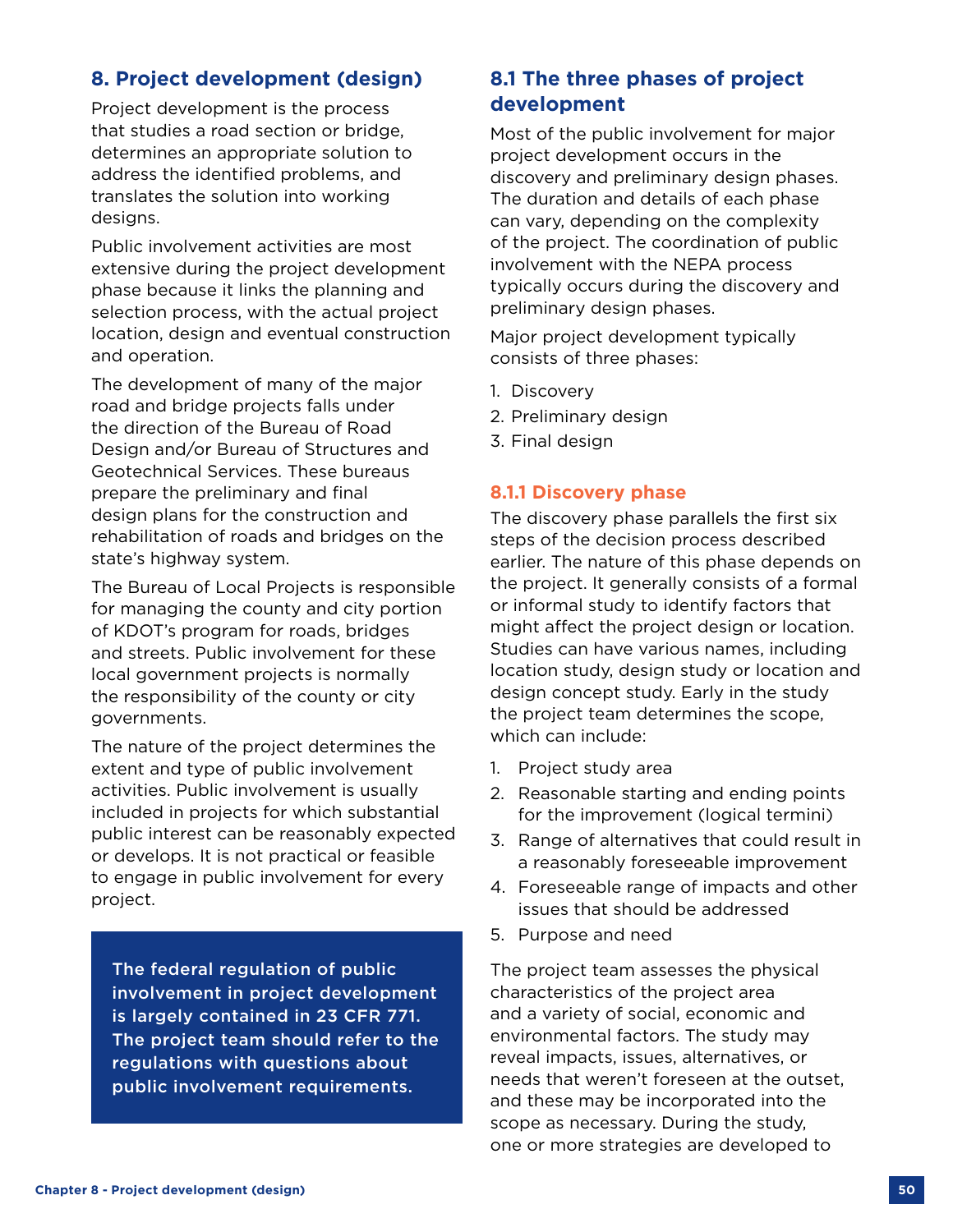address the needs and issues identified during the project programming process or during the study. If more than one option is developed, they are sorted and screened. Often, a preferred alternative is identified near the end of the study. The study results in the selection of a concept to guide the location and/or design of the improvement. At the end of this phase, a decision is made whether to continue, suspend, or cancel the project.

If an Environmental Assessment (EA) or Environmental Impact Statement (EIS) is necessary, the work to prepare these documents typically occurs during this phase and the preliminary design phase (below). For the preparation of an EIS, participating agencies and the public are given an opportunity for input into the development of the purpose and need and the range of alternatives. Also for an EIS, the project team must collaborate with the participating agencies on the appropriate alternative screening methods to solicit public input on possible methods.

#### **8.1.2 Preliminary design**

The preliminary design and final design phases correspond to the seventh step in the decision process, which is to refine and develop (design) the selected alternative. Once a location and/or design concept has been determined, engineers can start more detailed design. This phase begins with a field survey. Surveyors doing a field survey are not laying out the exact course of the road that is determined later. Instead, they're locating, measuring, and recording features in the landscape. They supply the elevations and locations of all existing topography including the existing roadways, creeks, ravines, structures, right-of-way and utilities. Using the information, designers develop the details of the improvement. When the preliminary design phase is complete, many details of the location, design, intersection or interchange designs, utility relocations and most right-of-way requirements are known. Public involvement activities during preliminary design that are focused on working with affected property owners can be beneficial to the owners, the rightof-way acquisition process and to design engineers. For example, individual "kitchen table" meetings can be conducted with potentially-affected property owners when right-of-way needs are better known. Keeping stakeholders informed is important during this phase. Activities include; meeting with local officials and partners, sharing what is known about the project such as scope, location and design details, and sending out news releases to the media.

#### **8.1.3 Final Design**

During this phase, design details are finalized, right-of-way boundaries are computed and described and right-of-way lines are staked. Then, right-of-way staff appraises and buys needed property and helps residents and businesses relocate. Moving utilities (utility adjustment) is done as final design nears completion. At the end of final design, plans are finalized and stamped by a licensed professional engineer, local partner agreements are finalized and the project enters the operations process to be let for bids, which can involve construction or maintenance.

# **8.2 Coordination of public involvement activities**

Early coordination with other agencies and the public is an important step in project development. It begins with the scoping process, and helps determine the appropriate level of documentation and the project purpose and need. It helps identify the NEPA process, permit requirements of other agencies, the range of alternatives, potential environmental impacts, possible mitigation, and opportunities for environmental enhancement.

Public involvement activities throughout project development can strengthen the EA and EIS processes. The public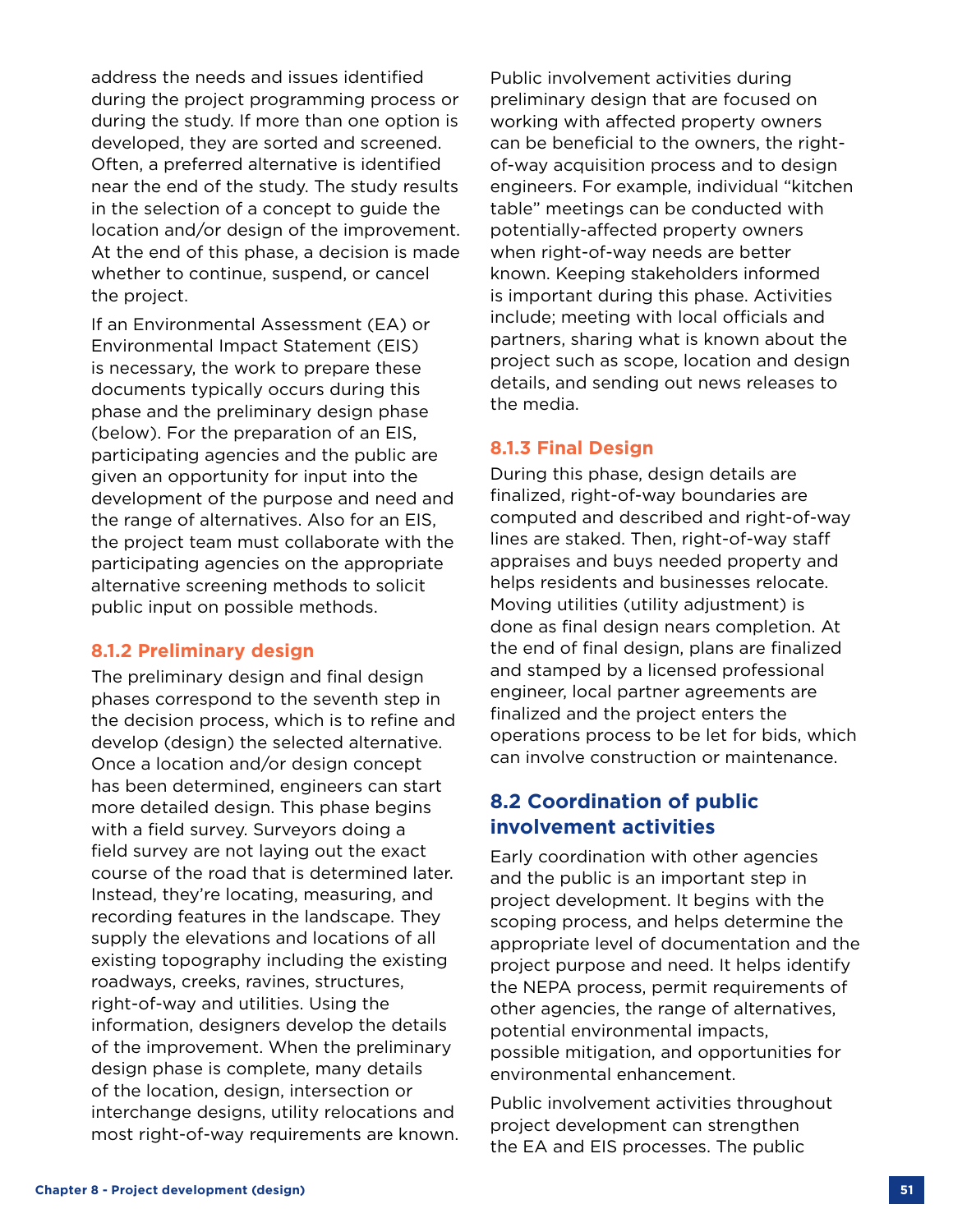involvement activities may be initiated by the project authorities (KDOT, city or county) or may be done in response to requests by interested groups, agencies, or individuals. In some cases, public involvement activities undertaken prior to a decision to pursue an EA or EIS can be effectively used in the development of these documents.

#### **8.2.1 The role of KDOT partners**

Federal guidelines establish definitions and roles of participating agencies and collaborating agencies when a project involves an EA or EIS. The project team should consult the final guidance for complete information.

KDOT partners with a variety of local governments and state and federal agencies. Their participation is important. However, their participation alone, without including the public or potentially affected stakeholders, does not constitute public involvement. Federal and state partners are listed on the following page.

# **8.2.2 Interagency coordination of public involvement**

Whenever reasonable or necessary, project public involvement activities and those of other agencies should be coordinated to reduce the time and resources involved in duplicating public involvement activities. Joint public involvement activities are encouraged whenever possible.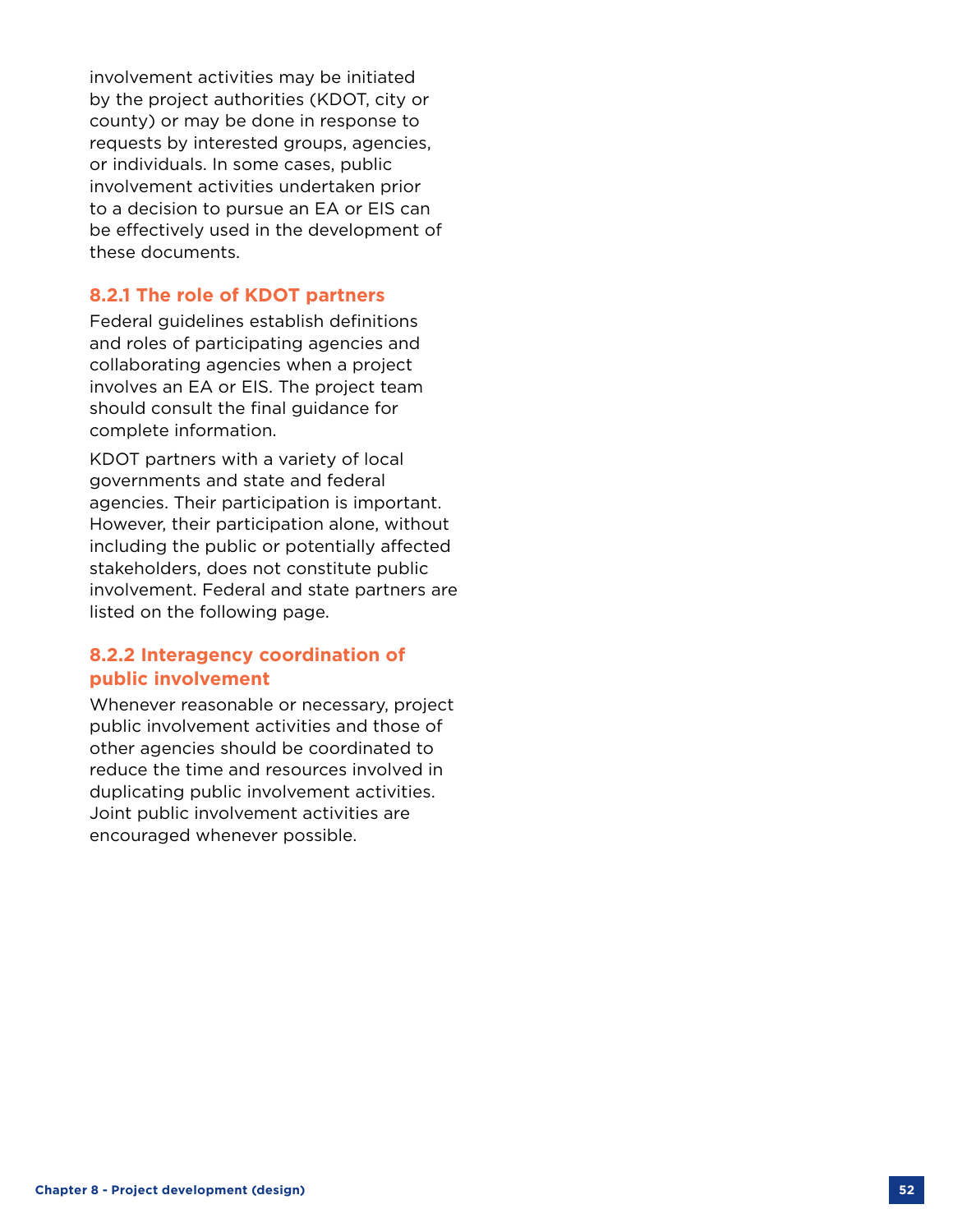# **List of federal and state agencies**

| <b>Agency</b>                                       | <b>Role</b>                   | <b>Responsibility</b>                                                                                                                                           |
|-----------------------------------------------------|-------------------------------|-----------------------------------------------------------------------------------------------------------------------------------------------------------------|
| Federal Highway Administration (FHWA)               | <b>Federal Lead</b><br>Agency | Manage environmental review process;<br>prepare and approve environmental<br>document; provide opportunities for<br>public and agency involvement               |
| Kansas Department of Transportation (KDOT)          | <b>State Lead</b><br>Agency   | Manage environmental review process;<br>prepare and approve environmental<br>document; provide opportunities for<br>public and agency involvement               |
| U.S. Army Corp of Engineers (USACE)                 | Cooperating<br>Agency         | Assist with the preparation,<br>coordination and review of the<br>environmental document where<br>necessary.                                                    |
| U.S. Coast Guard (USGC)                             | Cooperating<br>Agency         | Assist with the preparation,<br>coordination and review of the<br>environmental document where<br>necessary.                                                    |
| U.S. Environmental Protection Agency (EPA)          | Cooperating<br>Agency         | Assist with the preparation,<br>coordination and review of the<br>environmental document where<br>necessary.                                                    |
| U.S. Fish and Wildlife Service (USFWS)              | Cooperating<br>Agency         | Assist with the preparation,<br>coordination and review of the<br>environmental document where<br>necessary; manage potential impacts<br>to endangered species. |
| Advisory Council on Historic Preservation<br>(ACHP) | Participating<br>Agency       | Consultation                                                                                                                                                    |
| Federal Emergency Management Agency<br>(FEMA)       | Participating<br>Agency       | Consultation                                                                                                                                                    |
| Federal Transit Administration (FTA)                | Participating<br>Agency       | Consultation                                                                                                                                                    |
| Natural Resources Conservation Service (NRCS)       | Participating<br>Agency       | Consultation                                                                                                                                                    |
| Kansas Biological Survey (KBS)                      | Participating<br>Agency       | Consultation                                                                                                                                                    |
| Kansas Corporation Commission (KCC)                 | Participating<br>Agency       | Consultation                                                                                                                                                    |
| Kansas Department of Agriculture                    | Participating<br>Agency       | Consultation                                                                                                                                                    |
| Kansas Department of Commerce                       | Participating<br>Agency       | Consultation                                                                                                                                                    |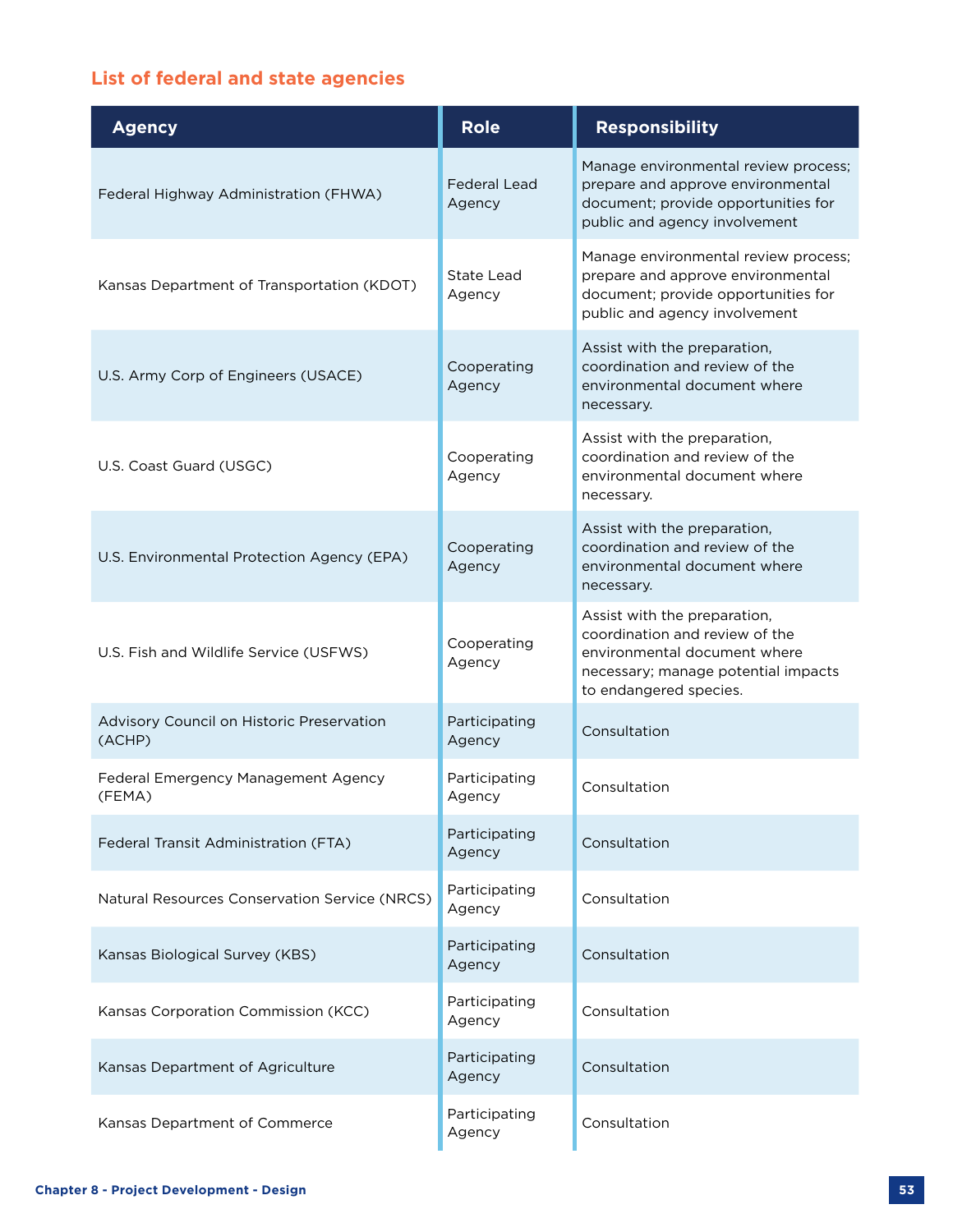# **List of federal and state agencies (continued)**

| <b>Agency</b>                                                                    | <b>Role</b>             | <b>Responsibility</b> |
|----------------------------------------------------------------------------------|-------------------------|-----------------------|
| Kansas Department of Health and Environment<br>(KDHE)                            | Participating<br>Agency | Consultation          |
| Kansas Department of Wildlife and Parks<br>(KDWP)                                | Participating<br>Agency | Consultation          |
| Kansas Forest Service                                                            | Participating<br>Agency | Consultation          |
| Kansas Geological Survey                                                         | Participating<br>Agency | Consultation          |
| Kansas State Historical Society (KSHS)                                           | Participating<br>Agency | Consultation          |
| Kansas Water Office                                                              | Participating<br>Agency | Consultation          |
| Kansas Turnpike Authority (KTA)                                                  | Participating<br>Agency | Consultation          |
| U.S. Department of Agriculture (USDA)                                            | Participating<br>Agency | Consultation          |
| U.S. Department of Commerce, Denver<br>Regional Office                           | Participating<br>Agency | Consultation          |
| U.S. Department of Energy, Office of NEPA<br>Policy and Compliance               | Participating<br>Agency | Consultation          |
| U.S. Department of Housing and Urban<br>Development (HUD)                        | Participating<br>Agency | Consultation          |
| U.S. Department of the Interior, Bureau of<br>Indian Affairs                     | Participating<br>Agency | Consultation          |
| U.S. Department of the Interior, Bureau of<br><b>Indian Education</b>            | Participating<br>Agency | Consultation          |
| U.S. Department of the Interior, National Park<br>Service, Midwest Region        | Participating<br>Agency | Consultation          |
| U.S. Department of the Interior Office of<br>Environmental Policy and Compliance | Participating<br>Agency | Consultation          |
| U.S. Department of the Interior, Office of the<br>Regional Solicitor             | Participating<br>Agency | Consultation          |
| U.S. Geological Survey (USGS)                                                    | Participating<br>Agency | Consultation          |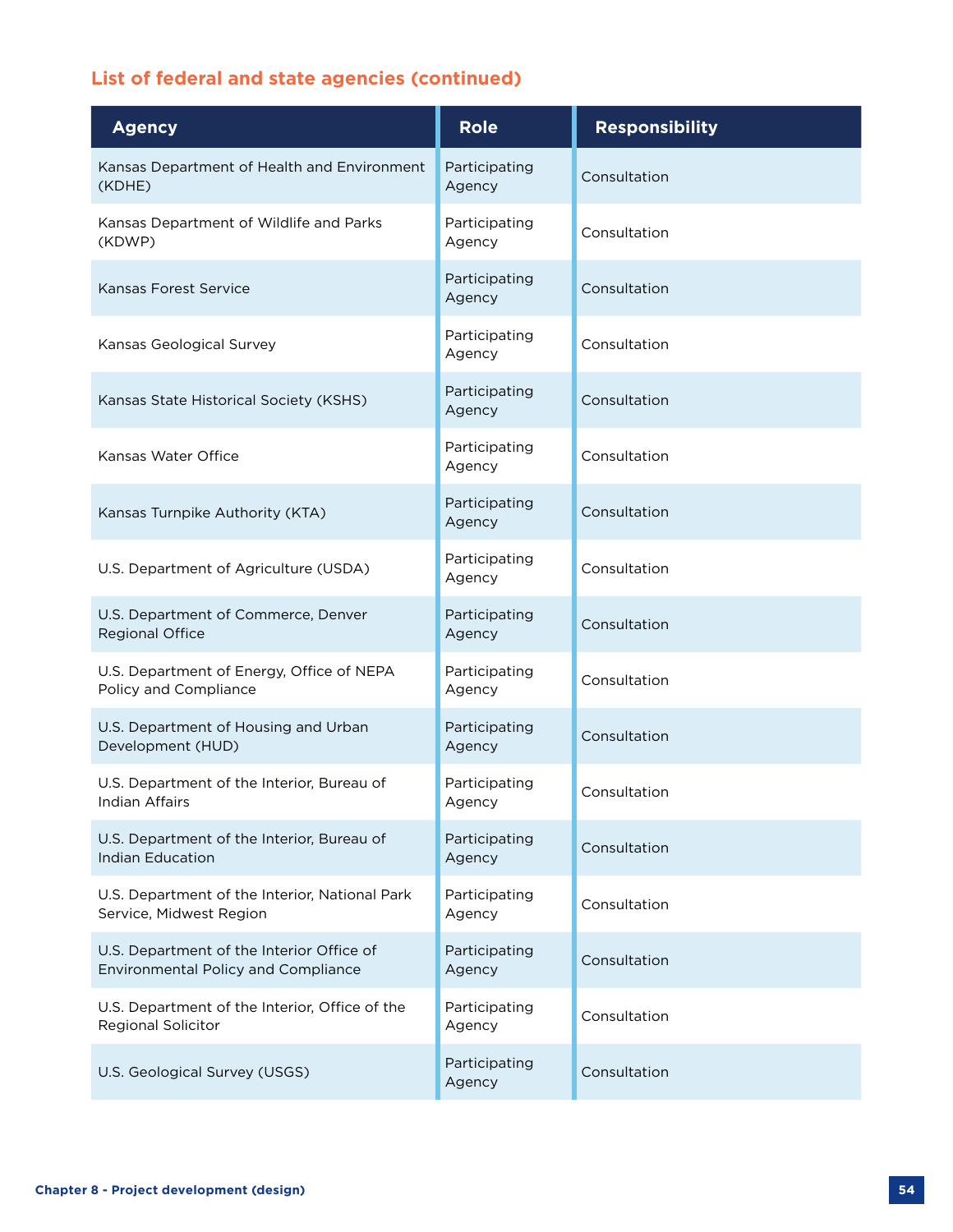

Typical project phases **Typical project phases**

For a major highway project, the duration and details of each phase vary depending on the nature of the project For a major highway project, the duration and details of each phase vary depending on the nature of the project.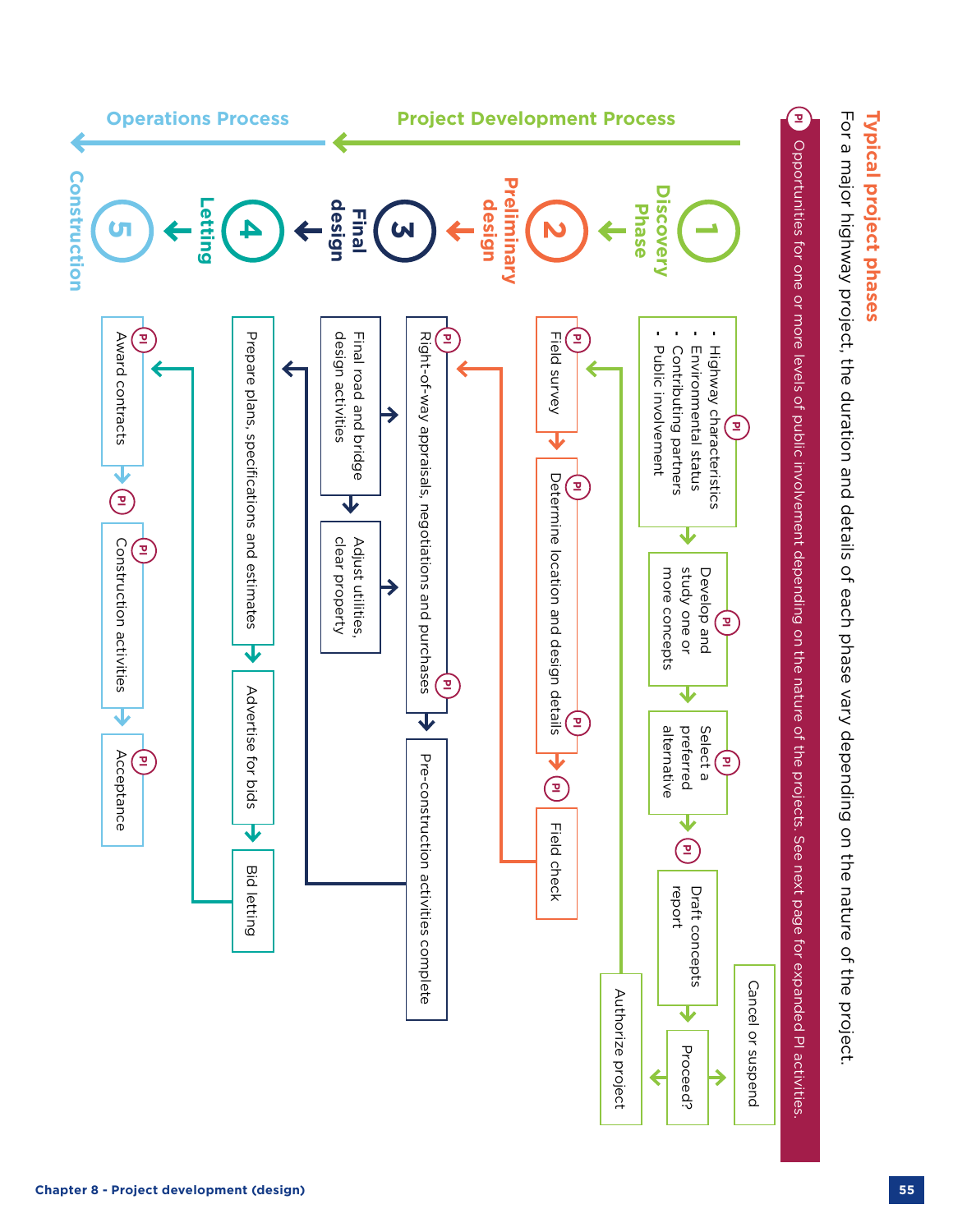# **Typical public involvement activities**

For modernization and expansion projects, or other projects with significant community interest, the duration and details of each phase may vary.

| <b>Discovery phase</b>                                                                                                                                                                                                                                                                                                                                                                                                                                                                                              |                                                                                                                                                                                                                                                                                                                                                                                                                                                                                                                                                                                            |
|---------------------------------------------------------------------------------------------------------------------------------------------------------------------------------------------------------------------------------------------------------------------------------------------------------------------------------------------------------------------------------------------------------------------------------------------------------------------------------------------------------------------|--------------------------------------------------------------------------------------------------------------------------------------------------------------------------------------------------------------------------------------------------------------------------------------------------------------------------------------------------------------------------------------------------------------------------------------------------------------------------------------------------------------------------------------------------------------------------------------------|
| - Typically, delivered as part of a consultant-<br>negotiated scope:<br>- Identify potentially affected stakeholders/<br>interests. At a minimum, send notification letter<br>to local partners and affected stakeholders.<br>- Develop a PI plan. Incorporate VPI.<br>- Develop and distribute fact sheets, website,<br>letters, etc.<br>- Offer opportunities to share information: for<br>public participation in decisions and for core<br>team to understand issues, concerns, or ideas<br>from the community. | - Develop news releases to keep media/local<br>partners informed. Consider use of technology<br>such as Facebook, Twitter, etc.<br>- Public Involvement Manager (PIM) to document PI<br>activities for Title VI reporting.<br>- Consultant will lead tasks. If no consultant, KDOT<br>Project Manager (PM) to engage PIM and Public<br>Affairs Manager (PAM). PIM and PAM to stay<br>engaged with project to understand PI needs as<br>project progresses. Share local input with core team.<br>Involving local partners early provides a courtesy<br>and helps ease stakeholder concerns. |
| <b>Preliminary design</b>                                                                                                                                                                                                                                                                                                                                                                                                                                                                                           |                                                                                                                                                                                                                                                                                                                                                                                                                                                                                                                                                                                            |
| - PM to develop list of affected property owners.<br>- PM to send survey request to KDOT survey<br>coordinator.<br>- Survey and/or geotechnical and geology staff<br>begin early investigations. Contact affected<br>property owners to share what is known about<br>project (either in-person or by phone).<br>- If a property owner cannot be reached,                                                                                                                                                            | investigation team to follow up with notification<br>letter.<br>Based on relationships, district staff to follow up<br>with community.<br>- PAM to develop media release to keep<br>stakeholders informed, show project progress.<br>- Release and share what is known about project:<br>scope, location, design details.                                                                                                                                                                                                                                                                  |
| <b>Final design</b>                                                                                                                                                                                                                                                                                                                                                                                                                                                                                                 |                                                                                                                                                                                                                                                                                                                                                                                                                                                                                                                                                                                            |
| - PM or PPM holds monthly internal progress<br>meetings. PIM and PAM encouraged to attend to<br>understand project progress.<br>- At or near field check, PM to hold stakeholder<br>meeting.<br>- Area Engineer (AE) and PM to contact Program<br>and Project Management and Construction                                                                                                                                                                                                                           | coordinate construction timing.<br>- Helpful to discuss proposed design and get<br>feedback/concerns prior to appraisal starting.<br>- AE receives copy of design plans from PM<br>for meetings with local partners, developers,<br>etc. Plans are stamped preliminary, not for<br>construction.                                                                                                                                                                                                                                                                                           |
| <b>Letting</b>                                                                                                                                                                                                                                                                                                                                                                                                                                                                                                      |                                                                                                                                                                                                                                                                                                                                                                                                                                                                                                                                                                                            |
| - Project advertised in Kansas Register.<br>- Develop and distribute media release with public                                                                                                                                                                                                                                                                                                                                                                                                                      | information/notification about contract and<br>results.                                                                                                                                                                                                                                                                                                                                                                                                                                                                                                                                    |
| Construction                                                                                                                                                                                                                                                                                                                                                                                                                                                                                                        |                                                                                                                                                                                                                                                                                                                                                                                                                                                                                                                                                                                            |
| - Contractor to provide public information on MOT/<br>updates on project status and phasing.<br>- AE to conduct pre-construction meetings<br>with local partners, affected stakeholders and<br>general public to discuss maintenance of traffic<br>(MOT) issues, access, project schedule and                                                                                                                                                                                                                       | construction sequencing, construction details and<br>environmental issues. Guest registration sheets<br>and comment forms can be provided.<br>- Consultant, PIM and PAM to coordinate ground-<br>breaking ceremony or special event.                                                                                                                                                                                                                                                                                                                                                       |
| <b>Maintenance activities</b>                                                                                                                                                                                                                                                                                                                                                                                                                                                                                       |                                                                                                                                                                                                                                                                                                                                                                                                                                                                                                                                                                                            |
| Opportunity to inform the public before and                                                                                                                                                                                                                                                                                                                                                                                                                                                                         | Close coordination with local partners can holp                                                                                                                                                                                                                                                                                                                                                                                                                                                                                                                                            |

- **-** Opportunity to inform the public before and during situations that may require detours or travel delays.
- **-** Close coordination with local partners can help minimize or avoid situations that are detrimental to community relationships.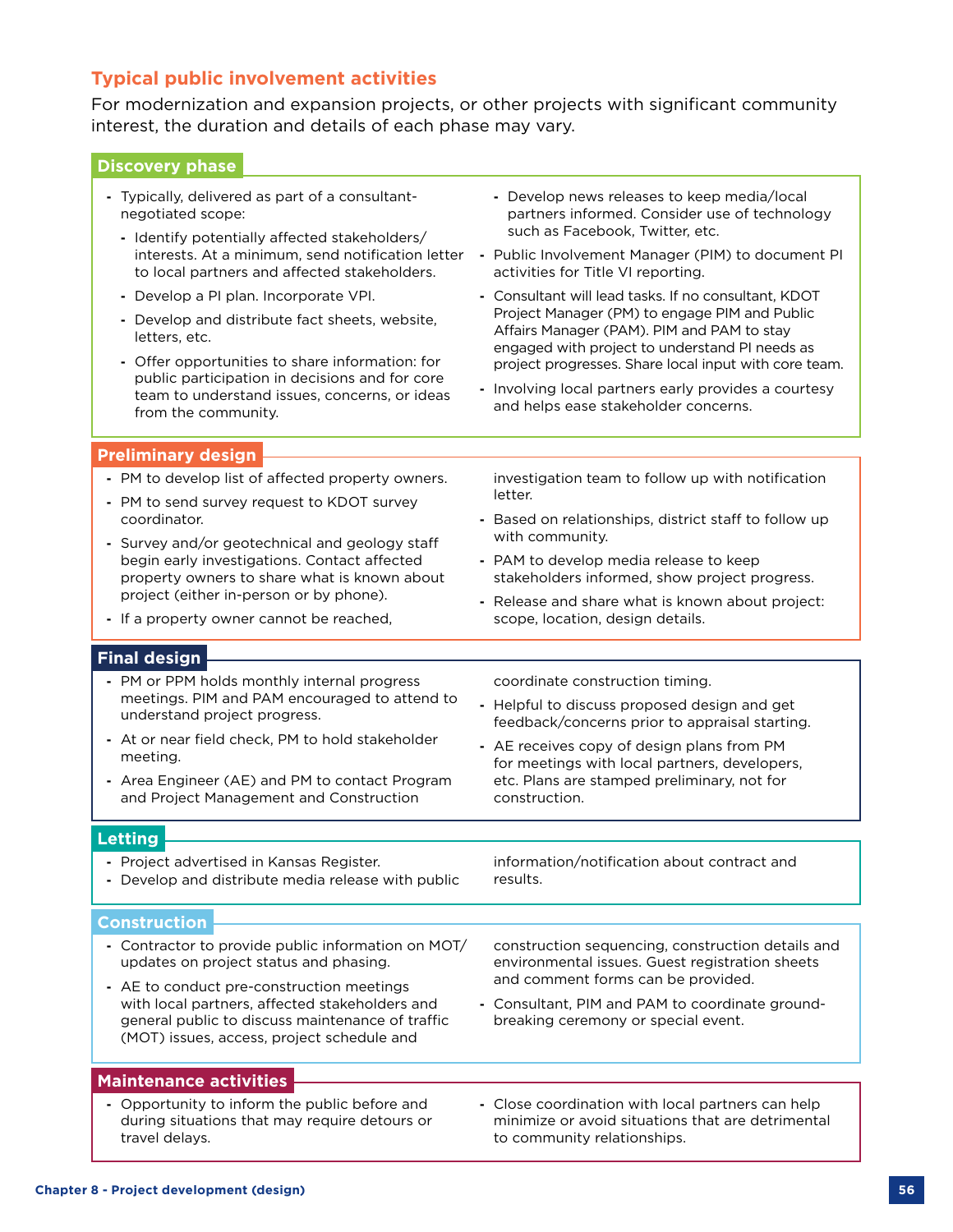# **8.3 Public involvement tools and techniques**

Public involvement in project development normally begins in the initial phase (discovery phase) of a project. The accompanying diagram on page 55 depicts some of the points in the process where public involvement activities often occur. This allows the public to be involved in identifying potential social, economic and environmental impacts and the potential impacts associated with relocating individuals, groups or institutions.

# **8.3.1 Early and continuing opportunities for public involvement**

When appropriate, the project team may conduct project kickoff public involvement activities with public officials and potentially affected stakeholders. The public involvement tools and techniques that can be used vary considerably, depending on the circumstances.

Two of the most widely known public involvement tools are a public meeting and a public hearing. Public hearings and meetings are conducted to share information, educate or provide opportunities for the public. They help the project team learn about issues, concerns, or ideas that may need to be considered or addressed in the decision-making process.

**Public hearings and meetings are not for the purpose of taking a binding vote since participants do not represent a statistically valid sampling of the population.** However, if it so desires, the project team can take an informal poll for informational purposes to help summarize the preferences of those present.

The project team should be aware of the needs of traditionally underserved populations and provide opportunities for their involvement when planning a public hearing or public meeting.

The following information can be used to guide any public meeting or public hearing hosted by the agency.

# **8.3.2 Public meetings and hearings**

Both public meetings and public hearings are intended to share information, educate and provide opportunities for the public to participate in certain decisions concerning a project or process. They help the project team learn about issues, concerns or ideas that may need to be considered or addressed in the decision-making process.

#### **A. Public meetings**

Public meetings aren't used to fulfill regulatory requirements. They don't meet regulatory requirements for notifying the public, for information offered at the meeting, for submission of a transcript or certifying that the meeting was conducted, or that the opportunity for a meeting was offered. Public meetings may be for any project if the situation warrants or if significant interest is expressed by the public to do so.

If the project team is uncertain whether a public meeting is appropriate for a project, they may elect to offer the opportunity for a public meeting. If the opportunity for a public meeting has been offered, a public meeting shall be held upon receipt of written request. If requests are not received, the meeting may be deemed unnecessary. In some cases, the request may be rescinded when the need for a public meeting can be satisfied by consultation between the individual(s) and project authorities (KDOT, city and/or county).

Opening small-group meetings, such as those for advisory groups, to public or news media observation is encouraged. However, these meetings are not typically meetings to which the general public is invited for the purpose of making official comments. The public may be invited to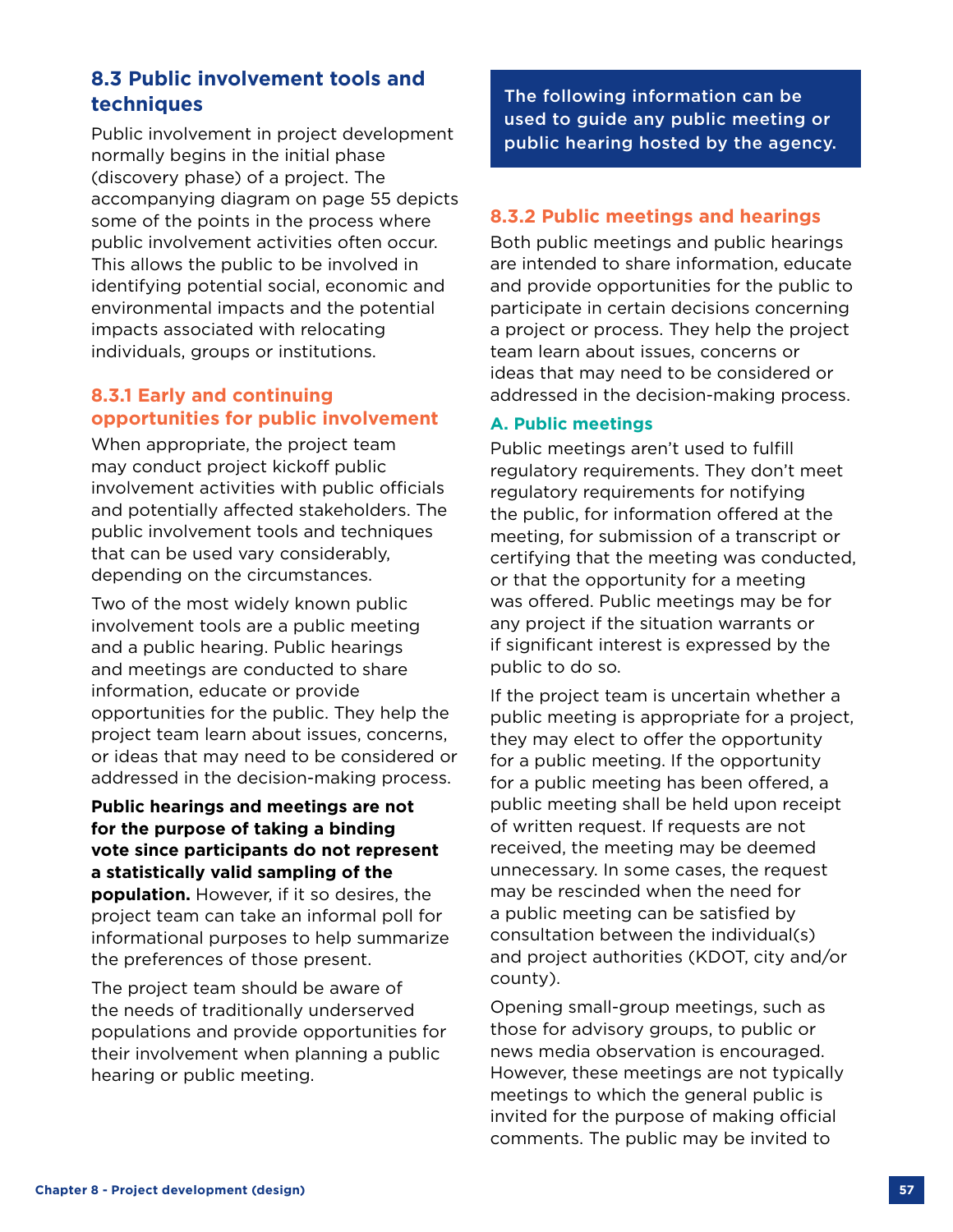comment either during such meetings or at the end of the group's agenda, as appropriate.

Whether you are planning a large open house or a small meeting, keep this in mind: People will form their impressions of the entire agency on the basis of the people who represent KDOT at meetings.

#### **B. Public hearings**

Public hearings fulfill the requirements of 23 CFR 771.111(2)(h)(iii). A public hearing has specific requirements for notifying the public, information offered at the hearing, submission of a transcript and certifying the hearing was held or the opportunity for a hearing was offered. The regulation is paraphrased below:

One or more public hearings or the opportunity for hearings(s) is to be held by the state highway agency at a convenient time and place for any federal-aid project that has any of the following:

- 1. Significant amounts of right-of-way
- 2. Substantially changes the layout or functions of connecting roadways or of the facility being improved
- 3. A substantial adverse impact on abutting property
- 4. Significant social, economic, environmental or other effect
- 5. Is determined by FHWA to be in the public interest

**The requirements for a public hearing are tied to a project's scope as defined in 23 CFR 771.111(h)(2)(iii); they are not specifically tied to the NEPA Class of Action.** Nevertheless, the Class of Action may provide useful guidelines in determining whether a public hearing may be required. **See page 67 for information on the different NEPA Classes of Action.**

If the project is of sufficient interest, a

public hearing will be scheduled upon receipt of a written request. If requests are not received, the hearing may be deemed unnecessary. In some cases, the request(s) may be rescinded when the need for a public hearing can be satisfied by consultation between the individual(s) and project authorities (KDOT, city and/or county).

The requirements for a public hearing are tied to a project's scope as defined in 23 CFR 771.111(h)(2) (iii); they are not specifically tied to the NEPA Class of Action.

#### **C. Formats of public hearings/meetings**

Although they have different regulatory requirements, a public meeting and a public hearing can have the same format and can be conducted either in person, virtually or a hybrid approach. **KDOT's typical format is the widely accepted open house public meeting**. The open house format is most likely to achieve the greatest number of objectives:

- **-** Includes all potentially affected stakeholders
- **-** Makes meetings timely with respect to the decision-making process
- **-** Is available online and allows the information to be accessed at a convenient time and available for a reasonable duration of time
- **-** Is at a convenient time and of reasonable duration for people to attend at their convenience
- **-** Is at a convenient location with ADA accessible facilities
- **-** Receives a wide variety of comments concerning a broad range of issues from a diverse group of constituents
- **-** Provides convenient ways for people to submit comments during/after a meeting or online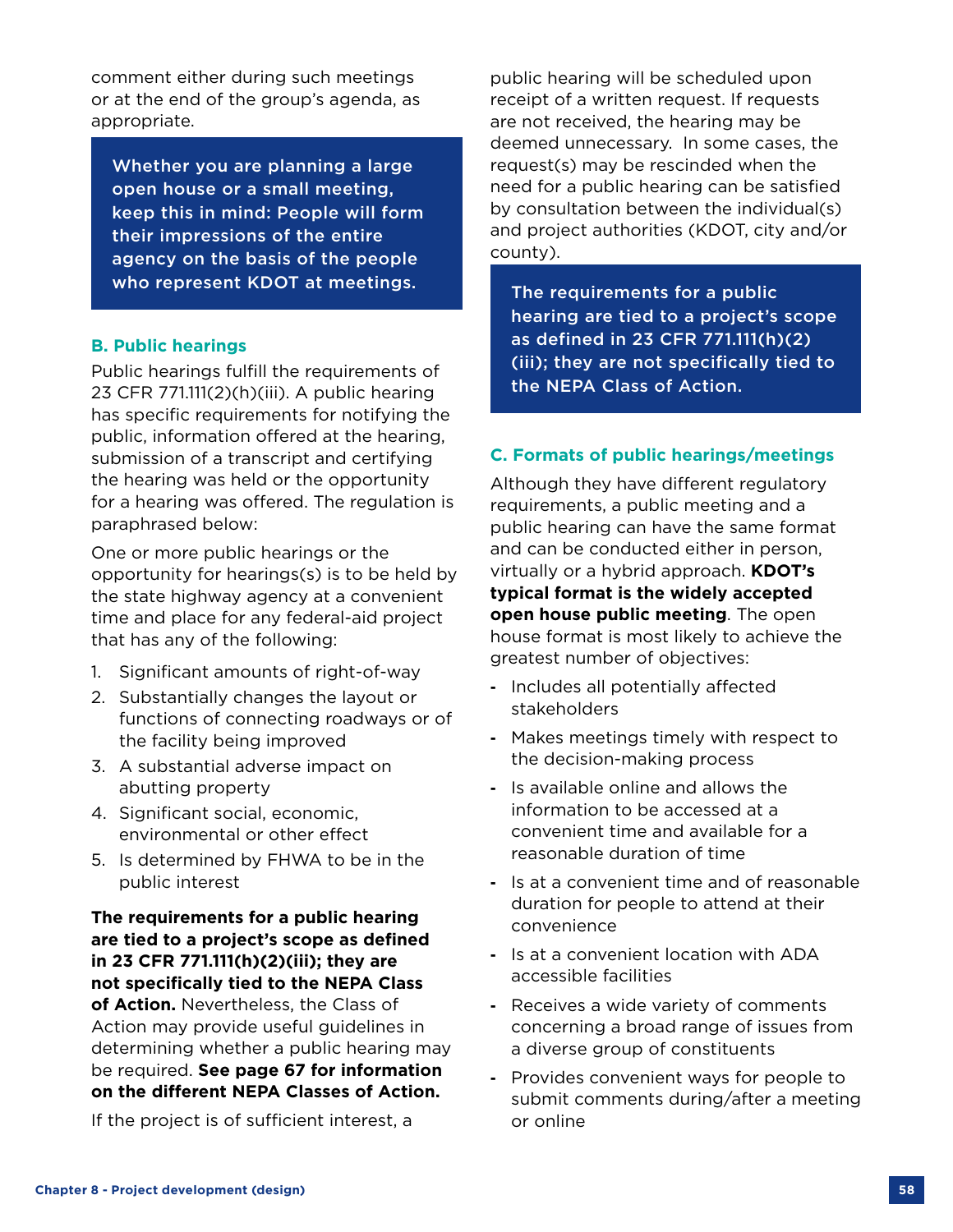- **-** Provides opportunities for people to learn about the project and underlying concepts.
- **-** Discourages divisive, adversarial confrontations.
- **-** Maximizes opportunities to serve individuals, businesses and families in addressing their specific situations.
- **-** Maximizes the benefits for the project development process.
- **-** Creates or enhances long-lasting relationships with the public.

# **8.3.3 Notice of a public hearing/ meeting or the opportunity for one**

The public should be given reasonable notice of public hearings and meetings.

Generally, notice of a public meeting or hearing should be provided at least 15 days but not more than 30 days in advance. The contract of the sense of the News releases sent to news outlets

#### **A. Timing and form of the notice**

There are no specific requirements for timing the notice of a public hearing or public meeting. Generally, notice should be provided about 10 to 15 days in advance and no less than one week prior to the event.

If the notice of availability of the EA or draft environmental impact statement (DEIS) is combined with the notice of the public hearing, then the notice must be timed so that it appears in local news media no less than 15 days in advance of the hearing. However, the announcement of the availability of an EA or DEIS can be separate from the notice for a public hearing.

Two notices are preferred, with the second notice several days before the event. Be aware when providing advance notice of meetings that rural news outlets may only publish once or twice a week. It is also helpful to remind the news media a day or two ahead of the meeting so they can assign a reporter to cover the event.

Notices of an opportunity for a public hearing or public meeting should appear twice, about one week apart. If a hearing or meeting is scheduled, notification for it should follow the guidelines above.

A legal notice in a newspaper is not required for a public hearing or a public meeting.

#### **B. Legal notices**

A legal notice in a newspaper is not required by regulation for a public hearing or a public meeting. Legal notices are usually not recommended since they are difficult to read, tend to be placed inconspicuously, and occur in only one medium. If used, they should be supplemented by a news release or with purchased space.

serving the city and/or county in which the project is located are appropriate for any public hearing or public meeting. Be sure to monitor the local media to see if the notice was properly conveyed.

#### **C. News releases**

News releases sent to news outlets serving the city and/or county in which the project is located are appropriate for any public hearing or public meeting. If the project is in a county with limited news media services, is located near a county line, or in more than one county, a news release should be sent to media outlets in adjacent counties. News media coverage varies considerably around the state, so staff should think broadly in assuring the event is sufficiently publicized. It is better to send news releases to too many news outlets than not enough. The project team may wish to follow up with telephone calls or emails to reporters or editors to help enhance the likelihood that the information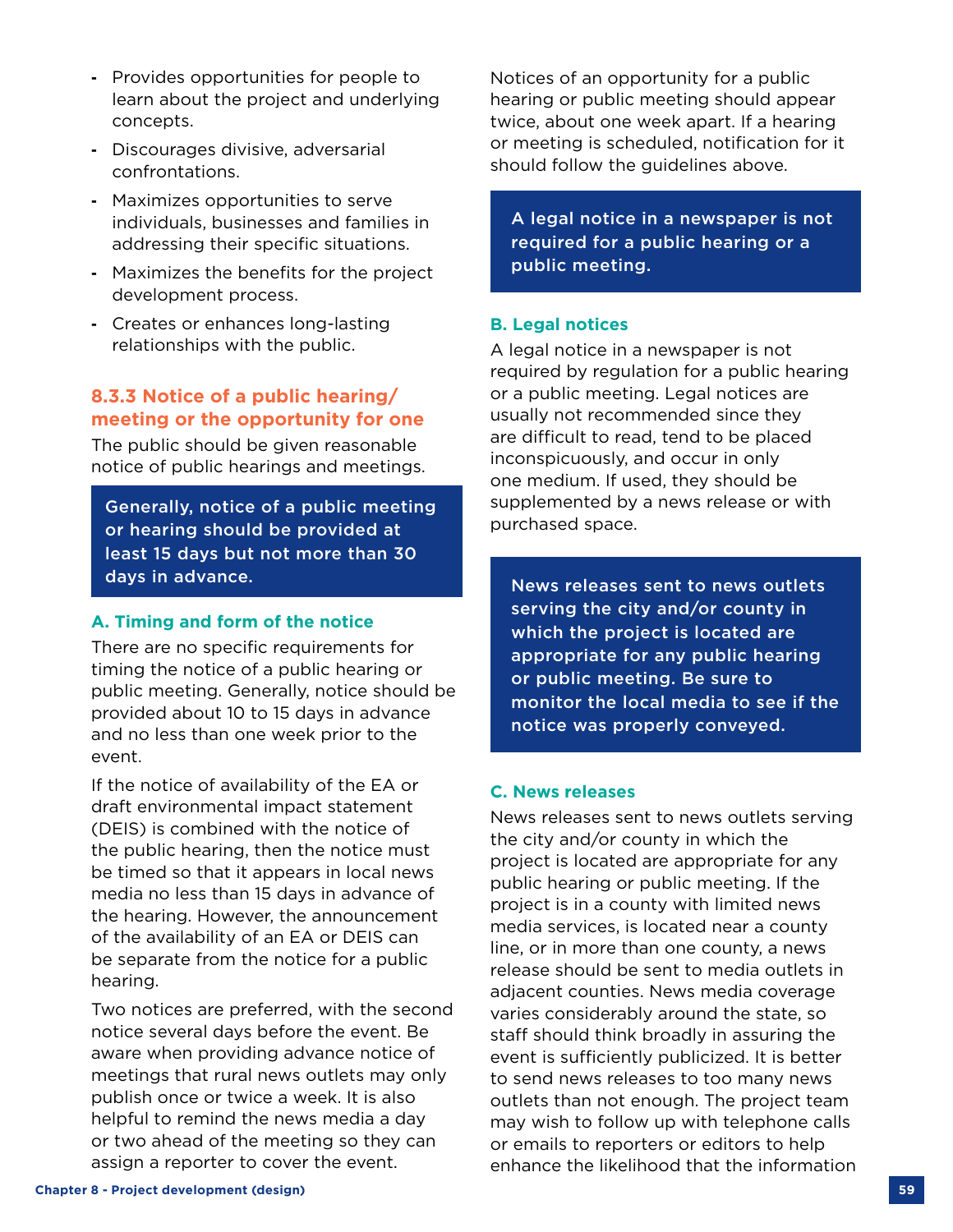will be disseminated in a timely and conspicuous manner. Radio or television announcements can also be helpful.

#### **D. Paid space**

Paid advertising for the hearing/meeting notice in the official and/or most widelycirculated newspaper in the project region should be considered. Paid advertising can be especially effective in densely populated areas where reaching large populations can be difficult.

## **E. Notifying public officials about public meetings/hearings**

As a courtesy, public officials in the affected counties should be invited to a public hearing or public meeting. At a minimum, public officials should include local staff and elected officials. U.S. Postal Service, law enforcement and emergency services officials, economic development or tourism officials, and school officials should also be considered. Letters, emails or phone calls are appropriate forms of notification, depending on the circumstances, although letters are preferred.

# **F. Public notice of a meeting with local elected officials**

The news media should be notified in advance (using the guidelines above) when KDOT hosts a group meeting of local elected officials at which a quorum of officials is likely to be present. The public may also be notified in other ways as deemed appropriate under the circumstances. When KDOT staff is asked by local officials to appear at an official meeting or a work session of the local governing body, the local officials are responsible for notifying local news media and the public about their meetings. Still, the project team may elect to also notify the news media in such cases.

# **G. Other**

Depending on the circumstances, other forms of public hearing or public meeting notification should be considered, including:

- **-** Direct mailings to a project mailing list and/or potentially affected property owners
- **-** Posters
- **-** Flyers stuffed in mailboxes or sent via school handouts
- **-** Temporary signs
- **-** Telephone calls
- **-** Email
- **-** KDOT, project or local website(s)
- **-** Paid advertising in newspapers, magazines, radio and television
- **-** Social media such as Facebook, Twitter or project websites

### **H. Content of the notice**

#### **Public hearing**

When a public hearing is scheduled to discuss an EA or DEIS, the advance notice must include the availability of the EA or DEIS document and where it can be obtained or reviewed. In addition, when the notice involves a DEIS, it must include a request for public comments. This request for comments is not specifically required for an EA, but it is good practice.

#### **Public meeting**

For a public meeting, there are no specific regulatory requirements for the content of a notice.

#### **Content**

At a minimum, a public hearing or public meeting notice shall contain:

- 1. Type of event, such as "public information open house" or "public involvement meeting"
- 2. Topic
- 3. Date
- 4. Time
- 5. Location
- 6. Directions to the site, if the location is not clear
- 7. Brief description of information to be available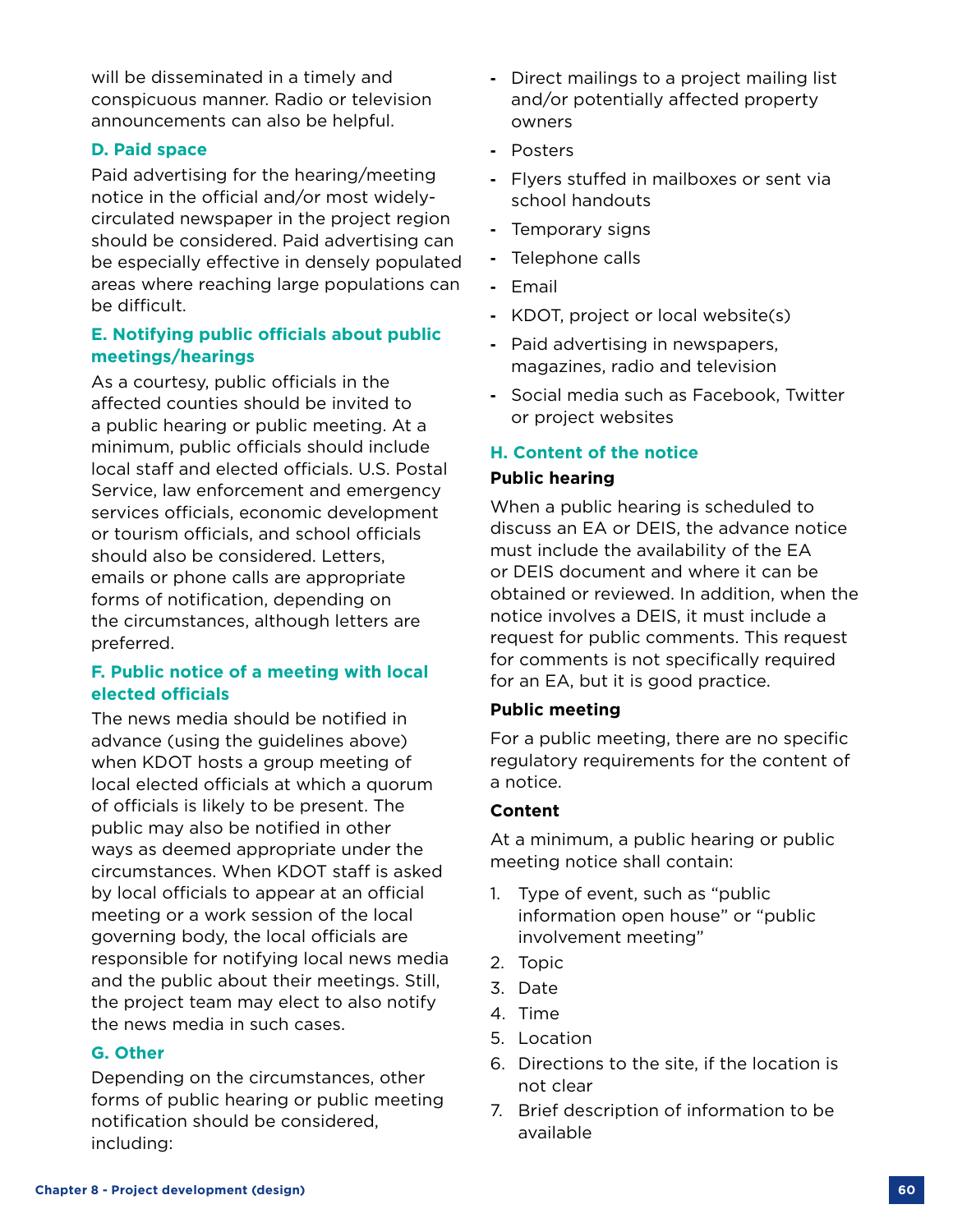- 8. Schedule of any presentations during the event
- 9. ADA accessibility statements (see Required Accessibility Statements, below)
- 10. Availability of an EA or DEIS document, where and how the document may be obtained or reviewed, and a request for comments, the comment period and where they should be sent
- 11. The deadline for receipt of comments and where to send them

The notice should also contain sufficient background information to provide a balanced story if published in its entirety. How the event relates to the project and to future events can also be explained.

#### **Required accessibility statements**

Public hearing/meeting notices shall include the following (or similar) statement:\*

"If you are in need of a sign language interpreter, an assistive listening device, large print or braille material, or other accommodation to attend this meeting, please notify the Kansas Department of Transportation at least one week before the meeting. Requests may be addressed to the Kansas Department of Transportation, Division of Communications, 700 SW. Harrison, Second Fl. West, Topeka, Kansas, 66603-3754 or phone 785-296-3585 (voice/TTY)."

When sent in a news release format, the statement can be amended to read:\*

"Persons in need of a sign language interpreter, an assistive listening device, large print or braille material, or other accommodation to attend this meeting are asked to notify the Kansas Department of Transportation at least one week before the meeting. Requests may be addressed to the Kansas Department of Transportation, Division of Communications, 700 SW. Harrison, Second Fl. West, Topeka, Kansas 66603-3754 or phone 785-296-3585 (voice/TTY)."

\*Requests for special assistance may be directed to other KDOT staff, as long as it is clear to whom they should be directed and how to make contact.

# **8.3.4 Information shared at a public hearing/meeting**

Regulations require the following information to be provided at public hearings, but it is also good practice to include for public meetings when appropriate:

- **-** The project's purpose, need and consistency with the goals and objectives of any local urban planning
- **-** The project's alternatives and major design features
- **-** The social, economic, environmental and other impacts of the project
- **-** The relocation assistance program and right-of-way acquisition process
- **-** Procedures for oral and written comments from the public

# **A. Fulfilling the first three requirements**

Information for the first three requirements is normally provided through static or audio-visual interpretive displays and takehome materials. A scheduled presentation, if conducted, can also include this information.

- 1. Handouts should be available that contain the key information in the displays and presentations. They can be given to people who couldn't attend the meeting and can be used as news media background materials.
- 2. Project-specific handouts should contain a paragraph describing the federal-state partnership if federal funds are being used.
- 3. Displays should be annotated with explanations of key features and sites. Whenever a concept or concepts are displayed or made available to the public, an explanation (disclaimer) should also be included on the illustration(s) to help the viewer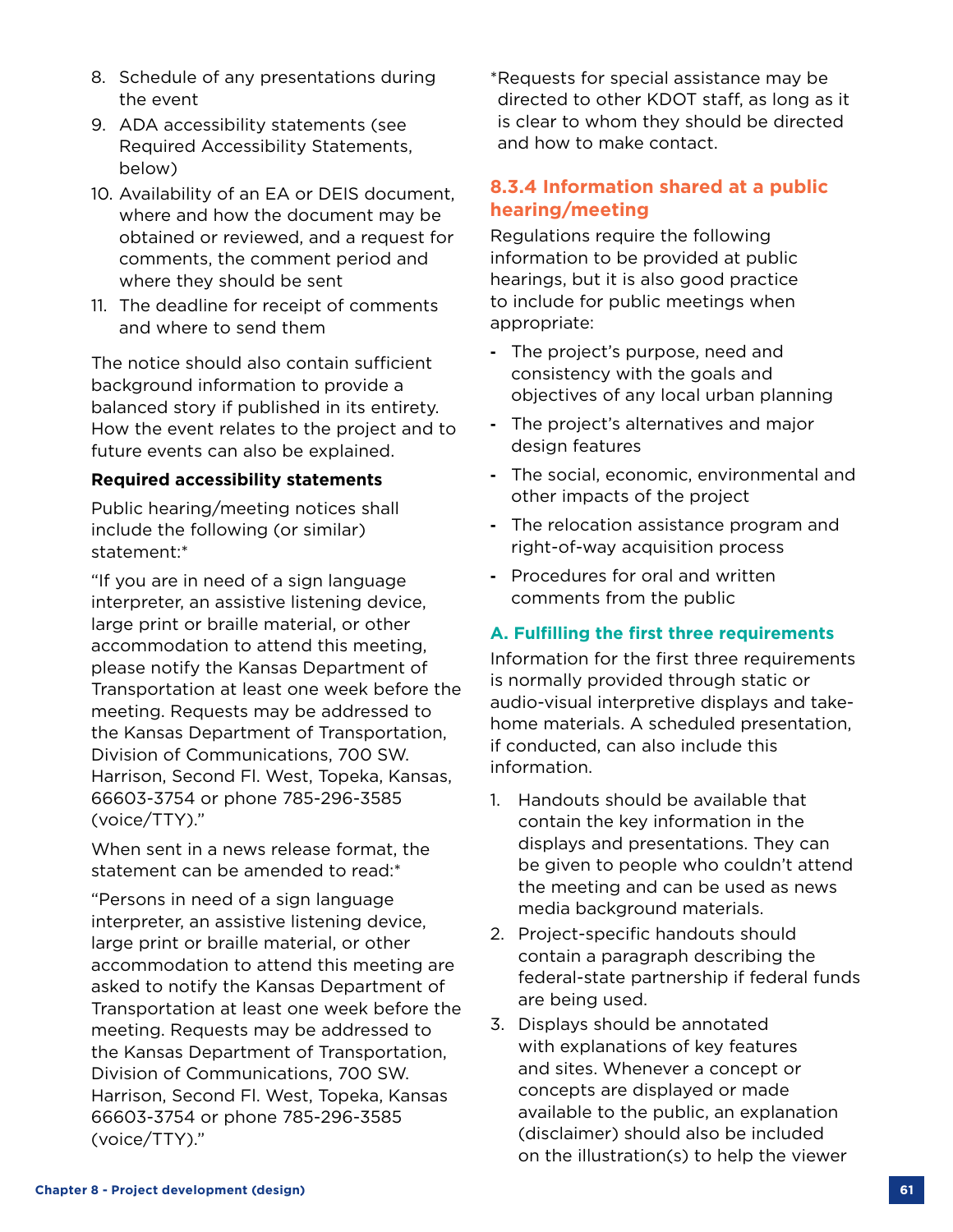understand that the concept may be subject to change as the study progresses or as it is refined during the design phases. A complimentary copy of pertinent displays can be given to local officials when appropriate.

- 4. Depending on the nature of the project, the project team may have a representative of the Environmental Services Section available to help with environmental questions.
- 5. Local representation at the meeting can be helpful when there is significant local partnership involved in the project.
- 6. Consider using innovative visualization techniques to present information such as artist's renderings, computer simulations and 3D graphics. These tools can help the public visualize how a completed project could look.
- 7. Title VI brochures in English and Spanish should be available at public hearings/meetings to advise protected groups of their rights.

### **B. The relocation assistance program and right-of-way acquisition process**

This information is normally furnished by providing right-of-way information booklets for free distribution to the public and having a Bureau of Right-of-Way staff member present. When right-of-way acquisition is to be handled by a local partner, the project team should consider having a representative of the local partner available in lieu of, or in addition to, KDOT Right-of-Way staff.

#### **C. Procedures for oral and written comments from the public**

Comments include information, ideas, suggestions, opinions, issues and concerns. Unless otherwise prescribed by regulations, comments must be submitted directly to the appropriate project authority or its designated representative using one or more of the following formats:

**-** Letters legibly hand-written, typed or word-processed

- **-** Email or attachment to an email
- **-** KDOT comment forms provided at a public meeting or public hearing or duplicates of same
- **-** Internet comment forms from an official project authority website
- **-** Transcriptions by a court reporter of oral comments received during a public meeting or public hearing
- **-** Recordings on audiotape, digital, videotape, CD, DVD or subsequent electronic recording formats that may become available
- **-** Supporting documents, such as photographs, illustrations or maps that are included with the comments
- **-** Petitions

Telephone calls, voice mail messages or verbal discussions and social media comments are normally not considered official comments.

Comments received during a public hearing or public meeting and their subsequent comment periods shall be considered as comments from the hearing or meeting. Comments must be legible and in one of the approved formats to be considered by the project team. A name and full address (both legibly written) are required if the commenter wants to receive an individual response to their comments; otherwise, names and addresses are optional.

**Comments that are submitted in the proper form will be included in the official transcript of a public hearing. Any disclosure of comments received during a public hearing, public meeting, or their comment periods will be governed by the Kansas Open Records Act.**

#### **Comment periods**

There are no regulatory minimum comment periods specifically for public meetings or for public hearings. There are, however, minimum comment periods required for an EA or DEIS.

**For an EA**, whether a public hearing is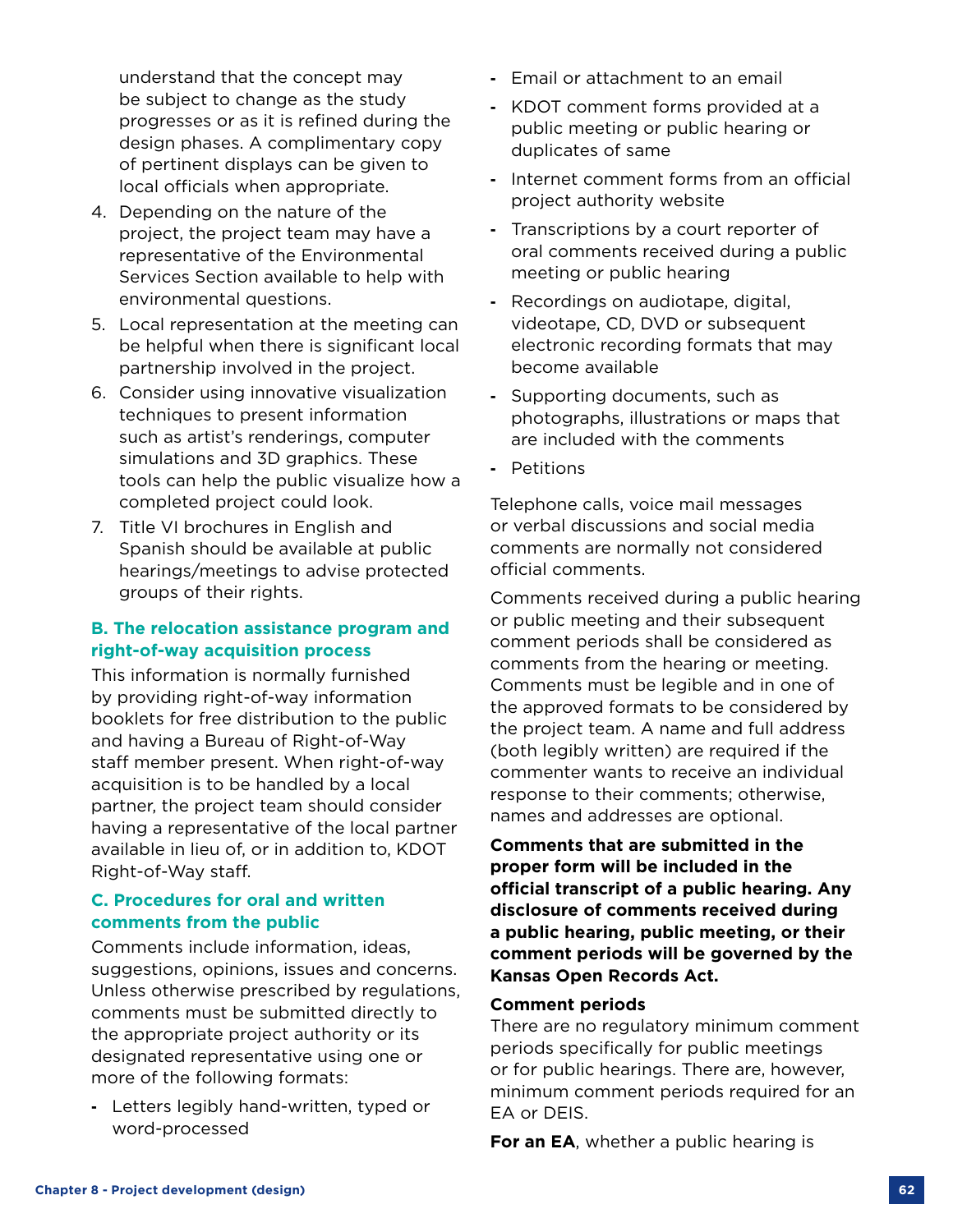- 1. In the meeting notice
- 2. During the meeting, in the form of a

or isn't held, comments are required by regulation to be submitted in writing within 30 days of the publication of the notice of availability unless the administration (FHWA) determines, for a good cause, that a different period is warranted. Generally, longer comment periods are acceptable. When an EA public hearing is held and the EA has been publicly available in advance for more than the required 15 days, a posthearing comment period of 15 days is still appropriate even if it exceeds the required

**For a DEIS**, whether a public hearing is or isn't held, the Federal Register notice of availability is required to establish a period of not less than 45 days for the return of comments on the DEIS. Generally, longer comment periods may be acceptable. When a DEIS public hearing is held and the DEIS has been publicly available in advance for more than the required 15 days, a posthearing comment period of 15 days is still appropriate even if it exceeds the required minimum 45-day comment period.

minimum 30-day comment period.

**For public meetings**, if comments are requested, they normally should be postmarked or emailed on or before the tenth business day following the date of the meeting. Comments received before this comment period will not be part of the records of the public meeting unless the project team so announces. However, those comments will become part of the project record and, as with all substantive comments received, will be considered during the development of the project.

# **Announcing comment periods**

Whenever a request for comments is announced, whether a public meeting or hearing is or isn't held, the notice should detail the address where comments should be sent and the deadline date for receipt

tabletop or stand-alone display

3. On official comment forms available during the meeting

# **Comment forms**

An official comment form should be provided for written comments during the in-person public meeting or hearing, and the subsequent comment period. The comment forms should clearly provide the date, time, location and purpose of the meeting and a deadline date and location for returning comments after the meeting. Comment forms can be completed and submitted during the hearing or meeting, submitted online, or they can be taken home by guests to be completed and returned at a later date. The address to which the forms are to be returned can be on the forms, the forms can be selfmailers, or self-addressed envelopes can be provided for convenience.

### **Oral comments**

A certified shorthand reporter (CSR), also called a court reporter, should be available at a public hearing as a service for receiving oral comments from the public. A CSR can also be made available during public meetings if the scope and nature of the meeting so warrant. The CSR will transcribe the comments into a written document. Comments received by a CSR are no more or less official than comments received in other formats.

When a CSR is not available, audio or video tape recorded statements are acceptable. The audio or video tapes should be transcribed to a written format after the meeting.

People making comments via an audio or video recording should be advised prior to making their statements if the recordings are to be used for purposes other than receiving official comments.

Oral comments made during conversations with a member of the project team are not included in hearing transcripts or in the record of a public meeting.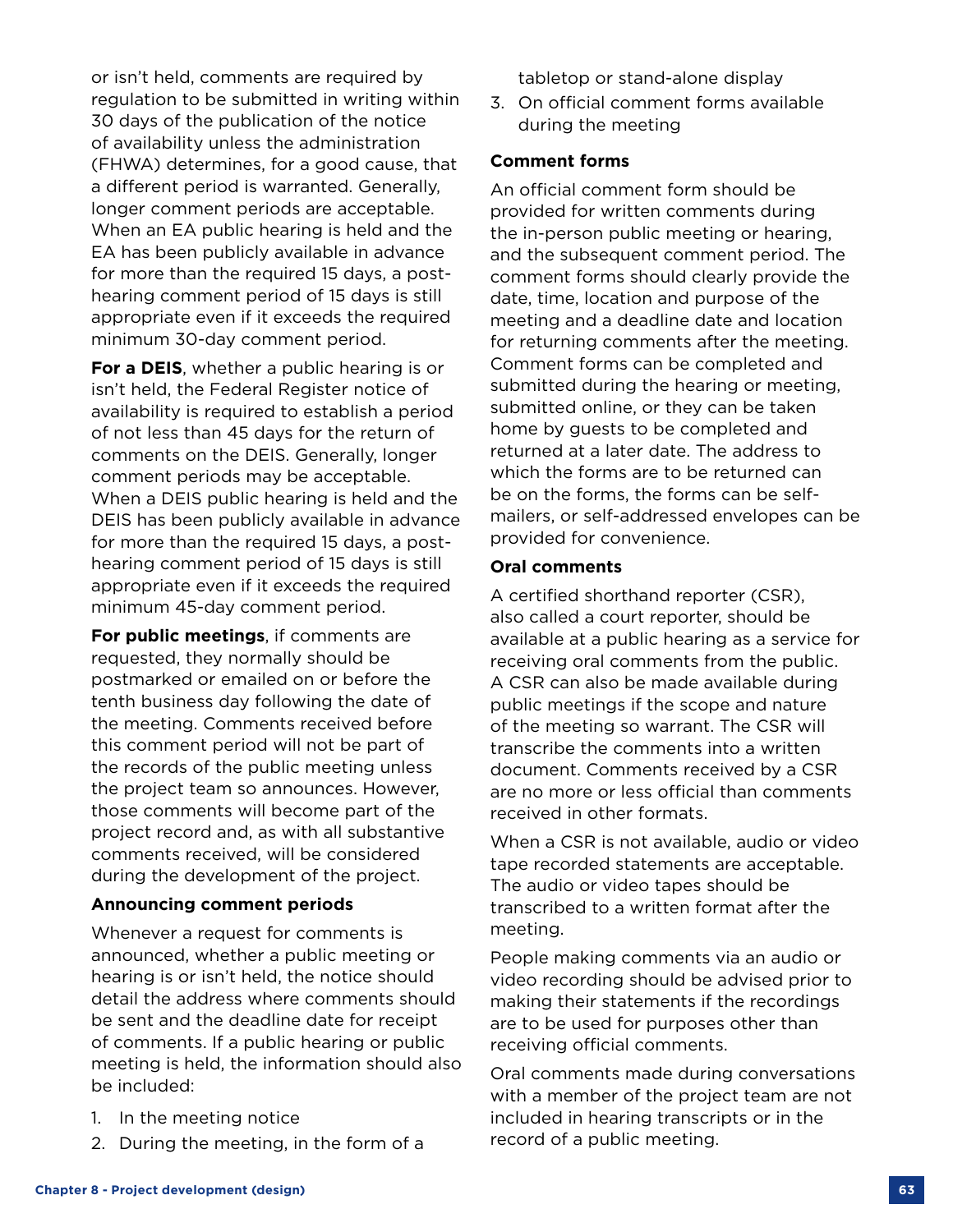Comments received by a certified shorthand reporter are no more or less official than comments received in other formats.

#### **Consideration of comments**

Every public comment shall be reviewed and evaluated for pertinent issues and concerns, regardless of whether it is one comment repeated many times by many people or a comment submitted by only one person. Generally, emphasis should be placed on the issues revealed by comments rather than on the number of times a comment was received (or the number of signatures on a petition or in a form letter campaign). People express themselves in a variety of ways, so the project team should look for the issues that may underlie otherwise unclear expressed comments. Large numbers of comments may be sorted, analyzed and summarized to help identify the range of issues contained in the total body of comments received. This helps to treat all comments equally.

#### **What are substantive comments?**

Federal regulations require a response to "substantive comments" received concerning a DEIS, but they do not provide a definition of a "substantive comment." Several federal agencies have developed definitions, which form the basis of the following definition that project teams may find useful for any project.

Generally, substantive comments include factual information or relevant questions for which a meaningful response is feasible. Substantive comments relate to the project scope, to the document, or to the project development process. Substantive comments include those that:

- 1. Provide new information pertaining to the proposed action or an alternative.
- 2. Identify a new relevant issue or expand upon an existing issue.
- 3. Identify a different way (alternative) to meet the underlying need.
- 4. Identify a specific flaw in the analysis.
- 5. Ask a specific relevant question that can be meaningfully answered or referenced.
- 6. Identify an additional source of credible research, which, if utilized, could result in different effects.

Non-substantive comments include those that:

- 1. Focus on personal values or opinions.
- 2. Mainly provide or identify a preference for an alternative considered.
- 3. Restate existing management direction, laws or policies used in the design and analysis of the project, or that provide a personal interpretation of such.
- 4. Provide comment that is considered outside the scope of the analysis or KDOT's authority, or is not relevant to the specific project proposal.
- 5. Lack sufficient specificity to support a change in the analysis or permit a meaningful response.
- 6. Are composed of general or vague statements not supported by real data or research.
- 7. Consist of derogatory or defamatory personal attacks, threats of violence or angry expletives.
- 8. Point to only minor editorial corrections.

Responses to comments beyond the scope of the project document are typically restricted to describing why they are beyond the scope and do not merit further consideration. However, a more extensive response may be provided if the project team desires. Responses to substantive concerns are typically more extensive.

KDOT is required to respond only to substantive comments in the DEIS. However, depending on the nature of the project, the project team may respond to all public comments identified during the analysis - substantive and non-substantive alike.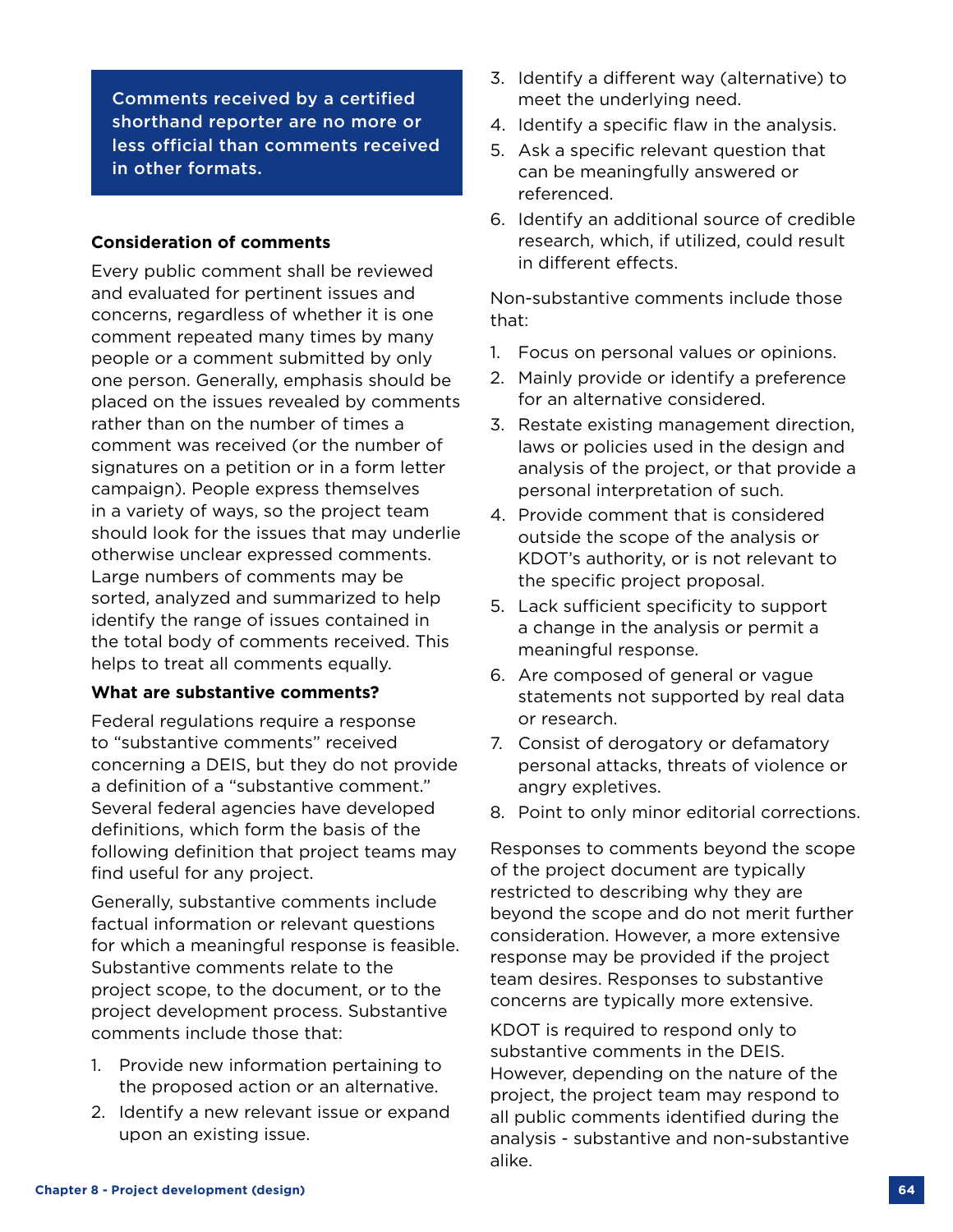#### **Responding to comments**

For any project, it is always appropriate for the project team to send a thank you note or letter to people who submit comments. When appropriate, specific replies to the comments should be given. The response can be in the form of letters, emails, cards, or a shared response in a project newsletter or local newspaper. A written response is best for keeping records, however, a phone call (with a note in the file) may be the most effective way to communicate in some situations. When multiple similar concerns are received, a single shared response may be provided.

In addition, the responses to comments received for an EA or a draft EIS are normally summarized and included in the FONSI or FEIS.

#### **D. Guest registration forms**

Guest registration sheets are normally provided for visitors to sign in at both in-person meetings or online, although visitors are not required to sign in. Registration sheets can help in determining an attendance count and in building a mailing list. Registration sheets for the officials at public officials' meetings and for staff members attending a meeting are also normally provided.

# **8.3.5 Documentation of public hearings and meetings**

#### **A. Public hearing transcript**

A transcript of a public hearing for submission to the FHWA is required after the comment period ends. At a minimum, it is required to include all written statements received at the public hearing and during the announced comment period after the public hearing.

#### **B. Public meeting records**

Records of a public meeting should include, but are not limited to:

- 1. The project number, meeting date, time, location and purpose.
- 2. Approximate public and public officials'

attendance counts and an estimate of the number or percentage of minorities who attended. This is particularly important if the project may affect a minority group.

- 3. Copies of news releases and advertisements used to publicize the meeting and the dates and locations where they were published, if known.
- 4. Sample invitation letters to stakeholders or officials, if used, and the mailing lists.
- 5. A copy of the public, staff and public officials' guest registers.
- 6. A copy of the court reporter's transcript of oral comments.
- 7. A copy of the comments received and their responses.
- 8. A copy of information handouts available at the meeting.
- 9. A small copy of pertinent displays and presentations at the meeting, if available.
- 10. Summary of the substantive comments.

# **8.4 Classes of action defined**

During the project programming process, a project is assigned a tracking number; its scope, funding, schedule and costs are estimated; and it is placed in KDOT's project authorization process. Estimates and schedules can change as the project moves through the project development process. Not all projects end in construction.

The project's programmed scope is used to identify the proposed NEPA Class of Action under which the project would fall. The FHWA reviews the programmed scope to determine if the proposed environmental classification, is appropriate, if federal aid is to be used or the project is to remain eligible for federal funding. For nonfederal-aid projects (Kansas funded), all determinations of the class of action will be made by KDOT. The NEPA class of action can change during project development if the situation warrants.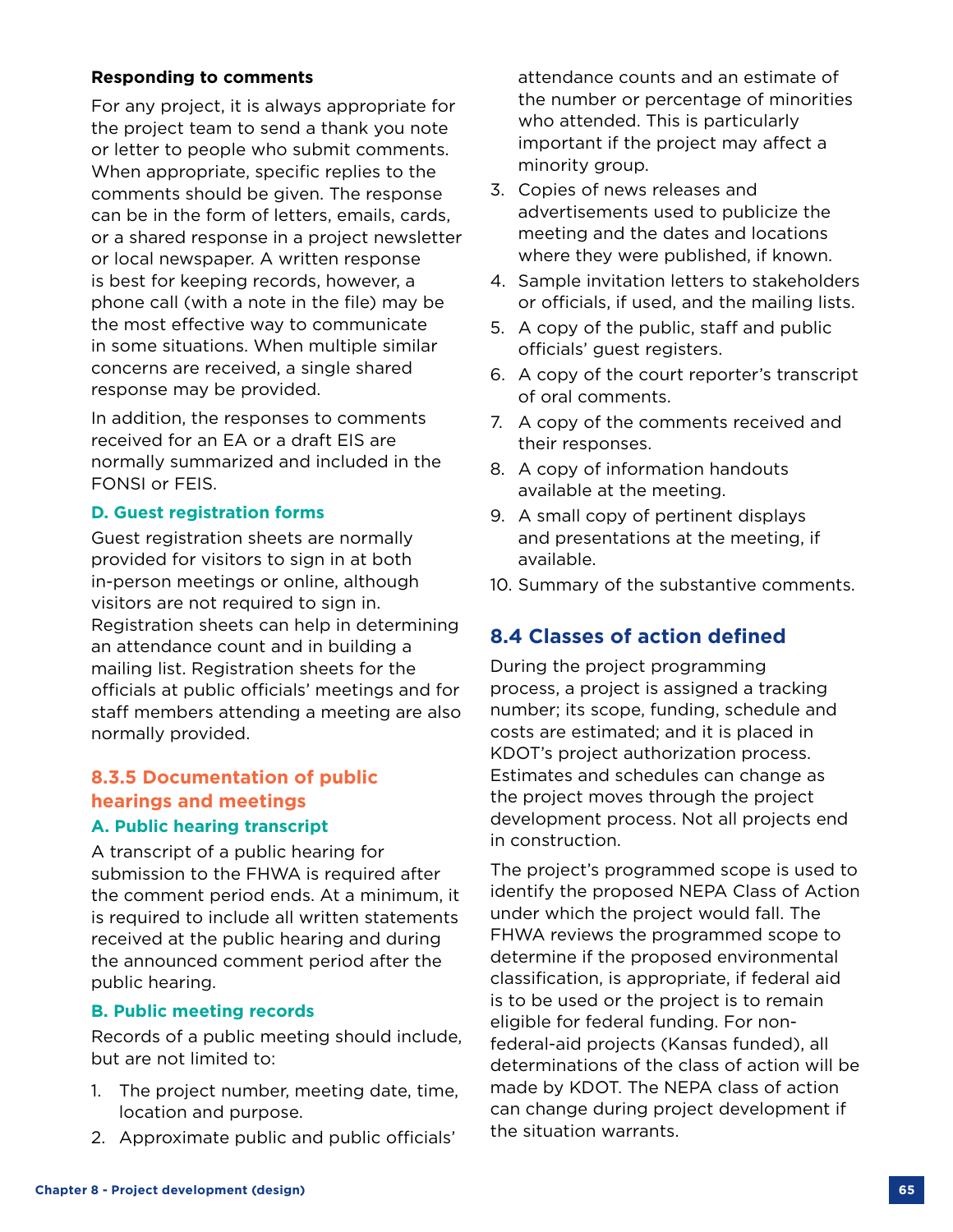# **8.4.1 Class I**

This Class of Action includes actions that significantly affect the environment and **require an EIS**. An EIS results in a Record of Decision (ROD). These actions are of superior, large and considerable importance, and are generally the source of substantial alterations in land uses, planned growth, development patterns, traffic volumes, travel patterns, transportation services, including public transportation, and natural and man-made resources. FHWA review and approval is required for an EIS and ROD.

Examples of this class of action are listed in 23 CFR 771 and in the following list:

- 1. A new controlled access facility or freeway.
- 2. A highway project of four or more lanes on a new location.
- 3. New construction or extension of fixed rail transit facilities; e.g., rapid rail, light rail, commuter rail, automated guideway transit.
- 4. New construction or extension of a separate roadway for buses or high occupancy vehicles not located within an existing highway facility.

# **8.4.2 Class II-Type A**

This Class of Action includes actions that, based on experience, never or almost never cause significant environmental impacts and are non-construction activities or limited construction activities that do not require substantial land acquisition or traffic disruption. They are automatically classified as Categorical Exclusions (CE) and do not require approval by the FHWA. However, other environmental laws may still apply that may need to be considered.

Examples of Class II-Type A actions are those listed in 23 CFR 771.117(c) and in the following list:

1. Activities that do not involve or lead directly to construction, such as, planning and technical studies; grants for training and research programs, etc.

- 2. Approval of utility installations along or across a transportation facility.
- 3. Construction of bicycle and pedestrian lanes, paths and facilities.
- 4. Activities included in the state's "Highway Safety Plan."
- 5. Installation of noise barriers or alterations to existing publicly owned buildings to provide for noise reduction.
- 6. Highway landscaping.
- 7. Installation of fencing, signs, pavement markings, small passenger shelters, traffic signals, lighting, railroad protective devices, glare screen, safety barriers, energy attenuators, pavement grooving and any other improvement where no substantial land acquisition or traffic disruption will occur.
- 8. Emergency repairs such as the replacement of a highway facility after the occurrence of a natural disaster or other catastrophic conditions.
- 9. Acquisition of scenic easements.
- 10. Improvements to existing rest areas and truck weigh stations.
- 11. Ride-sharing activities.
- 12. Freeway surveillance and control systems.

# **8.4.3 Class II-Type B**

Includes actions that may be designated as a **CE if significant environmental effects will not result. These actions require FHWA approval** and may include relocation of a highway or city street section, may involve considerable time and resources, and may include substantial right-of-way acquisition and relocation. Substantial right-of-way includes the purchase of business(es), residence(s), buildings(s), and/or a change in property access that may result in damage to the remainder of the parcel. This change in property access may include new frontage roads and entrances. (This explanation is intended to provide a general guideline subject to individual case judgments.)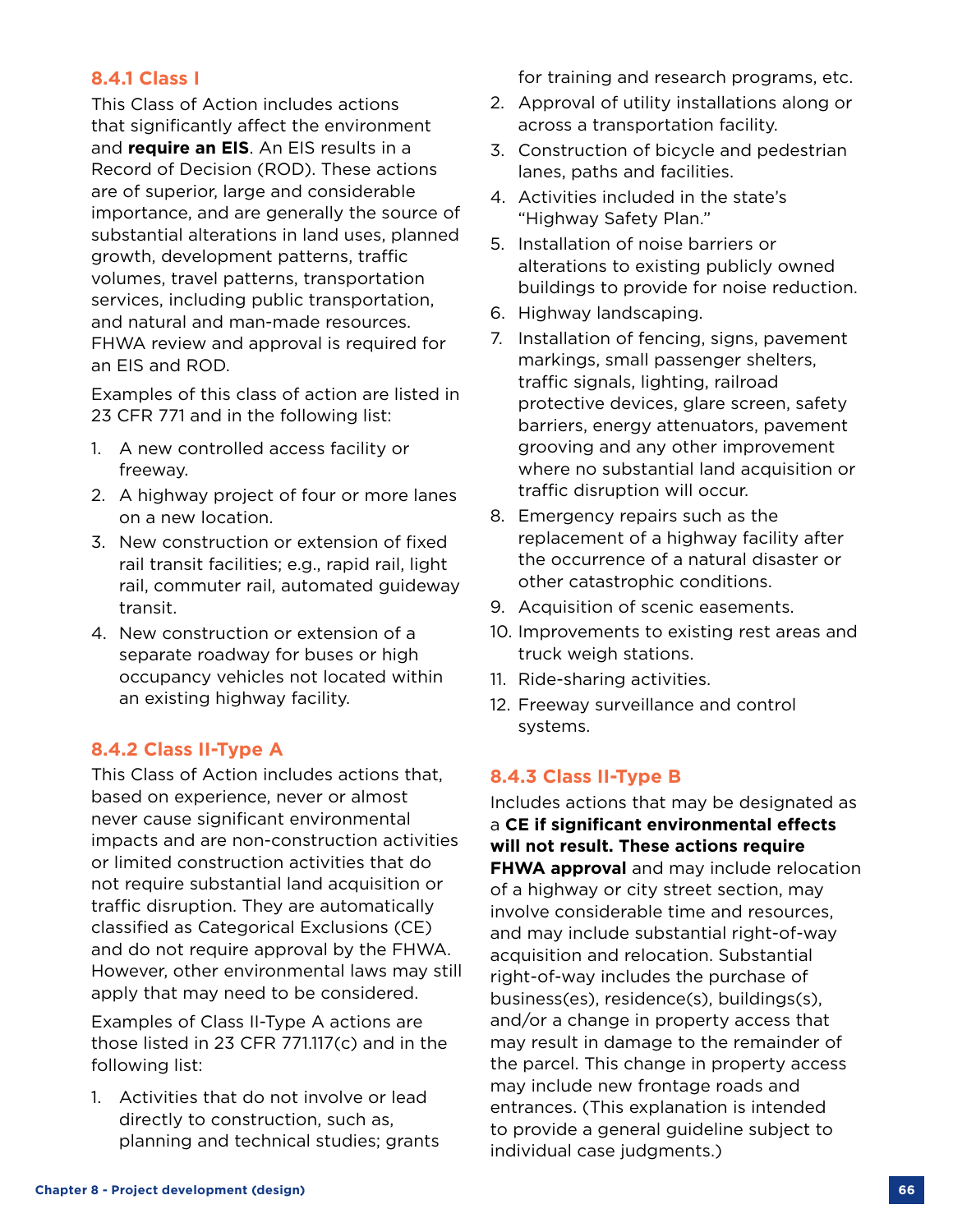Examples of this class of action are listed in 23 CFR 771. 117(d) and in the following list:

- 1. Modernization of an existing highway or city street sections by resurfacing, restoration, reconstruction and rehabilitation, which includes all features of a highway facility, i.e., drainage structures, grade separation structures, shoulders, ditches, erosion control, etc.).
- 2. Minor reconstruction such as overlays, minor widening, grading for bridge replacements, shoulder construction, adding auxiliary lanes (for weaving, climbing, speed change, railroad crossings, etc.), improving substandard curves and intersections without substantial right-of-way acquisition.
- 3. Reconstruction of an existing highway, or construction of any new rural highway that does not provide a change in access to an area and would not be likely to precipitate substantial changes in land use patterns; the highways are generally two-lane but may be multilane expressways.
- 4. Reconstruction of an existing urban highway or construction of short urban relocation sections.
- 5. Bridge replacement, rehabilitation or reconstruction, or the construction of grade separation to replace existing at-grade railroad crossings, and the necessary approach grading that may involve roadway relocation.
- 6. Reconstruction of substandard horizontal curves that may involve a substantially new location.
- 7. Reconstruction of an existing interchange or intersection, and the modification of an interchange or intersection to include new or improved traffic movements.
- 8. Highway safety or traffic operation improvement projects including the installation of ramp metering control and lighting devices.
- 9. Transportation corridor fringe parking

facilities.

- 10. Construction of new truck weigh stations and rest areas.
- 11. Approvals for disposal of excess rightof-way or for joint or limited use of right-of-way where the proposed use does not have substantial adverse impacts.
- 12. Limited acquisition of land for hardship or protective purposes.

Class II actions that normally would be classified as a CE, but would involve unusual circumstances such as significant environmental impacts, substantial controversy on environmental grounds, significant impact on properties classified as 4(f) lands or protected under Section 106 of the National Historic Preservation Act, or any inconsistencies with federal, state or local laws, will require the appropriate environmental studies to determine if the CE classification is proper.

# **8.4.4 Class III**

Includes actions for which environmental impacts are not clearly established, are not Class I or II actions, and require an **Environmental Assessment (EA)** to determine the appropriate environmental document. An EA results in either a Finding of No Significant Impact (FONSI) or the preparation of an EIS. FHWA review and approval is required for an EA and FONSI.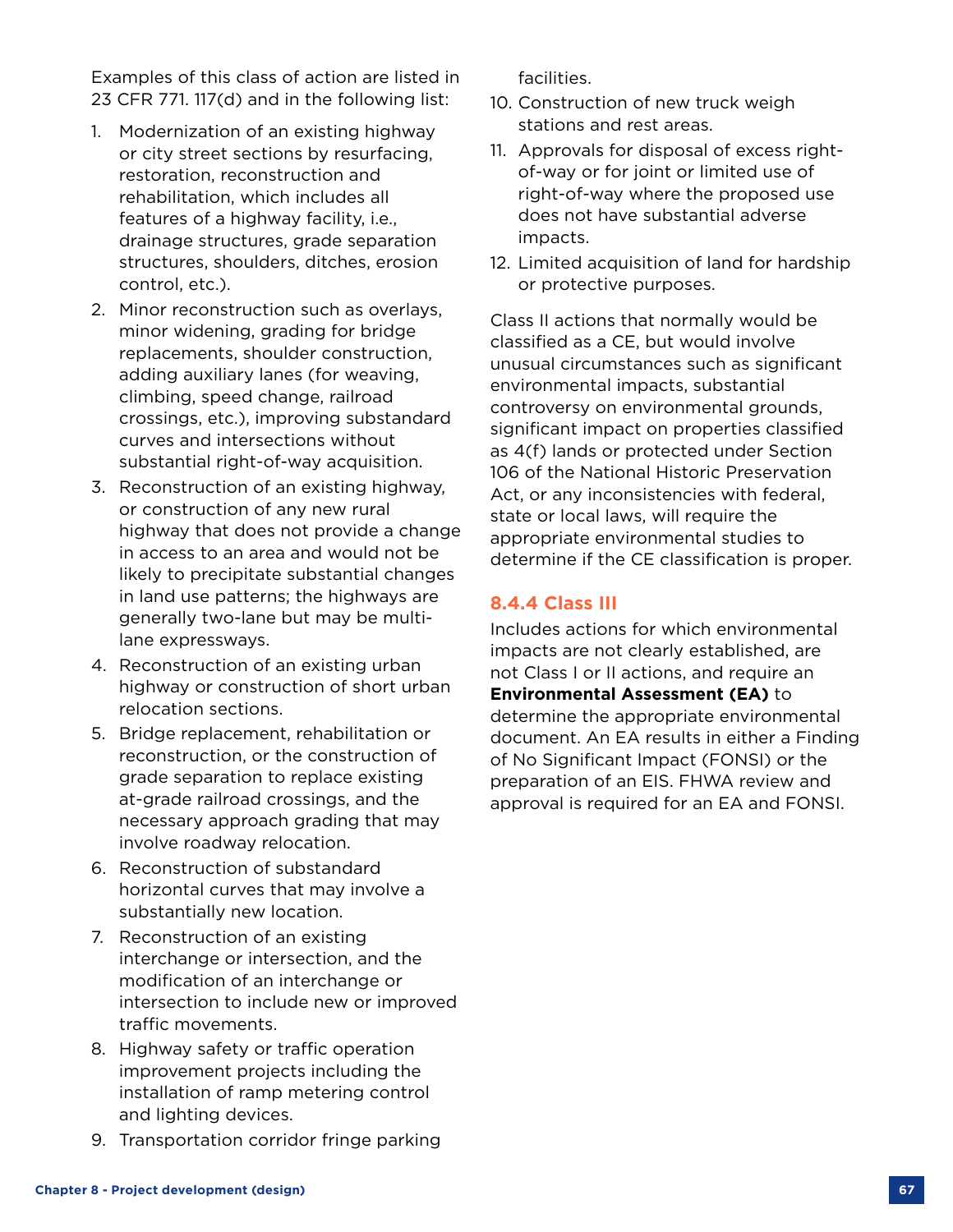# **8.4.5 Minimum level of public involvement activity by class of action**

|                                                                                 | <b>Class I</b>                                                                                                   | <b>Class II Type A</b>                                                                                       | <b>Class II Type B</b>                                                                                                    | <b>Class III</b>                                                                                        |
|---------------------------------------------------------------------------------|------------------------------------------------------------------------------------------------------------------|--------------------------------------------------------------------------------------------------------------|---------------------------------------------------------------------------------------------------------------------------|---------------------------------------------------------------------------------------------------------|
| <b>Types of actions</b>                                                         | Listed in 23 CFR<br>771.115(a) and this<br>document                                                              | Listed in 23 CFR<br>771.117(c) and this<br>document                                                          | Listed in 23 CFR<br>771.117(d) and this<br>document                                                                       | Listed in 23 CFR<br>771.115(c) and this<br>document                                                     |
| <b>Documentation</b>                                                            | Environmental<br>Impact Statement<br>and Record of<br>Decision                                                   | Categorical<br>Exclusion                                                                                     | Categorical<br>Exclusion                                                                                                  | Environmental<br>Assessment and<br>Finding of No<br>Significant Impact                                  |
| <b>Public hearing or</b><br>opportunity for<br>a public hearing<br>required?    | Normally required,<br>since these projects<br>typically meet the<br>requirements in 23<br>CFR 771.111(h)(2)(iii) | Not required                                                                                                 | Not ordinarily<br>required<br>See Footnote<br>below                                                                       | May be required<br>since these projects<br>may meet the<br>requirements in 23<br>CFR 771.111(h)(2)(iii) |
| <b>Public</b><br>involvement<br>(may include one<br>or more public<br>meetings) | Early and<br>continuing<br>opportunities<br>required under<br>SAFETEA-LU<br>Section 6002                         | Not required by<br>FHWA, but some<br>public involvement<br>may be necessary<br>depending on<br>project scope | Not required by<br>FHWA, but early<br>and continuing<br>opportunities<br>may be required<br>depending on<br>project scope | Early and<br>continuing<br>opportunities<br>normally required                                           |

#### **Footnote:**

Ordinarily not required unless the action meets the requirements set forth in 23 CFR  $771.111(h)(2)(iii)$  (see below) and the [latest agreement](https://www.fhwa.dot.gov/federalaid/stewardship/agreements/ks.pdf) between KDOT and the FHWA. If required, one public hearing may be held or one opportunity for a public hearing offered, subject to individual case judgment. If a project meets the requirements for a public hearing, early and/or continuing public involvement opportunities, which may include a public meeting(s), may be necessary.

# **23 CFR 771.111(h)(2)(iii):**

"... For the federal-aid highway program ... state public involvement/public hearing procedures must provide for ... One or

more public hearings or the opportunity for hearing(s) to be conducted by the state highway agency at a convenient time and place for any federal-aid project that:

- **-** Requires significant amounts of right-ofway.
- **-** Substantially changes the layout or functions of connecting roadways or of the facility being improved.
- **-** Has a substantial adverse impact on abutting property.
- **-** Otherwise has a significant social, economic, environmental or other effect.
- **-** Or for which the FHWA determines a public hearing is in the public interest."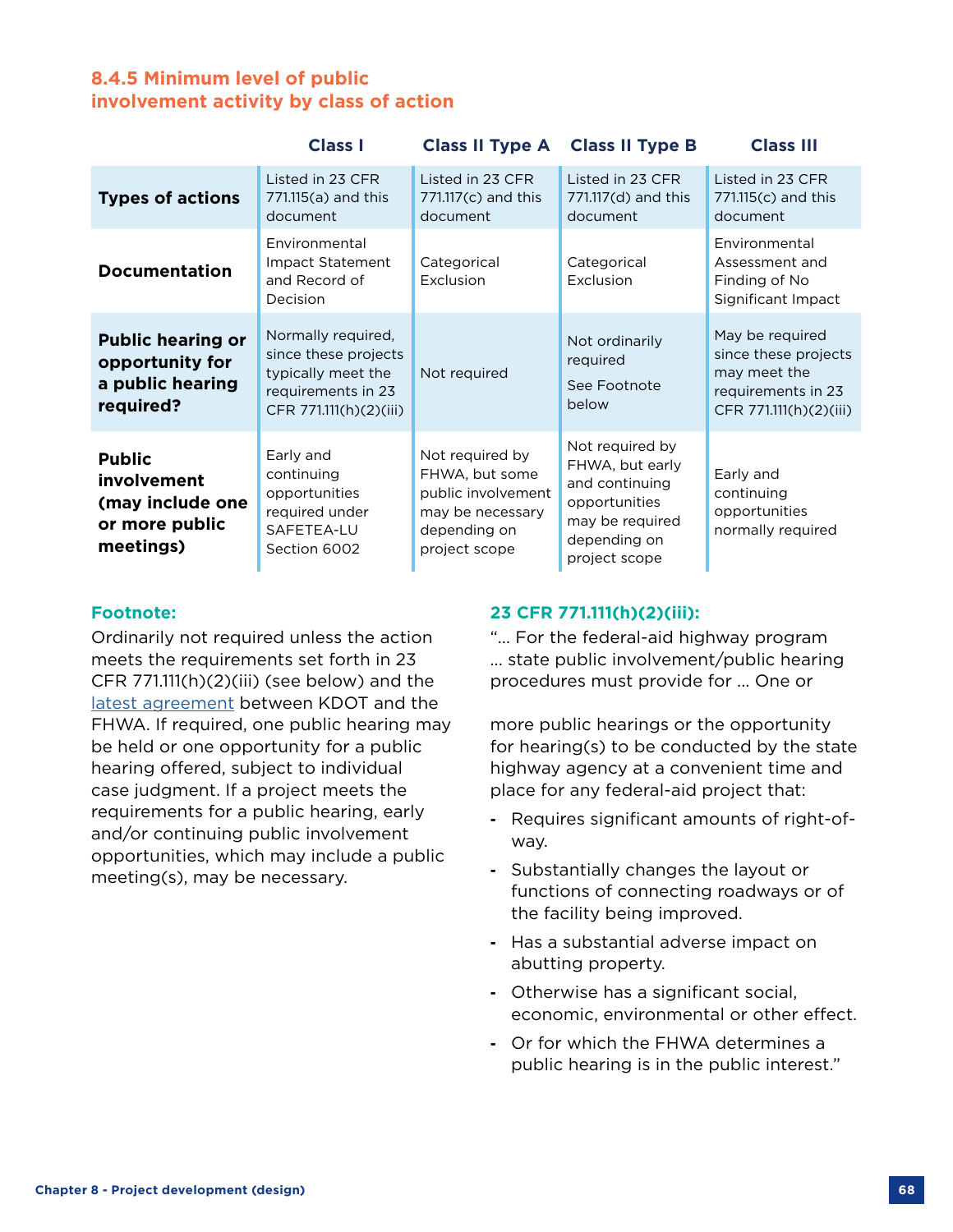## **8.4.6 Recommended public involvement by class of action A. Class I actions**

#### **Environmental Impact Statement (EIS)**

#### **Recommended scope of public involvement**

Class I actions often involve characteristics, issues, and concerns that demand multiple levels of public involvement, up to and including collaboration, be an integral part of project development. In many cases, the minimal requirements may be inadequate. These actions may require the use of a variety of public involvement tools and techniques that are implemented with creativity and innovation. Section 6002 of SAFETEA-LU requires public involvement for an EIS. Project teams should refer to the final guidance for complete information.

# **B. Class II, Type A actions Categorical Exclusion, Type A Recommended scope of public involvement**

With the exception of noise barriers and planning studies, Class II, Type A actions normally need little, if any, public involvement. Providing timely information to individuals or the news media may be all that is necessary. A public meeting may be conducted or the opportunity offered subject to individual case judgment and based on public interest. Project teams should be prepared to consult with interested and potentially affected stakeholders for actions that require acquisition of right-of-way, changes in access, or have shown past public interest.

# **Planning studies**

Depending on the scope of the study, one or more levels of public involvement may be needed subject to individual case judgment and based on public interest. Project teams should refer to other parts of this document for guidance for these types of actions.

## **Noise barriers**

Project teams should refer to the KDOT noise barrier policy, which provides for public involvement in the location and design of these structures.

# **C. Class II, Type B actions**

#### **Categorical Exclusion, Type B**

#### **Recommended scope of public involvement**

Some Class II, Type B actions may have characteristics, issues and concerns that indicate public involvement should be included in the project development process. In some cases, the minimal requirements may be inadequate. Project teams should carefully consider whether the scope of the proposed action warrants public involvement, as some actions may require the use of one or more public involvement tools and techniques.

Project teams should be prepared to consult with interested and potentially affected stakeholders for actions that require acquisition of right-of-way, changes in access or have shown past public interest. Of particular note are types of projects that involve:

- 1. Modernization of an existing highway or city street sections by resurfacing, restoration, reconstruction and rehabilitation that includes all features of a highway facility, i.e., drainage structures, grade separation structures, shoulders, ditches, erosion control, etc.).
- 2. Reconstruction of an existing highway or construction of any new rural highway that does not provide a change in access to an area and would not be likely to precipitate substantial changes in land use patterns. The highways are generally two-lane but may be multilane expressways. Be alert to situations in which the proposed action may involve reconstructing on an offset alignment.
- 3. Reconstruction of an existing urban highway or construction of short urban relocation sections. Be alert to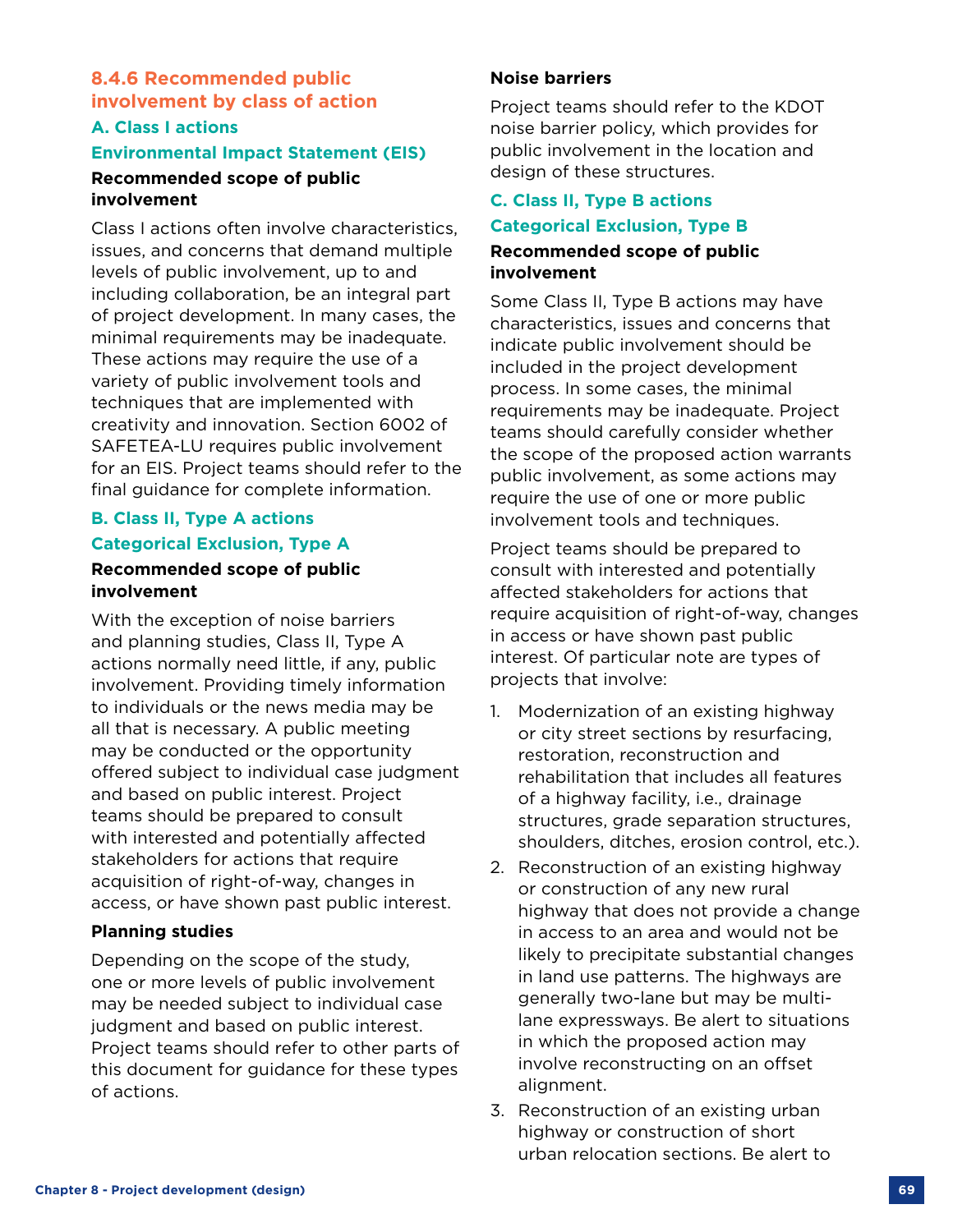situations involving changes in access.

- 4. Bridge replacement, rehabilitation or reconstruction, or the construction of grade separation to replace existing at-grade railroad crossings and the necessary approach grading, which may involve roadway relocation. Be alert to situations in which the proposed action involves work in or near a city.
- 5. Reconstruction of substandard horizontal curves that may involve a substantially new location.
- 6. Reconstruction of an existing interchange or intersection and the modification of an interchange or intersection to include new or improved traffic movements. Be alert to situations in which the proposed action is in or near a city or may involve substantial amounts of adjacent development.

# **D. Class III actions Environmental assessment**

## **Recommended scope of public involvement**

Since Class III actions are those in which the significance of the environmental impact is not clearly established, they may involve characteristics, issues and concerns that indicate that multiple levels of public involvement – up to and including collaboration – should be included in project development (see "A public involvement primer" in this document). In some cases, the minimal requirements may be inadequate.

Project teams should carefully consider whether the proposed action warrants an enhanced scope of public involvement, as some actions may require the use of several public involvement tools and techniques to help determine the appropriate level of environmental documentation. When an EA determines that an EIS is the proper documentation, public involvement during the Class III process may be used to supplement public involvement during the EIS process.

# **8.5 Printing, availability and circulation of EA, DEIS or FEIS**

# **8.5.1 Printing and public copies**

The number of copies of the environmental document to be made available should be in sufficient quantity to meet the request for copies that can be reasonably expected from agencies, organizations and individuals. Normally, copies will be furnished free of charge. Fees may be charged in accordance with KDOT Open Records Act policy and with FHWA concurrence, or the requesting party may be referred to the nearest location where the document may be reviewed. Copies may be printed or in an electronic format suitable for use by the public.

# **8.5.2 Notice of availability**

The notice of availability of the document, whether a public hearing is conducted or not, shall:

- 1. Appear in local newspapers.
- 2. Announce the availability of the document.
- 3. Describe where and how the document may be obtained or reviewed.
- 4. Include a request for comments, the comment period and where they should be sent.

For an FEIS, the notice of availability need not include a request for comments.

# **8.5.3 Circulation and availability**

An EA doesn't have to be circulated for comment, but the document must be made available for public inspection at KDOT and at the FHWA. A DEIS shall be made available to the public and transmitted to agencies for comment no later than the time the document is filed with the Environmental Protection Agency in accordance with 40 CFR 1506.9. The DEIS shall be transmitted to:

1. Public officials, interest groups and members of the public known to have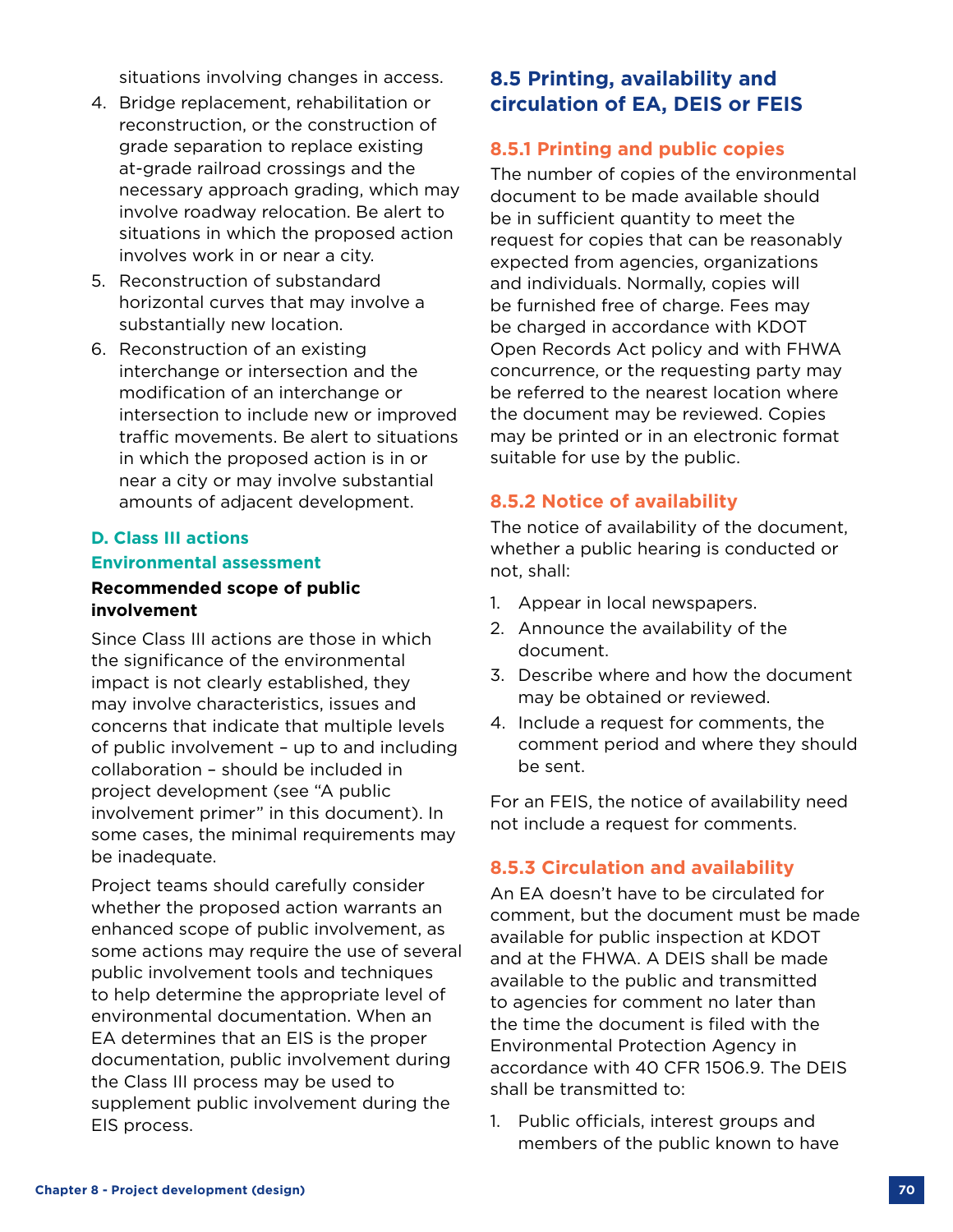an interest in the proposed action or the draft EIS.

- 2. Federal, state and local government agencies expected to have jurisdiction or responsibility over, or interest or expertise in, the action. Copies shall be provided directly to appropriate state and local agencies and to the state intergovernmental review contacts established under Executive Order 12372.
- 3. States and federal land management entities that may be significantly affected by the proposed action or any of the alternatives. These copies shall be accompanied by a request that such state or entity advise the administration in writing of any disagreement with the evaluation of impacts in the statement. The administration will furnish the comments received to the applicant along with a written assessment of any disagreements for incorporation into the final EIS.

An FEIS shall be transmitted to any persons, organizations, or agencies that made substantive comments on the DEIS or requested a copy, no later than the time the document is filed with EPA. When filed with the EPA, the FEIS shall be available for public review at appropriate KDOT offices and FHWA.

For an FEIS, the agency is required to publish a notice of availability in local newspapers.

The EA, DEIS or FEIS should be made available for public review at appropriate KDOT offices, including the Bureau of Structures and Geotechnical Services, District Office and Area Office. These documents should also be placed at other public locations such as local government offices, libraries and schools as appropriate.

# **8.5.4 Availability at public hearing**

When a public hearing is held for viewing an EA or DEIS, the document shall be available at the public hearing and for a

minimum of 15 days to no more than 30 days in advance of the public hearing.

# **8.5.5 Announcing a FONSI or ROD**

A FONSI shall be made available to the public on request and a notice of availability should be placed in local newspapers, at a minimum.

When a ROD is issued, the project team should disseminate this important information to the public, although it isn't required. The ROD is required to be provided to all persons, organizations and agencies that received a copy of the FEIS. In addition, the project team should consider making it available to the public.

It is normally appropriate to publicize the issuance of a FONSI or ROD since they usually relate to projects with a high level of public interest.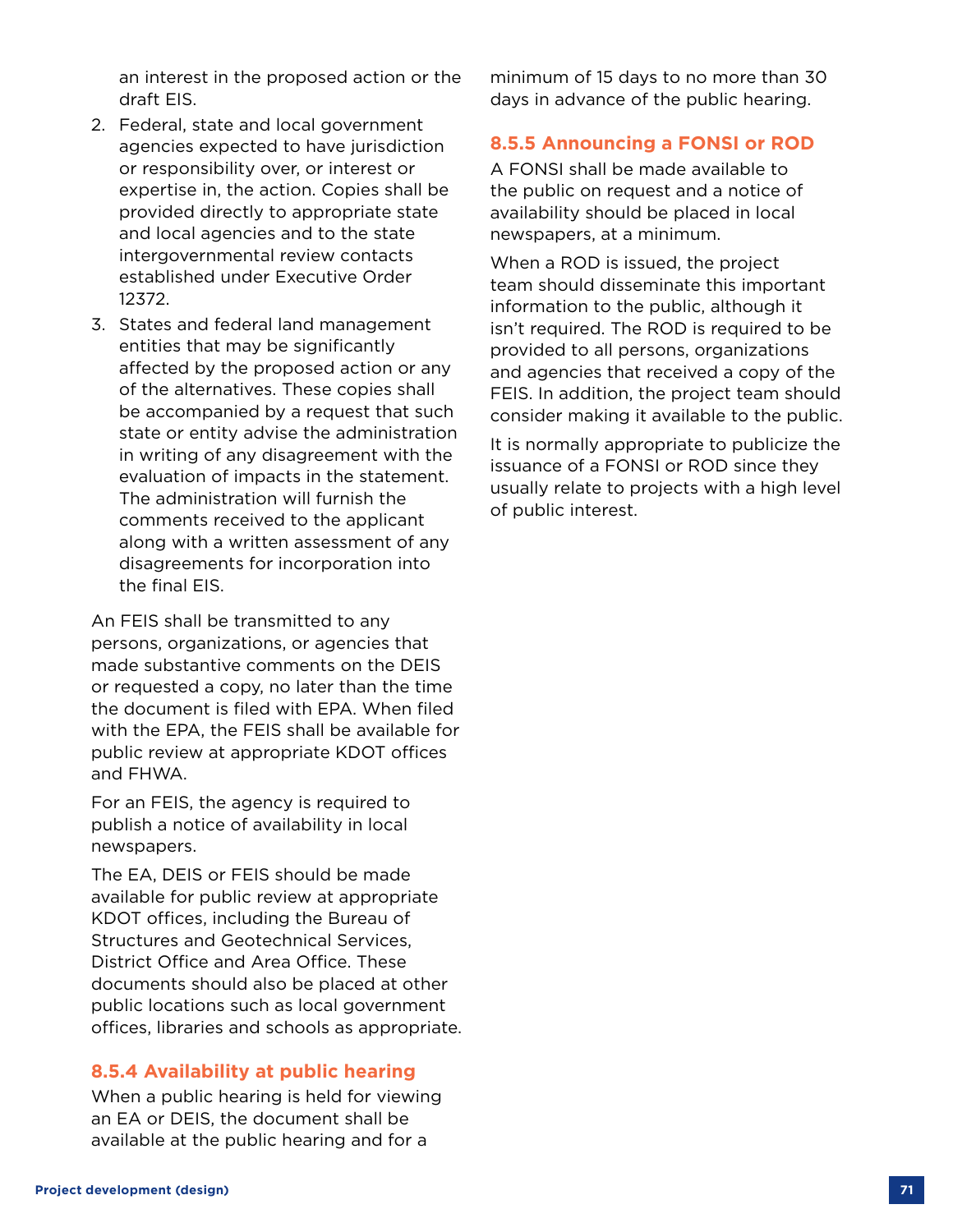I never travel without my diary. One should always have something sensational to read in the train.

Oscar Wilde (1854-1900) Gwendolyn, The Importance of Being Earnest, Act 3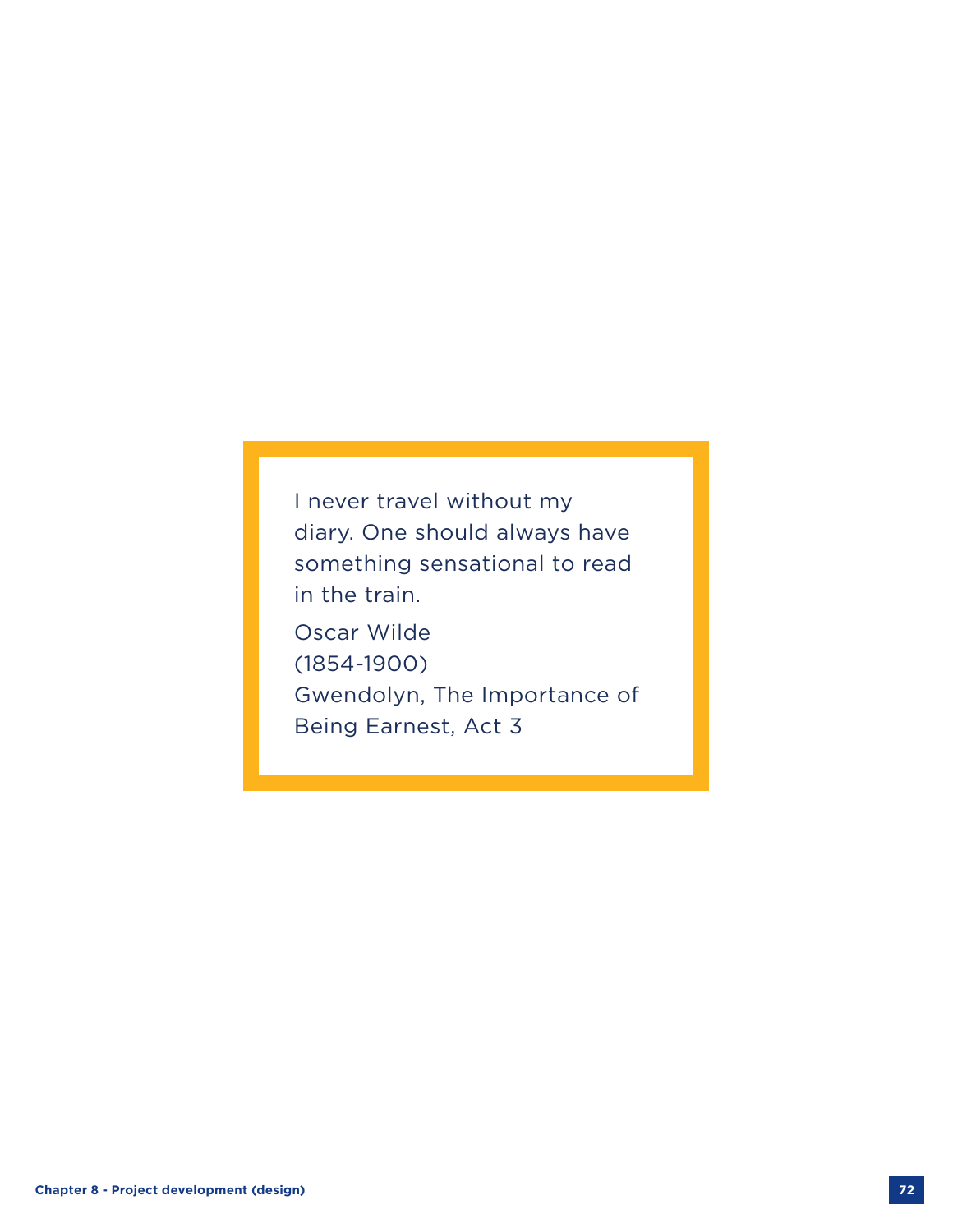# **CHAPTER 9**

The operations process (build and maintain)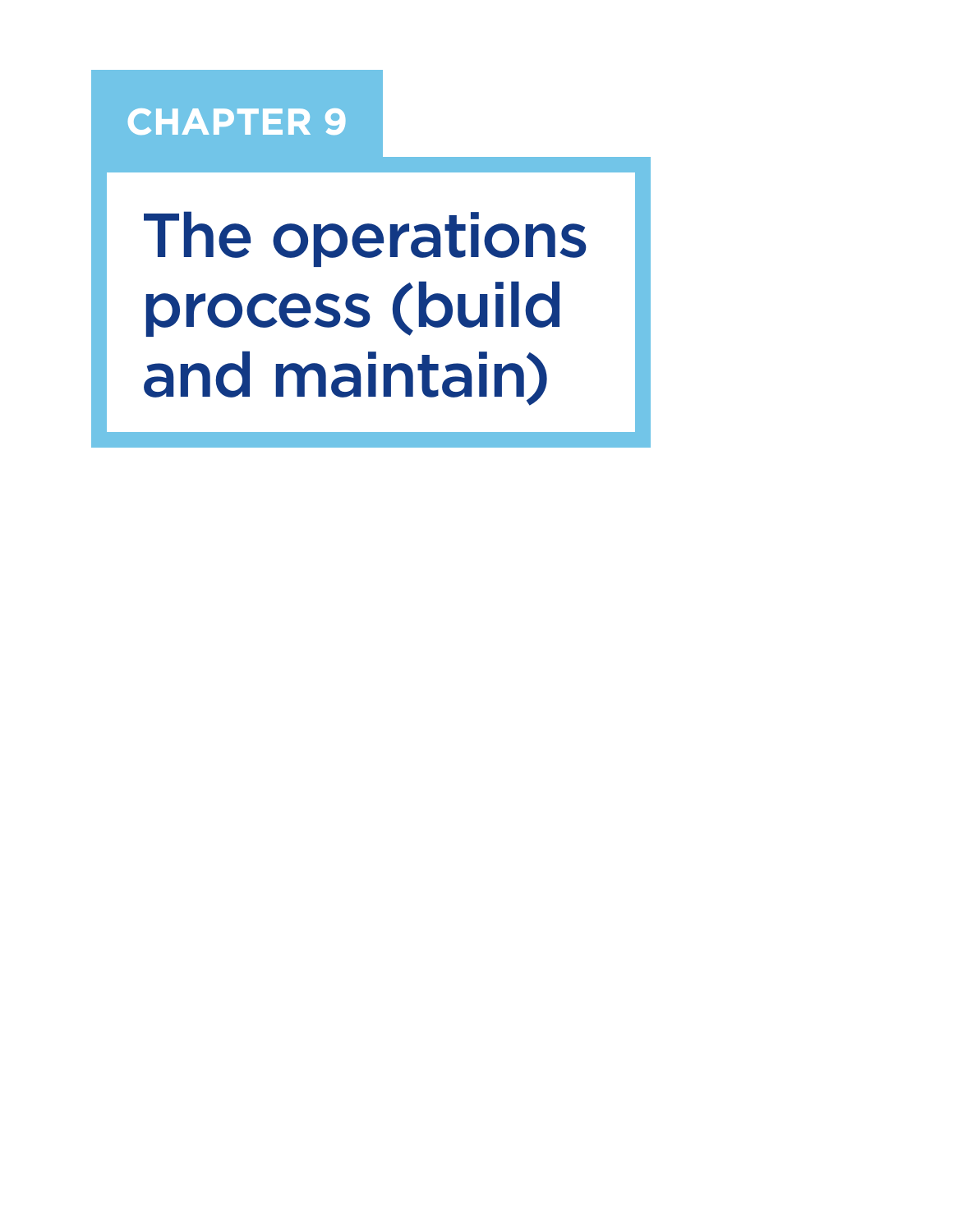# **9. The operations process**

Improvements to the state's highway system are constructed and maintained during the operations process. This corresponds to the final two steps in the decision-making process. The Division of Field Operations is responsible for coordinating annual construction and maintenance programs and the Division of Project Delivery is responsible for the construction administration and materials acceptance and managing the annual preservation program for the state's highways. The divisions work includes preparing project specifications and estimates, bid lettings, project construction inspection and administration, maintenance activities, materials testing, research and more.

Detailed construction specifications and estimates are prepared by the Bureau of [Construction and Materials.](https://www.ksdot.org/bureaus/burconsmain/default.asp) Bid lettings are conducted in a public reading, and the results are available to interested contractors. The results are also available to the public through the news media and information on the KDOT website.

# **Work zone safety and mobility**

23 CFR 630 addresses work zone safety and mobility for significant projects before and during construction. This regulation includes a public information component to inform road users and others about work zone impacts and changing conditions on the project.

# **9.1 Construction phase**

As construction nears or starts, the public and nearby residents can benefit from information provided about the upcoming changes. Of special concern is traffic handling during construction, such as detours and access for local residents. Residents or potentially affected businesses may have valuable ideas about sequencing or scheduling construction to minimize or avoid unpleasant effects. During construction, keeping people

advised of progress will help them cope with the changes that accompany such activities.

# **9.1.1 Public meetings**

Depending on the nature of the project, pre-construction or information meetings with interested groups or the public can be very helpful. The project team should also be prepared to address unforeseen concerns during construction that may require rapid intervention, public appearances, or additional public meetings. Public meetings for construction activities are normally initiated and handled by the District staff. Other staff, such as from the Bureau of Road Design, may be asked to assist as needed.

Guidelines for announcing and conducting public meetings in the project development process can be applied to the operations process. Guest registration sheets and comment forms can be provided if the nature of the project or meeting warrants. Information can be supplied in the form of project fact sheets, brochures, news releases, audio-visual presentations, dropin centers, newsletters, or civic group presentations. During these meetings, the project team should be prepared to address such concerns as:

#### **1. Traffic handling**

- a. Traffic through construction or road closed
- b. Detours: official state, local, shoofly

# **2. Permanent and temporary access changes**

- a. Side roads closed or rerouted
- b. Driveway relocations
- c. Construction access for local residents, businesses, farms and farm machinery
- d. Access to nearby cemeteries, especially over key holidays
- e. Emergency, hospital, nursing home access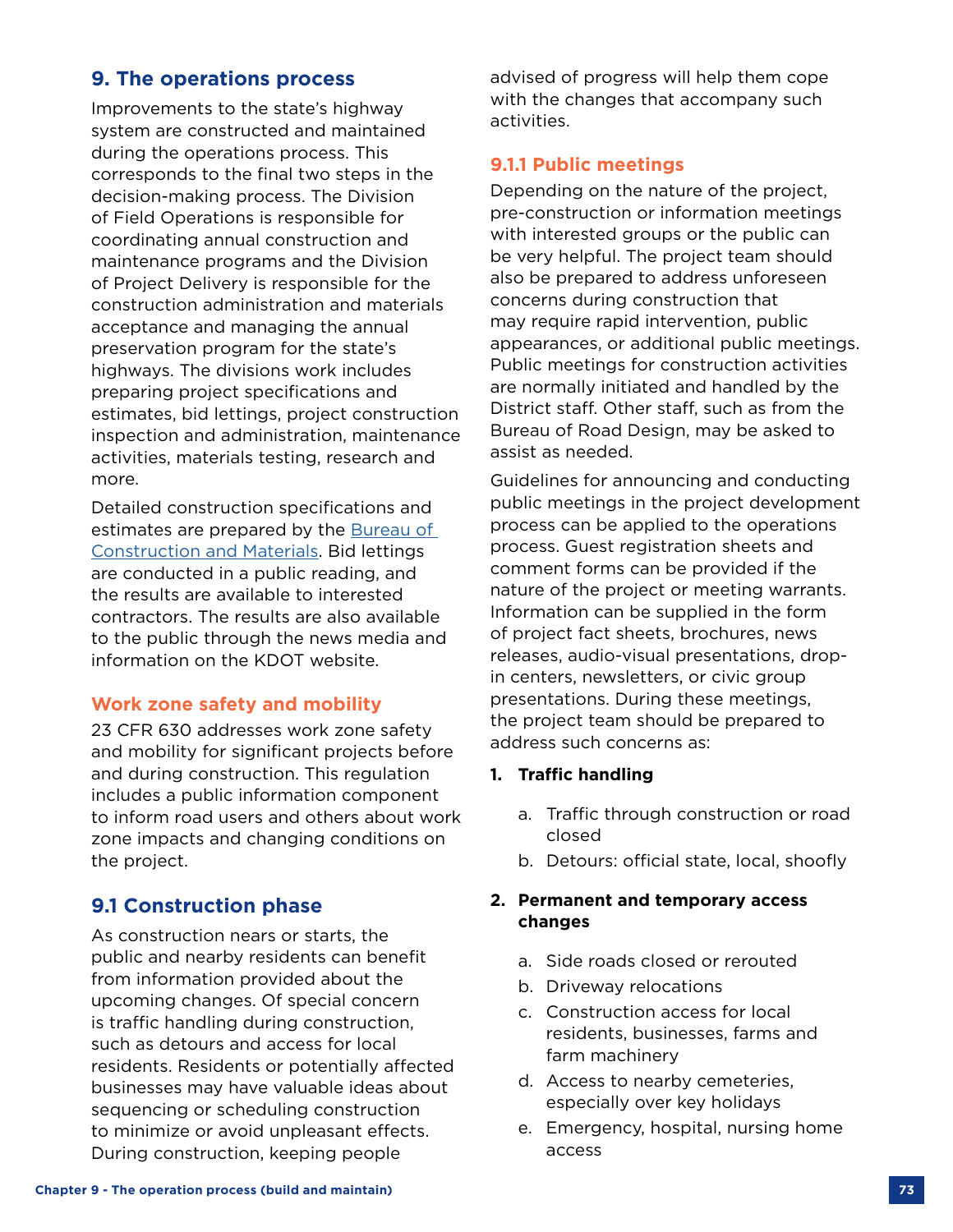- f. School bus routing
- g. Access during storms that might affect conditions of local roads used for detours
- h. Parks, lakes, campgrounds access
- i. Mail delivery
- j. Special community events
- k. Harvest or heavy shipping times

## **3. Project schedule and construction sequencing**

- a. Start and end dates
- b. Portions closed in sequence or road closed all at once

# **4. Construction details**

- a. Lane and shoulder widths
- b. Bridges
- c. Concurrent projects in the vicinity
- d. Pavement
- e. Geometrics

## **5. Environmental**

- a. Local favorite or historic sites
- b. Critical habitats and species
- c. Landscaping
- d. Noise during and after construction
- e. Handling dust and runoff

# **6. Project communication**

- a. How local residents can get word of changes during construction that will affect them personally
- b. How community will receive updates
- c. Contact person(s)

# **9.2 Talking about the outcome of a project**

The final step in a public involvement process is to talk about the outcome of a project, and this would normally occur in the operations process. The time to talk about it and celebrate its success is after the project is complete. Tools such as

ribbon-cuttings or other types of opening ceremonies can refocus attention on the positives of a project rather than the often negative comments, a project receives while it inconveniences the public. **Even if there isn't a formal ceremony, a special note in the local news media, letters of thanks to local officials and dignitaries, or thank you notes to nearby businesses can help bring the project to a positive close.**

There is value in talking about the project outcome at the time of the project development process. Some projects may need to have a concentrated educational effort to help people understand benefits and tradeoffs and adapt to the changes and project impacts. For instance, a new roundabout in an area where drivers may be unfamiliar with such an improvement may warrant community education.

When asking the community to decide on whether to implement tolling on a project, early engagement and outreach can help gauge public support and build consensus.

# **9.3 Maintenance activities**

Maintenance activities are intended to keep the Kansas' highways in its "asbuilt" condition; that is, having the safety, comfort and efficiency of a newly completed improvement. There are two types of maintenance projects, contract and routine. Contract maintenance are construction projects that go through the letting process. Project examples may involve several miles of a mill and overlay or pavement repair that might impact the traveling public. Routine maintenance is performed by KDOT employees, and may include activities such as snow removal, mowing, striping and sign installation. Maintenance activities are opportunities to inform the public before and during situations that may require detours or travel delays. Although a public meeting often isn't needed, media releases and/ or project communication through social media channels can address public concerns.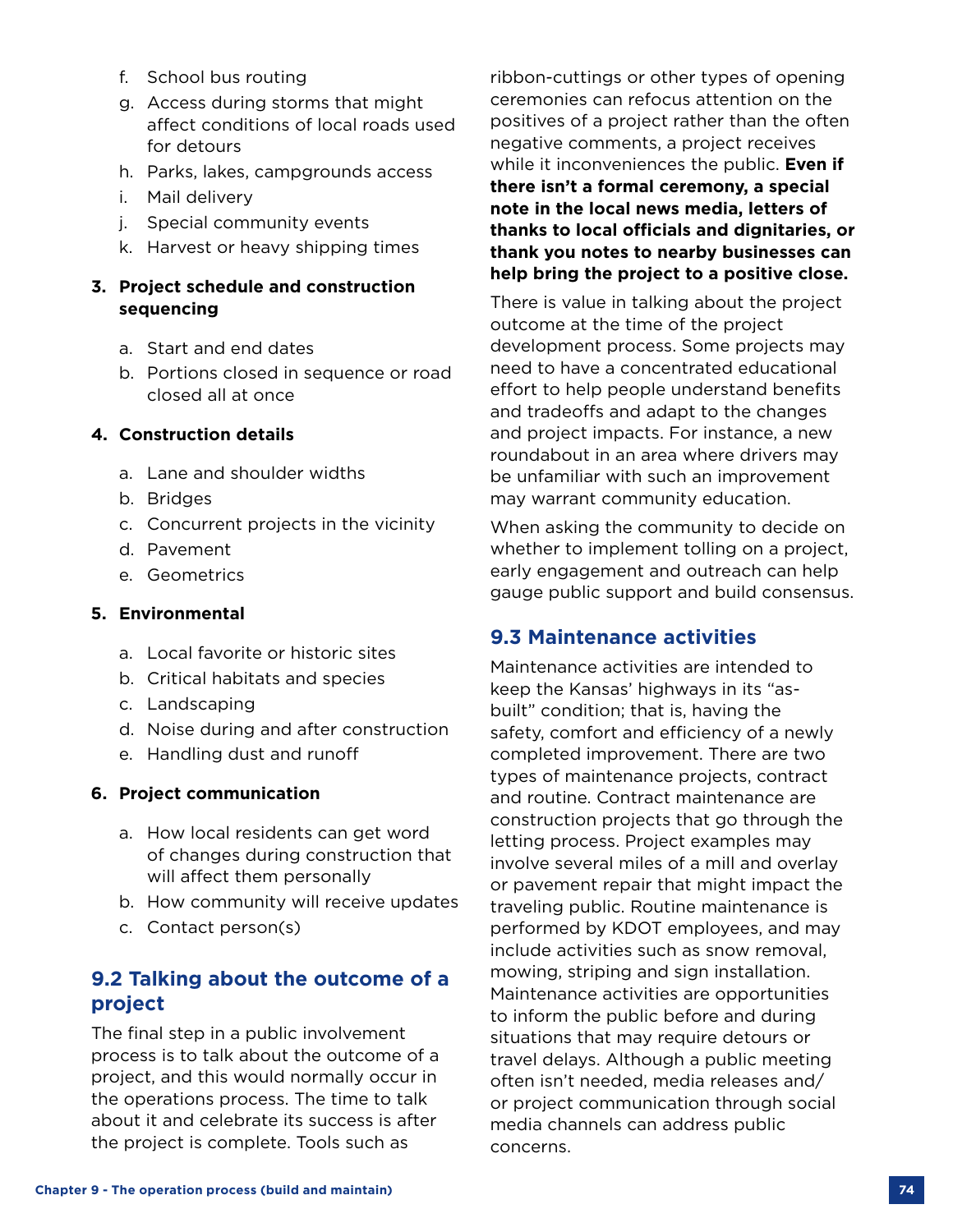District engineers, area engineers, maintenance engineers, district public affairs managers and interested subarea supervisors can all help inform or involve the public concerning maintenance activities. Maintenance personnel are typically mindful of special community events that may be impacted by temporary road or bridge closures. Nevertheless, close coordination with local officials or groups can help minimize or avoid situations that are detrimental to good community relationships.

# **9.4 Traffic engineering**

Traffic engineering is handled by the [Bureau of Traffic Engineering](https://www.ksdot.org/bureaus/burTrafficSaf/default.asp) in the Division of Engineering and Design. Traffic engineers are responsible for controlling the flow of traffic on Kansas' highways using traffic control devices such as pavement markings, signing, traffic signals, lighting, intersection design or access control. The public is especially concerned about intersection safety, speed limits, work zone safety, signing and traffic signals. The concepts used to develop traffic engineering safety recommendations can be difficult to understand, and are often the source of ill feelings. Clearlyworded, easy-to-understand information about these concepts is important when working with the public.

Traffic engineers may be part of a project team, or if they are project managers, they may undertake public involvement activities for certain projects or situations. The area engineer and public affairs managers should be part of the project team. Projects such as roundabouts or major intersection reconstruction can be candidates for public involvement activities depending on the nature of the improvements.

Public involvement can be helpful when working with communities regarding sensitive concerns about crashes, speed limits or traffic signals. Area engineers, traffic engineers, district public affairs and traffic safety staff have successfully used community advisory groups to help sort through driver safety issues.

#### **9.4.1 Access management**

Access management is handled by the District and Area Offices in cooperation with the Bureau of Transportation Planning. The Access Management Unit utilizes the KDOT [Access Management Policy](https://www.ksdot.org/accessmanagement/#) in the highway access decision-making process. The policy assists KDOT staff and external transportation partners by outlining guidelines and procedures necessary to obtain highway access while promoting safety and efficiency along state routes. The policy also helps establish consistency in KDOT's management of transportation corridors since access points can introduce conflict points on the transportation network. Using access management principles, conflicts can be minimized, safety and traffic operations can be improved, delays reduced, and major capital expenditures postponed or eliminated.

#### **9.4.2 Access planning documents**

Access management planning documents are conducted periodically by KDOT in cooperation with local governments and affected businesses to:

- 1. Identify access locations and the necessary street network that will support anticipated future growth along a corridor.
- 2. Identify locations where access points should be consolidated or removed due to safety concerns.
- 3. Determine necessary right-of-way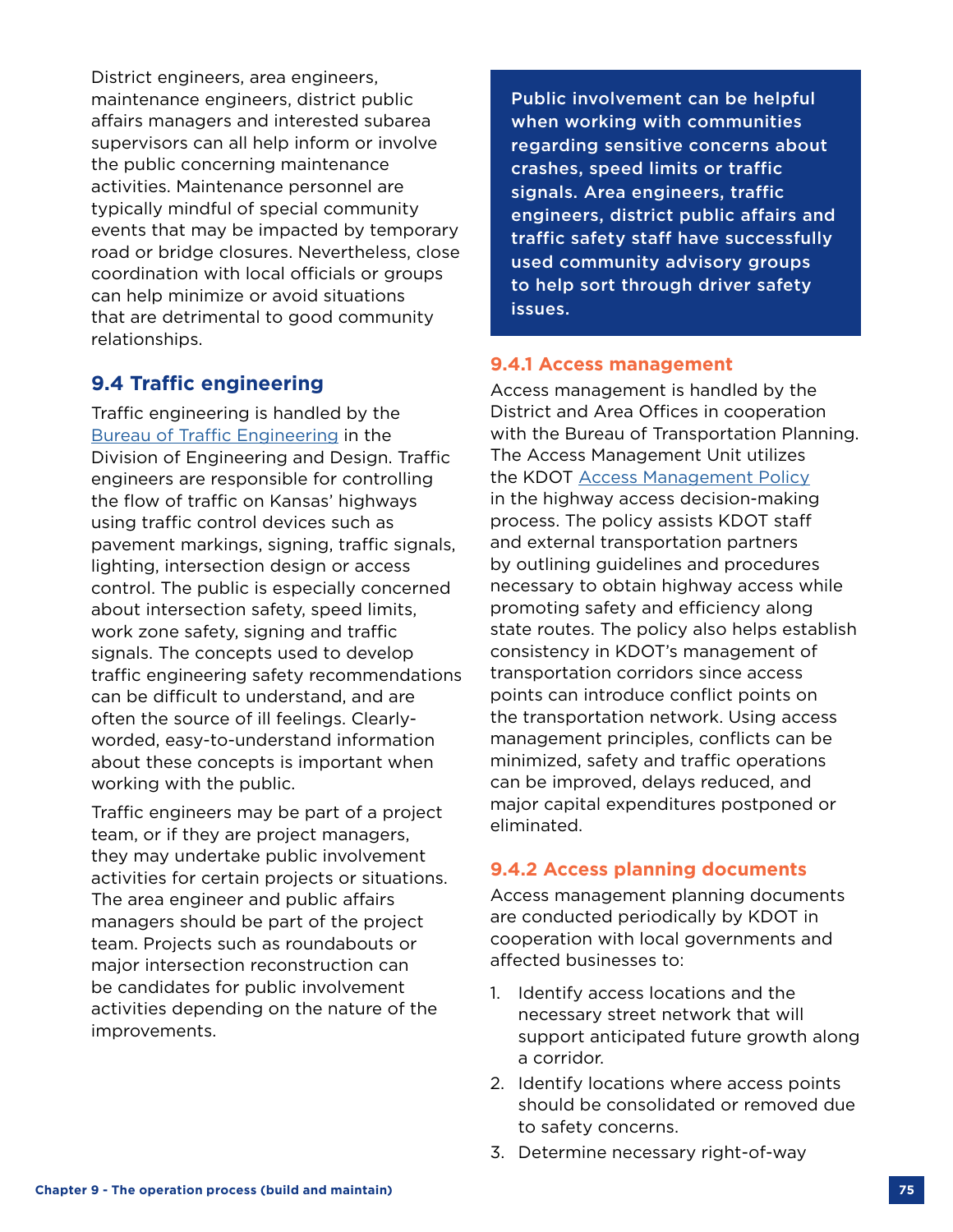and optimal utility placement to preserve flexibility for future geometric improvements along a corridor.

Public involvement can play an important role in access planning processes. Access is an issue that concerns not only communities, but individual property owners, developers and businesses. The long-term viability of access planning initiatives can be strengthened by robust public involvement strategies during their development. The Access Management Unit is normally the project manager and the project team should always include the area engineer and the district public affairs manager.

When access planning initiatives are conducted by local governments under KDOT auspices, public involvement should be included in the process as appropriate.